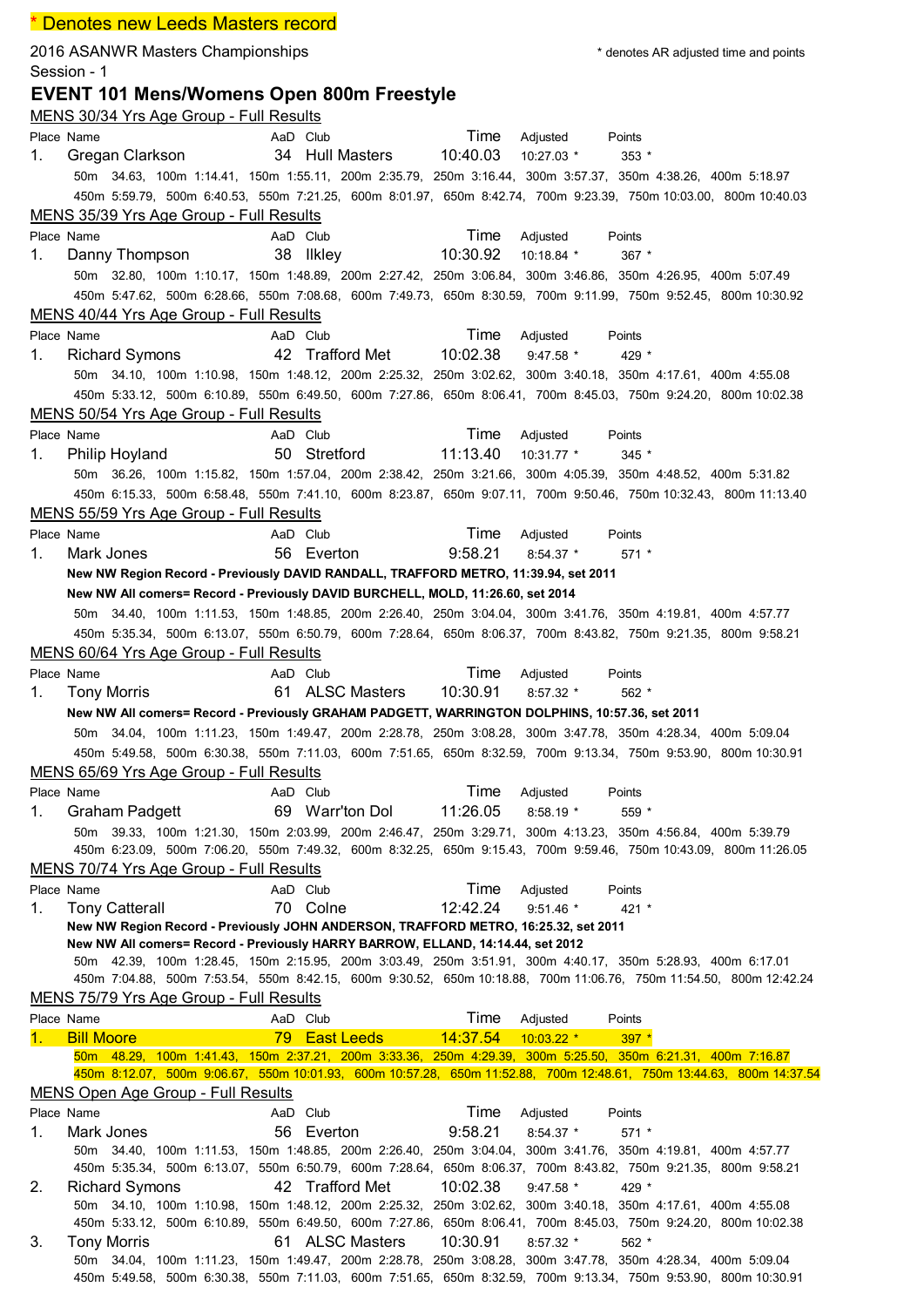| 4.   | Danny Thompson                                                                 |          | 38 Ilkley           | 10:30.92            | 10:18.84 *   | $367$ *                                                                                                               |
|------|--------------------------------------------------------------------------------|----------|---------------------|---------------------|--------------|-----------------------------------------------------------------------------------------------------------------------|
|      |                                                                                |          |                     |                     |              | 50m 32.80, 100m 1:10.17, 150m 1:48.89, 200m 2:27.42, 250m 3:06.84, 300m 3:46.86, 350m 4:26.95, 400m 5:07.49           |
|      |                                                                                |          |                     |                     |              | 450m 5:47.62, 500m 6:28.66, 550m 7:08.68, 600m 7:49.73, 650m 8:30.59, 700m 9:11.99, 750m 9:52.45, 800m 10:30.92       |
| 5.   | Gregan Clarkson                                                                |          | 34 Hull Masters     | 10:40.03            | 10:27.03 *   | $353*$                                                                                                                |
|      |                                                                                |          |                     |                     |              | 50m 34.63, 100m 1:14.41, 150m 1:55.11, 200m 2:35.79, 250m 3:16.44, 300m 3:57.37, 350m 4:38.26, 400m 5:18.97           |
|      |                                                                                |          |                     |                     |              | 450m 5:59.79, 500m 6:40.53, 550m 7:21.25, 600m 8:01.97, 650m 8:42.74, 700m 9:23.39, 750m 10:03.00, 800m 10:40.03      |
| 6.   | Philip Hoyland                                                                 |          | 50 Stretford        | 11:13.40            | 10:31.77 *   | $345$ *                                                                                                               |
|      |                                                                                |          |                     |                     |              | 50m 36.26, 100m 1:15.82, 150m 1:57.04, 200m 2:38.42, 250m 3:21.66, 300m 4:05.39, 350m 4:48.52, 400m 5:31.82           |
|      |                                                                                |          |                     |                     |              | 450m 6:15.33, 500m 6:58.48, 550m 7:41.10, 600m 8:23.87, 650m 9:07.11, 700m 9:50.46, 750m 10:32.43, 800m 11:13.40      |
| 7.   | <b>Graham Padgett</b>                                                          |          | 69 Warr'ton Dol     | 11:26.05            | $8:58.19*$   | $559*$<br>50m 39.33, 100m 1:21.30, 150m 2:03.99, 200m 2:46.47, 250m 3:29.71, 300m 4:13.23, 350m 4:56.84, 400m 5:39.79 |
|      |                                                                                |          |                     |                     |              | 450m 6:23.09, 500m 7:06.20, 550m 7:49.32, 600m 8:32.25, 650m 9:15.43, 700m 9:59.46, 750m 10:43.09, 800m 11:26.05      |
| 8.   | <b>Tony Catterall</b>                                                          |          | 70 Colne            | 12:42.24            | $9:51.46$ *  | $421 *$                                                                                                               |
|      |                                                                                |          |                     |                     |              | 50m 42.39, 100m 1:28.45, 150m 2:15.95, 200m 3:03.49, 250m 3:51.91, 300m 4:40.17, 350m 5:28.93, 400m 6:17.01           |
|      |                                                                                |          |                     |                     |              | 450m 7:04.88, 500m 7:53.54, 550m 8:42.15, 600m 9:30.52, 650m 10:18.88, 700m 11:06.76, 750m 11:54.50, 800m 12:42.24    |
| 9.   | <b>Bill Moore</b>                                                              |          | 79 East Leeds       | 14:37.54 10:03.22 * |              | $397 *$                                                                                                               |
|      |                                                                                |          |                     |                     |              | 50m 48.29, 100m 1:41.43, 150m 2:37.21, 200m 3:33.36, 250m 4:29.39, 300m 5:25.50, 350m 6:21.31, 400m 7:16.87           |
|      |                                                                                |          |                     |                     |              | 450m 8:12.07, 500m 9:06.67, 550m 10:01.93, 600m 10:57.28, 650m 11:52.88, 700m 12:48.61, 750m 13:44.63, 800m 14:37.54  |
|      | <b>MENS Combined Result - Full Results</b>                                     |          |                     |                     |              |                                                                                                                       |
|      | Place Name                                                                     | AaD Club |                     | Time                | Adjusted     | Points                                                                                                                |
| 1.   | Mark Jones                                                                     |          | 56 Everton          | 9:58.21             | $8:54.37$ *  | $571 *$                                                                                                               |
| 2.   | <b>Tony Morris</b>                                                             |          | 61 ALSC Masters     | 10:30.91            | $8:57.32$ *  | 562 *                                                                                                                 |
| 3.   | <b>Graham Padgett</b>                                                          |          | 69 Warr'ton Dol     | 11:26.05            | $8:58.19*$   | 559 *                                                                                                                 |
| 4.   | <b>Richard Symons</b>                                                          | 42       | <b>Trafford Met</b> | 10:02.38            | 9:47.58 *    | 429 *                                                                                                                 |
| 5.   | <b>Tony Catterall</b>                                                          | 70       | Colne               | 12:42.24            | $9:51.46$ *  | 421 *                                                                                                                 |
| 6.   | <b>Bill Moore</b>                                                              | 79       | <b>East Leeds</b>   | 14:37.54            | 10:03.22 *   | $397 *$                                                                                                               |
|      |                                                                                |          |                     |                     |              |                                                                                                                       |
| 7.   | Danny Thompson                                                                 |          | 38 Ilkley           | 10:30.92            | 10:18.84 *   | 367 *                                                                                                                 |
| 8.   | Gregan Clarkson                                                                |          | 34 Hull Masters     | 10:40.03            | 10:27.03 *   | $353*$                                                                                                                |
| 9.   | Philip Hoyland                                                                 |          | 50 Stretford        | 11:13.40            | 10:31.77 *   | 345 *                                                                                                                 |
|      | WOMENS 25/29 Yrs Age Group - Full Results                                      |          |                     |                     |              |                                                                                                                       |
|      | Place Name                                                                     | AaD Club |                     | Time                | Adjusted     | Points                                                                                                                |
| 1.   | Rachael Gorman                                                                 |          | 25 Trafford Met     | 10:15.67            | $10:21.43$ * | 458 *                                                                                                                 |
|      |                                                                                |          |                     |                     |              |                                                                                                                       |
|      |                                                                                |          |                     |                     |              | 50m 34.99, 100m 1:13.12, 150m 1:51.52, 200m 2:30.66, 250m 3:09.79, 300m 3:48.86, 350m 4:27.81, 400m 5:06.03           |
|      |                                                                                |          |                     |                     |              | 450m 5:44.40, 500m 6:22.54, 550m 7:01.40, 600m 7:40.59, 650m 8:19.55, 700m 8:58.45, 750m 9:37.85, 800m 10:15.67       |
|      | <b>WOMENS 35/39 Yrs Age Group - Full Results</b>                               |          |                     |                     |              |                                                                                                                       |
|      | Place Name                                                                     | AaD Club |                     | Time                | Adjusted     | Points                                                                                                                |
|      | 1. Annie Blowman                                                               |          | 37 Hull Masters     | 14:44.77            | 14:48.98 *   | 156 *                                                                                                                 |
|      |                                                                                |          |                     |                     |              | 50m 46.40, 100m 1:39.02, 150m 2:32.84, 200m 3:27.96, 250m 4:23.69, 300m 5:20.03, 350m 6:16.62, 400m 7:13.10           |
|      |                                                                                |          |                     |                     |              | 450m 8:10.35, 500m 9:07.27, 550m 10:04.43, 600m 11:00.95, 650m 11:57.54, 700m 12:54.12, 750m 13:51.26, 800m 14:44.77  |
|      | WOMENS 40/44 Yrs Age Group - Full Results                                      |          |                     |                     |              |                                                                                                                       |
|      | Place Name                                                                     | AaD Club |                     | Time                | Adjusted     | Points                                                                                                                |
| 1.   | <b>Kirsten Cameron</b>                                                         |          | 43 East Leeds       | 9:03.12             | $8:56.30*$   | $714 *$                                                                                                               |
|      | New NW All comers= Record - Previously KAREN DRIVER, COLNE, 10:01.92, set 2012 |          |                     |                     |              |                                                                                                                       |
|      |                                                                                |          |                     |                     |              | 50m 31.87, 100m 1:05.61, 150m 1:39.96, 200m 2:14.29, 250m 2:47.97, 300m 3:21.84, 350m 3:55.99, 400m 4:30.27           |
|      |                                                                                |          |                     |                     |              | 450m 5:04.27, 500m 5:38.60, 550m 6:12.90, 600m 6:47.36, 650m 7:21.83, 700m 7:55.99, 750m 8:30.11, 800m 9:03.12        |
| 2. . | <b>Karen Dawson</b>                                                            |          | 40 East Leeds       | 11:51.74            | $11:51.73$ * | $305*$                                                                                                                |
|      |                                                                                |          |                     |                     |              | 50m 40.64, 100m 1:24.36, 150m 2:09.19, 200m 2:54.00, 250m 3:39.34, 300m 4:24.14, 350m 5:09.21, 400m 5:54.51           |
|      |                                                                                |          |                     |                     |              | 450m 6:39.02, 500m 7:24.71, 550m 8:09.89, 600m 8:55.21, 650m 9:40.35, 700m 10:25.11, 750m 11:09.50, 800m 11:51.74     |
|      | WOMENS 45/49 Yrs Age Group - Full Results                                      |          |                     |                     |              |                                                                                                                       |
|      | Place Name                                                                     | AaD Club |                     | Time                | Adjusted     | Points                                                                                                                |
| 1.   | Helen Sadler                                                                   |          | 46 Trafford Met     | 10:13.92            | $9:54.06*$   | $525$ *                                                                                                               |
|      |                                                                                |          |                     |                     |              | 50m 34.69, 100m 1:13.08, 150m 1:51.59, 200m 2:30.24, 250m 3:09.11, 300m 3:47.93, 350m 4:26.65, 400m 5:05.51           |
|      |                                                                                |          |                     |                     |              | 450m 5:44.34, 500m 6:23.32, 550m 7:01.98, 600m 7:40.58, 650m 8:19.41, 700m 8:58.60, 750m 9:37.83, 800m 10:13.92       |
| 2.   | Deborah Tuck                                                                   |          | 46 Cleethorpes      | 10:27.66            | 10:07.36 *   | 491 *                                                                                                                 |
|      |                                                                                |          |                     |                     |              | 50m 34.71, 100m 1:12.76, 150m 1:51.56, 200m 2:30.73, 250m 3:10.04, 300m 3:49.74, 350m 4:29.36, 400m 5:09.72           |
|      |                                                                                |          |                     |                     |              | 450m 5:48.96, 500m 6:28.52, 550m 7:08.13, 600m 7:48.93, 650m 8:29.10, 700m 9:09.46, 750m 9:49.15, 800m 10:27.66       |
| 3.   | Lynne Dawson                                                                   |          | 49 Chapeltown       | 12:34.90            | 11:51.29 *   | $306*$                                                                                                                |
|      |                                                                                |          |                     |                     |              | 50m 41.19, 100m 1:27.31, 150m 2:14.88, 200m 3:02.06, 250m 3:49.85, 300m 4:37.90, 350m 5:26.23, 400m 6:14.24           |
|      |                                                                                |          |                     |                     |              | 450m 7:02.47, 500m 7:50.29, 550m 8:37.92, 600m 9:25.83, 650m 10:13.17, 700m 11:01.01, 750m 11:49.08, 800m 12:34.90    |
|      | WOMENS 50/54 Yrs Age Group - Full Results                                      |          |                     |                     |              |                                                                                                                       |
|      | Place Name                                                                     | AaD Club |                     | Time                | Adjusted     | Points                                                                                                                |
| 1.   | <b>Jayne Dresser</b>                                                           |          | 53 East Leeds       | 12:42.01            | $11:28.21$ * | $337 *$                                                                                                               |
|      |                                                                                |          |                     |                     |              | 50m 43.02, 100m 1:29.85, 150m 2:17.67, 200m 3:05.88, 250m 3:53.43, 300m 4:41.33, 350m 5:29.57, 400m 6:17.83           |
|      |                                                                                |          |                     |                     |              | 450m 7:06.16, 500m 7:54.81, 550m 8:43.34, 600m 9:31.54, 650m 10:20.09, 700m 11:08.33, 750m 11:56.11, 800m 12:42.01    |
|      | WOMENS 55/59 Yrs Age Group - Full Results                                      |          |                     | Time                |              |                                                                                                                       |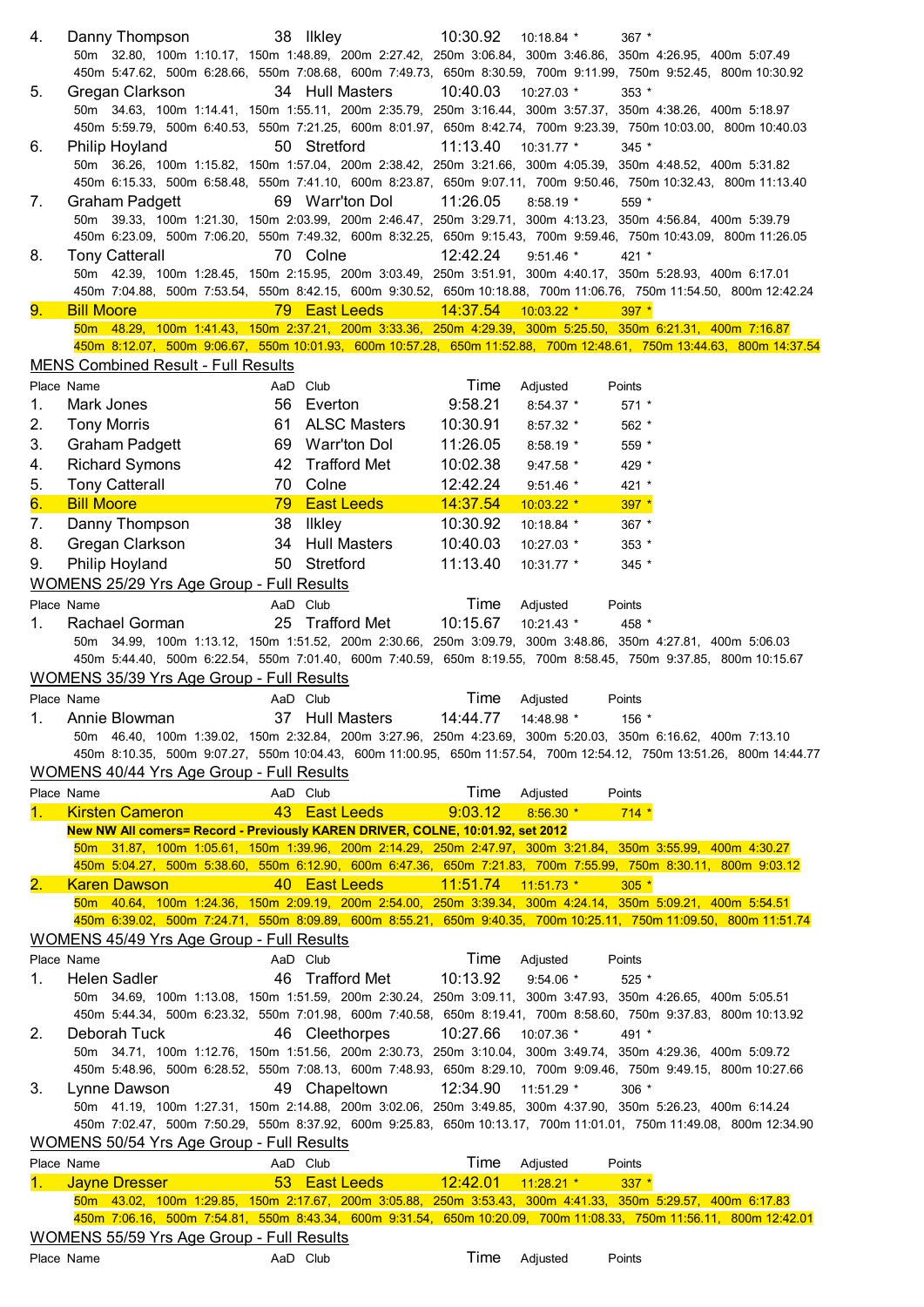| 1.  | Janet Briggs<br>50m 42.48, 100m 1:31.07, 150m 2:21.01, 200m 3:11.76, 250m 4:03.06, 300m 4:53.69, 350m 5:44.89, 400m 6:35.95                                                                                                       |                | 57 Etwall           | 13:19.22              | $11:29.42$ *            | $336 *$         |  |
|-----|-----------------------------------------------------------------------------------------------------------------------------------------------------------------------------------------------------------------------------------|----------------|---------------------|-----------------------|-------------------------|-----------------|--|
|     | 450m 7:27.11, 500m 8:18.35, 550m 9:09.85, 600m 10:00.02, 650m 10:50.95, 700m 11:41.56, 750m 12:31.90, 800m 13:19.22                                                                                                               |                |                     |                       |                         |                 |  |
|     | <b>Stel Farrar</b>                                                                                                                                                                                                                |                | 57 Arfon            | <b>DNC</b>            |                         |                 |  |
|     | <b>WOMENS 65/69 Yrs Age Group - Full Results</b>                                                                                                                                                                                  |                |                     |                       |                         |                 |  |
|     | Place Name                                                                                                                                                                                                                        | AaD Club       |                     | Time                  | Adjusted                | Points          |  |
| 1.  | Rachel Barton<br>New NW Region Record - Previously HELEN JENKINS, SOUTHPORT, 15:15.01, set 2012                                                                                                                                   |                | 68 Trafford Met     | 12:47.82              | $9:47.58$ *             | $542 *$         |  |
|     | New NW All comers= Record - Previously HELEN JENKINS, SOUTHPORT, 15:15.01, set 2012                                                                                                                                               |                |                     |                       |                         |                 |  |
|     | 50m 41.99, 100m 1:29.51, 150m 2:17.93, 200m 3:06.27, 250m 3:54.92, 300m 4:42.92, 350m 5:31.55, 400m 6:20.81                                                                                                                       |                |                     |                       |                         |                 |  |
|     | 450m 7:09.64, 500m 7:58.77, 550m 8:47.75, 600m 9:36.13, 650m 10:23.96, 700m 11:12.13, 750m 12:00.32, 800m 12:47.82                                                                                                                |                |                     |                       |                         |                 |  |
|     | <b>WOMENS Open Age Group - Full Results</b>                                                                                                                                                                                       |                |                     |                       |                         |                 |  |
|     | Place Name                                                                                                                                                                                                                        | AaD Club       |                     | Time                  | Adjusted                | Points          |  |
| 1.  | <b>Kirsten Cameron</b>                                                                                                                                                                                                            |                | 43 East Leeds       | 9:03.12               | $8:56.30*$              | $714*$          |  |
|     | 50m 31.87, 100m 1:05.61, 150m 1:39.96, 200m 2:14.29, 250m 2:47.97, 300m 3:21.84, 350m 3:55.99, 400m 4:30.27<br>450m 5:04.27, 500m 5:38.60, 550m 6:12.90, 600m 6:47.36, 650m 7:21.83, 700m 7:55.99, 750m 8:30.11, 800m 9:03.12     |                |                     |                       |                         |                 |  |
| 2.  | <b>Helen Sadler</b>                                                                                                                                                                                                               |                | 46 Trafford Met     | 10:13.92              | $9:54.06*$              | $525$ *         |  |
|     | 50m 34.69, 100m 1:13.08, 150m 1:51.59, 200m 2:30.24, 250m 3:09.11, 300m 3:47.93, 350m 4:26.65, 400m 5:05.51                                                                                                                       |                |                     |                       |                         |                 |  |
|     | 450m 5:44.34, 500m 6:23.32, 550m 7:01.98, 600m 7:40.58, 650m 8:19.41, 700m 8:58.60, 750m 9:37.83, 800m 10:13.92                                                                                                                   |                |                     |                       |                         |                 |  |
| 3.  | Rachael Gorman                                                                                                                                                                                                                    |                | 25 Trafford Met     | 10:15.67              | $10:21.43$ *            | 458 *           |  |
|     | 50m 34.99, 100m 1:13.12, 150m 1:51.52, 200m 2:30.66, 250m 3:09.79, 300m 3:48.86, 350m 4:27.81, 400m 5:06.03                                                                                                                       |                |                     |                       |                         |                 |  |
| 4.  | 450m 5:44.40, 500m 6:22.54, 550m 7:01.40, 600m 7:40.59, 650m 8:19.55, 700m 8:58.45, 750m 9:37.85, 800m 10:15.67<br>Deborah Tuck                                                                                                   |                | 46 Cleethorpes      | 10:27.66              | 10:07.36 *              | 491 *           |  |
|     | 50m 34.71, 100m 1:12.76, 150m 1:51.56, 200m 2:30.73, 250m 3:10.04, 300m 3:49.74, 350m 4:29.36, 400m 5:09.72                                                                                                                       |                |                     |                       |                         |                 |  |
|     | 450m 5:48.96, 500m 6:28.52, 550m 7:08.13, 600m 7:48.93, 650m 8:29.10, 700m 9:09.46, 750m 9:49.15, 800m 10:27.66                                                                                                                   |                |                     |                       |                         |                 |  |
| 5.  | <b>Karen Dawson</b>                                                                                                                                                                                                               |                | 40 East Leeds       | $11:51.74$ 11:51.73 * |                         | $305*$          |  |
|     | 50m 40.64, 100m 1:24.36, 150m 2:09.19, 200m 2:54.00, 250m 3:39.34, 300m 4:24.14, 350m 5:09.21, 400m 5:54.51                                                                                                                       |                |                     |                       |                         |                 |  |
|     | 450m 6:39.02, 500m 7:24.71, 550m 8:09.89, 600m 8:55.21, 650m 9:40.35, 700m 10:25.11, 750m 11:09.50, 800m 11:51.74                                                                                                                 |                |                     |                       |                         |                 |  |
| 6.  | Lynne Dawson<br>50m 41.19, 100m 1:27.31, 150m 2:14.88, 200m 3:02.06, 250m 3:49.85, 300m 4:37.90, 350m 5:26.23, 400m 6:14.24                                                                                                       |                | 49 Chapeltown       | 12:34.90              | 11:51.29 *              | $306 *$         |  |
|     | 450m 7:02.47, 500m 7:50.29, 550m 8:37.92, 600m 9:25.83, 650m 10:13.17, 700m 11:01.01, 750m 11:49.08, 800m 12:34.90                                                                                                                |                |                     |                       |                         |                 |  |
| 7.  | <b>Jayne Dresser</b>                                                                                                                                                                                                              |                | 53 East Leeds       | 12:42.01 11:28.21 *   |                         | $337 *$         |  |
|     | 50m 43.02, 100m 1:29.85, 150m 2:17.67, 200m 3:05.88, 250m 3:53.43, 300m 4:41.33, 350m 5:29.57, 400m 6:17.83                                                                                                                       |                |                     |                       |                         |                 |  |
|     | 450m 7:06.16, 500m 7:54.81, 550m 8:43.34, 600m 9:31.54, 650m 10:20.09, 700m 11:08.33, 750m 11:56.11, 800m 12:42.01                                                                                                                |                |                     |                       |                         |                 |  |
| 8.  | Rachel Barton                                                                                                                                                                                                                     |                | 68 Trafford Met     | 12:47.82              | $9:47.58$ *             | $542 *$         |  |
|     | 50m 41.99, 100m 1:29.51, 150m 2:17.93, 200m 3:06.27, 250m 3:54.92, 300m 4:42.92, 350m 5:31.55, 400m 6:20.81<br>450m 7:09.64, 500m 7:58.77, 550m 8:47.75, 600m 9:36.13, 650m 10:23.96, 700m 11:12.13, 750m 12:00.32, 800m 12:47.82 |                |                     |                       |                         |                 |  |
| 9.  | Janet Briggs                                                                                                                                                                                                                      |                | 57 Etwall           | 13:19.22 11:29.42 *   |                         | $336 *$         |  |
|     | 50m 42.48, 100m 1:31.07, 150m 2:21.01, 200m 3:11.76, 250m 4:03.06, 300m 4:53.69, 350m 5:44.89, 400m 6:35.95                                                                                                                       |                |                     |                       |                         |                 |  |
|     | 450m 7:27.11, 500m 8:18.35, 550m 9:09.85, 600m 10:00.02, 650m 10:50.95, 700m 11:41.56, 750m 12:31.90, 800m 13:19.22                                                                                                               |                |                     |                       |                         |                 |  |
| 10. | Annie Blowman                                                                                                                                                                                                                     |                | 37 Hull Masters     | 14:44.77              | 14:48.98 *              | $156*$          |  |
|     | 50m 46.40, 100m 1:39.02, 150m 2:32.84, 200m 3:27.96, 250m 4:23.69, 300m 5:20.03, 350m 6:16.62, 400m 7:13.10                                                                                                                       |                |                     |                       |                         |                 |  |
|     | 450m 8:10.35, 500m 9:07.27, 550m 10:04.43, 600m 11:00.95, 650m 11:57.54, 700m 12:54.12, 750m 13:51.26, 800m 14:44.77<br><b>Stel Farrar</b>                                                                                        |                | 57 Arfon            | <b>DNC</b>            |                         |                 |  |
|     | <b>WOMENS Combined Result - Full Results</b>                                                                                                                                                                                      |                |                     |                       |                         |                 |  |
|     | Place Name                                                                                                                                                                                                                        | AaD Club       |                     | Time                  | Adjusted                | Points          |  |
| 1.  | <b>Kirsten Cameron</b>                                                                                                                                                                                                            |                | 43 East Leeds       | 9:03.12               | 8:56.30 *               | $714 *$         |  |
| 2.  | Rachel Barton                                                                                                                                                                                                                     |                | 68 Trafford Met     | 12:47.82              | $9:47.58$ *             | 542 *           |  |
| 3.  | Helen Sadler                                                                                                                                                                                                                      | 46             | <b>Trafford Met</b> | 10:13.92              | 9:54.06 *               | 525 *           |  |
| 4.  | Deborah Tuck                                                                                                                                                                                                                      |                | 46 Cleethorpes      | 10:27.66              | 10:07.36 *              | 491 *           |  |
| 5.  | Rachael Gorman                                                                                                                                                                                                                    | 25             | Trafford Met        | 10:15.67              | 10:21.43 *              | 458 *           |  |
| 6.  | <b>Jayne Dresser</b>                                                                                                                                                                                                              |                | 53 East Leeds       | 12:42.01              | 11:28.21 *              | $337 *$         |  |
| 7.  | Janet Briggs                                                                                                                                                                                                                      | 57             | Etwall              | 13:19.22              | 11:29.42 *              | 336 *           |  |
| 8.  | <b>Lynne Dawson</b>                                                                                                                                                                                                               |                | 49 Chapeltown       | 12:34.90              | 11:51.29 *              | $306 *$         |  |
| 9.  | <b>Karen Dawson</b>                                                                                                                                                                                                               |                | 40 East Leeds       | 11:51.74              | $11:51.73$ *            | $305 *$         |  |
|     | 10. Annie Blowman                                                                                                                                                                                                                 |                | 37 Hull Masters     | 14:44.77              | 14:48.98 *              | 156 *           |  |
|     | <b>EVENT 102 Mens Open 100m IM</b>                                                                                                                                                                                                |                |                     |                       |                         |                 |  |
|     | 18/24 Yrs Age Group - Full Results                                                                                                                                                                                                |                |                     |                       |                         |                 |  |
|     | Place Name                                                                                                                                                                                                                        | AaD Club       |                     | Time                  | Adjusted                | Points          |  |
| 1.  | <b>Charlie Hughes</b>                                                                                                                                                                                                             |                | 21 Romiley Mari     | 1:10.42               | 1:10.60 $*$             | 369 *           |  |
| 2.  | Alex Bannister                                                                                                                                                                                                                    |                | 22 Leyland Barr     | 1:12.38               | 1:12.56 *               | $340*$          |  |
|     | 25/29 Yrs Age Group - Full Results                                                                                                                                                                                                |                |                     | Time                  |                         |                 |  |
| 1.  | Place Name<br><b>Robert Sexton</b>                                                                                                                                                                                                | AaD Club<br>27 | Stalybridge         | 1:05.75               | Adjusted<br>$1:05.52$ * | Points<br>462 * |  |
| 2.  | <b>Matthew Lees</b>                                                                                                                                                                                                               | 27             | Rochdale            | 1:12.47               | $1:12.22$ *             | $345$ *         |  |
|     | 30/34 Yrs Age Group - Full Results                                                                                                                                                                                                |                |                     |                       |                         |                 |  |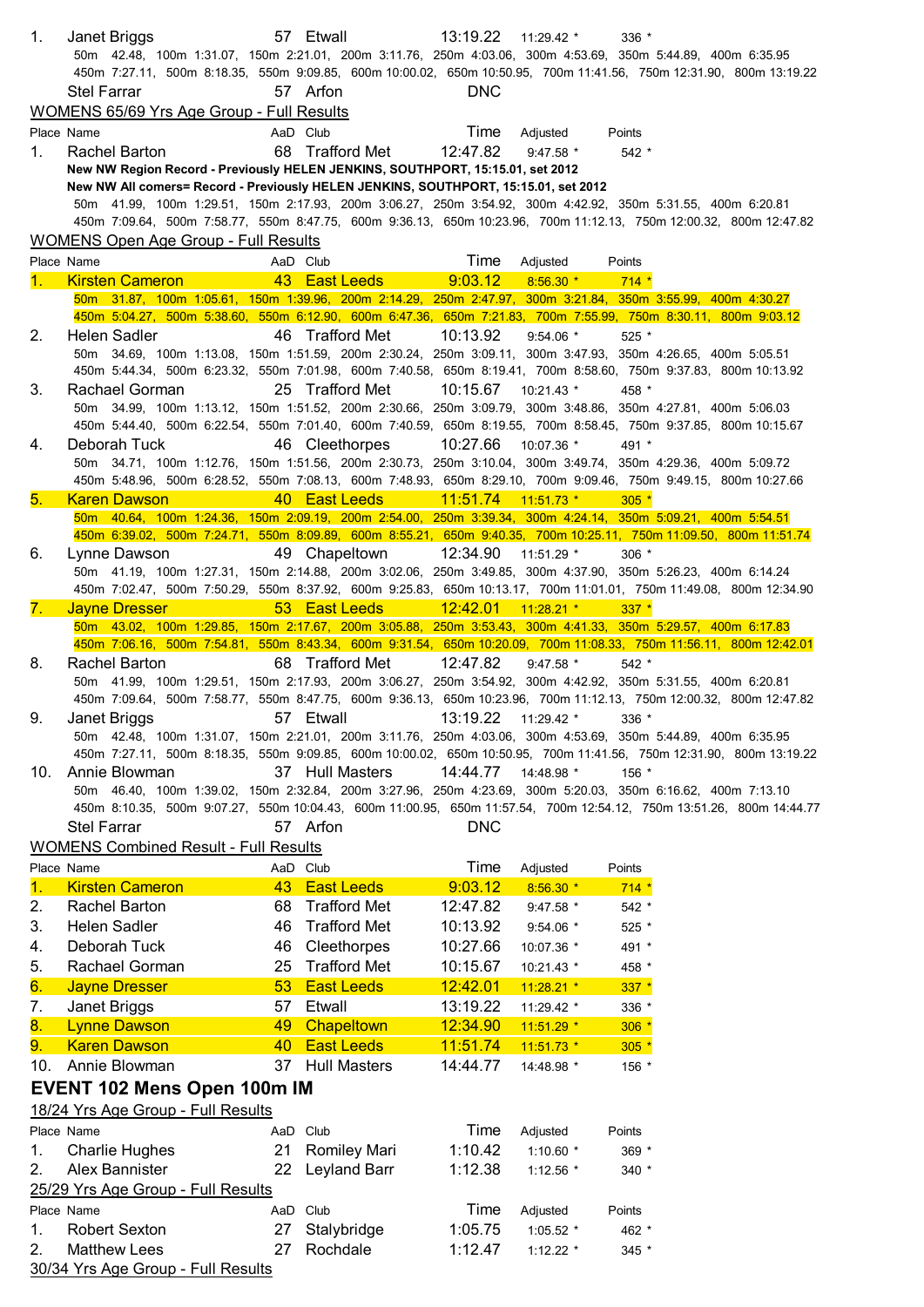|                  |                                                                              |     |                     | Time       |             |         |
|------------------|------------------------------------------------------------------------------|-----|---------------------|------------|-------------|---------|
|                  | Place Name                                                                   |     | AaD Club            |            | Adjusted    | Points  |
| 1.               | <b>Mark Riley</b>                                                            | 30  | Everton             | 1:06.71    | 1:05.68 *   | 458 *   |
| 2.               | Neil Ryan                                                                    | 33  | Romiley Mari        | 1:08.58    | $1:06.57$ * | 440 *   |
|                  | 35/39 Yrs Age Group - Full Results                                           |     |                     |            |             |         |
|                  | Place Name                                                                   | AaD | Club                | Time       | Adjusted    | Points  |
| 1.               | Jim Carr                                                                     | 35  | Newcastle           | 1:06.02    | $1:03.45$ * | 508 *   |
| 2.               | Philip Burchell                                                              | 36  | Holywell            | 1:15.12    | $1:11.84$ * | 350 *   |
|                  | 40/44 Yrs Age Group - Full Results                                           |     |                     |            |             |         |
|                  | Place Name                                                                   | AaD | Club                | Time       | Adjusted    | Points  |
| 1.               | <b>Christopher Rix</b>                                                       | 40  | Warr'ton Dol        | 1:04.29    | 1:00.24 $*$ | 594 *   |
|                  | New NW Region Record - Previously ANDREW MOORE, CLITHEROE, 1:07.30, set 2009 |     |                     |            |             |         |
| 2.               | Peter Wilmot                                                                 | 44  | <b>Blackpool Aq</b> | 1:09.48    | $1:03.74$ * | $502 *$ |
| 3.               | David Johnson                                                                | 41  | Woodchurch          | 1:24.93    | $1:19.17$ * | 262 *   |
|                  | 45/49 Yrs Age Group - Full Results                                           |     |                     |            |             |         |
|                  | Place Name                                                                   |     | AaD Club            | Time       | Adjusted    | Points  |
| 1.               | <b>Paul Clemence</b>                                                         | 46  | <b>East Leeds</b>   | 1:03.34    | $57.46*$    | $685 *$ |
| 2.               | Jon Endeacott                                                                | 49  | Hoylake             | 1:13.26    | $1:05.27$ * | 467 *   |
| 3.               | <b>Andrew Cox</b>                                                            | 49  | <b>Blackpool Aq</b> | 1:16.21    | 1:07.90 *   | 415 *   |
| 4.               | David Crabtree                                                               | 48  | Romiley Mari        | 1:16.24    | 1:08.35 *   | 407 *   |
| 5.               | Martin Goff                                                                  | 48  | Romiley Mari        | 1:17.88    | 1:09.82 *   | 381 *   |
| 6.               | lan Griffiths                                                                | 48  | <b>Trafford Met</b> | 1:31.14    | $1:21.71$ * | 238 *   |
| 7.               | Neill Hughes                                                                 | 45  | <b>Trafford Met</b> | 1:32.69    | 1:24.56 *   | $215 *$ |
|                  | 50/54 Yrs Age Group - Full Results                                           |     |                     |            |             |         |
|                  |                                                                              |     |                     | Time       |             |         |
|                  | Place Name                                                                   |     | AaD Club            |            | Adjusted    | Points  |
| 1.               | <b>Christopher Willcock</b>                                                  | 50  | Harpurhey           | 1:09.66    | 1:01.67 *   | 554 *   |
| $\overline{2}$ . | <b>Stuart Hoyle</b>                                                          | 50  | <b>East Leeds</b>   | $1:10.62*$ | $1:02.52$ * | $532 *$ |
| 3.               | <b>Andrew Bennett</b>                                                        | 52  | Warr'ton Dol        | 1:11.46    | $1:02.41$ * | 534 *   |
| 4.               | <b>Stephen Bottomley</b>                                                     | 53  | <b>Bo Kirklees</b>  | 1:12.33    | $1:02.71$ * | 527 *   |
| 5.               | <b>Martin Edwards</b>                                                        | 54  | <b>Trafford Met</b> | 1:15.01    | 1:04.55 *   | 483 *   |
| 6.               | Paul Gibson                                                                  | 51  | Carlisle Aq         | 1:20.96    | 1:11.20 *   | 360 *   |
| 7.               | Phil Thomas                                                                  | 54  | Manch Tri           | 1:24.72    | $1:12.91$ * | 335 *   |
| 8.               | <b>Mark Smith</b>                                                            | 50  | <b>Trafford Met</b> | 1:34.52    | 1:23.67 *   | 221 *   |
|                  | Philip Hoyland                                                               | 50  | Stretford           | <b>DNC</b> |             |         |
|                  | 55/59 Yrs Age Group - Full Results                                           |     |                     |            |             |         |
|                  | Place Name                                                                   |     | AaD Club            | Time       | Adjusted    | Points  |
| 1.               | <b>Bob Bolton</b>                                                            | 56  | <b>Trafford Met</b> | 1:28.11    | $1:14.63*$  | $312 *$ |
|                  | 65/69 Yrs Age Group - Full Results                                           |     |                     |            |             |         |
|                  | Place Name                                                                   |     | AaD Club            | Time       | Adjusted    | Points  |
| 1.               | Derek Booth                                                                  | 67  | <b>Warr'ton Dol</b> | 1:29.69    | $1:07.71$ * | 418 *   |
| 2.               | Keith Rothwell                                                               | 67  | Arfon               | 1:37.32    | 1:13.48 $*$ | 327 *   |
|                  | 70/74 Yrs Age Group - Full Results                                           |     |                     |            |             |         |
|                  | Place Name                                                                   |     | AaD Club            | Time       | Adjusted    | Points  |
| 1.               | <b>Tony Catterall</b>                                                        | 70  | Colne               | 1:34.51    | 1:08.53 *   | 403 *   |
| 2.               | Alex Brown                                                                   | 72  | <b>Blyth</b>        | 1:34.94    |             | 435 *   |
|                  |                                                                              |     |                     |            | 1:06.83 *   |         |
|                  | Open Age Group - Full Results                                                |     |                     |            |             |         |
|                  | Place Name                                                                   | AaD | Club                | Time       | Adjusted    | Points  |
| 1 <sub>1</sub>   | <b>Paul Clemence</b>                                                         | 46  | <b>East Leeds</b>   | 1:03.34    | $57.46*$    | 685 *   |
| 2.               | <b>Christopher Rix</b>                                                       | 40  | <b>Warr'ton Dol</b> | 1:04.29    | 1:00.24 $*$ | 594 *   |
| 3.               | <b>Robert Sexton</b>                                                         | 27  | Stalybridge         | 1:05.75    | 1:05.52 *   | 462 *   |
| 4.               | Jim Carr                                                                     | 35  | Newcastle           | 1:06.02    | 1:03.45 *   | 508 *   |
| 5.               | Mark Riley                                                                   | 30  | Everton             | 1:06.71    | 1:05.68 *   | 458 *   |
| 6.               | Neil Ryan                                                                    | 33  | <b>Romiley Mari</b> | 1:08.58    | 1:06.57 *   | 440 *   |
| 7.               | Peter Wilmot                                                                 | 44  | Blackpool Aq        | 1:09.48    | 1:03.74 *   | 502 *   |
| 8.               | <b>Christopher Willcock</b>                                                  | 50  | Harpurhey           | 1:09.66    | 1:01.67 *   | 554 *   |
| 9.               | <b>Charlie Hughes</b>                                                        | 21  | Romiley Mari        | 1:10.42    | 1:10.60 *   | 369 *   |
| 10.              | <b>Stuart Hoyle</b>                                                          | 50  | <b>East Leeds</b>   | 1:10.62    | $1:02.52$ * | $532 *$ |
| 11.              | <b>Andrew Bennett</b>                                                        | 52  | <b>Warr'ton Dol</b> | 1:11.46    | 1:02.41 *   | 534 *   |
| 12.              | <b>Stephen Bottomley</b>                                                     | 53  | <b>Bo Kirklees</b>  | 1:12.33    | 1:02.71 *   | 527 *   |
| 13.              | Alex Bannister                                                               | 22  | Leyland Barr        | 1:12.38    | 1:12.56 *   | 340 *   |
| 14.              | <b>Matthew Lees</b>                                                          | 27  | Rochdale            | 1:12.47    | $1:12.22$ * | 345 *   |
| 15.              | Jon Endeacott                                                                | 49  | Hoylake             | 1:13.26    | 1:05.27 *   | 467 *   |
| 16.              | <b>Martin Edwards</b>                                                        | 54  | <b>Trafford Met</b> | 1:15.01    | 1:04.55 *   | 483 *   |
| 17.              | <b>Philip Burchell</b>                                                       | 36  | Holywell            | 1:15.12    | 1:11.84 *   | 350 *   |
|                  |                                                                              |     |                     |            |             |         |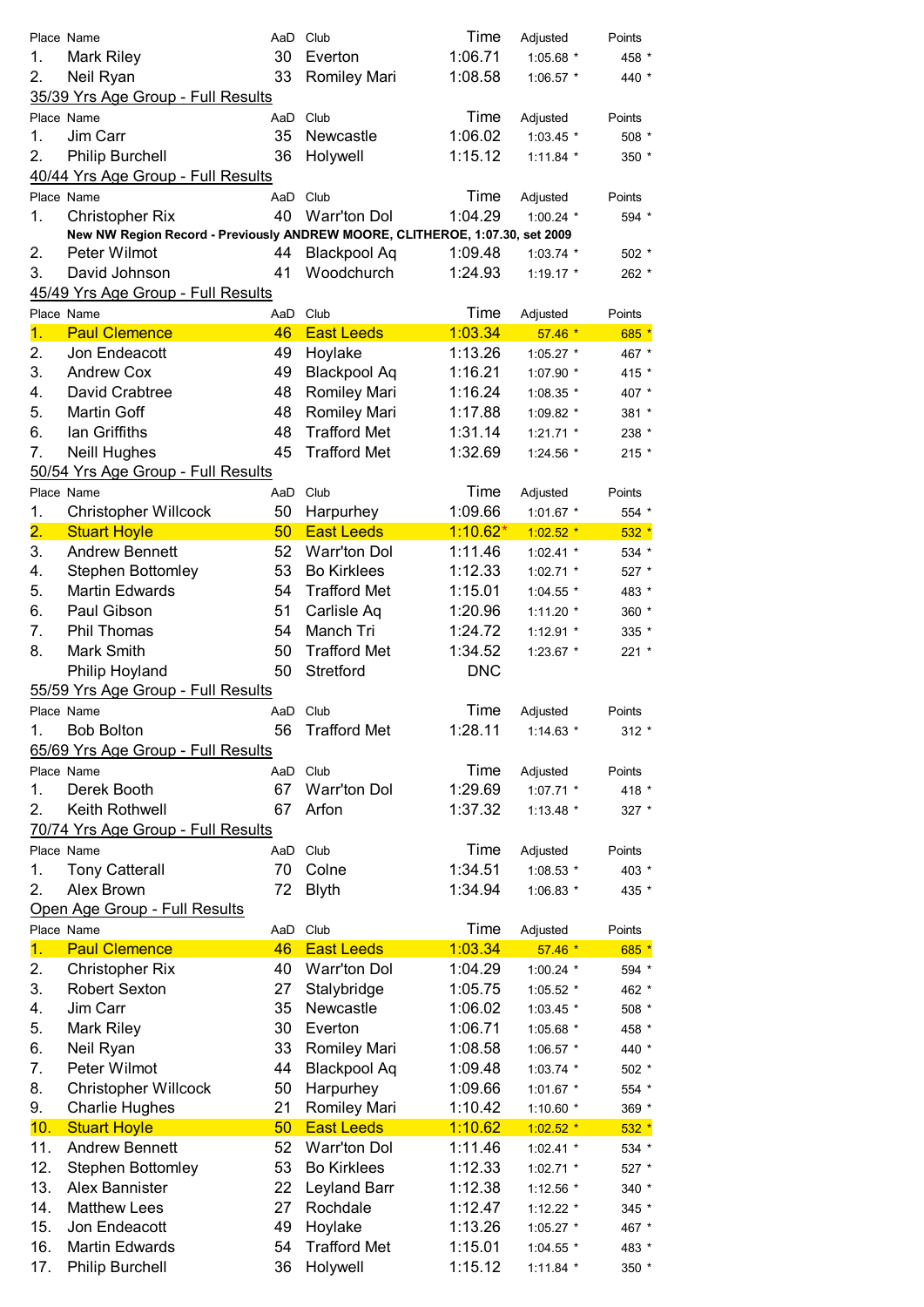| 18. | <b>Andrew Cox</b>     | 49 | <b>Blackpool Aq</b> | 1:16.21    | 1:07.90 *   | 415 *   |
|-----|-----------------------|----|---------------------|------------|-------------|---------|
| 19. | David Crabtree        | 48 | <b>Romiley Mari</b> | 1:16.24    | $1:08.35$ * | 407 *   |
| 20. | Martin Goff           | 48 | Romiley Mari        | 1:17.88    | $1:09.82$ * | 381 *   |
| 21. | Paul Gibson           | 51 | Carlisle Aq         | 1:20.96    | $1:11.20$ * | $360 *$ |
| 22. | <b>Phil Thomas</b>    | 54 | Manch Tri           | 1:24.72    | $1:12.91$ * | 335 *   |
| 23. | David Johnson         | 41 | Woodchurch          | 1:24.93    | $1:19.17$ * | $262 *$ |
| 24. | <b>Bob Bolton</b>     | 56 | Trafford Met        | 1:28.11    | $1:14.63$ * | $312 *$ |
| 25. | Derek Booth           | 67 | Warr'ton Dol        | 1:29.69    | $1:07.71$ * | 418 *   |
| 26. | lan Griffiths         | 48 | Trafford Met        | 1:31.14    | $1:21.71$ * | 238 *   |
| 27. | <b>Neill Hughes</b>   |    | 45 Trafford Met     | 1:32.69    | $1:24.56$ * | $215$ * |
| 28. | <b>Tony Catterall</b> | 70 | Colne               | 1:34.51    | $1:08.53$ * | $403 *$ |
| 29. | Mark Smith            | 50 | Trafford Met        | 1:34.52    | $1:23.67$ * | $221$ * |
| 30. | Alex Brown            | 72 | <b>Blyth</b>        | 1:34.94    | $1:06.83$ * | 435 *   |
| 31. | Keith Rothwell        | 67 | Arfon               | 1:37.32    | $1:13.48$ * | 327 *   |
|     | Philip Hoyland        | 50 | Stretford           | <b>DNC</b> |             |         |
|     |                       |    |                     |            |             |         |

## Combined Result - Full Results

|                | Place Name                           | AaD      | Club                | Time    | Adjusted    | Points  |
|----------------|--------------------------------------|----------|---------------------|---------|-------------|---------|
| $\mathbf{1}$ . | <b>Paul Clemence</b>                 | 46       | <b>East Leeds</b>   | 1:03.34 | $57.46*$    | 685 *   |
| 2.             | <b>Christopher Rix</b>               | 40       | <b>Warr'ton Dol</b> | 1:04.29 | 1:00.24 $*$ | 594 *   |
| 3.             | <b>Christopher Willcock</b>          | 50       | Harpurhey           | 1:09.66 | $1:01.67$ * | 554 *   |
| 4.             | <b>Andrew Bennett</b>                | 52       | Warr'ton Dol        | 1:11.46 | $1:02.41$ * | 534 *   |
| 5.             | <b>Stuart Hoyle</b>                  | 50       | <b>East Leeds</b>   | 1:10.62 | $1:02.52$ * | $532 *$ |
| 6.             | <b>Stephen Bottomley</b>             | 53       | <b>Bo Kirklees</b>  | 1:12.33 | 1:02.71 *   | 527 *   |
| 7.             | Jim Carr                             | 35       | Newcastle           | 1:06.02 | $1:03.45$ * | 508 *   |
| 8.             | Peter Wilmot                         | 44       | Blackpool Aq        | 1:09.48 | $1:03.74$ * | 502 *   |
| 9.             | <b>Martin Edwards</b>                | 54       | <b>Trafford Met</b> | 1:15.01 | $1:04.55$ * | 483 *   |
| 10.            | Jon Endeacott                        | 49       | Hoylake             | 1:13.26 | 1:05.27 *   | 467 *   |
| 11.            | <b>Robert Sexton</b>                 | 27       | Stalybridge         | 1:05.75 | $1:05.52$ * | 462 *   |
| 12.            | <b>Mark Riley</b>                    | 30       | Everton             | 1:06.71 | 1:05.68 *   | 458 *   |
| 13.            | Neil Ryan                            | 33       | Romiley Mari        | 1:08.58 | 1:06.57 *   | 440 *   |
| 14.            | Alex Brown                           | 72       | <b>Blyth</b>        | 1:34.94 | 1:06.83 *   | 435 *   |
| 15.            | Derek Booth                          | 67       | <b>Warr'ton Dol</b> | 1:29.69 | $1:07.71$ * | 418 *   |
| 16.            | <b>Andrew Cox</b>                    | 49       | <b>Blackpool Aq</b> | 1:16.21 | 1:07.90 *   | 415 *   |
| 17.            | David Crabtree                       | 48       | Romiley Mari        | 1:16.24 | 1:08.35 *   | 407 *   |
| 18.            | <b>Tony Catterall</b>                | 70       | Colne               | 1:34.51 | 1:08.53 *   | 403 *   |
| 19.            | Martin Goff                          | 48       | <b>Romiley Mari</b> | 1:17.88 | 1:09.82 *   | 381 *   |
| 20.            | <b>Charlie Hughes</b>                | 21       | Romiley Mari        | 1:10.42 | 1:10.60 *   | 369 *   |
| 21.            | Paul Gibson                          | 51       | Carlisle Aq         | 1:20.96 | 1:11.20 $*$ | 360 *   |
| 22.            | <b>Philip Burchell</b>               | 36       | Holywell            | 1:15.12 | $1:11.84$ * | 350 *   |
| 23.            | <b>Matthew Lees</b>                  | 27       | Rochdale            | 1:12.47 | $1:12.22$ * | 345 *   |
| 24.            | Alex Bannister                       | 22       | Leyland Barr        | 1:12.38 | 1:12.56 *   | 340 *   |
| 25.            | Phil Thomas                          | 54       | Manch Tri           | 1:24.72 | 1:12.91 *   | 335 *   |
| 26.            | Keith Rothwell                       | 67       | Arfon               | 1:37.32 | $1:13.48$ * | 327 *   |
| 27.            | <b>Bob Bolton</b>                    | 56       | <b>Trafford Met</b> | 1:28.11 | $1:14.63$ * | $312 *$ |
| 28.            | David Johnson                        | 41       | Woodchurch          | 1:24.93 | $1:19.17$ * | 262 *   |
| 29.            | lan Griffiths                        | 48       | <b>Trafford Met</b> | 1:31.14 | $1:21.71$ * | 238 *   |
| 30.            | <b>Mark Smith</b>                    | 50       | <b>Trafford Met</b> | 1:34.52 | 1:23.67 *   | 221 *   |
| 31.            | Neill Hughes                         | 45       | <b>Trafford Met</b> | 1:32.69 | 1:24.56 *   | $215 *$ |
|                | <b>EVENT 103 Womens Open 100m IM</b> |          |                     |         |             |         |
|                | 18/24 Yrs Age Group - Full Results   |          |                     |         |             |         |
|                | Place Name                           | AaD Club |                     | Time    | Adjusted    | Points  |
| 1.             | <b>Charlotte Walmsley</b>            |          | 22 Leyland Barr     | 1:24.50 | 1:24.68 $*$ | $300 *$ |
|                | 25/29 Yrs Age Group - Full Results   |          |                     |         |             |         |
|                | Place Name                           |          | AaD Club            | Time    | Adjusted    | Points  |
| 1.             | Becki Newman                         | 28       | Newcastle           | 1:10.57 | 1:09.98 *   | 531 *   |
| 2.             | Laura Bowden                         | 29       | <b>Trafford Met</b> | 1:14.56 | 1:13.85 *   | 452 *   |
| 3.             | <b>Rachel Follows</b>                | 29       | <b>Romiley Mari</b> | 1:24.80 | 1:23.99 *   | $307 *$ |
|                | 30/34 Yrs Age Group - Full Results   |          |                     |         |             |         |
|                | Place Name                           |          | AaD Club            | Time    | Adjusted    | Points  |
|                |                                      | 31       |                     | 1:14.15 |             |         |
| 1.             | Carol Lock                           |          | Heart Of Mid        |         | $1:13.40$ * | 460 *   |
|                | 35/39 Yrs Age Group - Full Results   |          |                     |         |             |         |
|                | Place Name                           | AaD Club |                     | Time    | Adjusted    | Points  |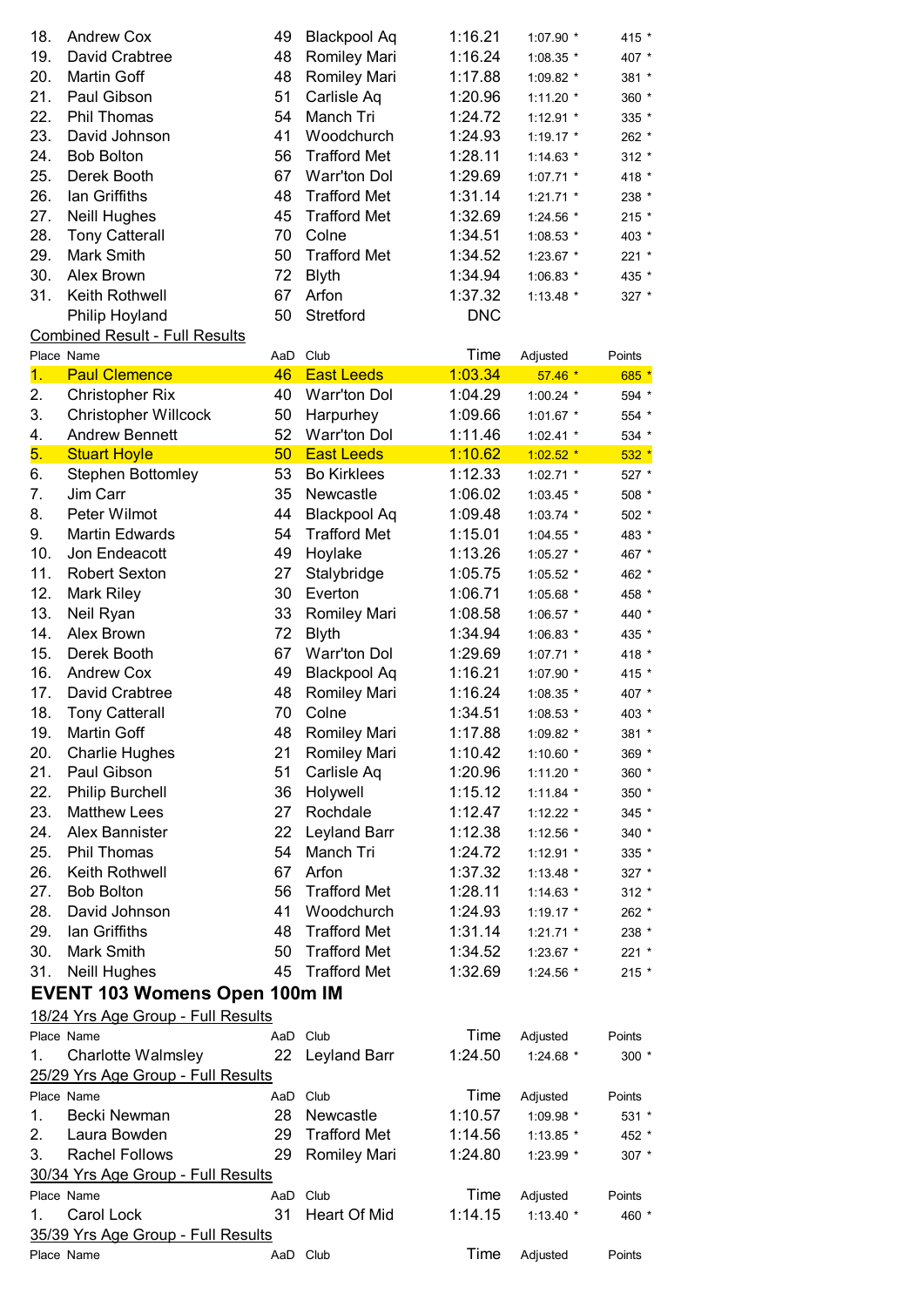| 1.               | Rebecca Henly                                                                                                                                                    | 35  | <b>Trafford Met</b>                        | 1:14.42         | $1:13.55$ *                | 458 *   |
|------------------|------------------------------------------------------------------------------------------------------------------------------------------------------------------|-----|--------------------------------------------|-----------------|----------------------------|---------|
|                  | New NW Region Record - Previously HELEN SADLER, TRAFFORD, 1:15.02, set 2009<br>New NW All comers= Record - Previously HELEN SADLER, TRAFFORD, 01:15.02, set 2009 |     |                                            |                 |                            |         |
|                  | 40/44 Yrs Age Group - Full Results                                                                                                                               |     |                                            |                 |                            |         |
|                  | Place Name                                                                                                                                                       |     | AaD Club                                   | Time            | Adjusted                   | Points  |
| 1.               | Jacqui Mann                                                                                                                                                      | 44  | Etwall                                     | 1:17.59         | $1:14.08$ *                | 448 *   |
| 2.               | Melanie Sayed                                                                                                                                                    | 42  | Co Liverpool                               | 1:25.45         |                            | $323 *$ |
|                  | 45/49 Yrs Age Group - Full Results                                                                                                                               |     |                                            |                 | $1:22.57$ *                |         |
|                  |                                                                                                                                                                  |     | AaD Club                                   |                 |                            |         |
|                  | Place Name                                                                                                                                                       | 46  |                                            | Time<br>1:18.07 | Adjusted                   | Points  |
| 1.               | <b>Helen Sadler</b>                                                                                                                                              |     | <b>Trafford Met</b><br><b>Trafford Met</b> |                 | $1:13.51$ *                | 458 *   |
| 2.               | <b>Becky Kirby</b>                                                                                                                                               | 49  |                                            | 1:26.67         | 1:19.69 *                  | 360 *   |
| 3.               | Emma Bisset                                                                                                                                                      | 45  | <b>Trafford Met</b>                        | 1:27.77         | 1:23.24 *                  | $316 *$ |
| 4.               | <b>Gail Wrangles</b>                                                                                                                                             | 46  | <b>East Leeds</b>                          | 1:36.12         | $1:30.51$ *                | $245 *$ |
|                  | 50/54 Yrs Age Group - Full Results                                                                                                                               |     |                                            |                 |                            |         |
|                  | Place Name                                                                                                                                                       |     | AaD Club                                   | Time            | Adjusted                   | Points  |
| 1.               | <b>Karen Graham</b>                                                                                                                                              | 51  | <b>East Leeds</b>                          | 1:18.45         | $1:10.90*$                 | $511*$  |
| 2.               | Judy Brown                                                                                                                                                       | 52  | <b>Trafford Met</b>                        | 1:20.49         | $1:12.10*$                 | 486 *   |
|                  | Iracema Leroi                                                                                                                                                    | 50  | Clitheroe                                  | <b>DNC</b>      |                            |         |
|                  | Open Age Group - Full Results                                                                                                                                    |     |                                            |                 |                            |         |
|                  | Place Name                                                                                                                                                       |     | AaD Club                                   | Time            | Adjusted                   | Points  |
| 1.               | Becki Newman                                                                                                                                                     | 28  | Newcastle                                  | 1:10.57         | 1:09.98 *                  | 531 *   |
| 2.               | Carol Lock                                                                                                                                                       | 31  | Heart Of Mid                               | 1:14.15         | $1:13.40*$                 | 460 *   |
| 3.               | Rebecca Henly                                                                                                                                                    | 35  | <b>Trafford Met</b>                        | 1:14.42         | 1:13.55 *                  | 458 *   |
| 4.               | Laura Bowden                                                                                                                                                     | 29  | <b>Trafford Met</b>                        | 1:14.56         | 1:13.85 *                  | 452 *   |
| 5.               | Jacqui Mann                                                                                                                                                      | 44  | Etwall                                     | 1:17.59         | 1:14.08 $*$                | 448 *   |
| 6.               | <b>Helen Sadler</b>                                                                                                                                              | 46  | <b>Trafford Met</b>                        | 1:18.07         | $1:13.51$ *                | 458 *   |
| 7.               | <b>Karen Graham</b>                                                                                                                                              | 51  | <b>East Leeds</b>                          | 1:18.45         | $1:10.90*$                 | $511 *$ |
| 8.               | Judy Brown                                                                                                                                                       | 52  | <b>Trafford Met</b>                        | 1:20.49         | $1:12.10*$                 | 486 *   |
| 9.               | <b>Charlotte Walmsley</b>                                                                                                                                        | 22  | Leyland Barr                               | 1:24.50         | 1:24.68 *                  | 300 *   |
| 10.              | <b>Rachel Follows</b>                                                                                                                                            | 29  | <b>Romiley Mari</b>                        | 1:24.80         | 1:23.99 *                  | 307 *   |
| 11.              | Melanie Sayed                                                                                                                                                    | 42  | Co Liverpool                               | 1:25.45         | 1:22.57 *                  | 323 *   |
| 12.              | <b>Becky Kirby</b>                                                                                                                                               | 49  | <b>Trafford Met</b>                        | 1:26.67         | 1:19.69 *                  | 360 *   |
| 13.              | Emma Bisset                                                                                                                                                      | 45  | <b>Trafford Met</b>                        | 1:27.77         | $1:23.24$ *                | $316 *$ |
| 14.              | <b>Gail Wrangles</b>                                                                                                                                             | 46  | <b>East Leeds</b>                          | 1:36.12         | $1:30.51$ *                | $245 *$ |
|                  | Iracema Leroi                                                                                                                                                    | 50  | Clitheroe                                  | <b>DNC</b>      |                            |         |
|                  | <b>Combined Result - Full Results</b>                                                                                                                            |     |                                            |                 |                            |         |
|                  | Place Name                                                                                                                                                       | AaD | Club                                       | Time            | Adjusted                   | Points  |
| 1.               | Becki Newman                                                                                                                                                     | 28  | Newcastle                                  | 1:10.57         | 1:09.98 *                  | $531 *$ |
| $\overline{2}$ . | <b>Karen Graham</b>                                                                                                                                              | 51  | <b>East Leeds</b>                          | 1:18.45         | $1:10.90*$                 | $511*$  |
| 3.               | Judy Brown                                                                                                                                                       | 52  | <b>Trafford Met</b>                        | 1:20.49         | 1:12.10 $*$                | 486 *   |
| 4.               | Carol Lock                                                                                                                                                       | 31  | <b>Heart Of Mid</b>                        | 1:14.15         |                            | 460 *   |
| 5.               | <b>Helen Sadler</b>                                                                                                                                              | 46  | <b>Trafford Met</b>                        | 1:18.07         | 1:13.40 $*$<br>$1:13.51$ * |         |
|                  |                                                                                                                                                                  | 35  | <b>Trafford Met</b>                        | 1:14.42         |                            | 458 *   |
| 5.               | Rebecca Henly                                                                                                                                                    |     |                                            |                 | 1:13.55 *                  | 458 *   |
| 7.               | Laura Bowden                                                                                                                                                     | 29  | <b>Trafford Met</b>                        | 1:14.56         | $1:13.85$ *                | 452 *   |
| 8.               | Jacqui Mann                                                                                                                                                      | 44  | Etwall                                     | 1:17.59         | 1:14.08 $*$                | 448 *   |
| 9.               | <b>Becky Kirby</b>                                                                                                                                               | 49  | <b>Trafford Met</b>                        | 1:26.67         | 1:19.69 *                  | 360 *   |
| 10.              | Melanie Sayed                                                                                                                                                    | 42  | Co Liverpool                               | 1:25.45         | 1:22.57 *                  | 323 *   |
| 11.              | Emma Bisset                                                                                                                                                      | 45  | <b>Trafford Met</b>                        | 1:27.77         | 1:23.24 *                  | $316 *$ |
| 12.              | <b>Rachel Follows</b>                                                                                                                                            | 29  | Romiley Mari                               | 1:24.80         | 1:23.99 *                  | 307 *   |
| 13.              | <b>Charlotte Walmsley</b>                                                                                                                                        | 22  | Leyland Barr                               | 1:24.50         | 1:24.68 *                  | 300 *   |
| 14.              | <b>Gail Wrangles</b>                                                                                                                                             | 46  | <b>East Leeds</b>                          | 1:36.12         | $1:30.51$ *                | $245 *$ |
|                  | <b>EVENT 104 Mens Open 50m Backstroke</b>                                                                                                                        |     |                                            |                 |                            |         |
|                  | 18/24 Yrs Age Group - Full Results                                                                                                                               |     |                                            |                 |                            |         |
|                  | Place Name                                                                                                                                                       |     | AaD Club                                   | Time            | Adjusted                   | Points  |
| 1.               | George Morreal                                                                                                                                                   | 24  | Stalybridge                                | 29.59           | 29.60 *                    | 423 *   |
| 2.               | <b>Charlie Hughes</b>                                                                                                                                            | 21  | <b>Romiley Mari</b>                        | 32.08           | 32.09 *                    | $331 *$ |
|                  | <b>Alex Bannister</b>                                                                                                                                            | 22  | Leyland Barr                               | <b>DNC</b>      |                            |         |
|                  | 25/29 Yrs Age Group - Full Results                                                                                                                               |     |                                            |                 |                            |         |
|                  | Place Name                                                                                                                                                       | AaD | Club                                       | Time            | Adjusted                   | Points  |
| 1.               | Daniel Korcz                                                                                                                                                     | 27  | <b>Trafford Met</b>                        | 28.88           | 28.70 *                    | 464 *   |
| 2.               | <b>Thomas Lowndes</b>                                                                                                                                            | 29  | Southport                                  | 33.67           | 33.26 *                    | 298 *   |
|                  | 30/34 Yrs Age Group - Full Results                                                                                                                               |     |                                            |                 |                            |         |
|                  | Place Name                                                                                                                                                       |     | AaD Club                                   | Time            | Adjusted                   | Points  |
|                  |                                                                                                                                                                  |     |                                            |                 |                            |         |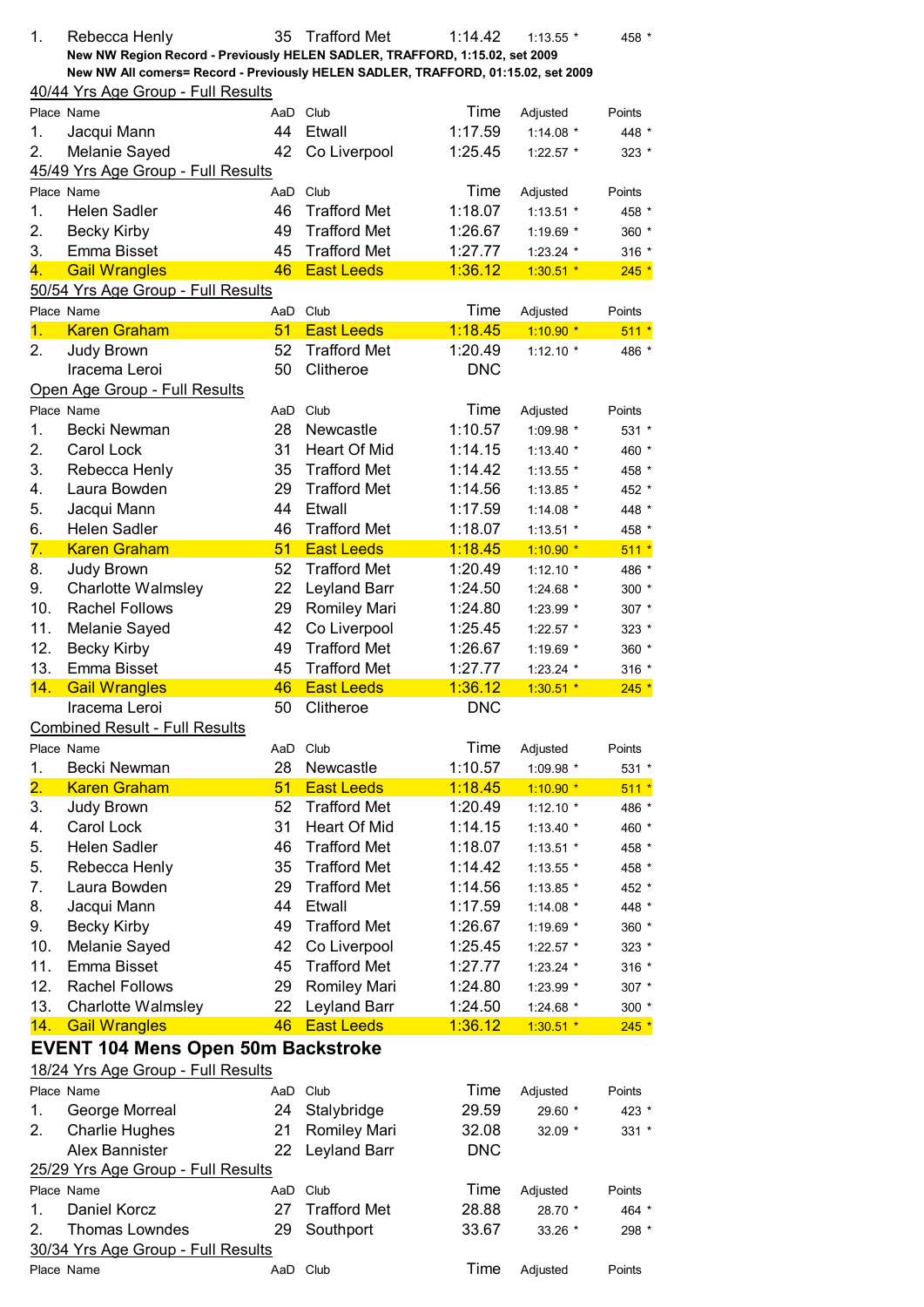| 1.                        | <b>James Barwick</b>                                                                       | 34              | <b>East Leeds</b>   | 31.46      | $30.58*$  | 383 *   |
|---------------------------|--------------------------------------------------------------------------------------------|-----------------|---------------------|------------|-----------|---------|
|                           | 35/39 Yrs Age Group - Full Results                                                         |                 |                     |            |           |         |
|                           | Place Name                                                                                 |                 | AaD Club            | Time       | Adjusted  | Points  |
| 1.                        | Dane Harrop                                                                                | 38              | Southern Iom        | 30.16      | 28.86 *   | 456 *   |
| $\overline{\mathbf{2}}$ . | <b>Phil Pratt</b>                                                                          | 35              | <b>East Leeds</b>   | 37.81      | $36.62*$  | $223$ * |
|                           | Danny Thompson                                                                             | 38              | <b>Ilkley</b>       | <b>DNC</b> |           |         |
|                           | 40/44 Yrs Age Group - Full Results                                                         |                 |                     |            |           |         |
|                           | Place Name                                                                                 | AaD             | Club                | Time       |           | Points  |
|                           |                                                                                            | 41              |                     | 31.04      | Adjusted  |         |
| 1.                        | <b>Richard Padgett</b>                                                                     |                 | Wigan               |            | 29.30 *   | 436 *   |
| 2.                        | Paul Whitfield                                                                             | 42              | Asa Temp 2          | 33.68      | $31.63*$  | 346 *   |
|                           | 45/49 Yrs Age Group - Full Results                                                         |                 |                     |            |           |         |
|                           | Place Name                                                                                 |                 | AaD Club            | Time       | Adjusted  | Points  |
| 1.                        | <b>Garry Vickers</b>                                                                       | 48              | Etwall              | 34.50      | 31.28 *   | 358 *   |
| 2.                        | Mark Newby                                                                                 | 46              | Copeland            | 34.99      | $32.13*$  | $330 *$ |
|                           | 50/54 Yrs Age Group - Full Results                                                         |                 |                     |            |           |         |
|                           | Place Name                                                                                 |                 | AaD Club            | Time       | Adjusted  | Points  |
| 1.                        | Russell Mason                                                                              | 53              | <b>Warr'ton Dol</b> | 32.10      | 28.11 *   | 493 *   |
|                           | New NW Region Record - Previously ALEC JOHNSON, RUSSELL MASON, 32.27, set 2015             |                 |                     |            |           |         |
|                           | New NW All comers= Record - Previously RUSSELL MASON, WARRINGTON DOLPHINS, 32.27, set 2015 |                 |                     |            |           |         |
| 2.                        | <b>David Emerson</b>                                                                       |                 | 54 East Leeds       | 33.90      | $29.46$ * | 429 *   |
| 3.                        | Martin Edwards                                                                             | 54              | <b>Trafford Met</b> | 36.44      | 31.66 *   | 345 *   |
| 4.                        | Mark Ashton                                                                                | 52              | <b>Manx Masters</b> | 36.73      | 32.40 *   | 322 *   |
| 5.                        | David Massheder                                                                            | 50              | NorthernWave        | 39.71      | 35.53 *   | $244 *$ |
| 6.                        | Mark Smith                                                                                 | 50              | <b>Trafford Met</b> | 44.32      |           |         |
|                           |                                                                                            |                 |                     |            | 39.65 *   | $175 *$ |
|                           | 55/59 Yrs Age Group - Full Results                                                         |                 |                     |            |           |         |
|                           | Place Name                                                                                 | AaD             | Club                | Time       | Adjusted  | Points  |
| 1.                        | Stephen Allen                                                                              | 56              | <b>Hull Masters</b> | 33.32      | 28.50 *   | 473 *   |
| 2.                        | <b>Andrew Pratt</b>                                                                        | 58              | Southport           | 37.56      | 31.60 *   | $347$ * |
|                           | 65/69 Yrs Age Group - Full Results                                                         |                 |                     |            |           |         |
|                           | Place Name                                                                                 |                 | AaD Club            | Time       | Adjusted  | Points  |
|                           | Derek Booth                                                                                | 67              | <b>Warr'ton Dol</b> | <b>DNC</b> |           |         |
|                           | 70/74 Yrs Age Group - Full Results                                                         |                 |                     |            |           |         |
|                           | Place Name                                                                                 | AaD             | Club                | Time       | Adjusted  | Points  |
| 1.                        | Roger Harrison                                                                             | 72              | <b>Trafford Met</b> | 1:13.64    | 53.68 *   | $70*$   |
|                           | 75/79 Yrs Age Group - Full Results                                                         |                 |                     |            |           |         |
|                           |                                                                                            |                 |                     |            |           |         |
|                           | Place Name                                                                                 |                 | AaD Club            | Time       | Adjusted  | Points  |
| 1.                        | Neil Mackinnon                                                                             | 75              | <b>Trafford Met</b> | 40.52      | 28.36 *   | 480 *   |
|                           | New NW Region Record - Previously PETER TUCKER, DARWEN, 55.07, set 2009                    |                 |                     |            |           |         |
|                           | New NW All comers= Record - Previously F. GENTLEMEN, C OF CHESTER, 47.90, set 1998         |                 |                     |            |           |         |
|                           | Open Age Group - Full Results                                                              |                 |                     |            |           |         |
|                           | Place Name                                                                                 |                 | AaD Club            | Time       | Adjusted  | Points  |
| 1.                        | Daniel Korcz                                                                               | 27              | <b>Trafford Met</b> | 28.88      | 28.70 *   | 464 *   |
| 2.                        | George Morreal                                                                             | 24              | Stalybridge         | 29.59      | 29.60 *   | 423 *   |
| 3.                        | Dane Harrop                                                                                | 38              | Southern Iom        | 30.16      | 28.86 *   | 456 *   |
| 4.                        | <b>Richard Padgett</b>                                                                     | 41              | Wigan               | 31.04      | 29.30 *   | 436 *   |
| 5.                        | <b>James Barwick</b>                                                                       | 34              | <b>East Leeds</b>   | 31.46      | $30.58*$  | $383 *$ |
| 6.                        | <b>Charlie Hughes</b>                                                                      | 21              | Romiley Mari        | 32.08      | 32.09 *   | 331 *   |
| 7.                        | Russell Mason                                                                              | 53              | <b>Warr'ton Dol</b> | 32.10      | 28.11 *   | 493 *   |
| 8.                        | Stephen Allen                                                                              | 56              | <b>Hull Masters</b> | 33.32      | 28.50 *   | 473 *   |
| 9.                        | <b>Thomas Lowndes</b>                                                                      | 29              | Southport           | 33.67      | 33.26 *   | 298 *   |
|                           |                                                                                            |                 |                     |            |           |         |
| 10.                       | Paul Whitfield                                                                             | 42              | Asa Temp 2          | 33.68      | $31.63*$  | 346 *   |
| 11.                       | <b>David Emerson</b>                                                                       | 54              | <b>East Leeds</b>   | 33.90      | $29.46*$  | 429 *   |
| 12.                       | <b>Garry Vickers</b>                                                                       | 48              | Etwall              | 34.50      | 31.28 *   | 358 *   |
| 13.                       | Mark Newby                                                                                 | 46              | Copeland            | 34.99      | 32.13 *   | 330 *   |
| 14.                       | <b>Martin Edwards</b>                                                                      | 54              | <b>Trafford Met</b> | 36.44      | 31.66 *   | 345 *   |
| 15.                       | Mark Ashton                                                                                | 52              | <b>Manx Masters</b> | 36.73      | 32.40 *   | 322 *   |
| 16.                       | <b>Andrew Pratt</b>                                                                        | 58              | Southport           | 37.56      | 31.60 *   | 347 *   |
| 17.                       | <b>Phil Pratt</b>                                                                          | 35 <sub>5</sub> | <b>East Leeds</b>   | 37.81      | $36.62*$  | $223 *$ |
| 18.                       | David Massheder                                                                            | 50              | NorthernWave        | 39.71      | 35.53 *   | 244 *   |
| 19.                       | Neil Mackinnon                                                                             | 75              | <b>Trafford Met</b> | 40.52      |           |         |
|                           |                                                                                            |                 | <b>Trafford Met</b> |            | 28.36 *   | 480 *   |
| 20.                       | Mark Smith                                                                                 | 50              |                     | 44.32      | 39.65 *   | 175 *   |
| 21.                       | Roger Harrison                                                                             | 72              | <b>Trafford Met</b> | 1:13.64    | 53.68 *   | $70*$   |
|                           | Derek Booth                                                                                | 67              | Warr'ton Dol        | <b>DNC</b> |           |         |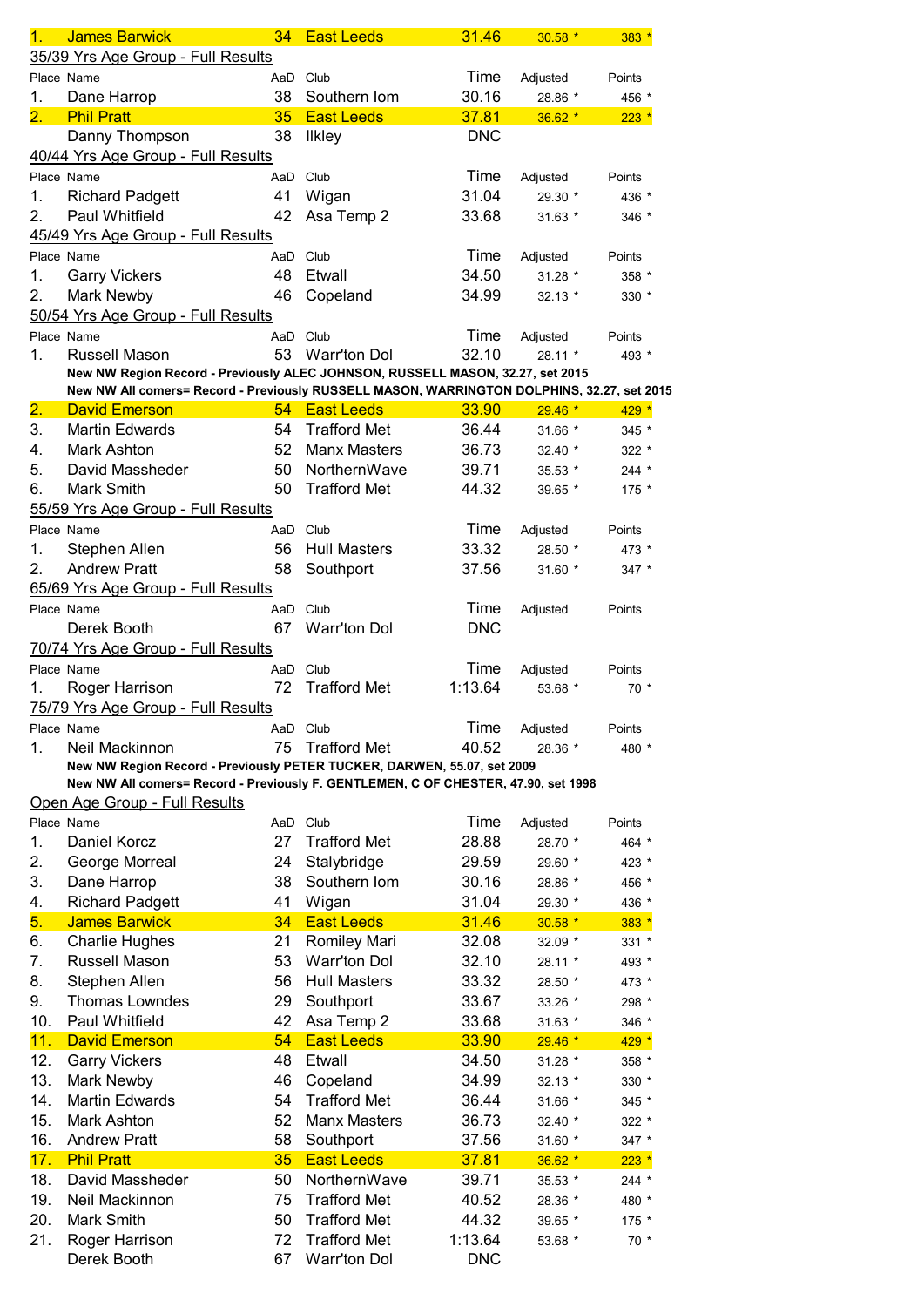|          | Danny Thompson                                                                     | 38        | <b>Ilkley</b>                    | <b>DNC</b>     |                      |                  |
|----------|------------------------------------------------------------------------------------|-----------|----------------------------------|----------------|----------------------|------------------|
|          | <b>Alex Bannister</b>                                                              | 22        | Leyland Barr                     | <b>DNC</b>     |                      |                  |
|          | <b>Combined Result - Full Results</b>                                              |           |                                  |                |                      |                  |
|          | Place Name                                                                         | AaD       | Club                             | Time           | Adjusted             | Points           |
| 1.       | Russell Mason                                                                      | 53        | <b>Warr'ton Dol</b>              | 32.10          | 28.11 *              | 493 *            |
| 2.       | Neil Mackinnon                                                                     | 75        | <b>Trafford Met</b>              | 40.52          | 28.36 *              | 480 *            |
| 3.       | Stephen Allen                                                                      | 56        | <b>Hull Masters</b>              | 33.32          | 28.50 *              | 473 *            |
| 4.       | Daniel Korcz                                                                       | 27        | <b>Trafford Met</b>              | 28.88          | 28.70 *              | 464 *            |
| 5.       | Dane Harrop                                                                        | 38        | Southern Iom                     | 30.16          | 28.86 *              | 456 *            |
| 6.       | <b>Richard Padgett</b><br><b>David Emerson</b>                                     | 41        | Wigan                            | 31.04          | 29.30 *              | 436 *            |
| 7.<br>8. |                                                                                    | 54<br>24  | <b>East Leeds</b>                | 33.90<br>29.59 | $29.46*$             | $429 *$          |
| 9.       | George Morreal<br><b>James Barwick</b>                                             | 34        | Stalybridge<br><b>East Leeds</b> | 31.46          | 29.60 *<br>$30.58$ * | 423 *<br>$383 *$ |
| 10.      | <b>Garry Vickers</b>                                                               | 48        | Etwall                           | 34.50          | 31.28 *              | 358 *            |
| 11.      | <b>Andrew Pratt</b>                                                                | 58        | Southport                        | 37.56          | 31.60 *              | 347 *            |
| 12.      | Paul Whitfield                                                                     | 42        | Asa Temp 2                       | 33.68          | 31.63 *              | 346 *            |
| 13.      | <b>Martin Edwards</b>                                                              | 54        | <b>Trafford Met</b>              | 36.44          | 31.66 *              | 345 *            |
| 14.      | <b>Charlie Hughes</b>                                                              | 21        | Romiley Mari                     | 32.08          | 32.09 *              | 331 *            |
| 15.      | Mark Newby                                                                         | 46        | Copeland                         | 34.99          | 32.13 *              | 330 *            |
| 16.      | Mark Ashton                                                                        | 52        | <b>Manx Masters</b>              | 36.73          | 32.40 *              | 322 *            |
| 17.      | <b>Thomas Lowndes</b>                                                              | 29        | Southport                        | 33.67          | 33.26 *              | 298 *            |
| 18.      | David Massheder                                                                    | 50        | NorthernWave                     | 39.71          | 35.53 *              | $244$ *          |
| 19.      | <b>Phil Pratt</b>                                                                  | 35        | <b>East Leeds</b>                | 37.81          | $36.62*$             | $223 *$          |
| 20.      | <b>Mark Smith</b>                                                                  | 50        | <b>Trafford Met</b>              | 44.32          | 39.65 *              | 175 *            |
| 21.      | Roger Harrison                                                                     | 72        | <b>Trafford Met</b>              | 1:13.64        | 53.68 *              | $70*$            |
|          | <b>EVENT 105 Womens Open 50m Backstroke</b>                                        |           |                                  |                |                      |                  |
|          |                                                                                    |           |                                  |                |                      |                  |
|          | 18/24 Yrs Age Group - Full Results                                                 |           |                                  |                |                      |                  |
|          | Place Name                                                                         | AaD       | Club                             | Time           | Adjusted             | Points           |
| 1.       | Sarah Peart                                                                        | 21        | Sandbach                         | 34.13          | 34.23 *              | 421 *            |
| 2.       | <b>Charlotte Walmsley</b>                                                          | 22        | Leyland Barr                     | 41.33          | 41.45 *              | 237 *            |
|          | 30/34 Yrs Age Group - Full Results                                                 |           |                                  |                |                      |                  |
|          | Place Name<br>Katie Birchall                                                       | 34        | AaD Club                         | Time<br>31.96  | Adjusted             | Points           |
| 1.       |                                                                                    |           | Co Liverpool                     |                | 31.69 *              | 531 *            |
|          | 40/44 Yrs Age Group - Full Results                                                 |           |                                  | Time           |                      |                  |
| 1.       | Place Name<br><b>Karen Dawson</b>                                                  | AaD<br>40 | Club<br><b>East Leeds</b>        | 43.83          | Adjusted<br>41.76 *  | Points           |
| 2.       | <b>Becky Toal</b>                                                                  | 43        | NorthernWave                     | 1:03.86        | 59.63 *              | $232 *$<br>79 *  |
|          | 50/54 Yrs Age Group - Full Results                                                 |           |                                  |                |                      |                  |
|          | Place Name                                                                         | AaD       | Club                             | Time           | Adjusted             | Points           |
| 1.       | <b>Julie Hoyle</b>                                                                 | 54        | <b>East Leeds</b>                | 33.40          | $29.13*$             | 684 *            |
| 2.       | <b>Karen Graham</b>                                                                | 51        | <b>East Leeds</b>                | 39.09          | $34.74*$             | $403 *$          |
|          | 55/59 Yrs Age Group - Full Results                                                 |           |                                  |                |                      |                  |
|          | Place Name                                                                         | AaD Club  |                                  | Time           | Adjusted             | Points           |
| 1.       | Karen Barton                                                                       | 56        | Southport                        | 40.58          | 34.92 *              | 397 *            |
|          | New NW Region Record - Previously COLLETTE HAYES, CITY OF CHESTER, 58.83, set 2009 |           |                                  |                |                      |                  |
| 2.       | <b>Bridget Edwards</b>                                                             | 56        | Arfon                            | 56.07          | 48.25 *              | 150 *            |
|          | <b>Christine Daly</b>                                                              | 56        | <b>Barrow LD</b>                 | DQ             |                      |                  |
|          | 70/74 Yrs Age Group - Full Results                                                 |           |                                  |                |                      |                  |
|          | Place Name                                                                         | AaD Club  |                                  | Time           | Adjusted             | Points           |
|          | Helen Jenkins                                                                      | 70        | Southport                        | <b>DNC</b>     |                      |                  |
|          | Open Age Group - Full Results                                                      |           |                                  |                |                      |                  |
|          | Place Name                                                                         | AaD       | Club                             | Time           | Adjusted             | Points           |
| 1.       | Katie Birchall                                                                     | 34        | Co Liverpool                     | 31.96          | 31.69 *              | 531 *            |
| 2.       | <b>Julie Hoyle</b>                                                                 | 54        | <b>East Leeds</b>                | 33.40          | $29.13*$             | 684 *            |
| 3.       | Sarah Peart                                                                        | 21        | Sandbach                         | 34.13          | 34.23 *              | 421 *            |
| 4.       | <b>Karen Graham</b>                                                                | 51        | <b>East Leeds</b>                | 39.09          | $34.74*$             | $403 *$          |
| 5.       | Karen Barton                                                                       | 56        | Southport                        | 40.58          | 34.92 *              | 397 *            |
| 6.       | <b>Charlotte Walmsley</b>                                                          | 22        | Leyland Barr                     | 41.33          | 41.45 *              | 237 *            |
| 7.       | <b>Karen Dawson</b>                                                                | 40        | <b>East Leeds</b>                | 43.83          | 41.76 *              | $232 *$          |
| 8.       | <b>Bridget Edwards</b>                                                             | 56        | Arfon                            | 56.07          | 48.25 *              | 150 *            |
| 9.       | <b>Becky Toal</b>                                                                  | 43        | NorthernWave                     | 1:03.86        | 59.63 *              | 79 *             |
|          | Helen Jenkins                                                                      | 70        | Southport                        | <b>DNC</b>     |                      |                  |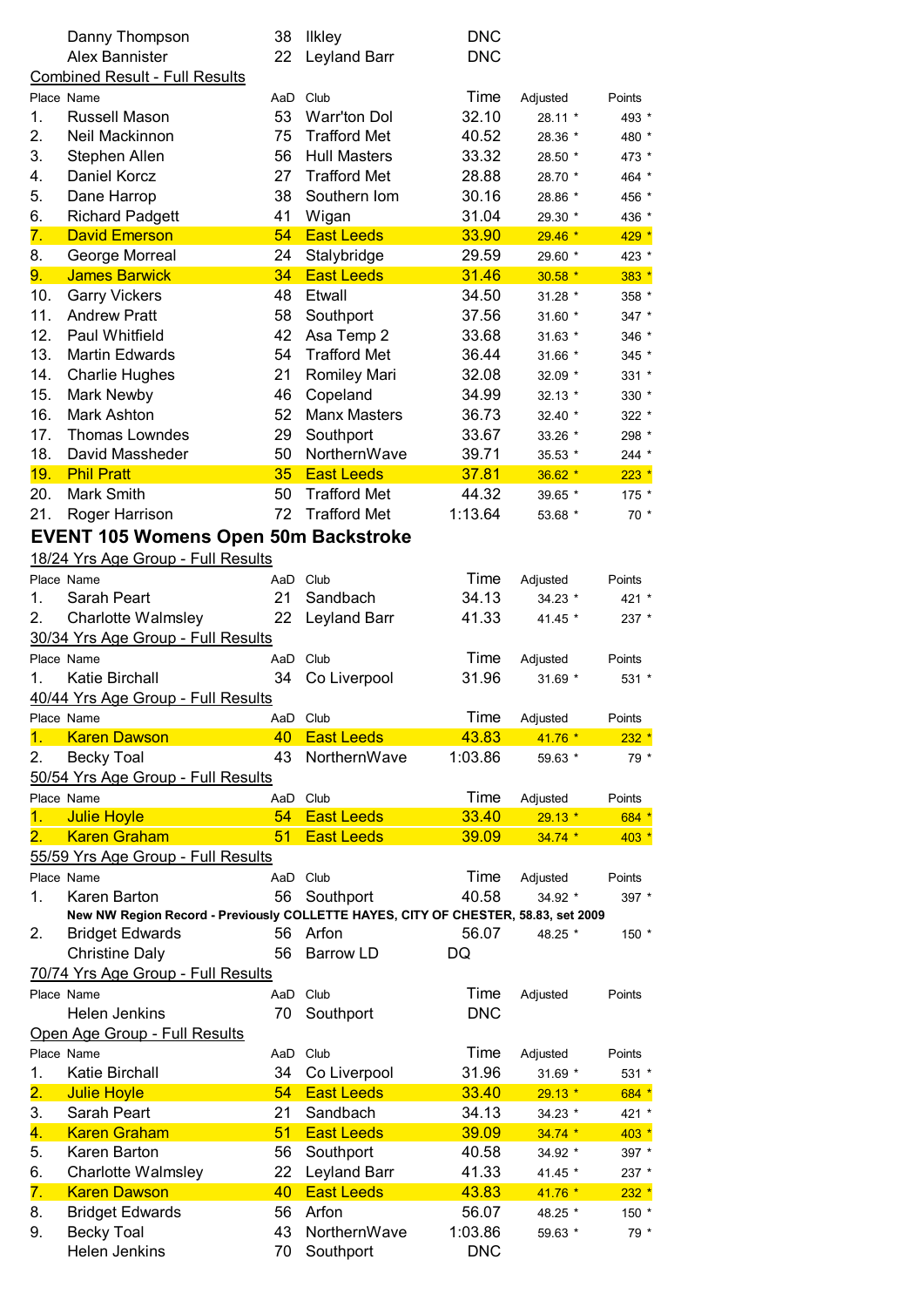|          | <b>Christine Daly</b>                                                           | 56 | Barrow LD                  | DQ              |             |           |       |         |         |
|----------|---------------------------------------------------------------------------------|----|----------------------------|-----------------|-------------|-----------|-------|---------|---------|
|          | <b>Combined Result - Full Results</b>                                           |    |                            |                 |             |           |       |         |         |
|          | Place Name                                                                      |    | AaD Club                   | Time            | Adjusted    | Points    |       |         |         |
| 1.       | <b>Julie Hoyle</b>                                                              | 54 | <b>East Leeds</b>          | 33.40           | $29.13*$    | 684 *     |       |         |         |
| 2.       | Katie Birchall                                                                  | 34 | Co Liverpool               | 31.96           | 31.69 *     | $531 *$   |       |         |         |
| 3.       | Sarah Peart                                                                     | 21 | Sandbach                   | 34.13           | 34.23 *     | 421 *     |       |         |         |
| 4.       | <b>Karen Graham</b>                                                             | 51 | <b>East Leeds</b>          | 39.09           | $34.74*$    | $403 *$   |       |         |         |
| 5.       | Karen Barton                                                                    | 56 | Southport                  | 40.58           | 34.92 *     | 397 *     |       |         |         |
| 6.       | <b>Charlotte Walmsley</b>                                                       | 22 | <b>Leyland Barr</b>        | 41.33           | 41.45 *     | 237 *     |       |         |         |
| 7.       | <b>Karen Dawson</b>                                                             | 40 | <b>East Leeds</b>          | 43.83           | 41.76 *     | $232 *$   |       |         |         |
| 8.       | <b>Bridget Edwards</b>                                                          | 56 | Arfon                      | 56.07           | 48.25 *     | 150 *     |       |         |         |
| 9.       | <b>Becky Toal</b>                                                               | 43 | NorthernWave               | 1:03.86         | 59.63 *     | 79 *      |       |         |         |
|          | <b>EVENT 106 Mens/Womens Open 200m Butterfly</b>                                |    |                            |                 |             |           |       |         |         |
|          | MENS 30/34 Yrs Age Group - Full Results                                         |    |                            |                 |             |           |       |         |         |
|          | Place Name                                                                      |    | AaD Club                   | Time            | Adjusted    | Points    | 50    | 100     | 150     |
| 1.       | Andrew Hutchinson                                                               | 31 | <b>Heart Of Mid</b>        | 2:42.83         | 2:44.56 *   | 287 *     | 35.50 | 1:16.34 | 1:59.36 |
|          | MENS 35/39 Yrs Age Group - Full Results                                         |    |                            |                 |             |           |       |         |         |
|          | Place Name                                                                      |    | AaD Club                   | Time            | Adjusted    | Points    | 50    | 100     | 150     |
| 1.       | Jim Carr                                                                        |    | 35 Newcastle               | 2:28.78         | $2:27.04$ * | 402 *     | 31.78 | 1:07.09 | 1:45.81 |
| 2.       | <b>Philip Burchell</b>                                                          | 36 | Holywell                   | 2:49.00         | $2:46.04$ * | 279 *     | 38.96 | 1:21.98 | 2:05.73 |
|          | MENS 55/59 Yrs Age Group - Full Results                                         |    |                            |                 |             |           |       |         |         |
|          | Place Name                                                                      |    | AaD Club                   | Time            | Adjusted    | Points    | 50    | 100     | 150     |
| 1.       | Mark Jones                                                                      | 56 | Everton                    | 2:51.88         | $2:29.71$ * | 381 *     | 38.38 | 1:22.51 | 2:07.17 |
|          | New NW Region Record - Previously MARK JONES, EVERTON, 3:04.27, set 2015        |    |                            |                 |             |           |       |         |         |
|          | New NW All comers= Record - Previously DAVID BURCHELL, MOLD, 02:55.40, set 2010 |    |                            |                 |             |           |       |         |         |
| 2.       | Jeroen Peters                                                                   | 55 | Glossop                    | 3:16.41         | 2:52.98 *   | $247$ *   | 38.81 | 1:27.28 | 2:21.15 |
|          | <b>MENS Open Age Group - Full Results</b>                                       |    |                            |                 |             |           |       |         |         |
|          | Place Name                                                                      |    | AaD Club                   | Time            | Adjusted    | Points    | 50    | 100     | 150     |
| 1.       | Jim Carr                                                                        | 35 | Newcastle                  | 2:28.78         | $2:27.04$ * | 402 *     | 31.78 | 1:07.09 | 1:45.81 |
| 2.       | Andrew Hutchinson                                                               | 31 | Heart Of Mid               | 2:42.83         | 2:44.56 *   | $287$ $*$ | 35.50 | 1:16.34 | 1:59.36 |
| 3.       | <b>Philip Burchell</b>                                                          | 36 | Holywell                   | 2:49.00         | 2:46.04 *   | 279 *     | 38.96 | 1:21.98 | 2:05.73 |
| 4.       | Mark Jones                                                                      | 56 | Everton                    | 2:51.88         | 2:29.71 *   | 381 *     | 38.38 | 1:22.51 | 2:07.17 |
| 5.       | Jeroen Peters                                                                   | 55 | Glossop                    | 3:16.41         | 2:52.98 *   | $247$ *   | 38.81 | 1:27.28 | 2:21.15 |
|          | <b>MENS Combined Result - Full Results</b>                                      |    |                            |                 |             |           |       |         |         |
|          | Place Name                                                                      |    | AaD Club<br>Newcastle      | Time            | Adjusted    | Points    |       |         |         |
| 1.       | Jim Carr                                                                        | 35 |                            | 2:28.78         | 2:27.04 *   | 402 *     |       |         |         |
| 2.       | Mark Jones<br>Andrew Hutchinson                                                 | 56 | Everton                    | 2:51.88         | 2:29.71 *   | 381 *     |       |         |         |
| 3.       |                                                                                 | 31 | Heart Of Mid               | 2:42.83         | 2:44.56 *   | 287 *     |       |         |         |
| 4.<br>5. | <b>Philip Burchell</b>                                                          | 36 | Holywell                   | 2:49.00         | $2:46.04$ * | 279 *     |       |         |         |
|          | Jeroen Peters                                                                   | 55 | Glossop                    | 3:16.41         | 2:52.98 *   | $247$ *   |       |         |         |
|          | <b>WOMENS 18/24 Yrs Age Group - Full Results</b><br>Place Name                  |    | AaD Club                   | Time            |             |           |       | 100     |         |
|          |                                                                                 |    |                            | 2:38.80         | Adjusted    | Points    | 50    |         | 150     |
| 1.       | <b>Bethan Corley</b>                                                            |    | 24 Hoylake                 |                 | 2:38.60 *   | 428 *     | 33.75 | 1:12.74 | 1:54.81 |
|          | <b>WOMENS 55/59 Yrs Age Group - Full Results</b>                                |    |                            |                 |             |           |       |         |         |
|          | Place Name                                                                      |    | AaD Club<br>56 Carlisle Aq | Time<br>2:48.07 | Adjusted    | Points    | 50    | 100     | 150     |
| 1.       | <b>Judith Hattle</b><br>New NW Region Record - Previously unclaimed             |    |                            |                 | 2:20.61 *   | 615 *     | 37.25 | 1:19.97 | 2:03.80 |
|          | New NW All comers= Record - Previously unclaimed                                |    |                            |                 |             |           |       |         |         |
|          | Stel Farrar                                                                     |    | 57 Arfon                   | <b>DNC</b>      |             |           |       |         |         |
|          | WOMENS 65/69 Yrs Age Group - Full Results                                       |    |                            |                 |             |           |       |         |         |
|          | Place Name                                                                      |    | AaD Club                   | Time            | Adjusted    | Points    | 50    | 100     | 150     |
| 1.       | Patricia Jackson                                                                |    | 69 East Anglian            | 3:55.34         | 2:26.06 *   | 549 *     | 50.80 | 1:51.13 | 2:54.41 |
|          | <b>WOMENS Open Age Group - Full Results</b>                                     |    |                            |                 |             |           |       |         |         |
|          | Place Name                                                                      |    | AaD Club                   | Time            | Adjusted    | Points    | 50    | 100     | 150     |
| 1.       | <b>Bethan Corley</b>                                                            | 24 | Hoylake                    | 2:38.80         | 2:38.60 *   | 428 *     | 33.75 | 1:12.74 | 1:54.81 |
| 2.       | <b>Judith Hattle</b>                                                            | 56 | Carlisle Aq                | 2:48.07         | $2:20.61$ * | 615 $*$   | 37.25 | 1:19.97 | 2:03.80 |
| 3.       | Patricia Jackson                                                                | 69 | East Anglian               | 3:55.34         | 2:26.06 *   | 549 *     | 50.80 | 1:51.13 | 2:54.41 |
|          | Stel Farrar                                                                     | 57 | Arfon                      | <b>DNC</b>      |             |           |       |         |         |
|          | <b>WOMENS Combined Result - Full Results</b>                                    |    |                            |                 |             |           |       |         |         |
|          | Place Name                                                                      |    | AaD Club                   | Time            | Adjusted    | Points    |       |         |         |
| 1.       | <b>Judith Hattle</b>                                                            | 56 | Carlisle Aq                | 2:48.07         | 2:20.61 *   | 615 *     |       |         |         |
| 2.       | Patricia Jackson                                                                | 69 | East Anglian               | 3:55.34         | 2:26.06 *   | 549 *     |       |         |         |
| 3.       | <b>Bethan Corley</b>                                                            | 24 | Hoylake                    | 2:38.80         | 2:38.60 *   | 428 *     |       |         |         |
|          |                                                                                 |    |                            |                 |             |           |       |         |         |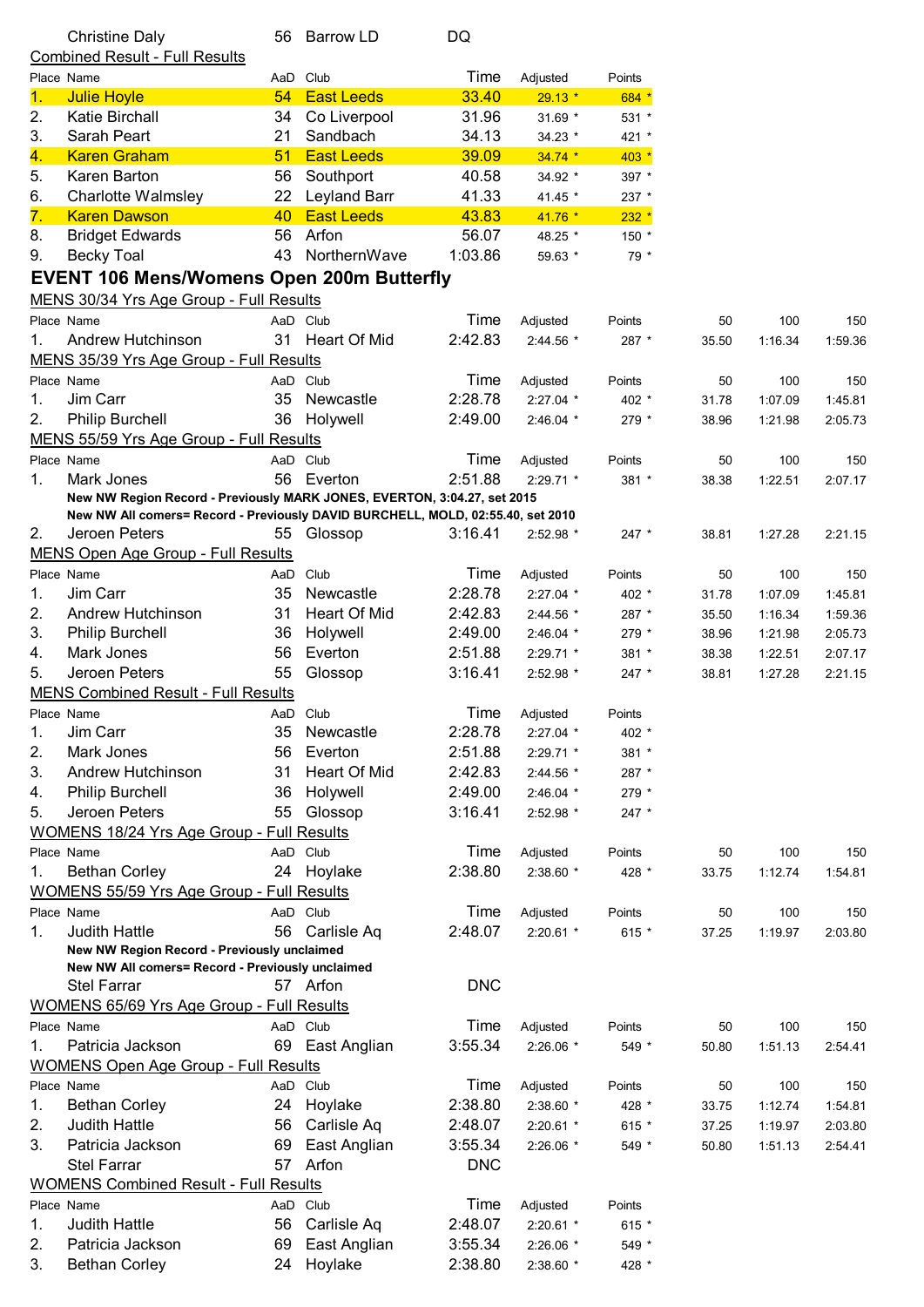## **EVENT 107 Mens Open 100m Freestyle** 18/24 Yrs Age Group - Full Results

|    | Place Name                         | AaD | Club                | Time       | Adjusted    | Points  | 50    |
|----|------------------------------------|-----|---------------------|------------|-------------|---------|-------|
| 1. | Tom McLean                         | 23  | <b>Trafford Met</b> | 54.60      | 54.68 *     | 555 *   | 26.12 |
| 2. | George Morreal                     | 24  | Stalybridge         | 57.12      | 57.21 *     | 484 *   | 27.29 |
| 3. | <b>Charlie Hughes</b>              | 21  | <b>Romiley Mari</b> | 1:01.42    | $1:01.51$ * | 389 *   | 29.68 |
| 4. | Alex Bannister                     | 22  | Leyland Barr        | 1:03.26    | 1:03.36 *   | 356 *   | 30.01 |
|    | 25/29 Yrs Age Group - Full Results |     |                     |            |             |         |       |
|    | Place Name                         | AaD | Club                | Time       | Adjusted    | Points  | 50    |
| 1. | Simon Rigby                        | 27  | <b>Trafford Met</b> | 59.31      | 58.88 *     | 444 *   | 28.75 |
| 2. | <b>Matthew Lees</b>                | 27  | Rochdale            | 1:02.28    | 1:01.83 *   | 383 *   | 29.37 |
| 3. | Thomas Lowndes                     | 29  | Southport           | 1:07.88    | 1:06.83 *   | $304$ * | 31.70 |
|    | 30/34 Yrs Age Group - Full Results |     |                     |            |             |         |       |
|    | Place Name                         | AaD | Club                | Time       | Adjusted    | Points  | 50    |
| 1. | Gregan Clarkson                    | 34  | <b>Hull Masters</b> | 1:04.02    | 1:01.84 *   | 383 *   | 30.34 |
| 2. | Tom Pagett                         | 30  | York Tri            | 1:07.94    | 1:06.63 *   | $306 *$ | 33.21 |
|    | 35/39 Yrs Age Group - Full Results |     |                     |            |             |         |       |
|    | Place Name                         |     | AaD Club            | Time       | Adjusted    | Points  | 50    |
| 1. | <b>Chris Knee</b>                  | 37  | <b>East Leeds</b>   | 55.91      | $53.41*$    | $595*$  | 26.47 |
| 2. | Danny Thompson                     | 38  | <b>Ilkley</b>       | 1:02.20    | 59.19 *     | 437 *   | 28.92 |
| 3. | Alastair Rainsbury                 | 38  | Stockport Mo        | 1:07.71    | $1:04.44$ * | 339 *   | 32.56 |
|    | 40/44 Yrs Age Group - Full Results |     |                     |            |             |         |       |
|    | Place Name                         | AaD | Club                | Time       | Adjusted    | Points  | 50    |
| 1. | <b>Graeme Atherton</b>             | 41  | Warr'ton Dol        | 57.34      | 53.95 *     | 577 *   | 26.95 |
| 2. | <b>Steven Proud</b>                | 44  | Newcastle           | 1:00.46    | 56.19 *     | $511 *$ | 29.11 |
| 3. |                                    | 42  | Etwall              | 1:00.97    |             |         |       |
|    | <b>Christopher Rolle</b>           | 44  |                     |            | 57.13 *     | 486 *   | 29.56 |
| 4. | <b>Eric Fewster</b>                |     | NorthernWave        | 1:04.83    | $1:00.25$ * | $414 *$ | 31.38 |
| 5. | David Johnson                      | 41  | Woodchurch          | 1:14.47    | 1:10.06 $*$ | 263 *   | 36.01 |
|    | 45/49 Yrs Age Group - Full Results |     |                     |            |             |         |       |
|    | Place Name                         | AaD | Club                | Time       | Adjusted    | Points  | 50    |
| 1. | Mark Newby                         | 46  | Copeland            | 1:04.34    | 59.28 *     | 435 *   | 30.54 |
| 2. | Michael Boyle                      | 47  | <b>Trafford Met</b> | 1:07.79    | 1:02.18 *   | $377 *$ | 32.36 |
| 3. | Christopher Horne                  | 49  | Leyland Barr        | 1:14.33    | 1:07.53 *   | 294 *   | 35.74 |
| 4. | <b>Neill Hughes</b>                | 45  | <b>Trafford Met</b> | 1:17.06    | $1:11.32$ * | 250 *   | 35.91 |
| 5. | <b>Michael Stott</b>               | 49  | Leyland Barr        | 1:32.48    | 1:24.02 *   | 153 *   | 44.55 |
|    | Paul Clemence                      | 46  | East Leeds          | <b>DNC</b> |             |         |       |
|    | 50/54 Yrs Age Group - Full Results |     |                     |            |             |         |       |
|    | Place Name                         |     | AaD Club            | Time       | Adjusted    | Points  | 50    |
| 1. | <b>Christopher Willcock</b>        | 50  | Harpurhey           | 1:00.37    | 54.57 *     | 558 *   | 28.69 |
| 2. | <b>Andrew Bennett</b>              | 52  | <b>Warr'ton Dol</b> | 1:01.51    | 55.01 *     | 545 *   | 29.58 |
| 3. | <b>Stuart Hoyle</b>                | 50  | <b>East Leeds</b>   | $1:02.12*$ | $56.15*$    | $512 *$ | 29.64 |
| 4. | <b>Stephen Bottomley</b>           | 53  | <b>Bo Kirklees</b>  | 1:04.61    | 57.46 *     | 478 *   | 31.61 |
| 5. | David Massheder                    | 50  | NorthernWave        | 1:08.27    | $1:01.71$ * | 386 *   | 33.77 |
| 6. | Philip Hoyland                     | 50  | Stretford           | 1:08.57    | 1:01.98 *   | 381 *   | 33.46 |
| 7. | Paul Gibson                        | 51  | Carlisle Aq         | 1:10.06    | 1:03.00 *   | 362 *   | 32.31 |
| 8. | Phil Thomas                        | 54  | Manch Tri           | 1:10.77    | 1:02.57 *   | 370 *   | 34.10 |
| 9. | Mark Smith                         | 50  | <b>Trafford Met</b> | 1:21.82    | 1:13.96 *   | $224$ * | 40.00 |
|    | 55/59 Yrs Age Group - Full Results |     |                     |            |             |         |       |
|    | Place Name                         | AaD | Club                | Time       | Adjusted    | Points  | 50    |
| 1. | Steven Willder                     | 57  | <b>Blackpool Aq</b> | 1:22.06    | $1:11.19$ * | $251 *$ | 39.94 |
|    | 60/64 Yrs Age Group - Full Results |     |                     |            |             |         |       |
|    | Place Name                         | AaD | Club                | Time       | Adjusted    | Points  | 50    |
| 1. | Neville Barton                     | 62  | <b>Trafford Met</b> | 1:02.25    | 52.03 *     | 644 *   | 29.75 |
| 2. | <b>Tony Morris</b>                 | 61  | <b>ALSC Masters</b> | 1:05.60    | 55.27 *     | 537 *   | 31.63 |
|    | 65/69 Yrs Age Group - Full Results |     |                     |            |             |         |       |
|    | Place Name                         |     | AaD Club            | Time       | Adjusted    | Points  | 50    |
|    | Derek Booth                        | 67  | <b>Warr'ton Dol</b> | 1:15.33    |             |         |       |
| 1. |                                    |     |                     |            | $1:00.11$ * | 417 *   | 36.40 |
| 2. | Keith Rothwell                     | 67  | Arfon               | 1:27.29    | 1:09.65 *   | 268 *   | 41.33 |
|    | 70/74 Yrs Age Group - Full Results |     |                     |            |             |         |       |
|    | Place Name                         | AaD | Club                | Time       | Adjusted    | Points  | 50    |
| 1. | Alex Brown                         | 72  | <b>Blyth</b>        | 1:18.39    | 59.02 *     | 441 *   | 37.72 |
| 2. | <b>Tony Catterall</b>              | 70  | Colne               | 1:22.89    | 1:03.98 *   | 346 *   | 39.46 |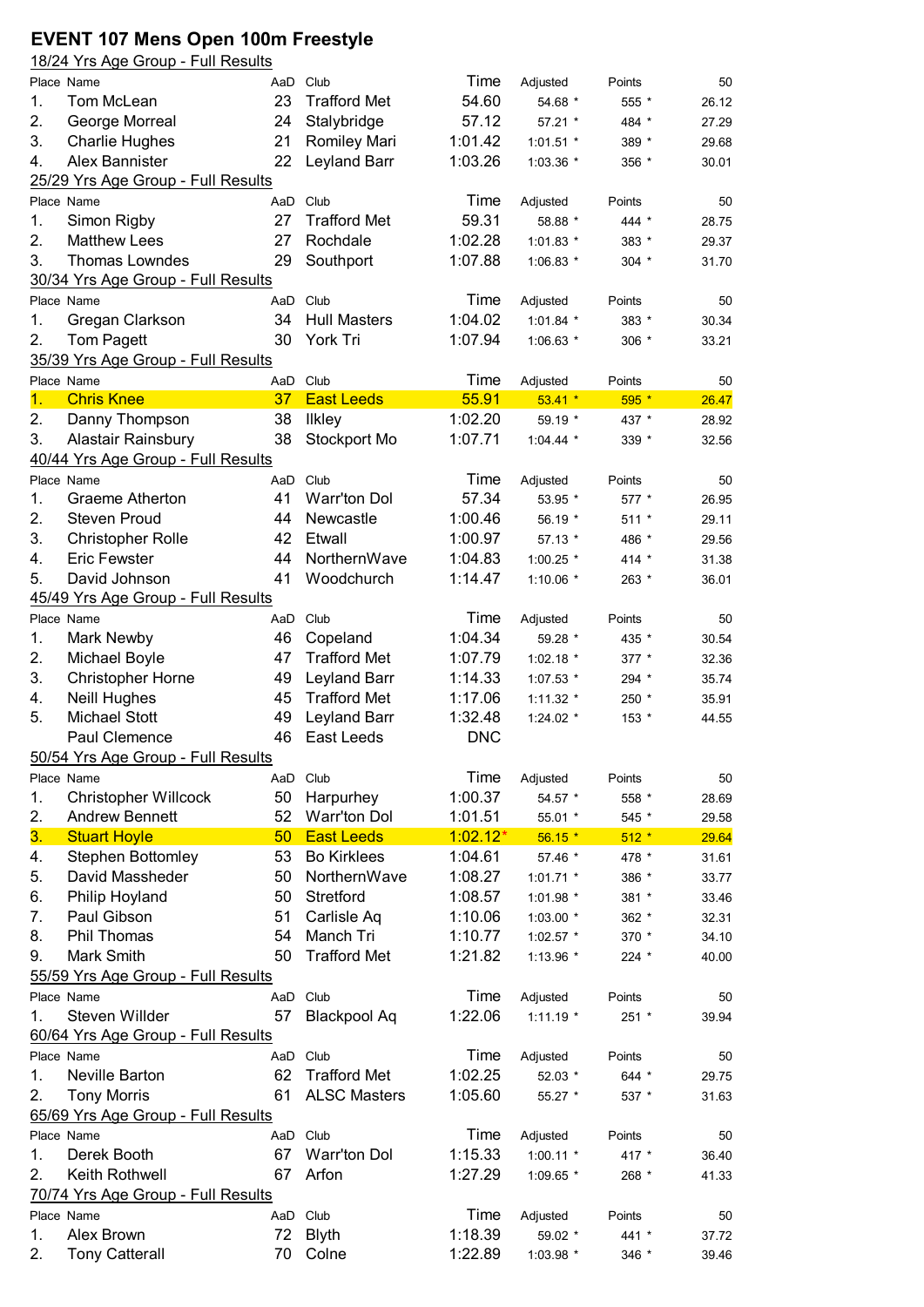| 3.              | Roger Harrison<br>75/79 Yrs Age Group - Full Results | 72  | <b>Trafford Met</b>                  | 1:53.15            | 1:25.20 *           | 146 *           | 50.49          |
|-----------------|------------------------------------------------------|-----|--------------------------------------|--------------------|---------------------|-----------------|----------------|
|                 |                                                      | AaD | Club                                 | Time               |                     |                 |                |
|                 | Place Name                                           |     |                                      | 1:42.50            | Adjusted            | Points<br>246 * | 50             |
| 1.              | Keith Leary                                          | 77  | <b>Blackpool Aq</b>                  |                    | $1:11.67$ *         |                 | 47.01          |
|                 | Open Age Group - Full Results<br>Place Name          |     | AaD Club                             | Time               |                     |                 | 50             |
|                 | Tom McLean                                           | 23  | <b>Trafford Met</b>                  | 54.60              | Adjusted            | Points          |                |
| 1.<br>2.        | <b>Chris Knee</b>                                    | 37  | <b>East Leeds</b>                    | 55.91              | 54.68 *             | 555 *           | 26.12          |
| 3.              |                                                      | 24  | Stalybridge                          | 57.12              | $53.41*$<br>57.21 * | $595*$<br>484 * | 26.47          |
|                 | George Morreal<br>Graeme Atherton                    | 41  | Warr'ton Dol                         | 57.34              |                     |                 | 27.29          |
| 4.<br>5.        | Simon Rigby                                          | 27  | <b>Trafford Met</b>                  | 59.31              | 53.95 *             | 577 *           | 26.95<br>28.75 |
| 6.              |                                                      | 50  |                                      | 1:00.37            | 58.88 *             | 444 *           |                |
| 7.              | <b>Christopher Willcock</b><br><b>Steven Proud</b>   | 44  | Harpurhey<br>Newcastle               | 1:00.46            | 54.57 *             | 558 *           | 28.69          |
|                 |                                                      | 42  | Etwall                               |                    | 56.19 *             | $511 *$         | 29.11          |
| 8.              | <b>Christopher Rolle</b>                             |     |                                      | 1:00.97            | 57.13 *             | 486 *           | 29.56          |
| 9.              | <b>Charlie Hughes</b>                                | 21  | Romiley Mari                         | 1:01.42            | $1:01.51$ *         | 389 *           | 29.68          |
| 10.             | <b>Andrew Bennett</b>                                | 52  | Warr'ton Dol                         | 1:01.51            | 55.01 *             | 545 *           | 29.58          |
| 11.             | <b>Stuart Hoyle</b>                                  | 50  | <b>East Leeds</b>                    | 1:02.12<br>1:02.20 | $56.15*$            | $512 *$         | 29.64          |
| 12.             | Danny Thompson                                       | 38  | <b>Ilkley</b><br><b>Trafford Met</b> | 1:02.25            | 59.19 *             | 437 *           | 28.92          |
| 13.             | Neville Barton                                       | 62  | Rochdale                             | 1:02.28            | 52.03 *             | 644 *           | 29.75          |
| 14.             | <b>Matthew Lees</b>                                  | 27  |                                      |                    | 1:01.83 *           | 383 *           | 29.37          |
| 15.             | Alex Bannister                                       | 22  | Leyland Barr                         | 1:03.26            | 1:03.36 *           | 356 *           | 30.01          |
| 16.             | Gregan Clarkson                                      | 34  | <b>Hull Masters</b>                  | 1:04.02            | $1:01.84$ *         | 383 *           | 30.34          |
| 17.             | Mark Newby                                           | 46  | Copeland                             | 1:04.34            | 59.28 *             | 435 *           | 30.54          |
| 18.             | <b>Stephen Bottomley</b>                             | 53  | <b>Bo Kirklees</b>                   | 1:04.61            | 57.46 *             | 478 *           | 31.61          |
| 19.             | <b>Eric Fewster</b>                                  | 44  | NorthernWave                         | 1:04.83            | 1:00.25 *           | $414 *$         | 31.38          |
| 20.             | <b>Tony Morris</b>                                   | 61  | <b>ALSC Masters</b>                  | 1:05.60            | 55.27 *             | 537 *           | 31.63          |
| 21.             | Alastair Rainsbury                                   | 38  | Stockport Mo                         | 1:07.71            | 1:04.44 $*$         | 339 *           | 32.56          |
| 22.             | Michael Boyle                                        | 47  | <b>Trafford Met</b>                  | 1:07.79            | $1:02.18$ *         | $377 *$         | 32.36          |
| 23.             | Thomas Lowndes                                       | 29  | Southport                            | 1:07.88            | 1:06.83 *           | 304 $*$         | 31.70          |
| 24.             | Tom Pagett                                           | 30  | York Tri                             | 1:07.94            | 1:06.63 *           | 306 *           | 33.21          |
| 25.             | David Massheder                                      | 50  | NorthernWave                         | 1:08.27            | $1:01.71$ *         | 386 *           | 33.77          |
| 26.             | Philip Hoyland                                       | 50  | Stretford                            | 1:08.57            | 1:01.98 *           | 381 *           | 33.46          |
| 27.             | Paul Gibson                                          | 51  | Carlisle Aq                          | 1:10.06            | $1:03.00*$          | 362 *           | 32.31          |
| 28.             | Phil Thomas                                          | 54  | Manch Tri                            | 1:10.77            | 1:02.57 *           | 370 *           | 34.10          |
| 29.             | <b>Christopher Horne</b>                             | 49  | Leyland Barr                         | 1:14.33            | $1:07.53$ *         | 294 *           | 35.74          |
| 30.             | David Johnson                                        | 41  | Woodchurch                           | 1:14.47            | 1:10.06 *           | 263 *           | 36.01          |
| 31.             | Derek Booth                                          | 67  | <b>Warr'ton Dol</b>                  | 1:15.33            | $1:00.11$ *         | 417 *           | 36.40          |
| 32.             | <b>Neill Hughes</b>                                  | 45  | <b>Trafford Met</b>                  | 1:17.06            | 1:11.32 *           | 250 *           | 35.91          |
| 33.             | Alex Brown                                           | 72  | <b>Blyth</b>                         | 1:18.39            | 59.02 *             | 441 *           | 37.72          |
| 34.             | Mark Smith                                           | 50  | <b>Trafford Met</b>                  | 1:21.82            | 1:13.96 *           | 224 *           | 40.00          |
| 35.             | Steven Willder                                       | 57  | <b>Blackpool Aq</b>                  | 1:22.06            | $1:11.19$ *         | 251 *           | 39.94          |
| 36.             | <b>Tony Catterall</b>                                | 70  | Colne                                | 1:22.89            | 1:03.98 *           | 346 *           | 39.46          |
| 37.             | Keith Rothwell                                       | 67  | Arfon                                | 1:27.29            | 1:09.65 *           | 268 *           | 41.33          |
| 38.             | <b>Michael Stott</b>                                 | 49  | Leyland Barr                         | 1:32.48            | 1:24.02 *           | 153 *           | 44.55          |
| 39.             | Keith Leary                                          | 77  | Blackpool Aq                         | 1:42.50            | $1:11.67$ *         | 246 *           | 47.01          |
| 40.             | Roger Harrison                                       | 72  | <b>Trafford Met</b>                  | 1:53.15            | 1:25.20 *           | 146 *           | 50.49          |
|                 | Paul Clemence                                        | 46  | East Leeds                           | <b>DNC</b>         |                     |                 |                |
|                 | <b>Combined Result - Full Results</b>                |     |                                      |                    |                     |                 |                |
|                 | Place Name                                           |     | AaD Club                             | Time               | Adjusted            | Points          |                |
| 1.              | Neville Barton                                       | 62  | <b>Trafford Met</b>                  | 1:02.25            | 52.03 *             | 644 *           |                |
| <mark>2.</mark> | <b>Chris Knee</b>                                    | 37  | <b>East Leeds</b>                    | 55.91              | $53.41 *$           | $595*$          |                |
| 3.              | Graeme Atherton                                      | 41  | <b>Warr'ton Dol</b>                  | 57.34              | 53.95 *             | 577 *           |                |
| 4.              | <b>Christopher Willcock</b>                          | 50  | Harpurhey                            | 1:00.37            | 54.57 *             | 558 *           |                |
| 5.              | Tom McLean                                           | 23  | <b>Trafford Met</b>                  | 54.60              | 54.68 *             | 555 *           |                |
| 6.              | <b>Andrew Bennett</b>                                | 52  | <b>Warr'ton Dol</b>                  | 1:01.51            | 55.01 *             | 545 *           |                |
| 7.              | <b>Tony Morris</b>                                   | 61  | <b>ALSC Masters</b>                  | 1:05.60            | 55.27 *             | 537 *           |                |
| 8.              | <b>Stuart Hoyle</b>                                  | 50  | <b>East Leeds</b>                    | 1:02.12            | $56.15*$            | $512 *$         |                |
| 9.              | <b>Steven Proud</b>                                  | 44  | Newcastle                            | 1:00.46            | 56.19 *             | 511 *           |                |
| 10.             | <b>Christopher Rolle</b>                             | 42  | Etwall                               | 1:00.97            | 57.13 *             | 486 *           |                |
| 11.             | George Morreal                                       | 24  | Stalybridge                          | 57.12              | 57.21 *             | 484 *           |                |
| 12.             | <b>Stephen Bottomley</b>                             | 53  | <b>Bo Kirklees</b>                   | 1:04.61            | 57.46 *             | 478 *           |                |
| 13.             | Simon Rigby                                          | 27  | <b>Trafford Met</b>                  | 59.31              | 58.88 *             | 444 *           |                |
| 14.             | Alex Brown                                           | 72  | <b>Blyth</b>                         | 1:18.39            | 59.02 *             | 441 *           |                |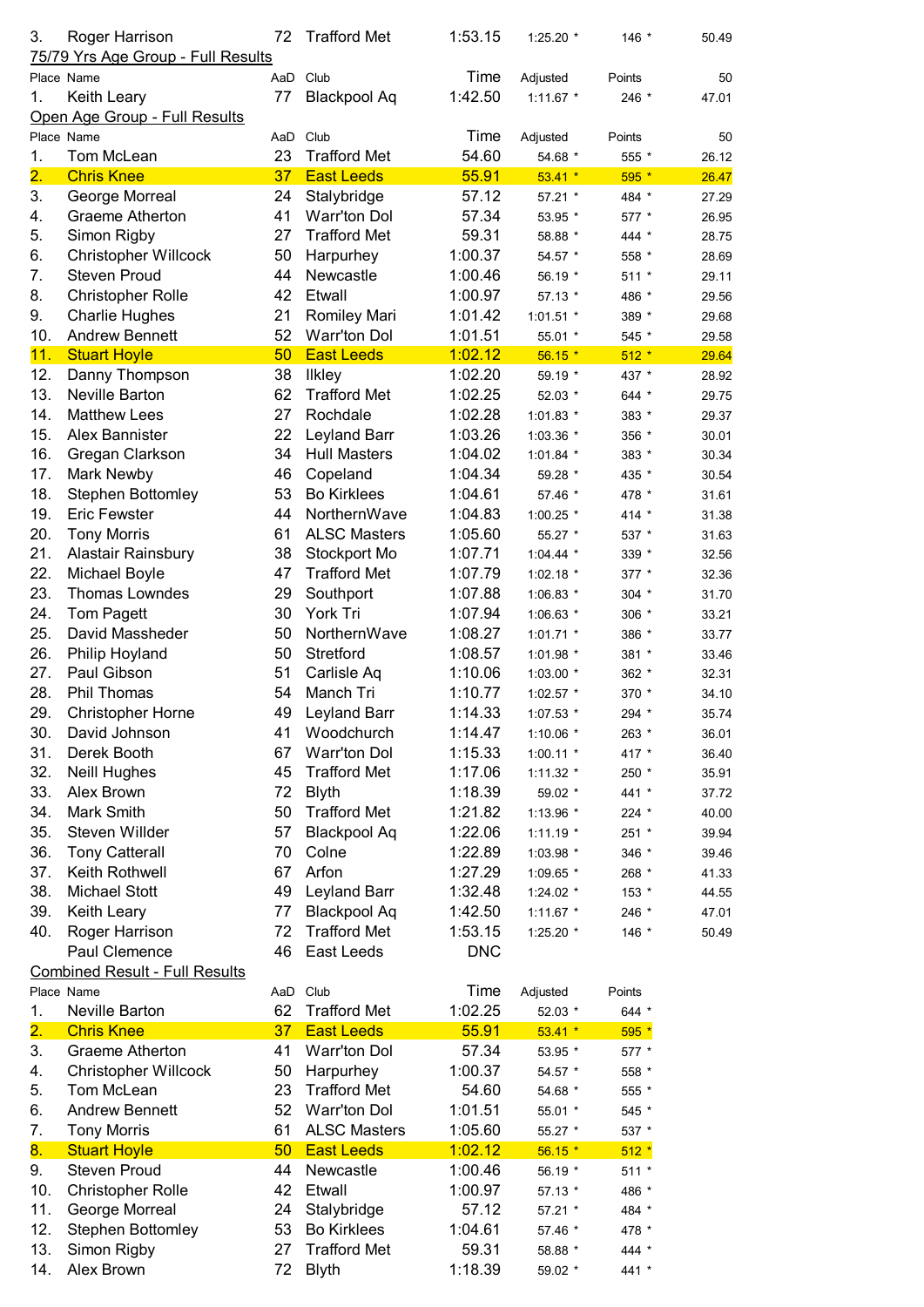| 15. | Danny Thompson           | 38 | <b>Ilkley</b>       | 1:02.20 | 59.19 *     | 437 *   |
|-----|--------------------------|----|---------------------|---------|-------------|---------|
| 16. | Mark Newby               | 46 | Copeland            | 1:04.34 | 59.28 *     | 435 *   |
| 17. | Derek Booth              | 67 | <b>Warr'ton Dol</b> | 1:15.33 | $1:00.11$ * | 417 *   |
| 18. | <b>Eric Fewster</b>      | 44 | NorthernWave        | 1:04.83 | 1:00.25 *   | 414 *   |
| 19. | <b>Charlie Hughes</b>    | 21 | Romiley Mari        | 1:01.42 | $1:01.51$ * | 389 *   |
| 20. | David Massheder          | 50 | NorthernWave        | 1:08.27 | $1:01.71$ * | 386 *   |
| 21. | <b>Matthew Lees</b>      | 27 | Rochdale            | 1:02.28 | $1:01.83$ * | 383 *   |
| 21. | Gregan Clarkson          | 34 | <b>Hull Masters</b> | 1:04.02 | $1:01.84$ * | 383 *   |
| 23. | Philip Hoyland           | 50 | Stretford           | 1:08.57 | 1:01.98 *   | 381 *   |
| 24. | Michael Boyle            | 47 | <b>Trafford Met</b> | 1:07.79 | $1:02.18$ * | 377 *   |
| 25. | Phil Thomas              | 54 | Manch Tri           | 1:10.77 | $1:02.57$ * | 370 *   |
| 26. | Paul Gibson              | 51 | Carlisle Aq         | 1:10.06 | $1:03.00*$  | 362 *   |
| 27. | Alex Bannister           | 22 | Leyland Barr        | 1:03.26 | 1:03.36 *   | 356 *   |
| 28. | <b>Tony Catterall</b>    | 70 | Colne               | 1:22.89 | 1:03.98 *   | 346 *   |
| 29. | Alastair Rainsbury       | 38 | Stockport Mo        | 1:07.71 | $1:04.44$ * | 339 *   |
| 30. | Tom Pagett               | 30 | York Tri            | 1:07.94 | 1:06.63 *   | 306 *   |
| 31. | <b>Thomas Lowndes</b>    | 29 | Southport           | 1:07.88 | $1:06.83$ * | $304$ * |
| 32. | <b>Christopher Horne</b> | 49 | Leyland Barr        | 1:14.33 | $1:07.53$ * | 294 *   |
| 33. | Keith Rothwell           | 67 | Arfon               | 1:27.29 | $1:09.65$ * | 268 *   |
| 34. | David Johnson            | 41 | Woodchurch          | 1:14.47 | 1:10.06 $*$ | 263 *   |
| 35. | Steven Willder           | 57 | Blackpool Aq        | 1:22.06 | $1:11.19$ * | 251 *   |
| 36. | <b>Neill Hughes</b>      | 45 | <b>Trafford Met</b> | 1:17.06 | $1:11.32$ * | 250 *   |
| 37. | Keith Leary              | 77 | <b>Blackpool Aq</b> | 1:42.50 | $1:11.67$ * | 246 *   |
| 38. | Mark Smith               | 50 | <b>Trafford Met</b> | 1:21.82 | 1:13.96 *   | 224 *   |
| 39. | <b>Michael Stott</b>     | 49 | Leyland Barr        | 1:32.48 | $1:24.02$ * | 153 *   |
| 40. | Roger Harrison           | 72 | <b>Trafford Met</b> | 1:53.15 | 1:25.20 *   | 146 *   |
|     |                          |    |                     |         |             |         |

### **EVENT 108 Womens Open 100m Freestyle**

25/29 Yrs Age Group - Full Results

|                | Place Name                                                                        | AaD      | Club                | Time       | Adjusted    | Points  | 50    |
|----------------|-----------------------------------------------------------------------------------|----------|---------------------|------------|-------------|---------|-------|
| 1.             | Laura Bowden                                                                      | 29       | <b>Trafford Met</b> | 1:04.51    | 1:04.72 *   | 489 *   | 31.53 |
| 2.             | <b>Rachel Follows</b>                                                             | 29       | Romiley Mari        | 1:12.85    | $1:13.09$ * | 339 *   | 35.59 |
| 3.             | <b>Katie Purcell</b>                                                              | 26       | <b>East Leeds</b>   | 1:13.23    | $1:13.48$ * | $334 *$ | 34.83 |
|                | 30/34 Yrs Age Group - Full Results                                                |          |                     |            |             |         |       |
|                | Place Name                                                                        | AaD      | Club                | Time       | Adjusted    | Points  | 50    |
| 1.             | <b>Holly Gordon</b>                                                               | 32       | <b>Trafford Met</b> | 1:12.57    | $1:12.70$ * | 345 *   | 34.40 |
|                | 35/39 Yrs Age Group - Full Results                                                |          |                     |            |             |         |       |
|                | Place Name                                                                        | AaD      | Club                | Time       | Adjusted    | Points  | 50    |
| 1.             | <b>Caroline Liles</b>                                                             | 38       | <b>Romiley Mari</b> | 1:14.68    | $1:13.94$ * | 328 *   | 35.53 |
|                | 40/44 Yrs Age Group - Full Results                                                |          |                     |            |             |         |       |
|                | Place Name                                                                        | AaD      | Club                | Time       | Adjusted    | Points  | 50    |
| 1.             | <b>Colette Rose</b>                                                               | 43       | <b>Romiley Mari</b> | 1:11.30    | $1:09.15$ * | 401 *   | 34.37 |
| 2.             | Sue Harris                                                                        | 43       | <b>Ilkley</b>       | 1:19.84    | $1:17.43$ * | 285 *   | 37.61 |
|                | <b>Becky Toal</b>                                                                 | 43       | NorthernWave        | <b>DNF</b> |             |         |       |
|                | 45/49 Yrs Age Group - Full Results                                                |          |                     |            |             |         |       |
|                | Place Name                                                                        | AaD      | Club                | Time       | Adjusted    | Points  | 50    |
| 1.             | <b>Claire Hughes</b>                                                              | 47       | Stalybridge         | 1:04.69    | $1:01.33$ * | 575 *   | 31.01 |
| 2.             | Janice Craig                                                                      | 45       | Milngavie &B        | 1:12.36    | $1:09.43$ * | 396 *   | 33.96 |
| 3.             | Emma Bisset                                                                       | 45       | <b>Trafford Met</b> | 1:16.78    | 1:13.67 *   | 331 *   | 36.34 |
| 4.             | <b>Gail Wrangles</b>                                                              | 46       | <b>East Leeds</b>   | 1:18.82    | $1:15.18$ * | $312 *$ | 37.88 |
| 5.             | <b>Elaine Craig</b>                                                               | 49       | Milngavie &B        | 1:18.89    | 1:13.83 *   | 329 *   | 36.87 |
|                | 50/54 Yrs Age Group - Full Results                                                |          |                     |            |             |         |       |
|                | Place Name                                                                        | AaD      | Club                | Time       | Adjusted    | Points  | 50    |
| 1 <sub>1</sub> | <b>Karen Graham</b>                                                               | 51       | <b>East Leeds</b>   | 1:05.06    | $1:00.05*$  | $612 *$ | 31.43 |
|                | New NW All comers= Record - Previously JILL JONES, TRAFFORD, 01:08.36, set 2009   |          |                     |            |             |         |       |
| 2.             | <b>Beverly Stamp</b>                                                              | 51       | <b>Blackpool Aq</b> | 1:14.02    | $1:08.32$ * | 416 *   | 34.10 |
|                | Iracema Leroi                                                                     | 50       | Clitheroe           | <b>DNC</b> |             |         |       |
|                | 55/59 Yrs Age Group - Full Results                                                |          |                     |            |             |         |       |
|                | Place Name                                                                        | AaD Club |                     | Time       | Adjusted    | Points  | 50    |
| 1 <sub>1</sub> | <b>Frances West</b>                                                               | 55       | <b>MacclesfldM</b>  | 1:10.02    | $1:02.71$ * | 538 *   | 33.34 |
|                | New NW Region Record - Previously BARBARA HOLMES, BLACKPOOL SC, 1:20.65, set 2014 |          |                     |            |             |         |       |
|                | New NW All comers= Record - Previously R. BARTON, AQUABEARS, 01:10.07, set 2003   |          |                     |            |             |         |       |
| 2.             | Janet Briggs                                                                      | 57       | Etwall              | 1:28.16    | 1:17.69 *   | 283 *   | 40.47 |
|                | <b>Stel Farrar</b>                                                                | 57       | Arfon               | <b>DNC</b> |             |         |       |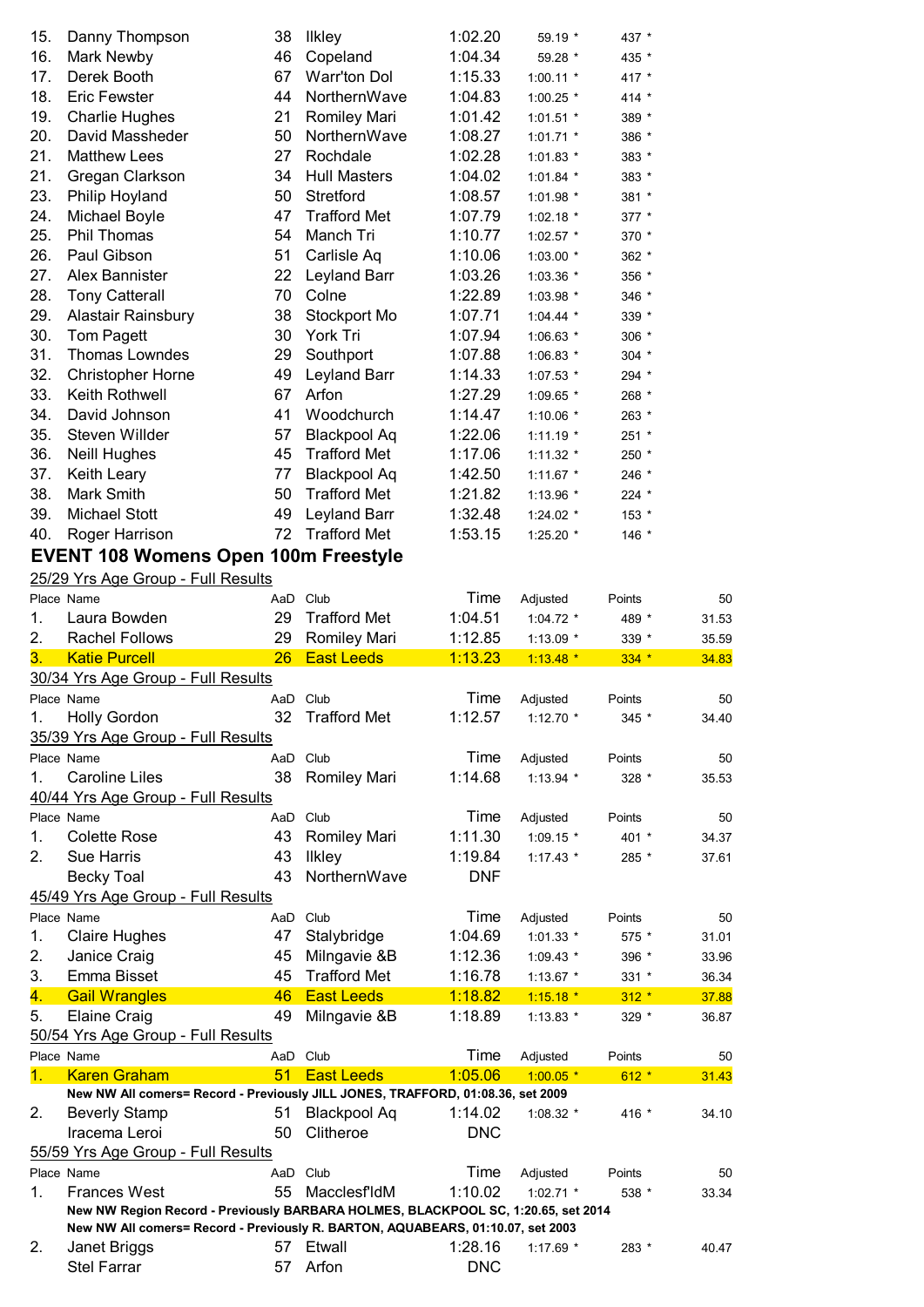## 65/69 Yrs Age Group - Full Results

| Place Name |                                                                                       | AaD      | Club                | Time       | Adjusted    | Points  | 50    |
|------------|---------------------------------------------------------------------------------------|----------|---------------------|------------|-------------|---------|-------|
| 1.         | <b>Gail Daffern</b>                                                                   | 66       | <b>East Leeds</b>   | $1:43.95*$ | $1:24.12*$  | $222 *$ | 47.28 |
|            | Open Age Group - Full Results                                                         |          |                     |            |             |         |       |
| Place Name |                                                                                       | AaD Club |                     | Time       | Adjusted    | Points  | 50    |
| 1.         | Laura Bowden                                                                          | 29       | <b>Trafford Met</b> | 1:04.51    | $1:04.72$ * | 489 *   | 31.53 |
| 2.         | <b>Claire Hughes</b>                                                                  | 47       | Stalybridge         | 1:04.69    | 1:01.33 *   | 575 *   | 31.01 |
| 3.         | <b>Karen Graham</b>                                                                   | 51       | <b>East Leeds</b>   | 1:05.06    | $1:00.05$ * | $612 *$ | 31.43 |
| 4.         | <b>Frances West</b>                                                                   | 55       | MacclesfIdM         | 1:10.02    | $1:02.71$ * | 538 *   | 33.34 |
| 5.         | <b>Colette Rose</b>                                                                   | 43       | <b>Romiley Mari</b> | 1:11.30    | 1:09.15 *   | 401 *   | 34.37 |
| 6.         | Janice Craig                                                                          | 45       | Milngavie &B        | 1:12.36    | 1:09.43 *   | 396 *   | 33.96 |
| 7.         | <b>Holly Gordon</b>                                                                   | 32       | <b>Trafford Met</b> | 1:12.57    | 1:12.70 *   | 345 *   | 34.40 |
| 8.         | <b>Rachel Follows</b>                                                                 | 29       | <b>Romiley Mari</b> | 1:12.85    | 1:13.09 *   | 339 *   | 35.59 |
| 9.         | <b>Katie Purcell</b>                                                                  | 26       | <b>East Leeds</b>   | 1:13.23    | $1:13.48$ * | $334 *$ | 34.83 |
| 10.        | <b>Beverly Stamp</b>                                                                  | 51       | <b>Blackpool Aq</b> | 1:14.02    | 1:08.32 *   | 416 *   | 34.10 |
| 11.        | <b>Caroline Liles</b>                                                                 | 38       | Romiley Mari        | 1:14.68    | 1:13.94 *   | 328 *   | 35.53 |
| 12.        | Emma Bisset                                                                           | 45       | <b>Trafford Met</b> | 1:16.78    | $1:13.67$ * | 331 *   | 36.34 |
| 13.        | <b>Gail Wrangles</b>                                                                  | 46       | <b>East Leeds</b>   | 1:18.82    | $1:15.18*$  | $312 *$ | 37.88 |
| 14.        | <b>Elaine Craig</b>                                                                   | 49       | Milngavie &B        | 1:18.89    | 1:13.83 *   | 329 *   | 36.87 |
| 15.        | Sue Harris                                                                            | 43       | <b>Ilkley</b>       | 1:19.84    | $1:17.43$ * |         |       |
|            |                                                                                       |          |                     |            |             | 285 *   | 37.61 |
| 16.        | Janet Briggs                                                                          | 57       | Etwall              | 1:28.16    | 1:17.69 *   | 283 *   | 40.47 |
| 17.        | <b>Gail Daffern</b>                                                                   | 66       | <b>East Leeds</b>   | 1:43.95    | $1:24.12*$  | $222 *$ | 47.28 |
|            | <b>Stel Farrar</b>                                                                    | 57       | Arfon               | <b>DNC</b> |             |         |       |
|            | Iracema Leroi                                                                         | 50       | Clitheroe           | <b>DNC</b> |             |         |       |
|            | <b>Becky Toal</b>                                                                     | 43       | NorthernWave        | <b>DNF</b> |             |         |       |
|            | <b>Combined Result - Full Results</b>                                                 |          |                     |            |             |         |       |
| Place Name |                                                                                       | AaD      | Club                | Time       | Adjusted    | Points  |       |
| 1.         | <b>Karen Graham</b>                                                                   | 51       | <b>East Leeds</b>   | 1:05.06    | $1:00.05$ * | $612 *$ |       |
| 2.         | <b>Claire Hughes</b>                                                                  | 47       | Stalybridge         | 1:04.69    | $1:01.33$ * | 575 *   |       |
| 3.         | <b>Frances West</b>                                                                   | 55       | MacclesfIdM         | 1:10.02    | 1:02.71 *   | 538 *   |       |
| 4.         | Laura Bowden                                                                          | 29       | <b>Trafford Met</b> | 1:04.51    | $1:04.72$ * | 489 *   |       |
| 5.         | <b>Beverly Stamp</b>                                                                  | 51       | <b>Blackpool Aq</b> | 1:14.02    | 1:08.32 *   | 416 *   |       |
| 6.         | <b>Colette Rose</b>                                                                   | 43       | <b>Romiley Mari</b> | 1:11.30    | $1:09.15$ * | 401 *   |       |
| 7.         | Janice Craig                                                                          | 45       | Milngavie &B        | 1:12.36    | $1:09.43$ * | 396 *   |       |
| 8.         | <b>Holly Gordon</b>                                                                   | 32       | <b>Trafford Met</b> | 1:12.57    | 1:12.70 *   | 345 *   |       |
| 9.         | <b>Rachel Follows</b>                                                                 | 29       | Romiley Mari        | 1:12.85    | 1:13.09 *   | 339 *   |       |
| 10.        | <b>Katie Purcell</b>                                                                  | 26       | <b>East Leeds</b>   | 1:13.23    | $1:13.48$ * | $334 *$ |       |
| 11.        | Emma Bisset                                                                           | 45       | <b>Trafford Met</b> | 1:16.78    | 1:13.67 *   | 331 *   |       |
| 12.        | <b>Elaine Craig</b>                                                                   | 49       | Milngavie &B        | 1:18.89    | 1:13.83 *   | 329 *   |       |
| 13.        | <b>Caroline Liles</b>                                                                 | 38       | Romiley Mari        | 1:14.68    | 1:13.94 *   | 328 *   |       |
| 14.        | <b>Gail Wrangles</b>                                                                  | 46       | <b>East Leeds</b>   | 1:18.82    | $1:15.18$ * | $312 *$ |       |
| 15.        | <b>Sue Harris</b>                                                                     | 43       | <b>Ilkley</b>       | 1:19.84    | $1:17.43$ * | 285 *   |       |
| 16.        | Janet Briggs                                                                          | 57       | Etwall              | 1:28.16    | 1:17.69 *   | 283 *   |       |
| 17.        | <b>Gail Daffern</b>                                                                   | 66       | <b>East Leeds</b>   | 1:43.95    | $1:24.12*$  | $222 *$ |       |
|            |                                                                                       |          |                     |            |             |         |       |
|            | <b>EVENT 109 Mens Open 100m Breaststroke</b>                                          |          |                     |            |             |         |       |
|            | 25/29 Yrs Age Group - Full Results                                                    |          |                     |            |             |         |       |
|            | Place Name                                                                            | AaD Club |                     | Time       | Adjusted    | Points  | 50    |
|            | <b>Robert Sexton</b>                                                                  | 27       | Stalybridge         | <b>DNC</b> |             |         |       |
|            | 30/34 Yrs Age Group - Full Results                                                    |          |                     |            |             |         |       |
| Place Name |                                                                                       | AaD Club |                     | Time       | Adjusted    | Points  | 50    |
| 1.         | Neil Ryan                                                                             |          | 33 Romiley Mari     | 1:13.47    | 1:11.28 *   | $474 *$ | 33.99 |
|            | New NW Region Record - Previously MARTIN BODDIE, LANCASTER, 1:13.99, set 2009         |          |                     |            |             |         |       |
| 2.         | Mark Riley                                                                            |          | 30 Everton          | 1:14.47    | $1:12.43$ * | 452 *   | 35.20 |
|            | 40/44 Yrs Age Group - Full Results                                                    |          |                     |            |             |         |       |
|            | Place Name                                                                            | AaD Club |                     | Time       | Adjusted    | Points  | 50    |
| 1.         | David Rees                                                                            | 43       | Stalybridge         | 1:10.97    | 1:07.69 *   | 554 *   | 32.98 |
|            | New NW Region Record - Previously PETER WILMOT, BLACKPOOL SC, 01:12.58, set 2014      |          |                     |            |             |         |       |
|            | New NW All comers= Record - Previously PETER WILMOT, BLACKPOOL SC, 01:12.58, set 2014 |          |                     |            |             |         |       |
| 2.         | Peter Wilmot                                                                          |          | 44 Blackpool Aq     | 1:13.27    | 1:09.55 *   | $511 *$ | 34.14 |
|            | 45/49 Yrs Age Group - Full Results                                                    |          |                     |            |             |         |       |
|            | Place Name                                                                            | AaD Club |                     | Time       | Adjusted    | Points  | 50    |
| 1.         | Jon Endeacott                                                                         | 49       | Hoylake             | 1:21.47    | $1:14.84$ * | 410 *   | 39.39 |
| 2.         | <b>Neill Hughes</b>                                                                   | 45       | <b>Trafford Met</b> | 1:34.35    | 1:29.08 *   | $243$ * | 44.98 |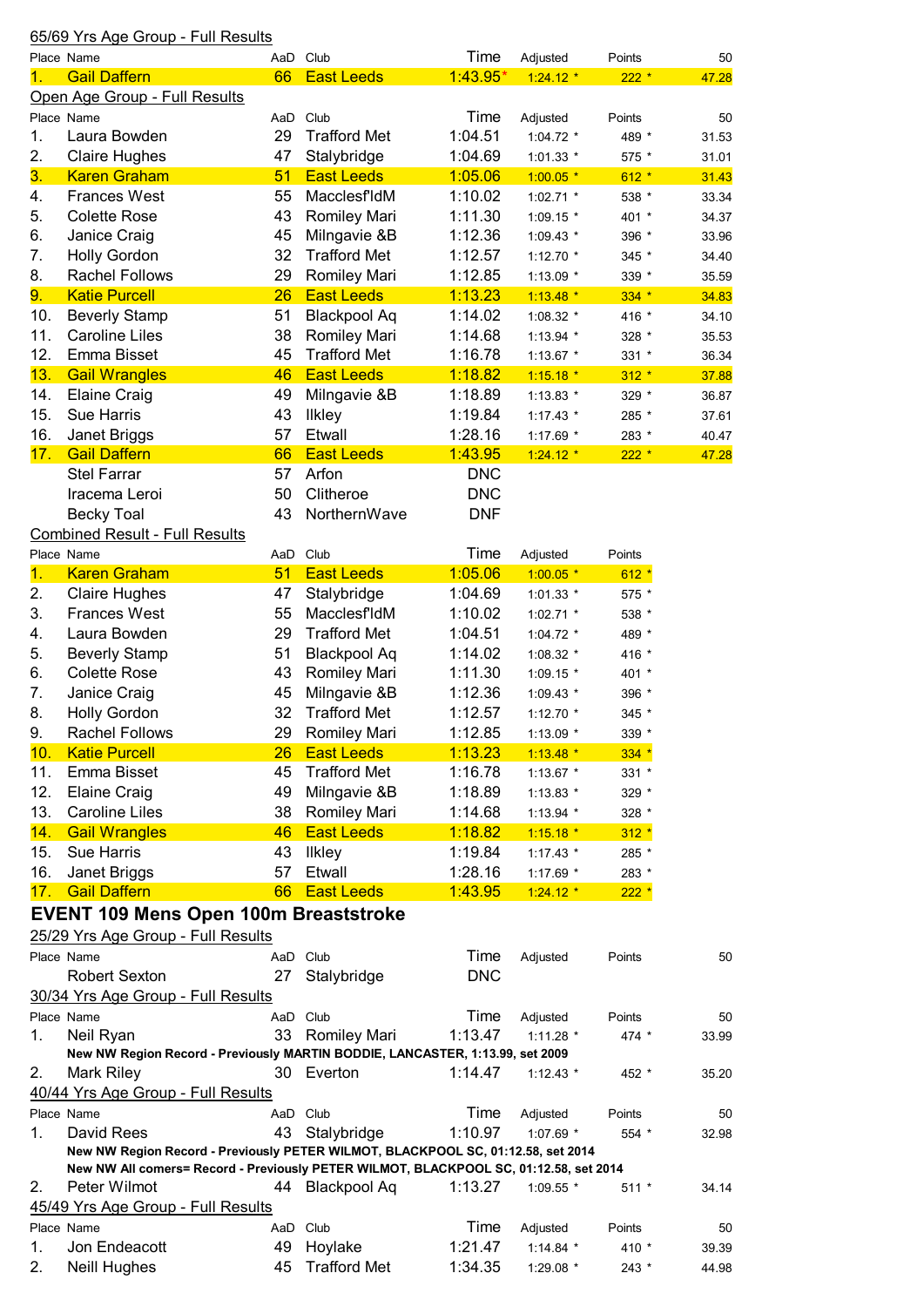| 3.         | <b>Michael Stott</b>                  | 49  | Leyland Barr        | 1:46.00    | 1:37.37 *   | 186 *   | 49.29   |
|------------|---------------------------------------|-----|---------------------|------------|-------------|---------|---------|
|            | 50/54 Yrs Age Group - Full Results    |     |                     |            |             |         |         |
| Place Name |                                       |     | AaD Club            | Time       | Adjusted    | Points  | 50      |
| 1.         | <b>Peter Jackson</b>                  | 50  | <b>East Leeds</b>   | $1:17.11*$ | $1:10.26$ * | 495 *   | 36.30   |
| 2.         | <b>Christopher Willcock</b>           | 50  | Harpurhey           | 1:24.16    | 1:16.68 $*$ | 381 *   | 38.26   |
| 3.         | Stephen Tyler                         | 52  | Colne               | 1:30.38    | 1:20.92 *   | $324$ * | 42.67   |
|            | 55/59 Yrs Age Group - Full Results    |     |                     |            |             |         |         |
| Place Name |                                       |     | AaD Club            | Time       | Adjusted    | Points  | 50      |
| 1.         | Louis Wyness                          | 55  | <b>Ilkley</b>       | 1:23.91    | 1:13.00 *   | 442 *   | 39.17   |
| 2.         | <b>Bob Bolton</b>                     | 56  | <b>Trafford Met</b> | 1:31.45    | 1:18.76 *   | 351 *   | 42.87   |
| 3.         | <b>Gareth Baker</b>                   | 58  | Flixton             | 1:40.13    | $1:24.47$ * | 285 *   | 46.80   |
|            | 60/64 Yrs Age Group - Full Results    |     |                     |            |             |         |         |
| Place Name |                                       |     | AaD Club            | Time       | Adjusted    | Points  | 50      |
| 1.         | David Burchell                        | 61  | Mold                | 1:25.25    | 1:09.64 $*$ | 509 *   | 39.67   |
|            | John Moore                            | 60  | MacclesfIdM         | DQ         |             |         |         |
|            | 65/69 Yrs Age Group - Full Results    |     |                     |            |             |         |         |
| Place Name |                                       |     | AaD Club            | Time       | Adjusted    | Points  | 50      |
| 1.         | Keith Rothwell                        | 67  | Arfon               | 1:41.49    | 1:17.48 *   | 369 *   | 48.72   |
|            | 70/74 Yrs Age Group - Full Results    |     |                     |            |             |         |         |
| Place Name |                                       |     | AaD Club            | Time       | Adjusted    | Points  | 50      |
| 1.         | <b>Tony Catterall</b>                 | 70  | Colne               | 1:46.40    | 1:18.28 *   | 358 *   | 48.83   |
| 2.         | Roger Harrison                        | 72  | <b>Trafford Met</b> | 2:33.91    | 1:50.22 *   | $128 *$ | 1:12.52 |
|            | 75/79 Yrs Age Group - Full Results    |     |                     |            |             |         |         |
| Place Name |                                       |     | AaD Club            | Time       | Adjusted    | Points  | 50      |
| 1.         | <b>Bill Moore</b>                     | 79  | <b>East Leeds</b>   | 1:52.87    | $1:11.73$ * | 465 *   | 52.08   |
|            | Open Age Group - Full Results         |     |                     |            |             |         |         |
| Place Name |                                       |     |                     |            |             |         |         |
|            |                                       | AaD | Club                | Time       | Adjusted    | Points  | 50      |
| 1.         | David Rees                            | 43  | Stalybridge         | 1:10.97    | 1:07.69 *   | 554 *   | 32.98   |
| 2.         | Peter Wilmot                          | 44  | <b>Blackpool Aq</b> | 1:13.27    | 1:09.55 *   | $511 *$ | 34.14   |
| 3.         | Neil Ryan                             | 33  | Romiley Mari        | 1:13.47    | 1:11.28 *   | 474 *   | 33.99   |
| 4.         | Mark Riley                            | 30  | Everton             | 1:14.47    | $1:12.43$ * | 452 *   | 35.20   |
| 5.         | <b>Peter Jackson</b>                  | 50  | <b>East Leeds</b>   | 1:17.11    | $1:10.26$ * | 495 *   | 36.30   |
| 6.         | Jon Endeacott                         | 49  | Hoylake             | 1:21.47    | 1:14.84 *   | 410 *   | 39.39   |
| 7.         | Louis Wyness                          | 55  | <b>Ilkley</b>       | 1:23.91    | 1:13.00 *   | 442 *   | 39.17   |
| 8.         | <b>Christopher Willcock</b>           | 50  | Harpurhey           | 1:24.16    | 1:16.68 *   | 381 *   | 38.26   |
| 9.         | David Burchell                        | 61  | Mold                | 1:25.25    | 1:09.64 *   | 509 *   | 39.67   |
| 10.        | Stephen Tyler                         | 52  | Colne               | 1:30.38    | 1:20.92 *   | 324 *   | 42.67   |
| 11.        |                                       |     |                     |            |             |         |         |
|            | <b>Bob Bolton</b>                     | 56  | <b>Trafford Met</b> | 1:31.45    | 1:18.76 *   | $351 *$ | 42.87   |
| 12.        | Neill Hughes                          | 45  | <b>Trafford Met</b> | 1:34.35    | 1:29.08 *   | 243 *   | 44.98   |
| 13.        | Gareth Baker                          | 58  | Flixton             | 1:40.13    | 1:24.47 *   | 285 *   |         |
|            |                                       |     |                     | 1:41.49    |             |         | 46.80   |
| 14.        | Keith Rothwell                        | 67  | Arfon               |            | 1:17.48 *   | 369 *   | 48.72   |
| 15.        | <b>Michael Stott</b>                  | 49  | Leyland Barr        | 1:46.00    | 1:37.37 *   | 186 *   | 49.29   |
| 16.        | <b>Tony Catterall</b>                 | 70  | Colne               | 1:46.40    | 1:18.28 *   | 358 *   | 48.83   |
| 17.        | <b>Bill Moore</b>                     | 79  | <b>East Leeds</b>   | 1:52.87    | $1:11.73$ * | 465 *   | 52.08   |
| 18.        | Roger Harrison                        | 72  | <b>Trafford Met</b> | 2:33.91    | 1:50.22 *   | 128 *   | 1:12.52 |
|            | <b>Robert Sexton</b>                  | 27  | Stalybridge         | <b>DNC</b> |             |         |         |
|            | John Moore                            | 60  | MacclesfIdM         | DQ         |             |         |         |
|            | <b>Combined Result - Full Results</b> |     |                     |            |             |         |         |
| Place Name |                                       | AaD | Club                | Time       | Adjusted    | Points  |         |
| 1.         | David Rees                            | 43  | Stalybridge         | 1:10.97    | 1:07.69 *   | 554 *   |         |
| 2.         | Peter Wilmot                          | 44  | <b>Blackpool Aq</b> | 1:13.27    | 1:09.55 *   | $511 *$ |         |
| 3.         | David Burchell                        | 61  | Mold                | 1:25.25    | 1:09.64 *   | 509 *   |         |
| 4.         | <b>Peter Jackson</b>                  | 50  | <b>East Leeds</b>   | 1:17.11    | $1:10.26$ * | 495 *   |         |
| 5.         | Neil Ryan                             | 33  | Romiley Mari        | 1:13.47    | 1:11.28 $*$ | 474 *   |         |
| 6.         | <b>Bill Moore</b>                     | 79  | <b>East Leeds</b>   | 1:52.87    | $1:11.73$ * | 465 *   |         |
| 7.         | <b>Mark Riley</b>                     | 30  | Everton             | 1:14.47    | $1:12.43$ * | 452 *   |         |
| 8.         | Louis Wyness                          | 55  | <b>Ilkley</b>       | 1:23.91    | 1:13.00 *   | 442 *   |         |
| 9.         | Jon Endeacott                         | 49  | Hoylake             | 1:21.47    | 1:14.84 *   | 410 *   |         |
| 10.        | <b>Christopher Willcock</b>           | 50  | Harpurhey           | 1:24.16    | 1:16.68 *   | 381 *   |         |
| 11.        | Keith Rothwell                        | 67  | Arfon               | 1:41.49    | 1:17.48 *   | 369 *   |         |
| 12.        | <b>Tony Catterall</b>                 | 70  | Colne               | 1:46.40    | 1:18.28 *   | 358 *   |         |
| 13.        | <b>Bob Bolton</b>                     | 56  | <b>Trafford Met</b> | 1:31.45    | 1:18.76 *   | 351 *   |         |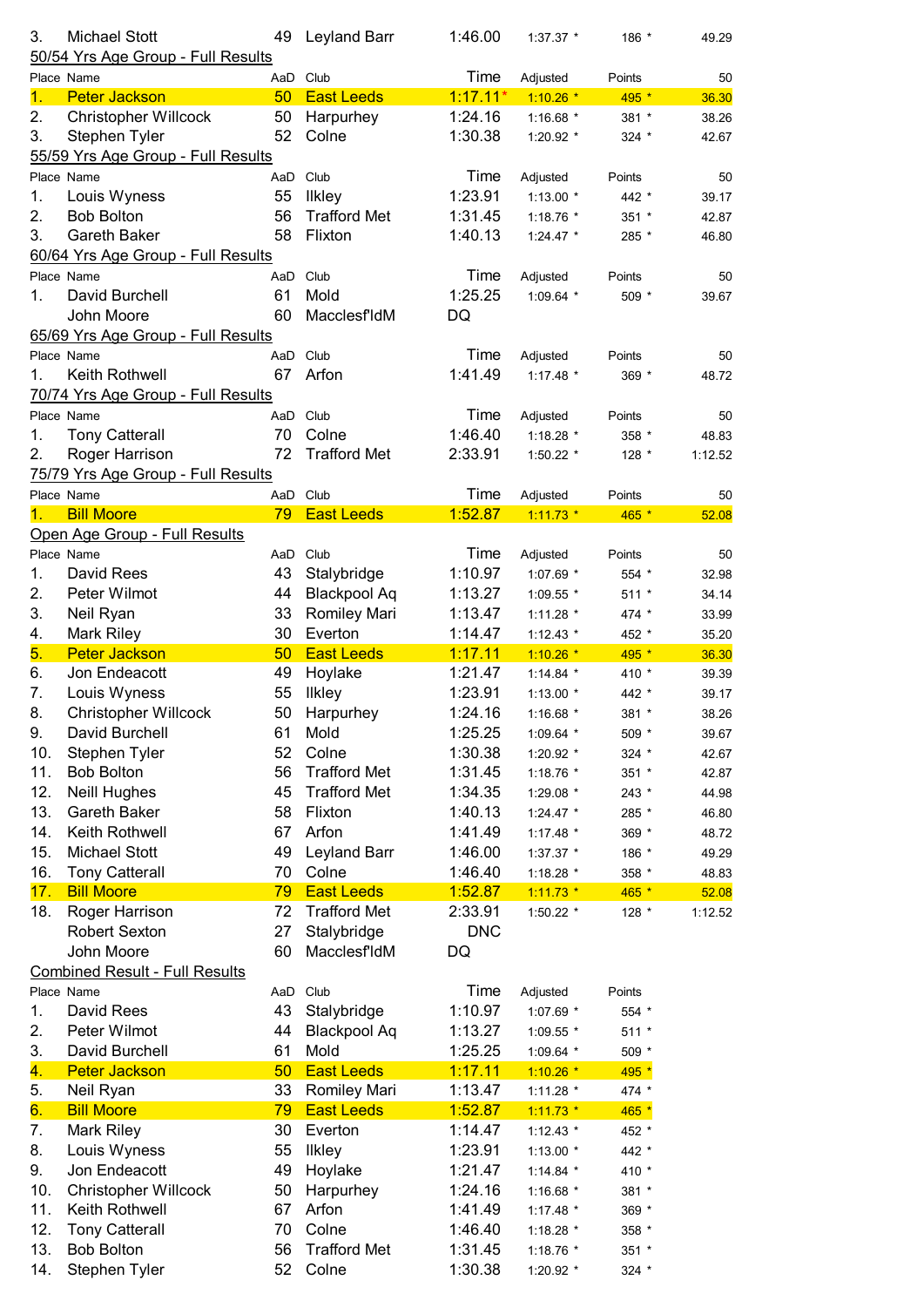| 15.        | Gareth Baker                                                                                       | 58       | Flixton             | 1:40.13 | $1:24.47$ *           | 285 *   |         |
|------------|----------------------------------------------------------------------------------------------------|----------|---------------------|---------|-----------------------|---------|---------|
| 16.        | Neill Hughes                                                                                       | 45       | <b>Trafford Met</b> | 1:34.35 | 1:29.08 *             | 243 *   |         |
| 17.        | <b>Michael Stott</b>                                                                               | 49       | Leyland Barr        | 1:46.00 | 1:37.37 *             | 186 *   |         |
| 18.        | Roger Harrison                                                                                     | 72       | <b>Trafford Met</b> | 2:33.91 | 1:50.22 *             | 128 *   |         |
|            | <b>EVENT 110 Womens Open 100m Breaststroke</b>                                                     |          |                     |         |                       |         |         |
|            | 18/24 Yrs Age Group - Full Results                                                                 |          |                     |         |                       |         |         |
|            | Place Name                                                                                         | AaD Club |                     | Time    | Adjusted              | Points  | 50      |
| 1.         | Sarah Peart                                                                                        | 21       | Sandbach            | 1:26.63 | 1:27.07 *             | 367 *   | 41.82   |
|            | 25/29 Yrs Age Group - Full Results                                                                 |          |                     |         |                       |         |         |
| Place Name |                                                                                                    | AaD Club |                     | Time    | Adjusted              | Points  | 50      |
| 1.         | <b>Rachel Follows</b>                                                                              | 29       | <b>Romiley Mari</b> | 1:33.94 | 1:32.36 *             | $307$ * | 45.47   |
|            | 30/34 Yrs Age Group - Full Results                                                                 |          |                     |         |                       |         |         |
|            | Place Name                                                                                         | AaD Club |                     | Time    |                       | Points  | 50      |
| 1.         | Carole Jepson                                                                                      |          | 34 Leyland Barr     | 1:21.69 | Adjusted<br>1:19.81 * | 477 *   |         |
|            | New NW Region Record - Previously KATARZYNA KASZA, ATHERTON AND LEIGH, 1:30.05, set 2015           |          |                     |         |                       |         | 38.21   |
| 2.         | <b>Holly Gordon</b>                                                                                |          | 32 Trafford Met     | 1:28.76 | 1:26.91 *             | 369 *   | 42.61   |
|            | 35/39 Yrs Age Group - Full Results                                                                 |          |                     |         |                       |         |         |
|            | Place Name                                                                                         | AaD Club |                     | Time    |                       |         |         |
| 1.         |                                                                                                    |          | 35 Trafford Met     | 1:23.49 | Adjusted              | Points  | 50      |
|            | Rebecca Henly<br>New NW Region Record - Previously KAREN DRIVER, COLNE, 1:30.74, set 2009          |          |                     |         | $1:21.43$ *           | 449 *   | 39.33   |
|            | New NW All comers= Record - Previously K. ELLY, HYDE SEAL, 01:24.54, set 2000                      |          |                     |         |                       |         |         |
| 2.         | Jackie Carribine                                                                                   |          | 37 Warr'ton Dol     | 1:25.04 | $1:22.52$ *           | 431 *   | 40.18   |
|            | 40/44 Yrs Age Group - Full Results                                                                 |          |                     |         |                       |         |         |
|            | Place Name                                                                                         | AaD Club |                     | Time    | Adjusted              | Points  | 50      |
| 1.         | Melanie Sayed                                                                                      | 42       | Co Liverpool        | 1:37.18 | 1:31.89 *             | $312 *$ | 45.64   |
| 2.         | Rebecca Chaffer                                                                                    | 41       | Carlisle Aq         | 1:37.56 | $1:32.87$ *           | $302 *$ | 46.06   |
| 3.         | Nicola Benstead                                                                                    | 40       | <b>Hull Masters</b> | 1:54.49 | 1:49.64 *             | 183 *   | 53.94   |
|            |                                                                                                    |          |                     |         |                       |         |         |
|            | 45/49 Yrs Age Group - Full Results                                                                 |          |                     |         |                       |         |         |
| Place Name |                                                                                                    | AaD Club |                     | Time    | Adjusted              | Points  | 50      |
| 1.         | Lindsay Turnbull<br>New NW All comers= Record - Previously JO BOLTON, TRAFFORD, 01:27.33, set 2013 | 46       | Newcastle           | 1:22.79 | $1:15.71$ *           | 558 *   | 39.11   |
| 2.         |                                                                                                    |          | 49 Trafford Met     | 1:31.55 |                       | 452 *   | 42.85   |
| 3.         | <b>Becky Kirby</b><br><b>Helen Sadler</b>                                                          | 46       | <b>Trafford Met</b> | 1:32.62 | 1:21.24 *             |         |         |
|            |                                                                                                    |          |                     | 1:33.67 | $1:24.70*$            | 399 *   | 44.15   |
| 4.         | Penny Higgins                                                                                      | 45       | Flixton             |         | $1:26.45$ *           | 375 *   | 44.61   |
|            | 50/54 Yrs Age Group - Full Results                                                                 |          |                     |         |                       |         |         |
|            | Place Name                                                                                         | AaD Club |                     | Time    | Adjusted              | Points  | 50      |
| 1.         | Jo Bolton                                                                                          | 50       | <b>Trafford Met</b> | 1:27.55 | 1:16.87 *             | 533 *   | 41.07   |
|            | New NW Region Record - Previously FRANCES WEST, MACCLESFIELD, 1:32.14, set 2014                    |          |                     | 1:38.38 |                       |         |         |
| 2.         | <b>Beverly Stamp</b>                                                                               | 51       | <b>Blackpool Aq</b> |         | $1:25.47$ *           | 388 *   | 45.41   |
|            | 55/59 Yrs Age Group - Full Results                                                                 |          |                     |         |                       |         |         |
|            | Place Name                                                                                         | AaD Club |                     | Time    | Adjusted              | Points  | 50      |
| 1.         | <b>Judith Hattle</b>                                                                               | 56       | Carlisle Aq         | 1:27.26 | 1:11.90 *             | 652 *   | 41.28   |
| 2.         | Janet Briggs                                                                                       | 57       | Etwall              | 1:48.48 | 1:28.48 *             | $350*$  | 53.19   |
| 3.         | <b>Bridget Edwards</b>                                                                             | 56       | Arfon               | 2:11.79 | 1:48.59 *             | 189 *   | 1:02.50 |
|            | 65/69 Yrs Age Group - Full Results                                                                 |          |                     |         |                       |         |         |
|            | Place Name                                                                                         | AaD Club |                     | Time    | Adjusted              | Points  | 50      |
| 1.         | Jennifer Merritt                                                                                   | 65       | Spondon Mast        | 1:33.07 | 1:10.58 *             | 689 *   | 44.10   |
|            | New NW All comers= Record - Previously RACHEL BARTON, TRAFFORD METRO, 01:42.67, set 2015           |          |                     |         |                       |         |         |
| 2.         | <b>Gail Daffern</b>                                                                                |          | 66 East Leeds       | 1:55.09 | $1:26.52*$            | $374 *$ | 54.94   |
|            | 70/74 Yrs Age Group - Full Results                                                                 |          |                     |         |                       |         |         |
|            | Place Name                                                                                         | AaD Club |                     | Time    | Adjusted              | Points  | 50      |
| 1.         | Helen Jenkins                                                                                      | 70       | Southport           | 1:49.37 | $1:19.11$ *           | 489 *   | 51.63   |
|            | New NW Region Record - Previously unclaimed                                                        |          |                     |         |                       |         |         |
|            | New NW All comers= Record - Previously M. TAYLOR, BLACKPOOL, 01:58.06, set 2004                    |          |                     |         |                       |         |         |
|            | Open Age Group - Full Results                                                                      |          |                     |         |                       |         |         |
|            | Place Name                                                                                         | AaD Club |                     | Time    | Adjusted              | Points  | 50      |
| 1.         | Carole Jepson                                                                                      | 34       | Leyland Barr        | 1:21.69 | 1:19.81 *             | 477 *   | 38.21   |
| 2.         | Lindsay Turnbull                                                                                   | 46       | Newcastle           | 1:22.79 | $1:15.71$ *           | 558 *   | 39.11   |
| 3.         | Rebecca Henly                                                                                      | 35       | <b>Trafford Met</b> | 1:23.49 | 1:21.43 *             | 449 *   | 39.33   |
| 4.         | Jackie Carribine                                                                                   | 37       | <b>Warr'ton Dol</b> | 1:25.04 | 1:22.52 *             | 431 *   | 40.18   |
| 5.         | Sarah Peart                                                                                        | 21       | Sandbach            | 1:26.63 | 1:27.07 *             | 367 *   | 41.82   |
| 6.         | <b>Judith Hattle</b>                                                                               | 56       | Carlisle Aq         | 1:27.26 | 1:11.90 *             | 652 *   | 41.28   |
| 7.         | Jo Bolton                                                                                          | 50       | <b>Trafford Met</b> | 1:27.55 | 1:16.87 *             | 533 *   | 41.07   |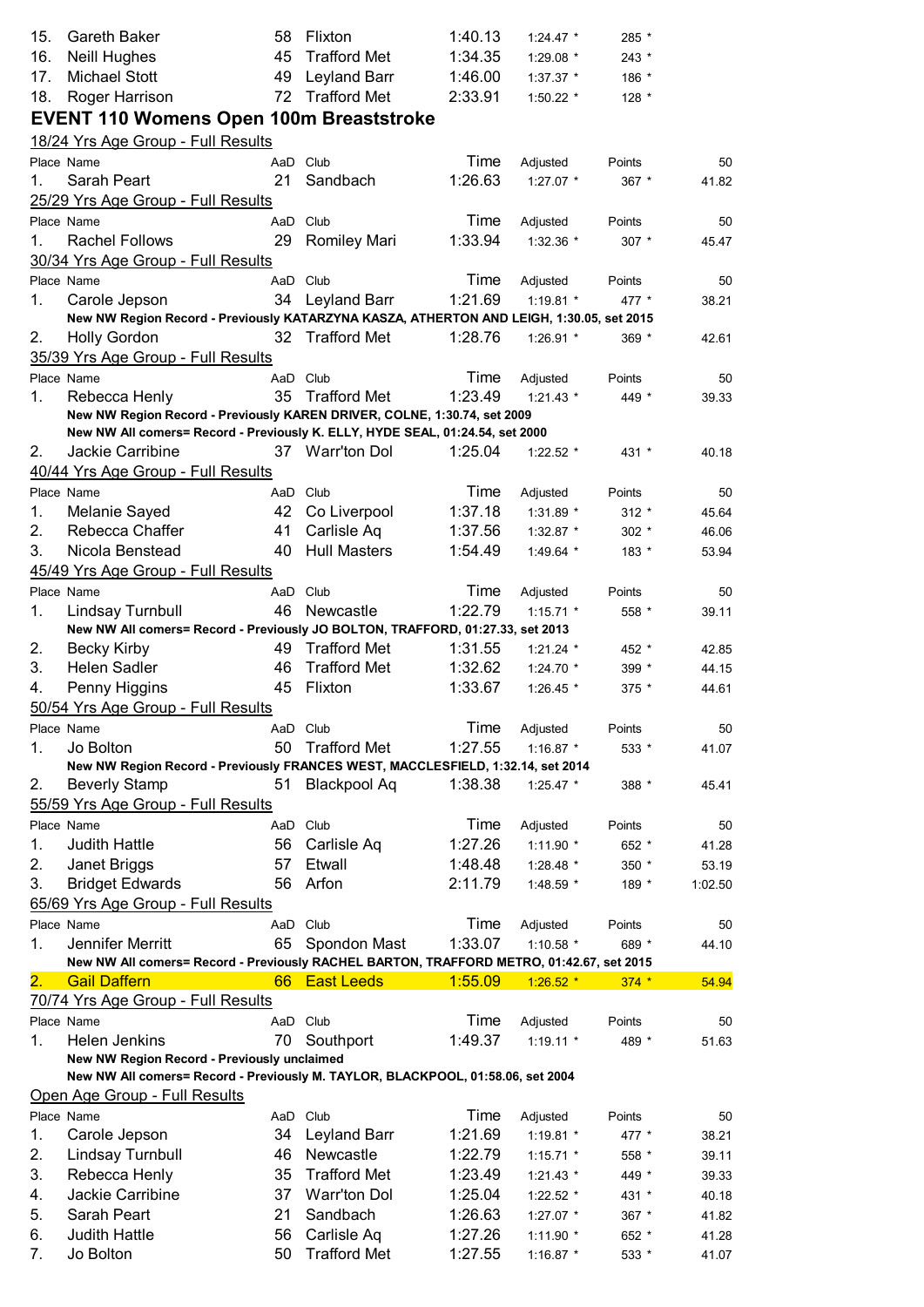| 8.             | <b>Holly Gordon</b>                                                                  | 32       | <b>Trafford Met</b> | 1:28.76    | 1:26.91 *   | 369 *   | 42.61   |         |         |
|----------------|--------------------------------------------------------------------------------------|----------|---------------------|------------|-------------|---------|---------|---------|---------|
| 9.             | <b>Becky Kirby</b>                                                                   | 49       | <b>Trafford Met</b> | 1:31.55    | $1:21.24$ * | 452 *   | 42.85   |         |         |
| 10.            | <b>Helen Sadler</b>                                                                  | 46       | <b>Trafford Met</b> | 1:32.62    | 1:24.70 *   | 399 *   | 44.15   |         |         |
| 11.            | Jennifer Merritt                                                                     | 65       | Spondon Mast        | 1:33.07    | 1:10.58 *   | 689 *   | 44.10   |         |         |
| 12.            | Penny Higgins                                                                        | 45       | Flixton             | 1:33.67    | 1:26.45 *   | 375 *   | 44.61   |         |         |
| 13.            | <b>Rachel Follows</b>                                                                | 29       | <b>Romiley Mari</b> | 1:33.94    | 1:32.36 *   | $307 *$ | 45.47   |         |         |
| 14.            | Melanie Sayed                                                                        | 42       | Co Liverpool        | 1:37.18    | 1:31.89 *   | $312 *$ | 45.64   |         |         |
| 15.            | Rebecca Chaffer                                                                      | 41       | Carlisle Aq         | 1:37.56    | 1:32.87 $*$ | 302 $*$ | 46.06   |         |         |
| 16.            | <b>Beverly Stamp</b>                                                                 | 51       | <b>Blackpool Aq</b> | 1:38.38    | 1:25.47 *   | 388 *   | 45.41   |         |         |
| 17.            | Janet Briggs                                                                         | 57       | Etwall              | 1:48.48    | 1:28.48 *   | 350 *   | 53.19   |         |         |
| 18.            | Helen Jenkins                                                                        | 70       | Southport           | 1:49.37    | $1:19.11$ * | 489 *   | 51.63   |         |         |
| 19.            | Nicola Benstead                                                                      | 40       | <b>Hull Masters</b> | 1:54.49    | 1:49.64 *   | 183 *   | 53.94   |         |         |
| 20.            | <b>Gail Daffern</b>                                                                  | 66       | <b>East Leeds</b>   | 1:55.09    | $1:26.52*$  | $374 *$ | 54.94   |         |         |
| 21.            | <b>Bridget Edwards</b>                                                               | 56       | Arfon               | 2:11.79    | 1:48.59 *   | 189 *   | 1:02.50 |         |         |
|                | <b>Combined Result - Full Results</b>                                                |          |                     |            |             |         |         |         |         |
|                | Place Name                                                                           | AaD Club |                     | Time       | Adjusted    | Points  |         |         |         |
| 1.             | Jennifer Merritt                                                                     | 65       | Spondon Mast        | 1:33.07    | 1:10.58 *   | 689 *   |         |         |         |
| 2.             | Judith Hattle                                                                        | 56       | Carlisle Aq         | 1:27.26    | 1:11.90 *   | 652 *   |         |         |         |
| 3.             | Lindsay Turnbull                                                                     | 46       | Newcastle           | 1:22.79    | $1:15.71$ * | 558 *   |         |         |         |
| 4.             | Jo Bolton                                                                            | 50       | <b>Trafford Met</b> | 1:27.55    | 1:16.87 *   | 533 *   |         |         |         |
| 5.             | Helen Jenkins                                                                        | 70       | Southport           | 1:49.37    | $1:19.11$ * | 489 *   |         |         |         |
| 6.             | Carole Jepson                                                                        | 34       | Leyland Barr        | 1:21.69    | 1:19.81 *   | 477 *   |         |         |         |
| 7.             | <b>Becky Kirby</b>                                                                   | 49       | <b>Trafford Met</b> | 1:31.55    | $1:21.24$ * | 452 *   |         |         |         |
| 8.             | Rebecca Henly                                                                        | 35       | <b>Trafford Met</b> | 1:23.49    |             |         |         |         |         |
|                |                                                                                      |          | Warr'ton Dol        |            | $1:21.43$ * | 449 *   |         |         |         |
| 9.             | Jackie Carribine                                                                     | 37       |                     | 1:25.04    | 1:22.52 *   | 431 *   |         |         |         |
| 10.            | <b>Helen Sadler</b>                                                                  | 46       | <b>Trafford Met</b> | 1:32.62    | 1:24.70 *   | 399 *   |         |         |         |
| 11.            | <b>Beverly Stamp</b>                                                                 | 51       | <b>Blackpool Aq</b> | 1:38.38    | 1:25.47 *   | 388 *   |         |         |         |
| 12.            | Penny Higgins                                                                        | 45       | Flixton             | 1:33.67    | 1:26.45 *   | 375 *   |         |         |         |
| 13.            | <b>Gail Daffern</b>                                                                  | 66       | <b>East Leeds</b>   | 1:55.09    | $1:26.52$ * | $374 *$ |         |         |         |
| 14.            | <b>Holly Gordon</b>                                                                  | 32       | <b>Trafford Met</b> | 1:28.76    | 1:26.91 *   | 369 *   |         |         |         |
| 15.            | Sarah Peart                                                                          | 21       | Sandbach            | 1:26.63    | 1:27.07 *   | 367 *   |         |         |         |
| 16.            | Janet Briggs                                                                         | 57       | Etwall              | 1:48.48    | 1:28.48 *   | 350 *   |         |         |         |
| 17.            | Melanie Sayed                                                                        | 42       | Co Liverpool        | 1:37.18    | 1:31.89 *   | $312 *$ |         |         |         |
| 18.            | <b>Rachel Follows</b>                                                                | 29       | <b>Romiley Mari</b> | 1:33.94    | 1:32.36 *   | 307 *   |         |         |         |
| 19.            | Rebecca Chaffer                                                                      | 41       | Carlisle Aq         | 1:37.56    | 1:32.87 *   | 302 *   |         |         |         |
| 20.            | <b>Bridget Edwards</b>                                                               | 56       | Arfon               | 2:11.79    | 1:48.59 *   | 189 *   |         |         |         |
| 21.            | Nicola Benstead                                                                      | 40       | <b>Hull Masters</b> | 1:54.49    | 1:49.64 $*$ | 183 *   |         |         |         |
|                | <b>EVENT 111 Mens/Womens Open 200m Backstroke</b>                                    |          |                     |            |             |         |         |         |         |
|                | MENS 18/24 Yrs Age Group - Full Results                                              |          |                     |            |             |         |         |         |         |
|                | Place Name                                                                           |          | AaD Club            | Time       | Adjusted    | Points  | 50      | 100     | 150     |
| 1.             | George Morreal                                                                       |          | 24 Stalybridge      | 2:28.50    | 2:28.85 *   | 362 *   | 34.35   | 1:11.83 | 1:50.06 |
|                | MENS 25/29 Yrs Age Group - Full Results                                              |          |                     |            |             |         |         |         |         |
|                | Place Name                                                                           |          | AaD Club            | Time       | Adjusted    | Points  | 50      | 100     | 150     |
| 1.             | lain Tough                                                                           | 29       | Co Chester          | 2:26.18    | 2:26.26 *   | 381 *   | 34.58   | 1:11.52 | 1:48.89 |
|                | New NW Region Record - Previously CRAIG PRIME, CHESTER ACAD, 2:29.64, set 2012       |          |                     |            |             |         |         |         |         |
|                | New NW All comers= Record - Previously CRAIG PRIME, CHESTER ACAD, 02:29.64, set 2012 |          |                     |            |             |         |         |         |         |
|                | MENS 30/34 Yrs Age Group - Full Results                                              |          |                     |            |             |         |         |         |         |
|                | Place Name                                                                           | AaD Club |                     | Time       | Adjusted    | Points  | 50      | 100     | 150     |
| 1 <sub>1</sub> | <b>James Barwick</b>                                                                 |          | 34 East Leeds       | $2:29.43*$ | $2:26.35*$  | $381 *$ | 34.67   | 1:12.17 | 1:50.84 |
|                | MENS 35/39 Yrs Age Group - Full Results                                              |          |                     |            |             |         |         |         |         |
|                | Place Name                                                                           | AaD Club |                     | Time       | Adjusted    | Points  | 50      | 100     | 150     |
| 1.             | Dane Harrop                                                                          |          | 38 Southern lom     | 2:22.79    | $2:16.66*$  | 468 *   | 31.74   | 1:07.35 | 1:45.04 |
|                | MENS 40/44 Yrs Age Group - Full Results                                              |          |                     |            |             |         |         |         |         |
|                | Place Name                                                                           |          | AaD Club            | Time       | Adjusted    | Points  | 50      | 100     | 150     |
| 1.             | <b>Christopher Rix</b>                                                               |          | 40 Warr'ton Dol     | 2:15.80    | 2:08.37 *   | 564 *   | 31.13   | 1:04.47 | 1:39.61 |
|                | New NW Region Record - Previously PETER JONES, CLITHEROE, 2:19.02, set 2011          |          |                     |            |             |         |         |         |         |
|                | New NW All comers= Record - Previously PETER JONES, CLITHEROE, 02:19.02, set 2011    |          |                     |            |             |         |         |         |         |
| 2.             | Philip Hawkrigg                                                                      |          | 41 Copeland         | 2:38.43    | $2:28.82$ * | $362 *$ | 35.68   | 1:15.37 | 1:56.81 |
|                | MENS 45/49 Yrs Age Group - Full Results                                              |          |                     |            |             |         |         |         |         |
|                | Place Name                                                                           |          | AaD Club            | Time       | Adjusted    | Points  | 50      | 100     | 150     |
| 1.             | <b>Andrew Cox</b>                                                                    | 49       | Blackpool Aq        | 2:39.92    | 2:22.24 *   | 415 *   | 36.52   | 1:16.30 | 1:58.36 |
| 2.             | Jon Endeacott                                                                        | 49       | Hoylake             | 2:48.02    | 2:29.45 *   | $357 *$ | 39.75   | 1:21.99 | 2:05.03 |
|                | MENS 50/54 Yrs Age Group - Full Results                                              |          |                     |            |             |         |         |         |         |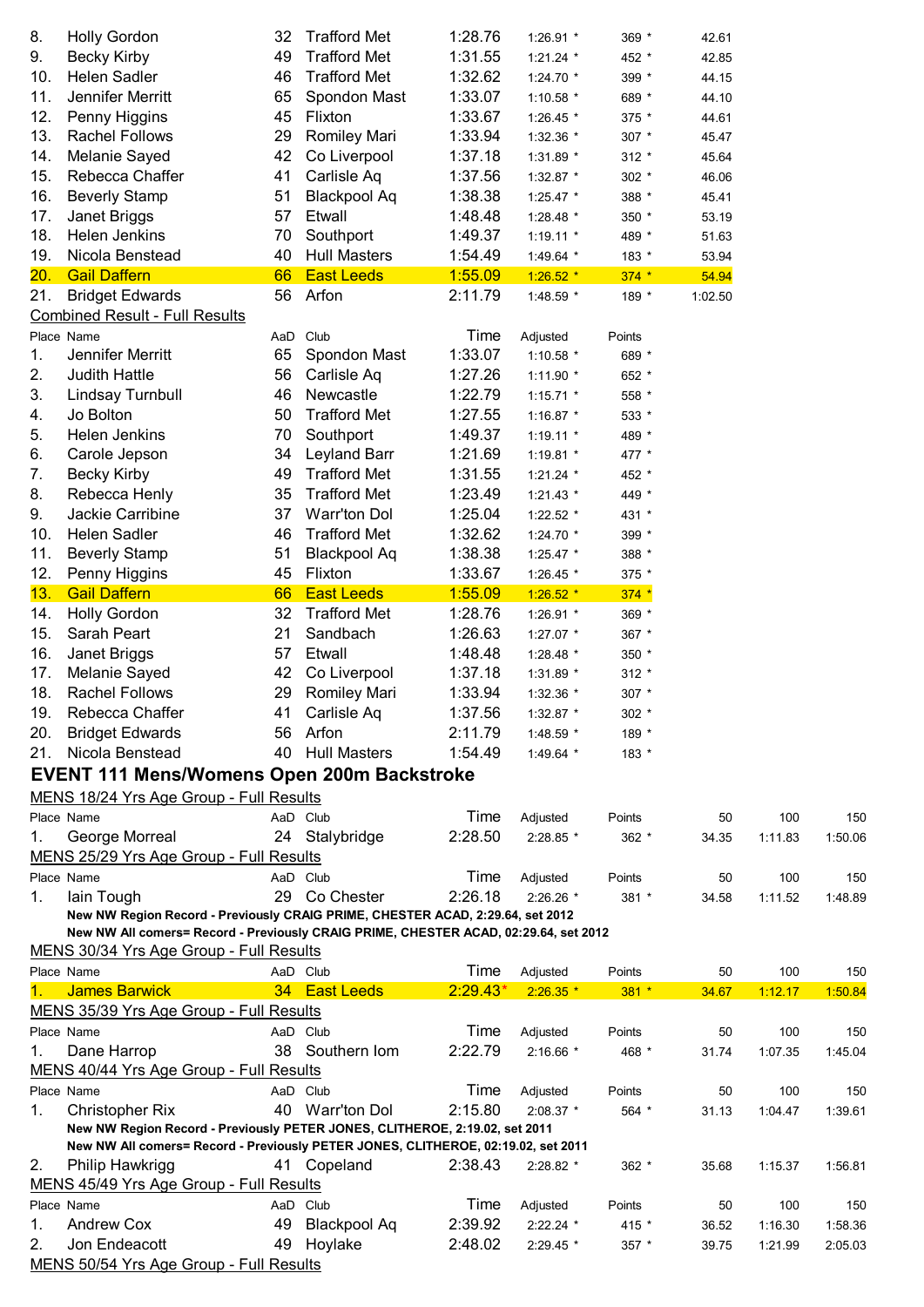|     | Place Name                                                                                    | AaD Club |                     | Time    | Adjusted    | Points  | 50    | 100     | 150     |
|-----|-----------------------------------------------------------------------------------------------|----------|---------------------|---------|-------------|---------|-------|---------|---------|
| 1.  | Russell Mason                                                                                 | 53       | <b>Warr'ton Dol</b> | 2:29.92 | $2:09.18*$  | $554*$  | 35.84 | 1:13.64 | 1:51.97 |
|     | New NW Region Record - Previously RUSSELL MASON, WARRINGTON DOLPHIN, 2:32.87, set 2014        |          |                     |         |             |         |       |         |         |
|     | New NW All comers= Record - Previously RUSSELLMASON, WARRINGTON DOLPHIN, 02:32.87, set 2014   |          |                     |         |             |         |       |         |         |
| 2.  | Paul Gibson                                                                                   |          | 51 Carlisle Aq      | 2:56.19 | 2:34.32 *   | $325$ * | 41.11 | 1:26.31 | 2:12.46 |
|     | MENS 55/59 Yrs Age Group - Full Results                                                       |          |                     |         |             |         |       |         |         |
|     | Place Name                                                                                    |          | AaD Club            | Time    | Adjusted    | Points  | 50    | 100     | 150     |
| 1.  | Stephen Allen                                                                                 | 56       | <b>Hull Masters</b> | 2:39.24 | $2:13.60*$  | 501 *   | 37.81 | 1:17.86 | 1:59.27 |
| 2.  | Mark Jones                                                                                    | 56       | Everton             | 2:48.45 | $2:21.32$ * | 423 *   | 40.73 | 1:23.68 | 2:06.57 |
|     | New NW Region Record - Previously MARK JONES, EVERTON, 2:55.07, set 2015                      |          |                     |         |             |         |       |         |         |
|     | MENS 60/64 Yrs Age Group - Full Results                                                       |          |                     |         |             |         |       |         |         |
|     | Place Name                                                                                    |          |                     | Time    |             |         |       |         |         |
|     |                                                                                               |          | AaD Club            |         | Adjusted    | Points  | 50    | 100     | 150     |
| 1.  | <b>Tony Morris</b>                                                                            |          | 61 ALSC Masters     | 2:59.71 | 2:23.38 *   | 405 *   | 42.41 | 1:27.91 | 2:13.90 |
|     | New NW All comers= Record - Previously GRAHAM PADGETT, WARRINGTON DOLPHIN, 03:03.41, set 2011 |          |                     |         |             |         |       |         |         |
|     | MENS 65/69 Yrs Age Group - Full Results                                                       |          |                     |         |             |         |       |         |         |
|     | Place Name                                                                                    | AaD Club |                     | Time    | Adjusted    | Points  | 50    | 100     | 150     |
| 1.  | Graham Padgett                                                                                |          | 69 Warr'ton Dol     | 3:09.08 | $2:17.58$ * | 458 *   | 45.84 | 1:33.49 | 2:21.79 |
|     | MENS 70/74 Yrs Age Group - Full Results                                                       |          |                     |         |             |         |       |         |         |
|     | Place Name                                                                                    |          | AaD Club            | Time    | Adjusted    | Points  | 50    | 100     | 150     |
| 1.  | <b>Tony Catterall</b>                                                                         | 70       | Colne               | 3:35.10 | $2:34.63*$  | $323 *$ | 49.85 | 1:43.52 | 3:35.10 |
|     | New NW Region Record - Previously JOHN ANDERSON, TRAFFORD METRO, 3:55.28, set 2010            |          |                     |         |             |         |       |         |         |
|     | <b>MENS Open Age Group - Full Results</b>                                                     |          |                     |         |             |         |       |         |         |
|     | Place Name                                                                                    |          | AaD Club            | Time    | Adjusted    | Points  | 50    | 100     | 150     |
| 1.  | <b>Christopher Rix</b>                                                                        | 40       | <b>Warr'ton Dol</b> | 2:15.80 | 2:08.37 *   | 564 *   | 31.13 | 1:04.47 | 1:39.61 |
| 2.  | Dane Harrop                                                                                   | 38       | Southern Iom        | 2:22.79 | 2:16.66 *   | 468 *   | 31.74 | 1:07.35 | 1:45.04 |
| 3.  |                                                                                               | 29       | Co Chester          | 2:26.18 |             |         |       |         |         |
|     | lain Tough                                                                                    |          |                     |         | 2:26.26 *   | 381 *   | 34.58 | 1:11.52 | 1:48.89 |
| 4.  | George Morreal                                                                                | 24       | Stalybridge         | 2:28.50 | 2:28.85 *   | 362 *   | 34.35 | 1:11.83 | 1:50.06 |
| 5.  | <b>James Barwick</b>                                                                          | 34       | <b>East Leeds</b>   | 2:29.43 | $2:26.35*$  | $381 *$ | 34.67 | 1:12.17 | 1:50.84 |
| 6.  | Russell Mason                                                                                 | 53       | <b>Warr'ton Dol</b> | 2:29.92 | 2:09.18 *   | $554*$  | 35.84 | 1:13.64 | 1:51.97 |
| 7.  | Philip Hawkrigg                                                                               | 41       | Copeland            | 2:38.43 | 2:28.82 *   | 362 *   | 35.68 | 1:15.37 | 1:56.81 |
| 8.  | Stephen Allen                                                                                 | 56       | <b>Hull Masters</b> | 2:39.24 | $2:13.60*$  | $501 *$ | 37.81 | 1:17.86 | 1:59.27 |
| 9.  | <b>Andrew Cox</b>                                                                             | 49       | <b>Blackpool Aq</b> | 2:39.92 | $2:22.24$ * | 415 *   | 36.52 | 1:16.30 | 1:58.36 |
| 10. | Jon Endeacott                                                                                 | 49       | Hoylake             | 2:48.02 | 2:29.45 *   | 357 *   | 39.75 | 1:21.99 | 2:05.03 |
| 11. | Mark Jones                                                                                    | 56       | Everton             | 2:48.45 | 2:21.32 *   | 423 *   | 40.73 | 1:23.68 | 2:06.57 |
| 12. | Paul Gibson                                                                                   | 51       | Carlisle Aq         | 2:56.19 | 2:34.32 *   | $325$ * | 41.11 | 1:26.31 | 2:12.46 |
| 13. | <b>Tony Morris</b>                                                                            | 61       | <b>ALSC Masters</b> | 2:59.71 | 2:23.38 *   | 405 *   | 42.41 | 1:27.91 | 2:13.90 |
| 14. | <b>Graham Padgett</b>                                                                         | 69       | <b>Warr'ton Dol</b> | 3:09.08 | 2:17.58 *   | 458 *   | 45.84 | 1:33.49 | 2:21.79 |
|     | <b>Tony Catterall</b>                                                                         | 70       | Colne               |         |             |         |       |         |         |
| 15. |                                                                                               |          |                     | 3:35.10 | 2:34.63 *   | 323 *   | 49.85 | 1:43.52 | 3:35.10 |
|     | <b>MENS Combined Result - Full Results</b>                                                    |          |                     |         |             |         |       |         |         |
|     | Place Name                                                                                    | AaD Club |                     | Time    | Adjusted    | Points  |       |         |         |
| 1.  | <b>Christopher Rix</b>                                                                        | 40       | <b>Warr'ton Dol</b> | 2:15.80 | 2:08.37 *   | 564 *   |       |         |         |
| 2.  | Russell Mason                                                                                 | 53       | Warr'ton Dol        | 2:29.92 | 2:09.18 *   | $554*$  |       |         |         |
| 3.  | Stephen Allen                                                                                 | 56       | <b>Hull Masters</b> | 2:39.24 | 2:13.60 *   | $501 *$ |       |         |         |
| 4.  | Dane Harrop                                                                                   | 38       | Southern Iom        | 2:22.79 | 2:16.66 *   | 468 *   |       |         |         |
| 5.  | <b>Graham Padgett</b>                                                                         | 69       | <b>Warr'ton Dol</b> | 3:09.08 | 2:17.58 *   | 458 *   |       |         |         |
| 6.  | Mark Jones                                                                                    | 56       | Everton             | 2:48.45 | 2:21.32 *   | 423 *   |       |         |         |
| 7.  | <b>Andrew Cox</b>                                                                             | 49       | <b>Blackpool Aq</b> | 2:39.92 | 2:22.24 *   | 415 *   |       |         |         |
| 8.  | <b>Tony Morris</b>                                                                            | 61       | <b>ALSC Masters</b> | 2:59.71 | 2:23.38 *   | 405 *   |       |         |         |
| 9.  | lain Tough                                                                                    | 29       | Co Chester          | 2:26.18 |             |         |       |         |         |
|     |                                                                                               |          |                     |         | 2:26.26 *   | 381 *   |       |         |         |
| 9.  | <b>James Barwick</b>                                                                          | 34       | <b>East Leeds</b>   | 2:29.43 | $2:26.35*$  | $381 *$ |       |         |         |
| 11. | Philip Hawkrigg                                                                               | 41       | Copeland            | 2:38.43 | 2:28.82 *   | 362 *   |       |         |         |
| 11. | George Morreal                                                                                | 24       | Stalybridge         | 2:28.50 | 2:28.85 *   | 362 *   |       |         |         |
| 13. | Jon Endeacott                                                                                 | 49       | Hoylake             | 2:48.02 | 2:29.45 *   | 357 *   |       |         |         |
| 14. | Paul Gibson                                                                                   | 51       | Carlisle Aq         | 2:56.19 | 2:34.32 *   | 325 *   |       |         |         |
| 15. | <b>Tony Catterall</b>                                                                         | 70       | Colne               | 3:35.10 | 2:34.63 *   | 323 *   |       |         |         |
|     | WOMENS 30/34 Yrs Age Group - Full Results                                                     |          |                     |         |             |         |       |         |         |
|     | Place Name                                                                                    | AaD Club |                     | Time    | Adjusted    | Points  | 50    | 100     | 150     |
| 1.  | Carol Lock                                                                                    | 31       | Heart Of Mid        | 2:31.08 | 2:30.61 *   | 496 *   | 36.43 | 1:15.04 | 1:53.48 |
|     | New NW All comers= Record - Previously RUTH MCLAUGHLIN, C OF LIVERPOOL, 02:43.66, set 2012    |          |                     |         |             |         |       |         |         |
| 2.  | <b>Katie Birchall</b>                                                                         |          | 34 Co Liverpool     | 2:38.28 | 2:37.53 *   | 433 *   | 36.61 | 1:16.74 | 1:58.08 |
|     | New NW Region Record - Previously RUTH MCLAUGHLIN, C OF LIVERPOOL, 2:43.66, set 2012          |          |                     |         |             |         |       |         |         |
|     | <b>WOMENS 35/39 Yrs Age Group - Full Results</b>                                              |          |                     |         |             |         |       |         |         |
|     | Place Name                                                                                    | AaD Club |                     | Time    | Adjusted    | Points  | 50    | 100     | 150     |
|     |                                                                                               |          |                     |         |             |         |       |         |         |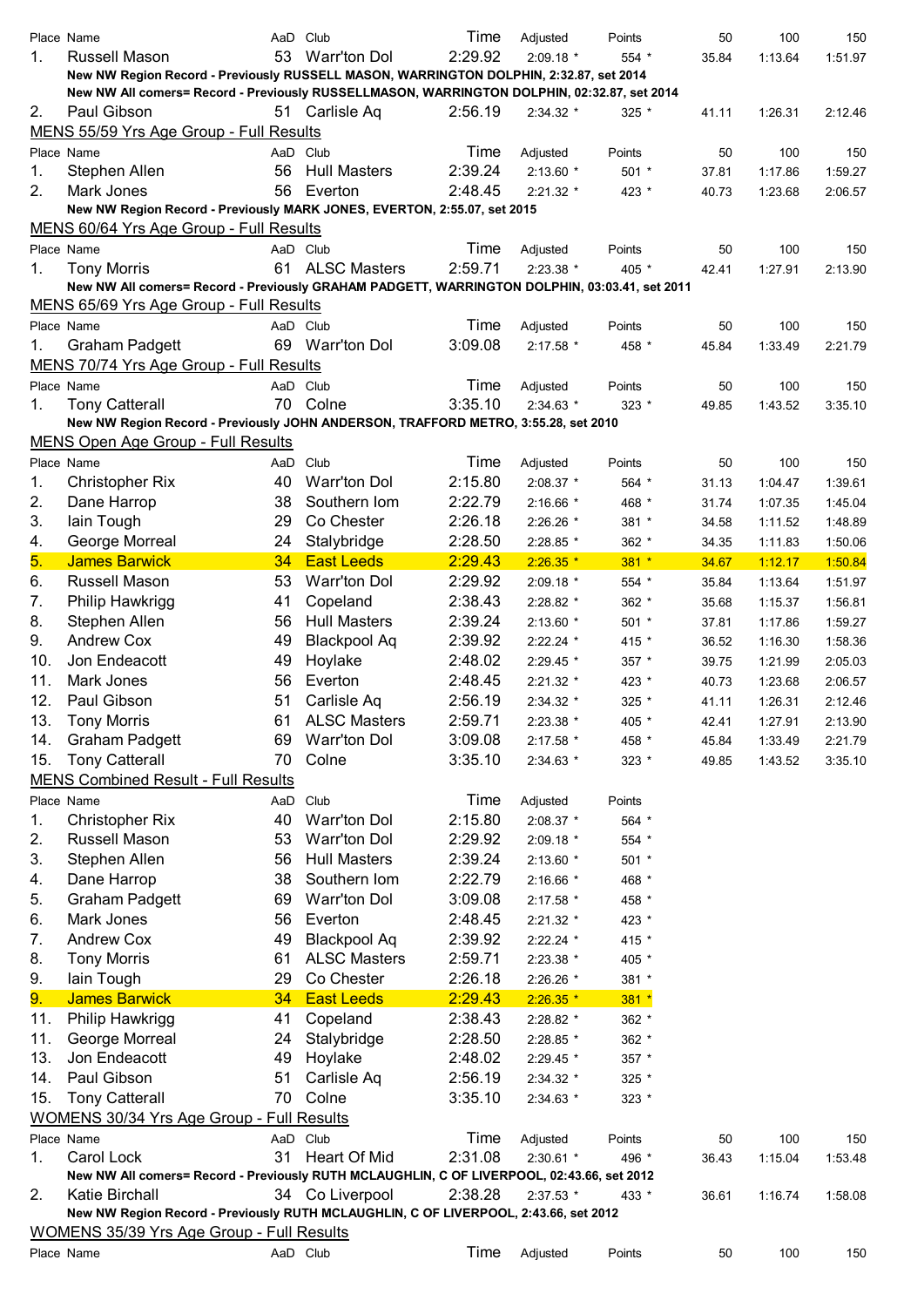| 1.                        | Rebecca Henly                                                                                                                                                               | 35              | <b>Trafford Met</b> | 2:46.02    | $2:45.03*$             | 377 *          | 39.12          | 1:20.63            | 2:03.63            |
|---------------------------|-----------------------------------------------------------------------------------------------------------------------------------------------------------------------------|-----------------|---------------------|------------|------------------------|----------------|----------------|--------------------|--------------------|
|                           | New NW Region Record - Previously SARA LANG, SOUTHPORT, 2:47.69, set 2015                                                                                                   |                 |                     |            |                        |                |                |                    |                    |
|                           | New NW All comers= Record - Previously SARA LANG, SOUTHPORT, 02:47.69, set 2015                                                                                             |                 |                     |            |                        |                |                |                    |                    |
|                           | WOMENS 50/54 Yrs Age Group - Full Results                                                                                                                                   |                 |                     |            |                        |                |                |                    |                    |
|                           | Place Name                                                                                                                                                                  |                 | AaD Club            | Time       | Adjusted               | Points         | 50             | 100                | 150                |
| 1.                        | Judy Brown                                                                                                                                                                  |                 | 52 Trafford Met     | 2:39.91    | $2:22.69$ *            | 583 *          | 38.59          | 1:18.45            | 1:59.45            |
|                           | New NW Region Record - Previously KAREN BARTON, SOUTHPORT, 3:01.42, set 2010                                                                                                |                 |                     |            |                        |                |                |                    |                    |
|                           | New NW All comers= Record - Previously JUNE FALCONER, SILVER CITY, 02:55.05, set 2014                                                                                       |                 |                     |            |                        |                |                |                    |                    |
|                           | WOMENS 55/59 Yrs Age Group - Full Results                                                                                                                                   |                 |                     |            |                        |                |                |                    |                    |
|                           | Place Name                                                                                                                                                                  |                 | AaD Club            | Time       | Adjusted               | Points         | 50             | 100                | 150                |
| 1.                        | Karen Barton                                                                                                                                                                | 56              | Southport           | 3:10.72    | $2:42.78$ *            | 392 *          | 43.15          | 1:30.61            | 2:21.21            |
|                           | New NW Region Record - Previously COLLETTE HAYES, CITY OF CHESTER, 4:24.17, set 2010<br>New NW All comers= Record - Previously RUTH LOWE, CITY OF DERBY, 03:20.92, set 2014 |                 |                     |            |                        |                |                |                    |                    |
| 2.                        | <b>Bridget Edwards</b>                                                                                                                                                      |                 | 56 Arfon            | 4:16.93    | 3:39.29 *              | $160 *$        | 59.77          | 2:05.25            | 3:12.45            |
|                           | Stel Farrar                                                                                                                                                                 |                 | 57 Arfon            | <b>DNC</b> |                        |                |                |                    |                    |
|                           | <b>WOMENS 70/74 Yrs Age Group - Full Results</b>                                                                                                                            |                 |                     |            |                        |                |                |                    |                    |
|                           | Place Name                                                                                                                                                                  |                 | AaD Club            | Time       | Adjusted               | Points         | 50             | 100                | 150                |
| 1.                        | Helen Jenkins                                                                                                                                                               | 70              | Southport           | 3:38.50    | 2:36.29 *              | 443 *          |                |                    | 2:43.43            |
|                           | New NW Region Record - Previously BRENDA WALKER, CITY OF CHESTER, 3:52.24, set 2011                                                                                         |                 |                     |            |                        |                | 52.05          | 1:46.84            |                    |
|                           | New NW All comers= Record - Previously BRENDA WALKER, CITY OF CHESTER, 03:52.24, set 2011                                                                                   |                 |                     |            |                        |                |                |                    |                    |
|                           | <b>WOMENS Open Age Group - Full Results</b>                                                                                                                                 |                 |                     |            |                        |                |                |                    |                    |
|                           | Place Name                                                                                                                                                                  |                 | AaD Club            | Time       | Adjusted               | Points         | 50             | 100                | 150                |
| 1.                        | Carol Lock                                                                                                                                                                  | 31              | Heart Of Mid        | 2:31.08    | 2:30.61 *              | 496 *          | 36.43          | 1:15.04            | 1:53.48            |
| 2.                        | Katie Birchall                                                                                                                                                              | 34              | Co Liverpool        | 2:38.28    | 2:37.53 *              | 433 *          | 36.61          | 1:16.74            | 1:58.08            |
| 3.                        | Judy Brown                                                                                                                                                                  | 52              | <b>Trafford Met</b> | 2:39.91    | 2:22.69 *              | 583 *          | 38.59          | 1:18.45            | 1:59.45            |
| 4.                        | Rebecca Henly                                                                                                                                                               | 35              | <b>Trafford Met</b> | 2:46.02    |                        |                |                |                    |                    |
| 5.                        | Karen Barton                                                                                                                                                                | 56              | Southport           | 3:10.72    | 2:45.03 *              | 377 *          | 39.12          | 1:20.63            | 2:03.63            |
| 6.                        | Helen Jenkins                                                                                                                                                               | 70              | Southport           | 3:38.50    | 2:42.78 *<br>2:36.29 * | 392 *<br>443 * | 43.15<br>52.05 | 1:30.61<br>1:46.84 | 2:21.21<br>2:43.43 |
| 7.                        |                                                                                                                                                                             | 56              | Arfon               | 4:16.93    |                        |                |                |                    |                    |
|                           | <b>Bridget Edwards</b><br>Stel Farrar                                                                                                                                       |                 |                     |            | 3:39.29 *              | 160 *          | 59.77          | 2:05.25            | 3:12.45            |
|                           |                                                                                                                                                                             | 57              | Arfon               | <b>DNC</b> |                        |                |                |                    |                    |
|                           | <b>WOMENS Combined Result - Full Results</b>                                                                                                                                |                 |                     |            |                        |                |                |                    |                    |
|                           | Place Name                                                                                                                                                                  |                 | AaD Club            | Time       | Adjusted               | Points         |                |                    |                    |
| 1.                        | Judy Brown                                                                                                                                                                  | 52              | <b>Trafford Met</b> | 2:39.91    | 2:22.69 *              | 583 *          |                |                    |                    |
| 2.                        | Carol Lock                                                                                                                                                                  | 31              | <b>Heart Of Mid</b> | 2:31.08    | 2:30.61 *              | 496 *          |                |                    |                    |
| 3.                        | Helen Jenkins                                                                                                                                                               | 70              | Southport           | 3:38.50    | 2:36.29 *              | 443 *          |                |                    |                    |
| 4.                        | Katie Birchall                                                                                                                                                              | 34              | Co Liverpool        | 2:38.28    | 2:37.53 *              | 433 *          |                |                    |                    |
| 5.                        | Karen Barton                                                                                                                                                                |                 | 56 Southport        | 3:10.72    | 2:42.78 *              | 392 *          |                |                    |                    |
| 6.                        | Rebecca Henly                                                                                                                                                               | 35              | <b>Trafford Met</b> | 2:46.02    | 2:45.03 *              | $377 *$        |                |                    |                    |
| 7.                        | <b>Bridget Edwards</b>                                                                                                                                                      |                 | 56 Arfon            | 4:16.93    | 3:39.29 *              | $160 *$        |                |                    |                    |
|                           | <b>EVENT 112 Mens Open 50m Butterfly</b>                                                                                                                                    |                 |                     |            |                        |                |                |                    |                    |
|                           | 18/24 Yrs Age Group - Full Results                                                                                                                                          |                 |                     |            |                        |                |                |                    |                    |
|                           | Place Name                                                                                                                                                                  |                 | AaD Club            | Time       | Adjusted               | Points         |                |                    |                    |
| 1.                        | Tom McLean                                                                                                                                                                  | 23              | <b>Trafford Met</b> | 27.74      | 27.71 *                | 486 *          |                |                    |                    |
| 2.                        | Alex Bannister                                                                                                                                                              | 22              | Leyland Barr        | 34.01      | 33.98 *                | 264 *          |                |                    |                    |
|                           | 25/29 Yrs Age Group - Full Results                                                                                                                                          |                 |                     |            |                        |                |                |                    |                    |
|                           | Place Name                                                                                                                                                                  |                 | AaD Club            | Time       | Adjusted               | Points         |                |                    |                    |
| 1.                        | Daniel Korcz                                                                                                                                                                | 27              | <b>Trafford Met</b> | 27.36      | 27.92 *                | 476 *          |                |                    |                    |
| 2.                        | <b>Matthew Lees</b>                                                                                                                                                         | 27              | Rochdale            | 30.16      | 30.78 *                | 355 *          |                |                    |                    |
| 3.                        | <b>Robert Sexton</b>                                                                                                                                                        | 27              | Stalybridge         | 30.36      | 30.98 *                | 348 *          |                |                    |                    |
|                           | 30/34 Yrs Age Group - Full Results                                                                                                                                          |                 |                     |            |                        |                |                |                    |                    |
|                           | Place Name                                                                                                                                                                  |                 | AaD Club            | Time       | Adjusted               | Points         |                |                    |                    |
| 1.                        | Stephen Barton                                                                                                                                                              | 34              | <b>Trafford Met</b> | 29.27      | 29.26 *                | 413 *          |                |                    |                    |
| 2.                        | <b>Mark Riley</b>                                                                                                                                                           | 30              | Everton             | 30.23      | 30.93 *                | 350 *          |                |                    |                    |
|                           | 35/39 Yrs Age Group - Full Results                                                                                                                                          |                 |                     |            |                        |                |                |                    |                    |
|                           | Place Name                                                                                                                                                                  |                 | AaD Club            | Time       | Adjusted               | Points         |                |                    |                    |
| 1.                        | <b>Chris Knee</b>                                                                                                                                                           | 37 <sub>z</sub> | <b>East Leeds</b>   | 28.29      | $27.62*$               | 491 *          |                |                    |                    |
| $\overline{\mathbf{2}}$ . | <b>Phil Pratt</b>                                                                                                                                                           | 35 <sub>2</sub> | <b>East Leeds</b>   | 28.88      | $28.65*$               | 440 *          |                |                    |                    |
| 3.                        |                                                                                                                                                                             | 38              |                     | 31.49      |                        |                |                |                    |                    |
|                           | Danny Thompson                                                                                                                                                              |                 | <b>Ilkley</b>       |            | 30.50 *                | 365 *          |                |                    |                    |
|                           | 40/44 Yrs Age Group - Full Results                                                                                                                                          |                 |                     |            |                        |                |                |                    |                    |
|                           | Place Name                                                                                                                                                                  |                 | AaD Club            | Time       | Adjusted               | Points         |                |                    |                    |
| 1.                        | Graeme Atherton                                                                                                                                                             | 41              | <b>Warr'ton Dol</b> | 27.62      | 26.18 *                | 577 *          |                |                    |                    |
|                           | New NW Region Record - Previously GRAEME ATHERTON, WARRINGTON DOLPHIN, 27.69, set 2015                                                                                      |                 | 42 Trafford Met     | 29.45      |                        |                |                |                    |                    |
| 2.                        | <b>Richard Symons</b>                                                                                                                                                       |                 |                     |            | 27.74 *                | 485 *          |                |                    |                    |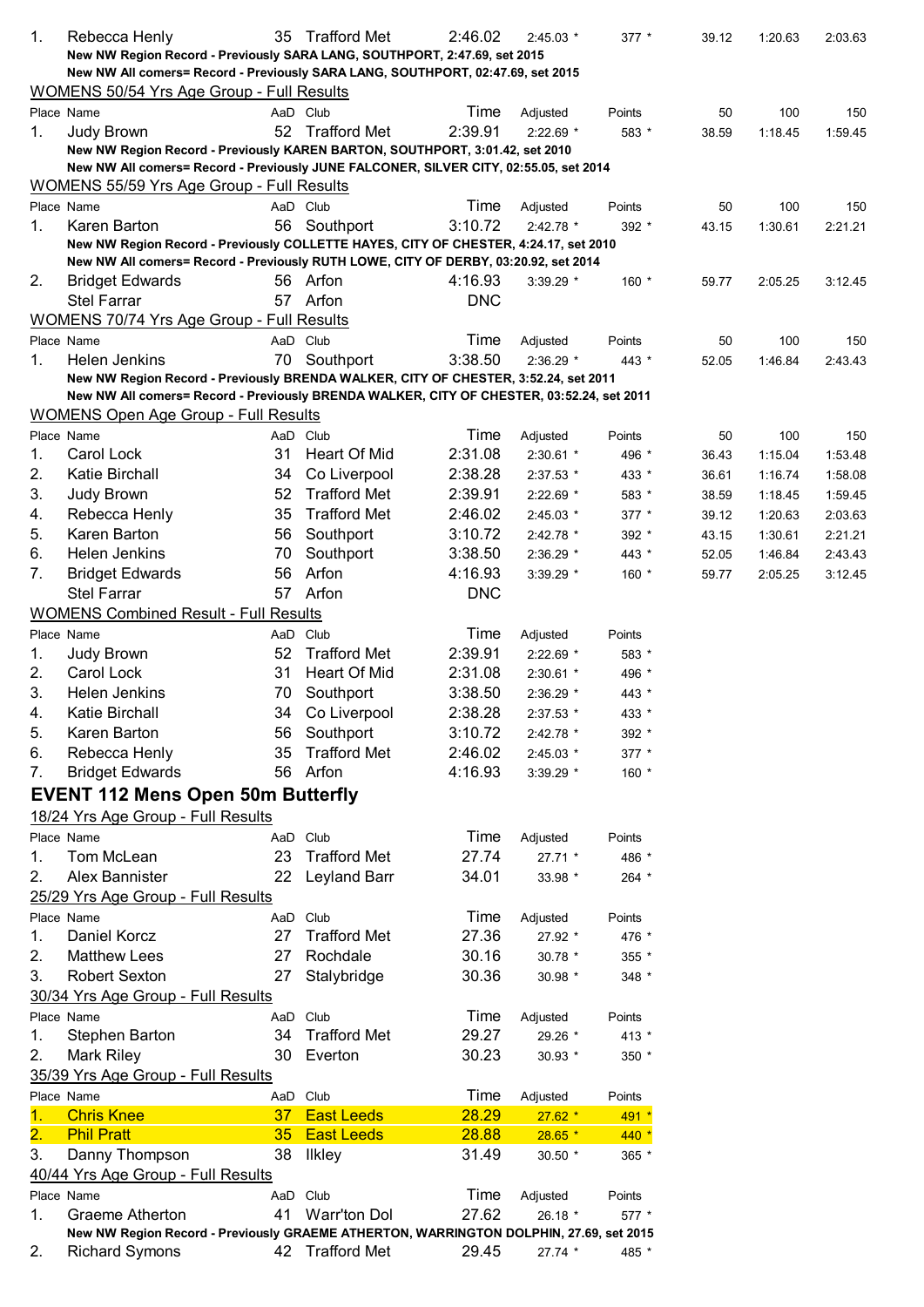| 3.  | <b>Steven Proud</b>                                                                  | 44  | Newcastle           | 30.20      | 28.13 *  | 465 *     |
|-----|--------------------------------------------------------------------------------------|-----|---------------------|------------|----------|-----------|
| 4.  | Paul Whitfield                                                                       | 42  | Asa Temp 2          | 31.80      | 29.95 *  | 385 *     |
| 5.  | <b>Eric Fewster</b>                                                                  | 44  | NorthernWave        | 33.24      | 30.96 *  | 349 *     |
|     | David Rees                                                                           | 43  | Stalybridge         | <b>DNC</b> |          |           |
|     | 45/49 Yrs Age Group - Full Results                                                   |     |                     |            |          |           |
|     | Place Name                                                                           | AaD | Club                | Time       | Adjusted | Points    |
| 1.  | <b>Garry Vickers</b>                                                                 | 48  | Etwall              | 31.88      | 29.16 *  | 417 *     |
| 2.  | <b>Martin Goff</b>                                                                   | 48  | <b>Romiley Mari</b> | 32.22      | 29.47 *  | 404 *     |
| 3.  | <b>Neill Hughes</b>                                                                  | 45  | <b>Trafford Met</b> | 41.83      | 38.77 *  | $177 *$   |
|     | 50/54 Yrs Age Group - Full Results                                                   |     |                     |            |          |           |
|     | Place Name                                                                           | AaD | Club                | Time       | Adjusted | Points    |
| 1.  | <b>David Emerson</b>                                                                 | 54  | <b>East Leeds</b>   | 27.83      | $24.80*$ | $679*$    |
|     | New NW All comers= Record - Previously ALEC JOHNSON, TRAFFORD METRO, 28.43, set 2013 |     |                     |            |          |           |
| 2.  | Mark Ashton                                                                          | 52  | <b>Manx Masters</b> | 31.46      | 28.30 *  | 457 *     |
| 3.  | <b>Martin Edwards</b>                                                                | 54  | <b>Trafford Met</b> | 33.14      | 29.53 *  | 402 *     |
| 4.  | Philip Hoyland                                                                       | 50  | Stretford           | 34.75      | $31.52*$ | 330 *     |
| 5.  | <b>Phil Thomas</b>                                                                   | 54  | Manch Tri           | 37.47      | 33.39 *  | $278$ $*$ |
| 6.  | <b>Charlie Parry</b>                                                                 | 52  | Warrender Ba        | 41.02      | 36.90 *  | 206 *     |
|     | 55/59 Yrs Age Group - Full Results                                                   |     |                     |            |          |           |
|     | Place Name                                                                           | AaD | Club                | Time       | Adjusted | Points    |
| 1.  | <b>Andrew Pratt</b>                                                                  | 58  | Southport           | 33.18      | 28.87 *  | 430 *     |
|     | 65/69 Yrs Age Group - Full Results                                                   |     |                     |            |          |           |
|     | Place Name                                                                           |     | AaD Club            | Time       | Adjusted | Points    |
| 1.  | Derek Booth                                                                          | 67  | <b>Warr'ton Dol</b> | 37.83      | 29.98 *  | 384 *     |
|     | 70/74 Yrs Age Group - Full Results                                                   |     |                     |            |          |           |
|     | Place Name                                                                           | AaD | Club                | Time       | Adjusted | Points    |
| 1.  | Alex Brown                                                                           | 72  | <b>Blyth</b>        | 41.50      | 30.49 *  | $365 *$   |
|     | 75/79 Yrs Age Group - Full Results                                                   |     |                     |            |          |           |
|     | Place Name                                                                           |     | AaD Club            | Time       | Adjusted | Points    |
| 1.  | Neil Mackinnon                                                                       | 75  | <b>Trafford Met</b> | 34.92      | 24.36 *  | 716 *     |
|     | New British Record - Previously Neil MACKINNON, TRAFFORD MET, 35.09, set 09-Jan-16   |     |                     |            |          |           |
|     | New NW Region Record - Previously unclaimed                                          |     |                     |            |          |           |
|     | New NW All comers= Record - Previously BAZ OWEN, ARFON, 01:04.82, set 2005           |     |                     |            |          |           |
|     | Open Age Group - Full Results                                                        |     |                     |            |          |           |
|     | Place Name                                                                           |     | AaD Club            | Time       | Adjusted | Points    |
| 1.  | Daniel Korcz                                                                         | 27  | <b>Trafford Met</b> | 27.36      | 27.92 *  | 476 *     |
| 2.  | Graeme Atherton                                                                      | 41  | Warr'ton Dol        | 27.62      | 26.18 *  | 577 *     |
| 3.  | Tom McLean                                                                           | 23  | <b>Trafford Met</b> | 27.74      | 27.71 *  | 486 *     |
| 4.  | <b>David Emerson</b>                                                                 | 54  | <b>East Leeds</b>   | 27.83      | $24.80*$ | $679*$    |
| 5.  | <b>Chris Knee</b>                                                                    | 37  | <b>East Leeds</b>   | 28.29      | $27.62*$ | $491 *$   |
| 6.  | <b>Phil Pratt</b>                                                                    | 35  | <b>East Leeds</b>   | 28.88      | $28.65*$ | $440 *$   |
| 7.  | Stephen Barton                                                                       | 34  | <b>Trafford Met</b> | 29.27      | 29.26 *  | 413 *     |
| 8.  | <b>Richard Symons</b>                                                                | 42  | <b>Trafford Met</b> | 29.45      | 27.74 *  | 485 *     |
| 9.  | <b>Matthew Lees</b>                                                                  | 27  | Rochdale            | 30.16      | 30.78 *  | 355 *     |
| 10. | <b>Steven Proud</b>                                                                  | 44  | Newcastle           | 30.20      | 28.13 *  | 465 *     |
| 11. | Mark Riley                                                                           | 30  | Everton             | 30.23      | 30.93 *  | 350 *     |
| 12. | <b>Robert Sexton</b>                                                                 | 27  | Stalybridge         | 30.36      | 30.98 *  | 348 *     |
| 13. | Mark Ashton                                                                          | 52  | <b>Manx Masters</b> | 31.46      | 28.30 *  | 457 *     |
| 14. | Danny Thompson                                                                       | 38  | <b>Ilkley</b>       | 31.49      | 30.50 *  | 365 *     |
| 15. | Paul Whitfield                                                                       | 42  | Asa Temp 2          | 31.80      | 29.95 *  | 385 *     |
| 16. | <b>Garry Vickers</b>                                                                 | 48  | Etwall              | 31.88      | 29.16 *  | 417 *     |
| 17. | <b>Martin Goff</b>                                                                   | 48  | Romiley Mari        | 32.22      | 29.47 *  | 404 *     |
| 18. | <b>Martin Edwards</b>                                                                | 54  | <b>Trafford Met</b> | 33.14      | 29.53 *  | 402 *     |
| 19. | <b>Andrew Pratt</b>                                                                  | 58  | Southport           | 33.18      | 28.87 *  | 430 *     |
| 20. | <b>Eric Fewster</b>                                                                  | 44  | NorthernWave        | 33.24      | 30.96 *  | 349 *     |
| 21. | Alex Bannister                                                                       | 22  | Leyland Barr        | 34.01      | 33.98 *  | 264 *     |
| 22. | Philip Hoyland                                                                       | 50  | Stretford           | 34.75      | 31.52 *  | 330 *     |
| 23. | Neil Mackinnon                                                                       | 75  | <b>Trafford Met</b> | 34.92      | 24.36 *  | 716 *     |
| 24. | Phil Thomas                                                                          | 54  | Manch Tri           | 37.47      | 33.39 *  | 278 *     |
| 25. | Derek Booth                                                                          | 67  | <b>Warr'ton Dol</b> | 37.83      | 29.98 *  | 384 *     |
| 26. | <b>Charlie Parry</b>                                                                 | 52  | Warrender Ba        | 41.02      | 36.90 *  | 206 *     |
| 27. | Alex Brown                                                                           | 72  | <b>Blyth</b>        | 41.50      | 30.49 *  | 365 *     |
| 28. | <b>Neill Hughes</b>                                                                  | 45  | <b>Trafford Met</b> | 41.83      | 38.77 *  | 177 *     |
|     |                                                                                      |     |                     |            |          |           |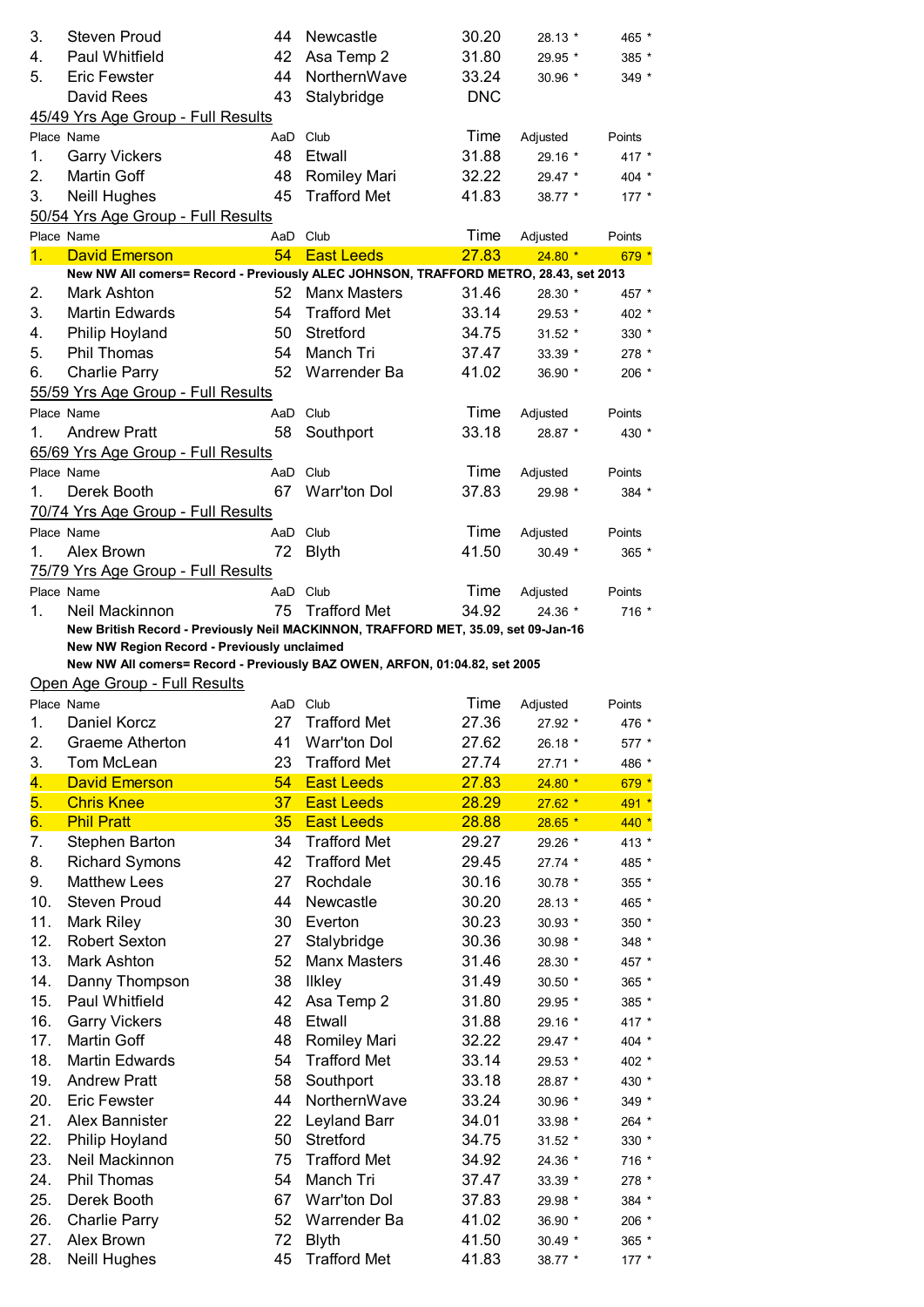|                           | David Rees<br><b>Combined Result - Full Results</b>                                                     | 43       | Stalybridge         | <b>DNC</b> |             |         |
|---------------------------|---------------------------------------------------------------------------------------------------------|----------|---------------------|------------|-------------|---------|
|                           | Place Name                                                                                              | AaD      | Club                | Time       | Adjusted    | Points  |
| 1.                        | Neil Mackinnon                                                                                          | 75       | <b>Trafford Met</b> | 34.92      | 24.36 *     | 716 *   |
| $\overline{\mathbf{2}}$ . | <b>David Emerson</b>                                                                                    | 54       | <b>East Leeds</b>   | 27.83      | $24.80*$    | $679*$  |
| 3.                        | Graeme Atherton                                                                                         | 41       | <b>Warr'ton Dol</b> | 27.62      | 26.18 *     | 577 *   |
| 4.                        | <b>Chris Knee</b>                                                                                       | 37       | <b>East Leeds</b>   | 28.29      | $27.62*$    | $491 *$ |
| 5.                        | Tom McLean                                                                                              | 23       | <b>Trafford Met</b> | 27.74      | 27.71 *     | 486 *   |
| 6.                        | <b>Richard Symons</b>                                                                                   | 42       | <b>Trafford Met</b> | 29.45      | 27.74 *     | 485 *   |
| 7.                        | Daniel Korcz                                                                                            | 27       | <b>Trafford Met</b> | 27.36      | 27.92 *     | 476 *   |
| 8.                        | <b>Steven Proud</b>                                                                                     | 44       | Newcastle           | 30.20      | 28.13 *     | 465 *   |
| 9.                        | Mark Ashton                                                                                             | 52       | <b>Manx Masters</b> | 31.46      | 28.30 *     | 457 *   |
| 10.                       | <b>Phil Pratt</b>                                                                                       | 35       | <b>East Leeds</b>   | 28.88      | $28.65*$    | $440*$  |
| 11.                       | <b>Andrew Pratt</b>                                                                                     | 58       | Southport           | 33.18      | 28.87 *     | 430 *   |
| 12.                       | <b>Garry Vickers</b>                                                                                    | 48       | Etwall              | 31.88      | 29.16 *     | 417 *   |
| 13.                       | Stephen Barton                                                                                          | 34       | <b>Trafford Met</b> | 29.27      | 29.26 *     | 413 *   |
| 14.                       | <b>Martin Goff</b>                                                                                      | 48       | Romiley Mari        | 32.22      | 29.47 *     | 404 *   |
| 15.                       | <b>Martin Edwards</b>                                                                                   | 54       | <b>Trafford Met</b> | 33.14      | 29.53 *     | 402 *   |
| 16.                       | Paul Whitfield                                                                                          | 42       | Asa Temp 2          | 31.80      | 29.95 *     | 385 *   |
| 17.                       | Derek Booth                                                                                             | 67       | <b>Warr'ton Dol</b> | 37.83      | 29.98 *     | 384 *   |
| 18.                       | Alex Brown                                                                                              | 72       | <b>Blyth</b>        | 41.50      | $30.49*$    | 365 *   |
| 18.                       | Danny Thompson                                                                                          | 38       | <b>Ilkley</b>       | 31.49      | $30.50*$    | 365 *   |
| 20.                       | <b>Matthew Lees</b>                                                                                     | 27       | Rochdale            | 30.16      | 30.78 *     | $355*$  |
| 21.                       | Mark Riley                                                                                              | 30       | Everton             | 30.23      | 30.93 *     | 350 *   |
| 22.                       | <b>Eric Fewster</b>                                                                                     | 44       | NorthernWave        | 33.24      | 30.96 *     | 349 *   |
| 23.                       | <b>Robert Sexton</b>                                                                                    | 27       | Stalybridge         | 30.36      | 30.98 *     | 348 *   |
| 24.                       | Philip Hoyland                                                                                          | 50       | Stretford           | 34.75      | 31.52 *     | 330 *   |
| 25.                       | <b>Phil Thomas</b>                                                                                      | 54       | Manch Tri           | 37.47      | 33.39 *     | 278 *   |
| 26.                       | Alex Bannister                                                                                          | 22       | Leyland Barr        | 34.01      | 33.98 *     | 264 *   |
| 27.                       | <b>Charlie Parry</b>                                                                                    | 52       | Warrender Ba        | 41.02      | 36.90 *     | 206 *   |
| 28.                       | <b>Neill Hughes</b>                                                                                     | 45       | <b>Trafford Met</b> | 41.83      | 38.77 *     | $177 *$ |
|                           | <b>EVENT 113 Womens Open 50m Butterfly</b>                                                              |          |                     |            |             |         |
|                           | 18/24 Yrs Age Group - Full Results                                                                      |          |                     |            |             |         |
|                           | Place Name                                                                                              | AaD Club |                     | Time       | Adjusted    | Points  |
| 1.                        | Sarah Peart                                                                                             | 21       | Sandbach            | 33.77      | $33.92$ $*$ | 371 *   |
| 2.                        | <b>Charlotte Walmsley</b>                                                                               | 22       | Leyland Barr        | 35.74      | 35.90 *     | $313 *$ |
|                           | 25/29 Yrs Age Group - Full Results                                                                      |          |                     |            |             |         |
|                           | Place Name                                                                                              |          | AaD Club            | Time       | Adjusted    | Points  |
| 1.                        | Rachael Gorman                                                                                          | 25       | <b>Trafford Met</b> | 34.77      | 34.92 *     | 340 *   |
|                           | 35/39 Yrs Age Group - Full Results                                                                      |          |                     |            |             |         |
|                           | Place Name                                                                                              | AaD      | Club                | Time       | Adjusted    | Points  |
|                           | Jackie Carribine                                                                                        | 37       | <b>Warr'ton Dol</b> | <b>DNF</b> |             |         |
|                           | 40/44 Yrs Age Group - Full Results                                                                      |          |                     |            |             |         |
|                           | Place Name                                                                                              | AaD      | Club                | Time       | Adjusted    | Points  |
| 1.                        | Jacqui Mann                                                                                             | 44       | Etwall              | 33.30      | $31.43*$    | 466 *   |
| 2.                        | Melanie Sayed                                                                                           | 42       | Co Liverpool        | 38.94      | $37.13*$    | 283 *   |
|                           | 45/49 Yrs Age Group - Full Results                                                                      |          |                     |            |             |         |
|                           | Place Name                                                                                              | AaD      | Club                | Time       | Adjusted    | Points  |
| 1.                        | Janice Craig                                                                                            | 45       | Milngavie &B        | 37.70      | 35.39 *     | 326 *   |
| 2.                        | <b>Becky Kirby</b>                                                                                      | 49       | <b>Trafford Met</b> | 39.99      | 36.62 *     | 295 *   |
| 3.                        | Joanne Alexander                                                                                        | 45       | Redditch            | 40.31      | 37.84 *     | 267 *   |
| 4.                        | Emma Bisset                                                                                             | 45       | <b>Trafford Met</b> | 41.40      | 38.87 *     | 246 *   |
| 5.                        | <b>Elaine Craig</b>                                                                                     | 49       | Milngavie &B        | 43.59      | 39.91 *     | 227 *   |
| 6.                        | <b>Gail Wrangles</b>                                                                                    | 46       | <b>East Leeds</b>   | 44.68      | $41.70*$    | $199 *$ |
|                           | 50/54 Yrs Age Group - Full Results                                                                      |          |                     |            |             |         |
|                           | Place Name                                                                                              | AaD Club |                     | Time       | Adjusted    | Points  |
| 1.                        | <b>Karen Graham</b>                                                                                     | 51       | <b>East Leeds</b>   | 33.56      | $30.31$ *   | $520*$  |
|                           | Iracema Leroi                                                                                           | 50       | Clitheroe           | <b>DNC</b> |             |         |
|                           | 55/59 Yrs Age Group - Full Results                                                                      |          |                     |            |             |         |
|                           | Place Name                                                                                              | AaD Club |                     | Time       | Adjusted    | Points  |
| 1.                        | <b>Judith Hattle</b><br>New NW Region Record - Previously VANESSA FOSTER, CARLISLE MAS, 45.13, set 2014 | 56       | Carlisle Aq         | 33.58      | 29.21 *     | 581 *   |
|                           |                                                                                                         |          |                     |            |             |         |

**New NW All comers= Record - Previously R. BARTON, AQUABEARS, 34.58, set 2004**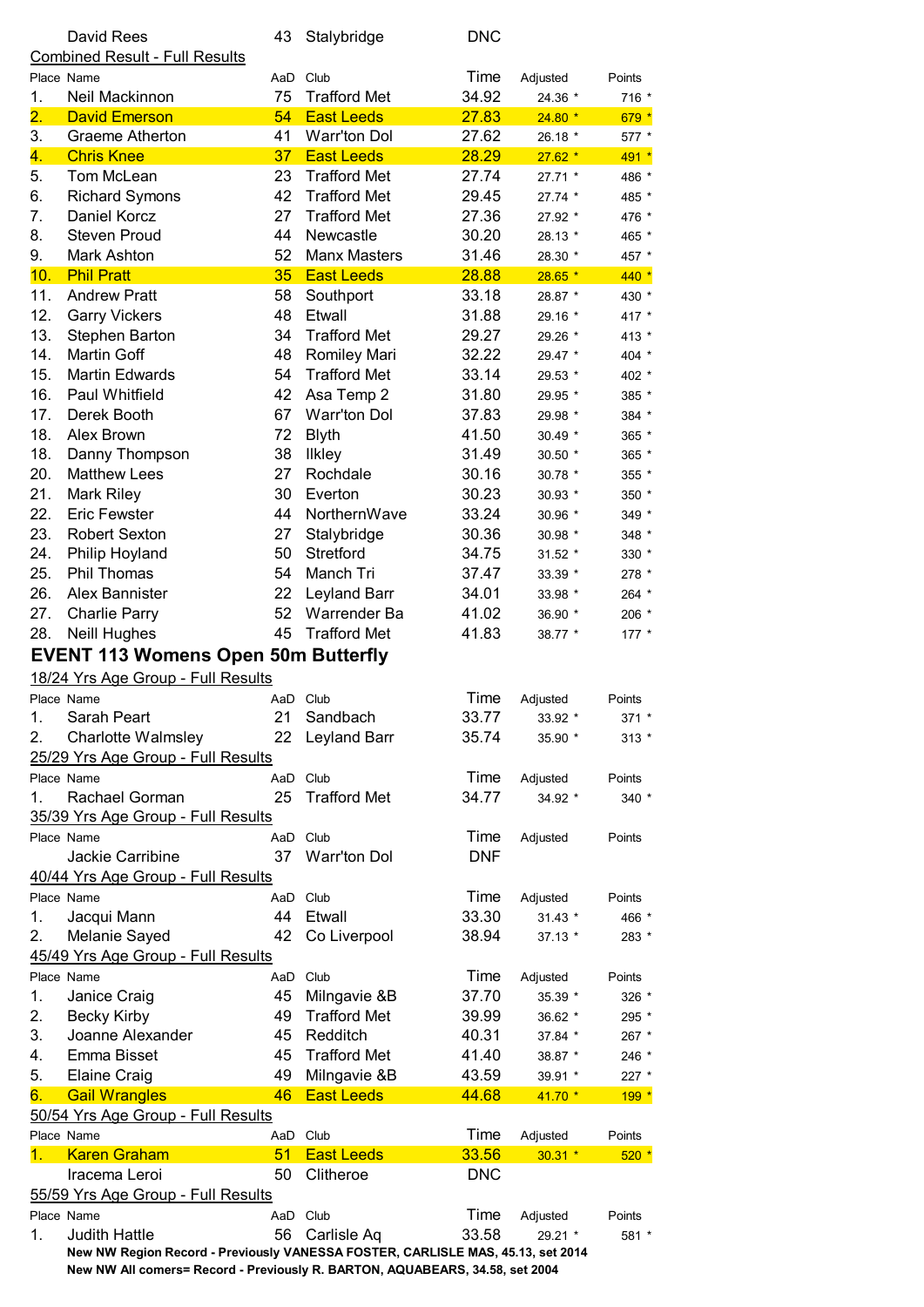| 2.<br>3.                  | <b>Frances West</b><br><b>Christine Daly</b>                                                                | 55<br>56 | <b>MacclesfldM</b><br><b>Barrow LD</b> | 36.56<br>44.53 | 32.05 *<br>38.73 * | 440 *<br>249 * |  |  |
|---------------------------|-------------------------------------------------------------------------------------------------------------|----------|----------------------------------------|----------------|--------------------|----------------|--|--|
|                           | 65/69 Yrs Age Group - Full Results                                                                          |          |                                        |                |                    |                |  |  |
|                           | Place Name                                                                                                  |          | AaD Club                               | Time           | Adjusted           | Points         |  |  |
| 1.                        | Patricia Jackson                                                                                            |          | 69 East Anglian                        | 44.05          | 33.46 *            | 386 *          |  |  |
|                           | Open Age Group - Full Results                                                                               |          |                                        |                |                    |                |  |  |
|                           | Place Name                                                                                                  |          | AaD Club                               | Time           | Adjusted           | Points         |  |  |
| 1.                        | Jacqui Mann                                                                                                 | 44       | Etwall                                 | 33.30          | $31.43*$           | 466 *          |  |  |
| $\overline{\mathbf{2}}$ . | <b>Karen Graham</b>                                                                                         | 51       | <b>East Leeds</b>                      | 33.56          | $30.31$ *          | $520*$         |  |  |
| 3.                        | <b>Judith Hattle</b>                                                                                        | 56       | Carlisle Aq                            | 33.58          | 29.21 *            | 581 *          |  |  |
| 4.                        | Sarah Peart                                                                                                 | 21       | Sandbach                               | 33.77          | 33.92 *            | 371 *          |  |  |
| 5.                        | Rachael Gorman                                                                                              | 25       | <b>Trafford Met</b>                    | 34.77          | 34.92 *            | $340 *$        |  |  |
| 6.                        | <b>Charlotte Walmsley</b>                                                                                   |          | 22 Leyland Barr                        | 35.74          | 35.90 *            | $313 *$        |  |  |
| 7.                        | <b>Frances West</b>                                                                                         | 55       | MacclesfIdM                            | 36.56          | 32.05 *            | 440 *          |  |  |
| 8.                        | Janice Craig                                                                                                | 45       | Milngavie &B                           | 37.70          | 35.39 *            | 326 *          |  |  |
| 9.                        | Melanie Sayed                                                                                               | 42       | Co Liverpool                           | 38.94          | $37.13*$           | 283 *          |  |  |
| 10.                       | <b>Becky Kirby</b>                                                                                          | 49       | <b>Trafford Met</b>                    | 39.99          | 36.62 *            | 295 *          |  |  |
| 11.                       | Joanne Alexander                                                                                            | 45       | Redditch                               | 40.31          | 37.84 *            | 267 *          |  |  |
| 12.                       | Emma Bisset                                                                                                 | 45       | <b>Trafford Met</b>                    | 41.40          | 38.87 *            | 246 *          |  |  |
| 13.                       | <b>Elaine Craig</b>                                                                                         | 49       | Milngavie &B                           | 43.59          | 39.91 *            | 227 *          |  |  |
| 14.                       | Patricia Jackson                                                                                            | 69       | East Anglian                           | 44.05          | 33.46 *            | 386 *          |  |  |
| 15.                       | <b>Christine Daly</b>                                                                                       | 56       | <b>Barrow LD</b>                       | 44.53          | 38.73 *            | 249 *          |  |  |
| 16.                       | <b>Gail Wrangles</b>                                                                                        | 46       | <b>East Leeds</b>                      | 44.68          | $41.70*$           | $199 *$        |  |  |
|                           | Iracema Leroi                                                                                               | 50       | Clitheroe                              | <b>DNC</b>     |                    |                |  |  |
|                           | Jackie Carribine                                                                                            | 37       | <b>Warr'ton Dol</b>                    | <b>DNF</b>     |                    |                |  |  |
|                           |                                                                                                             |          |                                        |                |                    |                |  |  |
|                           | <b>Combined Result - Full Results</b>                                                                       |          |                                        |                |                    |                |  |  |
|                           | Place Name                                                                                                  |          | AaD Club                               | Time           | Adjusted           | Points         |  |  |
| 1.                        | <b>Judith Hattle</b>                                                                                        | 56       | Carlisle Aq                            | 33.58          | 29.21 *            | 581 *          |  |  |
| $\overline{\mathbf{2}}$ . | <b>Karen Graham</b>                                                                                         | 51       | <b>East Leeds</b>                      | 33.56          | $30.31$ *          | $520*$         |  |  |
| 3.                        | Jacqui Mann                                                                                                 | 44       | Etwall                                 | 33.30          | $31.43*$           | 466 *          |  |  |
| 4.                        | <b>Frances West</b>                                                                                         | 55       | MacclesfIdM                            | 36.56          | 32.05 *            | 440 *          |  |  |
| 5.                        | Patricia Jackson                                                                                            |          | 69 East Anglian                        | 44.05          | 33.46 *            | 386 *          |  |  |
| 6.                        | Sarah Peart                                                                                                 | 21       | Sandbach                               | 33.77          | 33.92 *            | 371 *          |  |  |
| 7.                        | Rachael Gorman                                                                                              | 25       | <b>Trafford Met</b>                    | 34.77          | 34.92 *            | 340 *          |  |  |
| 8.                        | Janice Craig                                                                                                | 45       | Milngavie &B                           | 37.70          | 35.39 *            | 326 *          |  |  |
| 9.                        | <b>Charlotte Walmsley</b>                                                                                   |          | 22 Leyland Barr                        | 35.74          | 35.90 *            | $313 *$        |  |  |
| 10.                       | <b>Becky Kirby</b>                                                                                          | 49       | <b>Trafford Met</b>                    | 39.99          | 36.62 *            | 295 *          |  |  |
| 11.                       | Melanie Sayed                                                                                               | 42       | Co Liverpool                           | 38.94          | $37.13*$           | 283 *          |  |  |
| 12.                       | Joanne Alexander                                                                                            | 45       | Redditch                               | 40.31          | $37.84*$           | $267$ *        |  |  |
| 13.                       | <b>Christine Daly</b>                                                                                       | 56       | Barrow LD                              | 44.53          | 38.73 *            | 249 *          |  |  |
| 14.                       | Emma Bisset                                                                                                 | 45       | <b>Trafford Met</b>                    | 41.40          | 38.87 *            | 246 *          |  |  |
| 15.                       | <b>Elaine Craig</b>                                                                                         | 49       | Milngavie &B                           | 43.59          | 39.91 *            | 227 *          |  |  |
|                           | 16. Gail Wrangles                                                                                           |          | 46 East Leeds                          | 44.68          | $41.70*$           | $199 *$        |  |  |
|                           | <b>EVENT 117 Mens/Womens Open 400m Freestyle</b>                                                            |          |                                        |                |                    |                |  |  |
|                           | MENS 25/29 Yrs Age Group - Full Results                                                                     |          |                                        |                |                    |                |  |  |
|                           |                                                                                                             |          |                                        |                |                    |                |  |  |
|                           | Place Name                                                                                                  |          | AaD Club                               | Time           | Adjusted           | Points         |  |  |
| 1.                        | lain Tough                                                                                                  |          | 29 Co Chester                          | 4:55.03        | $4:53.71$ *        | $377 *$        |  |  |
|                           | 50m 32.18, 100m 1:08.08, 150m 1:45.37, 200m 2:23.57, 250m 2:59.86, 300m 3:37.57, 350m 4:16.14, 400m 4:55.03 |          |                                        |                |                    |                |  |  |
|                           | MENS 30/34 Yrs Age Group - Full Results                                                                     |          |                                        |                |                    |                |  |  |
|                           | Place Name                                                                                                  | AaD Club |                                        | Time           | Adjusted           | Points         |  |  |
| 1.                        | Andrew Hutchinson                                                                                           |          | 31 Heart Of Mid                        | 4:49.42        | 4:47.57 *          | 402 *          |  |  |
|                           | 50m 32.75, 100m 1:08.42, 150m 1:45.05, 200m 2:21.61, 250m 2:58.44, 300m 3:35.92, 350m 4:13.50, 400m 4:49.42 |          |                                        |                |                    |                |  |  |
| 2.                        | Gregan Clarkson                                                                                             |          | 34 Hull Masters                        | 4:58.87        | $4:56.16$ *        | 368 *          |  |  |
|                           | 50m 31.91, 100m 1:09.51, 150m 1:48.11, 200m 2:27.17, 250m 3:05.77, 300m 3:44.37, 350m 4:22.86, 400m 4:58.87 |          |                                        |                |                    |                |  |  |
| 3.                        | Tom Pagett                                                                                                  |          | 30 York Tri                            | 5:08.76        | $5:07.06$ *        | $330 *$        |  |  |
|                           | 50m 35.06, 100m 1:13.21, 150m 1:52.70, 200m 2:32.21, 250m 3:11.30, 300m 3:51.17, 350m 4:30.84, 400m 5:08.76 |          |                                        |                |                    |                |  |  |
|                           | MENS 35/39 Yrs Age Group - Full Results                                                                     |          |                                        |                |                    |                |  |  |
|                           | Place Name                                                                                                  | AaD Club |                                        | Time           | Adjusted           | Points         |  |  |
| 1.                        | <b>Philip Burchell</b>                                                                                      |          | 36 Holywell                            | 5:16.40        | $5:12.73$ *        | $312 *$        |  |  |
|                           | 50m 36.71, 100m 1:16.07, 150m 1:56.46, 200m 2:36.71, 250m 3:16.91, 300m 3:57.32, 350m 4:37.12, 400m 5:16.40 |          |                                        |                |                    |                |  |  |
| 2.                        | Alastair Rainsbury                                                                                          |          | 38 Stockport Mo                        | 5:21.06        | $5:16.16*$         | $302$ $*$      |  |  |
|                           | 50m 35.66, 100m 1:14.84, 150m 1:55.45, 200m 2:35.61, 250m 3:17.27, 300m 3:58.89, 350m 4:40.70, 400m 5:21.06 |          |                                        | <b>DNC</b>     |                    |                |  |  |
|                           | Jim Carr                                                                                                    |          | 35 Newcastle                           |                |                    |                |  |  |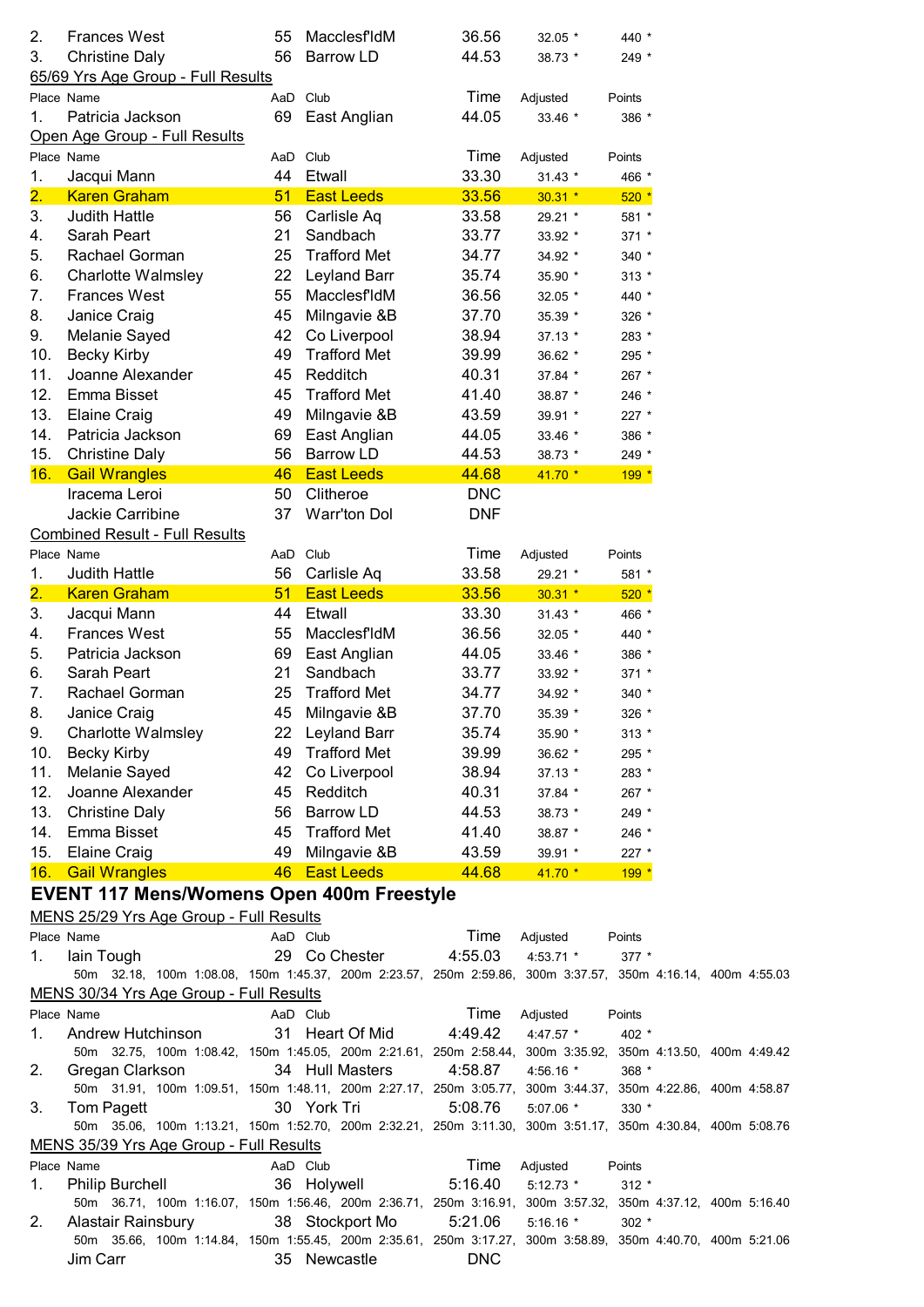|    | MENS 40/44 Yrs Age Group - Full Results                                                                                                                                                            |              |                   |         |                                          |                                       |  |  |
|----|----------------------------------------------------------------------------------------------------------------------------------------------------------------------------------------------------|--------------|-------------------|---------|------------------------------------------|---------------------------------------|--|--|
|    | Place Name                                                                                                                                                                                         | AaD Club     |                   | Time    | Adjusted                                 | Points                                |  |  |
| 1. | <b>Richard Symons</b>                                                                                                                                                                              |              | 42 Trafford Met   | 4:39.59 | 4:32.10 $*$                              | $474 *$                               |  |  |
|    | 50m 31.70, 100m 1:07.20, 150m 1:42.86, 200m 2:18.76, 250m 2:53.50, 300m 3:29.84, 350m 4:04.91, 400m 4:39.59                                                                                        |              |                   |         |                                          |                                       |  |  |
|    | MENS 45/49 Yrs Age Group - Full Results                                                                                                                                                            |              |                   |         |                                          |                                       |  |  |
|    | Place Name                                                                                                                                                                                         | AaD Club     |                   | Time    | Adjusted                                 | Points                                |  |  |
| 1. | <b>Paul Clemence</b>                                                                                                                                                                               | 46           | <b>East Leeds</b> | 4:36.81 | $4:24.58$ *                              | $516*$                                |  |  |
|    | New NW All comers= Record - Previously MARK JONES, EVERTON SWIMMING ASSOC, 04:36.98, set 2005                                                                                                      |              |                   |         |                                          |                                       |  |  |
|    | 50m 31.88, 100m 1:06.88, 150m 1:42.86, 200m 2:18.87, 250m 2:55.20, 300m 3:30.98, 350m 4:05.53, 400m 4:36.81                                                                                        |              |                   |         |                                          |                                       |  |  |
| 2. | lan Griffiths<br>50m 39.17, 100m 1:23.43, 150m 2:11.26, 200m 3:01.95, 250m 3:54.58, 300m 4:47.89, 350m 5:41.84, 400m 6:31.50                                                                       |              | 48 Trafford Met   | 6:31.50 | 6:010.00 $*$                             | 188 *                                 |  |  |
|    | MENS 50/54 Yrs Age Group - Full Results                                                                                                                                                            |              |                   |         |                                          |                                       |  |  |
|    | Place Name                                                                                                                                                                                         | AaD Club     |                   | Time    | Adjusted                                 | Points                                |  |  |
| 1. | Russell Mason                                                                                                                                                                                      |              | 53 Warr'ton Dol   | 4:49.44 | 4:24.39 *                                | $517 *$                               |  |  |
|    | 50m 34.26, 100m 1:10.70, 150m 1:47.33, 200m 2:24.21, 250m 3:00.87,                                                                                                                                 |              |                   |         | 300m 3:38.34, 350m 4:15.54, 400m 4:49.44 |                                       |  |  |
| 2. | Philip Hoyland                                                                                                                                                                                     | 50 Stretford |                   | 5:25.32 | $5:03.58$ *                              | $341 *$                               |  |  |
|    | 50m 36.15, 100m 1:15.85, 150m 1:56.86, 200m 2:38.69, 250m 3:20.56, 300m 4:02.44, 350m 4:44.66, 400m 5:25.32                                                                                        |              |                   |         |                                          |                                       |  |  |
|    | MENS 55/59 Yrs Age Group - Full Results                                                                                                                                                            |              |                   |         |                                          |                                       |  |  |
|    | Place Name                                                                                                                                                                                         | AaD Club     |                   | Time    | Adjusted                                 | Points                                |  |  |
| 1. | Mark Jones                                                                                                                                                                                         | 56 Everton   |                   | 4:49.42 | 4:18.16 $*$                              | 555 *                                 |  |  |
|    | New NW Region Record - Previously MARK JONES, EVERTON, 05:00.04, set 2015                                                                                                                          |              |                   |         |                                          |                                       |  |  |
|    | New NW All comers= Record - Previously MARK JONES, EVERTON, 05:00.04, set 2015                                                                                                                     |              |                   |         |                                          |                                       |  |  |
|    | 50m 34.17, 100m 1:10.91, 150m 1:47.90, 200m 2:25.27, 250m 3:01.04, 300m 3:38.13, 350m 4:14.33, 400m 4:49.42                                                                                        |              |                   |         |                                          |                                       |  |  |
| 2. | Jeroen Peters                                                                                                                                                                                      | 55 Glossop   |                   | 5:31.52 | 4:58.14 *                                | $360*$                                |  |  |
|    | 50m 35.84, 100m 1:16.47, 150m 1:58.57, 200m 2:41.04, 250m 3:23.75,                                                                                                                                 |              |                   |         | 300m 4:06.44, 350m 4:48.91, 400m 5:31.52 |                                       |  |  |
| 3. | Steven Willder                                                                                                                                                                                     |              | 57 Blackpool Aq   | 6:25.05 | $5:40.60*$                               | $241 *$                               |  |  |
|    | 50m -, 100m -, 150m -, 200m -, 250m -, 300m -, 350m -, 400m 6:25.05                                                                                                                                |              |                   |         |                                          |                                       |  |  |
|    | MENS 60/64 Yrs Age Group - Full Results                                                                                                                                                            |              |                   |         |                                          |                                       |  |  |
|    | Place Name                                                                                                                                                                                         | AaD Club     |                   | Time    | Adjusted                                 | Points                                |  |  |
| 1. | Steve Wall                                                                                                                                                                                         |              | 62 Co Liverpool   | 4:59.19 | 4:13.01 *                                | 590 *                                 |  |  |
|    | New NW Region Record - Previously GRAHAM PADGETT, WARRINGTON DOLPHIN, 5:19.44, set 2011                                                                                                            |              |                   |         |                                          |                                       |  |  |
|    | New NW All comers= Record - Previously TONY MORRISS, AER LINGUS, 05:03.00, set 2015<br>50m 32.80, 100m 1:09.96, 150m 1:48.92, 200m 2:27.75, 250m 3:06.79, 300m 3:45.19, 350m 4:23.66, 400m 4:59.19 |              |                   |         |                                          |                                       |  |  |
| 2. | David Burchell                                                                                                                                                                                     | 61 Mold      |                   | 5:39.21 | 4:49.56 *                                | 393 *                                 |  |  |
|    | 50m 39.55, 100m 1:21.65, 150m 2:04.90, 200m 2:48.51, 250m 3:31.61, 300m 4:14.86, 350m 4:57.45, 400m 5:39.21                                                                                        |              |                   |         |                                          |                                       |  |  |
|    | MENS 65/69 Yrs Age Group - Full Results                                                                                                                                                            |              |                   |         |                                          |                                       |  |  |
|    | Place Name                                                                                                                                                                                         | AaD Club     |                   | Time    | Adjusted                                 | Points                                |  |  |
| 1. | Keith Rothwell                                                                                                                                                                                     | 67 Arfon     |                   | 6:54.06 | 5:32.97 *                                | 259 *                                 |  |  |
|    | 50m 44.43, 100m 1:34.85, 150m 2:27.97, 200m 3:22.29, 250m 4:15.68, 300m 5:08.88, 350m 6:01.53, 400m 6:54.06                                                                                        |              |                   |         |                                          |                                       |  |  |
|    | MENS 70/74 Yrs Age Group - Full Results                                                                                                                                                            |              |                   |         |                                          |                                       |  |  |
|    | Place Name                                                                                                                                                                                         | AaD Club     |                   | Time    | Adjusted                                 | Points                                |  |  |
| 1. | <b>Tony Catterall</b>                                                                                                                                                                              | 70 Colne     |                   | 6:23.08 | 4:57.86 *                                | 361 *                                 |  |  |
|    | New NW Region Record - Previously KEITH LEARY, BLACKPOOL, 7:42.50, set 2013                                                                                                                        |              |                   |         |                                          |                                       |  |  |
|    | New NW All comers= Record - Previously HARRY BARROW, ELLAND, 06:51.25, set 2012                                                                                                                    |              |                   |         |                                          |                                       |  |  |
|    | 50m 44.64, 100m 1:31.50, 150m 2:19.67, 200m 3:08.65, 250m 3:57.13, 300m 4:46.14, 350m 5:35.13, 400m 6:23.08                                                                                        |              |                   |         |                                          |                                       |  |  |
|    | MENS 75/79 Yrs Age Group - Full Results                                                                                                                                                            |              |                   |         |                                          |                                       |  |  |
|    | Place Name                                                                                                                                                                                         | AaD Club     |                   | Time    | Adjusted                                 | Points                                |  |  |
| 1. | <b>Bill Moore</b>                                                                                                                                                                                  | 79           | <b>East Leeds</b> | 7:22.89 | $5:01.74$ *                              | $348*$                                |  |  |
|    | 50m 49.68, 100m 1:44.40, 150m 2:42.16, 200m 3:40.00, 250m 4:35.79, 300m 5:31.86,                                                                                                                   |              |                   |         |                                          | 350m 6:28.16, 400m 7:22.89            |  |  |
| 2. | <b>Keith Leary</b>                                                                                                                                                                                 |              | 77 Blackpool Aq   | 8:04.41 | $5:41.88$ *                              | 239 *                                 |  |  |
|    | 50m 52.01, 100m 1:52.53, 150m 2:54.23, 200m 3:56.88, 250m 7:06.03,                                                                                                                                 |              |                   |         | 300m 8:04.41, 350m 8:36.34, 400m 8:04.41 |                                       |  |  |
|    | <b>MENS Open Age Group - Full Results</b>                                                                                                                                                          |              |                   |         |                                          |                                       |  |  |
|    | Place Name                                                                                                                                                                                         | AaD Club     |                   | Time    | Adjusted                                 | Points                                |  |  |
| 1. | <b>Paul Clemence</b>                                                                                                                                                                               |              | 46 East Leeds     | 4:36.81 | $4:24.58$ *                              | $516*$                                |  |  |
|    | 50m 31.88, 100m 1:06.88, 150m 1:42.86, 200m 2:18.87, 250m 2:55.20,                                                                                                                                 |              | 42 Trafford Met   |         | 300m 3:30.98,                            | 350m 4:05.53, 400m 4:36.81            |  |  |
| 2. | <b>Richard Symons</b><br>50m 31.70, 100m 1:07.20, 150m 1:42.86, 200m 2:18.76, 250m 2:53.50,                                                                                                        |              |                   | 4:39.59 | 4:32.10 *<br>300m 3:29.84,               | $474 *$<br>350m 4:04.91, 400m 4:39.59 |  |  |
| 3. | Mark Jones                                                                                                                                                                                         | 56 Everton   |                   | 4:49.42 | 4:18.16 *                                | 555 *                                 |  |  |
|    | 50m 34.17, 100m 1:10.91, 150m 1:47.90, 200m 2:25.27, 250m 3:01.04,                                                                                                                                 |              |                   |         | 300m 3:38.13,                            | 350m 4:14.33, 400m 4:49.42            |  |  |
| 3. | Andrew Hutchinson                                                                                                                                                                                  |              | 31 Heart Of Mid   | 4:49.42 | 4:47.57 *                                | 402 *                                 |  |  |
|    | 50m 32.75, 100m 1:08.42, 150m 1:45.05, 200m 2:21.61, 250m 2:58.44,                                                                                                                                 |              |                   |         | 300m 3:35.92,                            | 350m 4:13.50, 400m 4:49.42            |  |  |
| 5. | Russell Mason                                                                                                                                                                                      |              | 53 Warr'ton Dol   | 4:49.44 | 4:24.39 *                                | 517 *                                 |  |  |
|    | 50m 34.26, 100m 1:10.70, 150m 1:47.33, 200m 2:24.21, 250m 3:00.87,                                                                                                                                 |              |                   |         | 300m 3:38.34,                            | 350m 4:15.54, 400m 4:49.44            |  |  |
| 6. | lain Tough                                                                                                                                                                                         |              | 29 Co Chester     | 4:55.03 | 4:53.71 *                                | 377 *                                 |  |  |
|    | 50m 32.18, 100m 1:08.08, 150m 1:45.37, 200m 2:23.57, 250m 2:59.86,                                                                                                                                 |              |                   |         | 300m 3:37.57,                            | 350m 4:16.14, 400m 4:55.03            |  |  |
| 7. | Gregan Clarkson                                                                                                                                                                                    |              | 34 Hull Masters   | 4:58.87 | 4:56.16 *                                | 368 *                                 |  |  |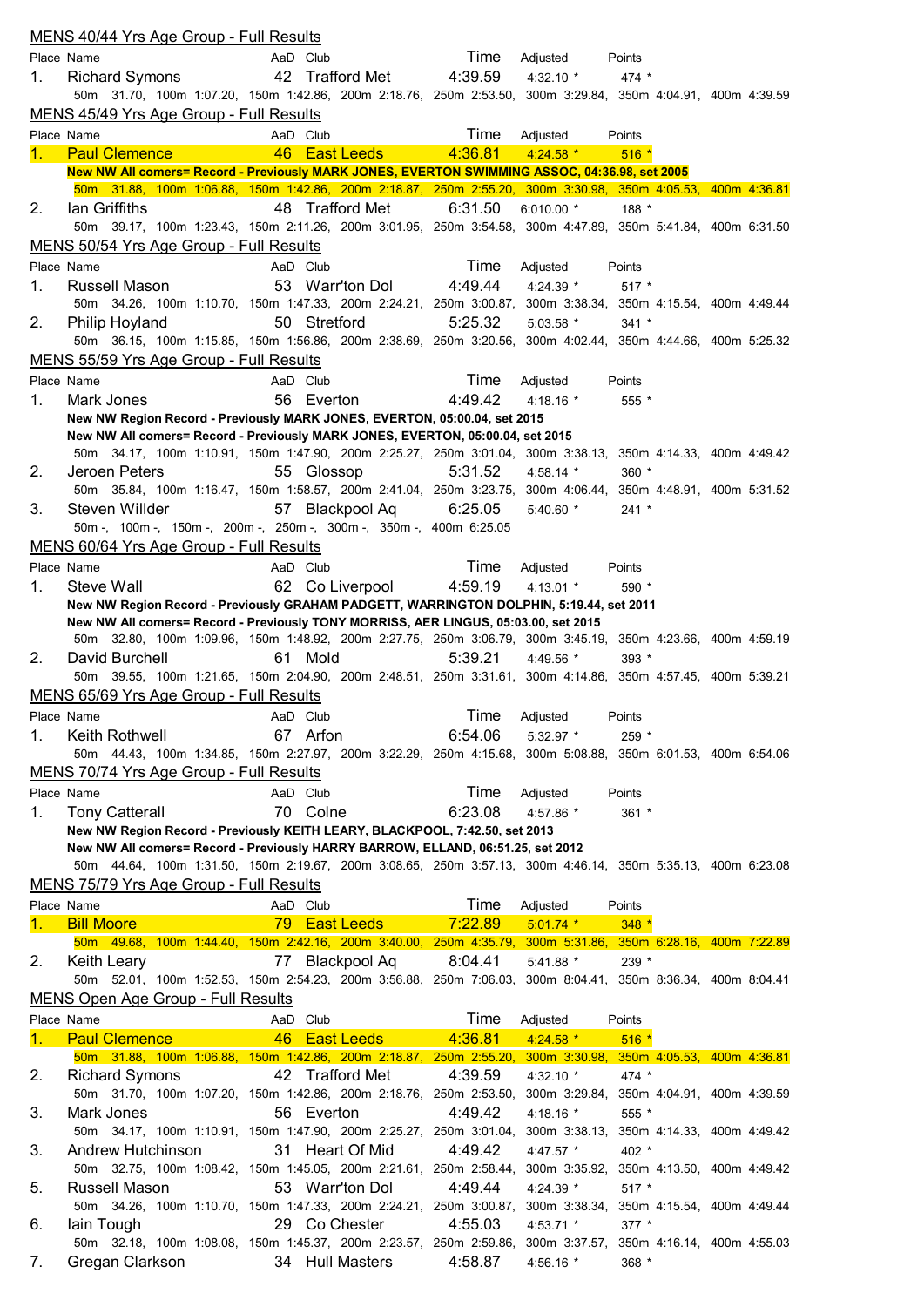|            |                                                       | 50m 31.91, 100m 1:09.51, 150m 1:48.11, 200m 2:27.17, 250m 3:05.77, 300m 3:44.37, 350m 4:22.86, 400m 4:58.87 |                                 |                                          |  |
|------------|-------------------------------------------------------|-------------------------------------------------------------------------------------------------------------|---------------------------------|------------------------------------------|--|
| 8.         | Steve Wall                                            | 62 Co Liverpool                                                                                             | 4:59.19<br>$4:13.01$ *          | 590 *                                    |  |
|            |                                                       | 50m 32.80, 100m 1:09.96, 150m 1:48.92, 200m 2:27.75, 250m 3:06.79,                                          |                                 | 300m 3:45.19, 350m 4:23.66, 400m 4:59.19 |  |
| 9.         | Tom Pagett                                            | 30 York Tri                                                                                                 | 5:08.76<br>5:07.06 *            | $330 *$                                  |  |
|            |                                                       | 50m 35.06, 100m 1:13.21, 150m 1:52.70, 200m 2:32.21, 250m 3:11.30,                                          |                                 | 300m 3:51.17, 350m 4:30.84, 400m 5:08.76 |  |
| 10.        | <b>Philip Burchell</b>                                | 36 Holywell                                                                                                 | 5:16.40<br>$5:12.73$ *          | $312 *$                                  |  |
|            |                                                       | 50m 36.71, 100m 1:16.07, 150m 1:56.46, 200m 2:36.71, 250m 3:16.91,                                          |                                 | 300m 3:57.32, 350m 4:37.12, 400m 5:16.40 |  |
| 11.        | Alastair Rainsbury                                    | 38 Stockport Mo                                                                                             | 5:21.06<br>$5:16.16$ *          | $302 *$                                  |  |
|            |                                                       | 50m 35.66, 100m 1:14.84, 150m 1:55.45, 200m 2:35.61, 250m 3:17.27,                                          |                                 | 300m 3:58.89, 350m 4:40.70, 400m 5:21.06 |  |
| 12.        | Philip Hoyland                                        | 50 Stretford                                                                                                | 5:25.32<br>$5:03.58$ *          | $341 *$                                  |  |
|            |                                                       | 50m 36.15, 100m 1:15.85, 150m 1:56.86, 200m 2:38.69, 250m 3:20.56,                                          |                                 | 300m 4:02.44, 350m 4:44.66, 400m 5:25.32 |  |
| 13.        | Jeroen Peters                                         | 55 Glossop                                                                                                  | 5:31.52<br>$4:58.14$ *          | $360 *$                                  |  |
|            |                                                       | 50m 35.84, 100m 1:16.47, 150m 1:58.57, 200m 2:41.04, 250m 3:23.75,                                          |                                 | 300m 4:06.44, 350m 4:48.91, 400m 5:31.52 |  |
| 14.        | David Burchell                                        | 61 Mold                                                                                                     | 5:39.21<br>4:49.56 *            | 393 *                                    |  |
|            |                                                       | 50m 39.55, 100m 1:21.65, 150m 2:04.90, 200m 2:48.51, 250m 3:31.61,                                          |                                 | 300m 4:14.86, 350m 4:57.45, 400m 5:39.21 |  |
| 15.        | <b>Tony Catterall</b>                                 | 70 Colne                                                                                                    | 6:23.08<br>4:57.86 *            | $361 *$                                  |  |
|            |                                                       | 50m 44.64, 100m 1:31.50, 150m 2:19.67, 200m 3:08.65, 250m 3:57.13, 300m 4:46.14, 350m 5:35.13, 400m 6:23.08 |                                 |                                          |  |
| 16.        | Steven Willder                                        | 57 Blackpool Aq                                                                                             | 6:25.05<br>$5:40.60$ *          | $241 *$                                  |  |
|            |                                                       | 50m -, 100m -, 150m -, 200m -, 250m -, 300m -, 350m -, 400m 6:25.05                                         |                                 |                                          |  |
| 17.        | lan Griffiths                                         | 48 Trafford Met                                                                                             | 6:31.50<br>$6:010.00$ *         | 188 *                                    |  |
|            |                                                       | 50m 39.17, 100m 1:23.43, 150m 2:11.26, 200m 3:01.95, 250m 3:54.58, 300m 4:47.89, 350m 5:41.84, 400m 6:31.50 |                                 |                                          |  |
| 18.        | Keith Rothwell                                        | 67 Arfon                                                                                                    | 6:54.06<br>$5:32.97$ *          | 259 *                                    |  |
|            |                                                       | 50m 44.43, 100m 1:34.85, 150m 2:27.97, 200m 3:22.29, 250m 4:15.68, 300m 5:08.88, 350m 6:01.53, 400m 6:54.06 |                                 |                                          |  |
| 19. I      | <b>Bill Moore</b>                                     | 79 East Leeds                                                                                               | $-7:22.89$<br>$5:01.74$ *       | $348 *$                                  |  |
|            |                                                       | 50m 49.68, 100m 1:44.40, 150m 2:42.16, 200m 3:40.00, 250m 4:35.79, 300m 5:31.86, 350m 6:28.16, 400m 7:22.89 |                                 |                                          |  |
|            |                                                       |                                                                                                             |                                 |                                          |  |
| 20.        | Keith Leary                                           | 77 Blackpool Aq                                                                                             | 8:04.41<br>$5:41.88$ *          | $239 *$                                  |  |
|            |                                                       | 50m 52.01, 100m 1:52.53, 150m 2:54.23, 200m 3:56.88, 250m 7:06.03, 300m 8:04.41, 350m 8:36.34, 400m 8:04.41 |                                 |                                          |  |
|            | Jim Carr                                              | 35 Newcastle                                                                                                | <b>DNC</b>                      |                                          |  |
|            | <b>MENS Combined Result - Full Results</b>            |                                                                                                             |                                 |                                          |  |
|            | Place Name                                            | AaD Club                                                                                                    | Time<br>Adjusted                | Points                                   |  |
| 1.         | Steve Wall                                            | 62 Co Liverpool                                                                                             | 4:59.19<br>$4:13.01$ *          | 590 *                                    |  |
| 2.         | Mark Jones                                            | 56 Everton                                                                                                  | 4:49.42<br>4:18.16 $*$          | 555 *                                    |  |
| 3.         | <b>Russell Mason</b>                                  | 53 Warr'ton Dol 4:49.44                                                                                     | 4:24.39 *                       | 517 *                                    |  |
| 4.         | <b>Paul Clemence</b>                                  | 46 East Leeds 4:36.81                                                                                       | $4:24.58$ *                     | $516*$                                   |  |
| 5.         | <u> Tanzania</u><br><b>Richard Symons</b>             | 42 Trafford Met                                                                                             | 4:39.59<br>4:32.10 $*$          | 474 *                                    |  |
| 6.         |                                                       | 31 Heart Of Mid                                                                                             | 4:49.42<br>4:47.57 $*$          | 402 *                                    |  |
| 7.         | Andrew Hutchinson<br>David Burchell<br>David Burchell | 61 Mold                                                                                                     | 5:39.21<br>$4:49.56$ *          | 393 *                                    |  |
| 8.         | lain Tough                                            | Co Chester<br>29                                                                                            | 4:55.03<br>4:53.71 *            | $377 *$                                  |  |
| 9.         | Gregan Clarkson                                       | <b>Hull Masters</b><br>34                                                                                   | 4:58.87<br>4:56.16 *            | 368 *                                    |  |
| 10.        | <b>Tony Catterall</b>                                 | Colne<br>70                                                                                                 | 6:23.08<br>4:57.86 *            | 361 *                                    |  |
| 11.        | Jeroen Peters                                         | 55<br>Glossop                                                                                               | 5:31.52<br>4:58.14 *            | 360 *                                    |  |
| 12.        | <b>Bill Moore</b>                                     | <b>East Leeds</b><br>79                                                                                     | 7:22.89<br>$5:01.74$ *          | $348 *$                                  |  |
| 13.        | Philip Hoyland                                        | Stretford<br>50                                                                                             | 5:25.32<br>5:03.58 *            | $341 *$                                  |  |
| 14.        | <b>Tom Pagett</b>                                     | York Tri<br>30                                                                                              | 5:08.76<br>5:07.06 *            | 330 *                                    |  |
| 15.        | <b>Philip Burchell</b>                                | 36<br>Holywell                                                                                              | 5:16.40<br>$5:12.73$ *          | $312 *$                                  |  |
| 16.        | <b>Alastair Rainsbury</b>                             | 38<br>Stockport Mo                                                                                          | 5:21.06<br>5:16.16 *            | 302 *                                    |  |
| 17.        | Keith Rothwell                                        | 67<br>Arfon                                                                                                 | 6:54.06<br>5:32.97 *            | 259 *                                    |  |
| 18.        | Steven Willder                                        | Blackpool Aq<br>57                                                                                          | 6:25.05<br>5:40.60 *            | 241 *                                    |  |
| 19.<br>20. | Keith Leary<br>lan Griffiths                          | <b>Blackpool Aq</b><br>77<br><b>Trafford Met</b><br>48                                                      | 8:04.41<br>5:41.88 *<br>6:31.50 | 239 *                                    |  |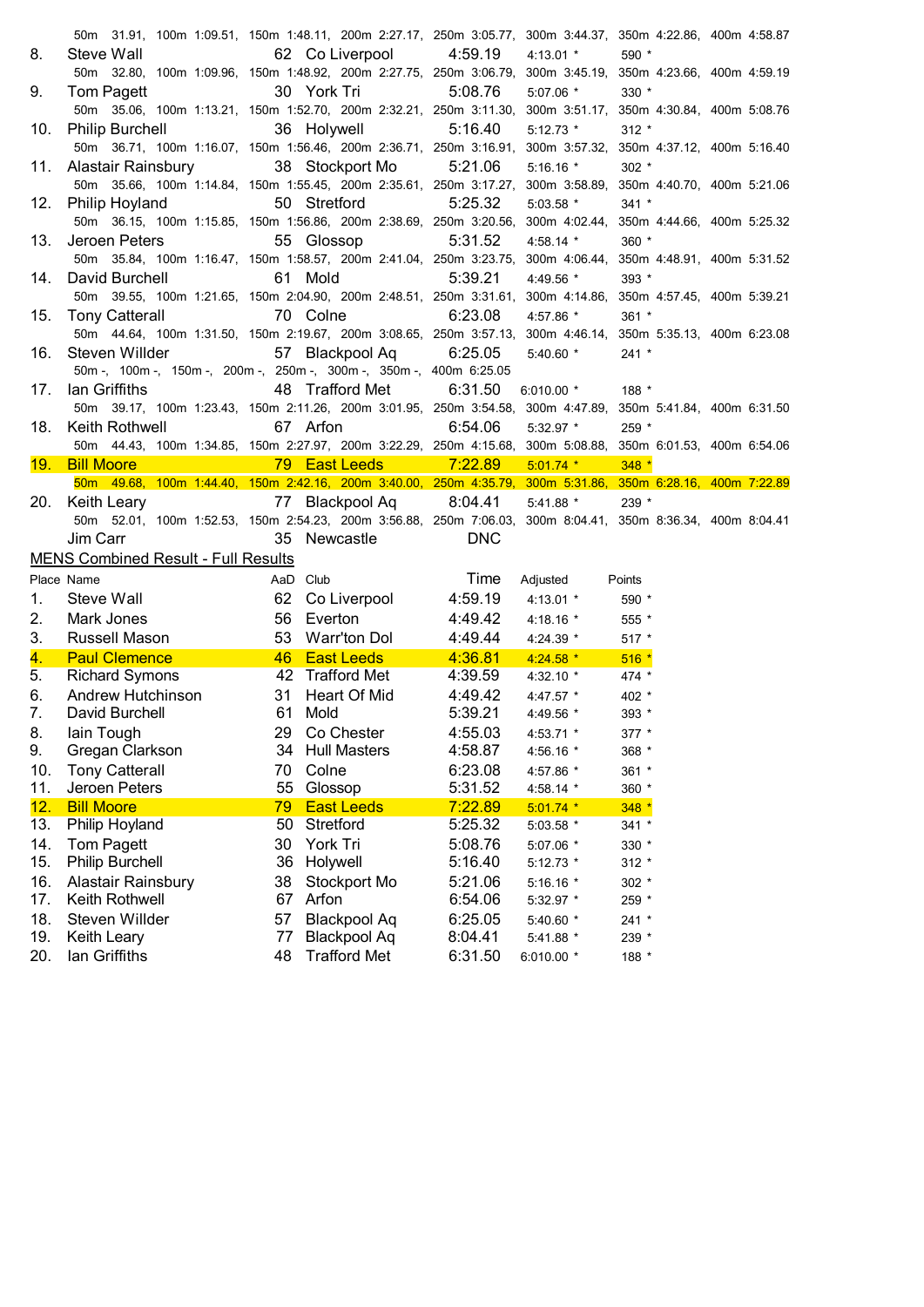|                           | <u>WOMENS 25/29 Yrs Age Group - Full Results</u> |                                                                                                                                                                                                 |            |                       |                                          |  |
|---------------------------|--------------------------------------------------|-------------------------------------------------------------------------------------------------------------------------------------------------------------------------------------------------|------------|-----------------------|------------------------------------------|--|
|                           | Place Name                                       | AaD Club                                                                                                                                                                                        | Time       | Adjusted              | Points                                   |  |
| 1.                        | Becki Newman                                     | 28 Newcastle                                                                                                                                                                                    | 4:41.57    | 4:36.37 *             | $611 *$                                  |  |
|                           |                                                  | New NW All comers= Record - Previously EMMA GAGE, TRAFFORD, 04:43.45, set 2015                                                                                                                  |            |                       |                                          |  |
|                           |                                                  | 50m 31.52, 100m 1:06.19, 150m 1:41.63, 200m 2:17.42, 250m 2:53.45, 300m 3:30.01, 350m 4:06.17, 400m 4:41.57                                                                                     |            |                       |                                          |  |
| 2.                        | Laura Bowden                                     | 29 Trafford Met                                                                                                                                                                                 | 4:52.52    | 4:46.22 $*$           | 550 *                                    |  |
|                           |                                                  | 50m 33.42, 100m 1:09.54, 150m 1:46.55, 200m 2:23.71, 250m 3:01.04, 300m 3:38.33, 350m 4:15.58, 400m 4:52.52                                                                                     |            |                       |                                          |  |
| 3.                        | Rachael Gorman                                   | 25 Trafford Met                                                                                                                                                                                 | 5:02.04    | $5:03.63$ *           | 460 *                                    |  |
|                           |                                                  | 50m 34.22, 100m 1:11.50, 150m 1:49.79, 200m 2:28.44, 250m 3:06.70, 300m 3:45.24, 350m 4:24.00, 400m 5:02.04                                                                                     |            |                       |                                          |  |
| 4.                        | <b>Katie Purcell</b>                             | 26 East Leeds                                                                                                                                                                                   | 6:03.69    | $6:01.65$ *           | $272 *$                                  |  |
|                           |                                                  | 50m 38.17, 100m 1:20.85, 150m 2:06.46, 200m 2:54.14, 250m 3:42.90, 300m 4:31.32, 350m 5:19.73, 400m 6:03.69                                                                                     |            |                       |                                          |  |
|                           | WOMENS 35/39 Yrs Age Group - Full Results        |                                                                                                                                                                                                 |            |                       |                                          |  |
|                           | Place Name                                       | AaD Club                                                                                                                                                                                        | Time       | Adjusted              | Points                                   |  |
| 1.                        | Annie Blowman                                    | 37 Hull Masters                                                                                                                                                                                 | 7:06.85    | 6:59.66 $*$           | $174$ *                                  |  |
|                           |                                                  | 50m 45.52, 100m 1:37.81, 150m 2:32.01, 200m 3:27.46, 250m 4:22.77, 300m 5:18.58, 350m 6:14.16, 400m 7:06.85                                                                                     |            |                       |                                          |  |
|                           | <b>WOMENS 45/49 Yrs Age Group - Full Results</b> |                                                                                                                                                                                                 |            |                       |                                          |  |
|                           | Place Name                                       | AaD Club                                                                                                                                                                                        | Time       | Adjusted              | Points                                   |  |
| 1.                        | <b>Philippa Rickard</b>                          | 45 East Leeds                                                                                                                                                                                   | $4:47.50*$ | $4:38.24$ *           | 598 *                                    |  |
|                           |                                                  | New British Record - Previously Nina Williams, EAST LEEDS, 04:50.02, set 22-Feb-15                                                                                                              |            |                       |                                          |  |
|                           |                                                  | New NW All comers= Record - Previously JUDY BROWN, WARRINGTON DOLPHINS, 04:56.24, set 2011                                                                                                      |            |                       |                                          |  |
|                           |                                                  | 50m 31.92, 100m 1:06.97, 150m 1:42.90, 200m 2:19.69, 250m 2:56.50, 300m 3:33.74, 350m 4:10.76, 400m 4:47.50                                                                                     |            |                       |                                          |  |
| $\overline{\mathbf{2}}$ . | <b>Nina Williams</b>                             | 46 East Leeds                                                                                                                                                                                   | 4:58.57    | $4:47.41*$            | $543*$                                   |  |
|                           |                                                  | 50m 32.31, 100m 1:08.06, 150m 1:45.26, 200m 2:23.07, 250m 3:01.79, 300m 3:40.81, 350m 4:19.93, 400m 4:58.57                                                                                     |            |                       |                                          |  |
| 3.                        | Lindsay Turnbull                                 | 46 Newcastle                                                                                                                                                                                    | 4:59.69    | 4:48.49 *             | 537 *                                    |  |
|                           |                                                  | 50m 33.50, 100m 1:09.70, 150m 1:47.26, 200m 2:25.30, 250m 3:03.44, 300m 3:41.98, 350m 4:21.00, 400m 4:59.69                                                                                     |            |                       |                                          |  |
| 4.                        | Deborah Tuck                                     | 46 Cleethorpes                                                                                                                                                                                  | 5:04.39    | $4:53.01$ *           | $512 *$                                  |  |
|                           |                                                  | 50m 35.23, 100m 1:13.51, 150m 1:52.41, 200m 2:31.76, 250m 3:10.44, 300m 3:48.73, 350m 4:27.19, 400m 5:04.39                                                                                     |            |                       |                                          |  |
| 5.                        | Lynne Dawson                                     | 49 Chapeltown                                                                                                                                                                                   | 6:03.96    | $5:43.30*$            | $318 *$                                  |  |
|                           |                                                  | 50m 39.77, 100m 1:25.29, 150m 2:11.85, 200m 2:59.02, 250m 3:46.11, 300m 4:33.31, 350m 5:19.76, 400m 6:03.96                                                                                     |            |                       |                                          |  |
|                           | WOMENS 50/54 Yrs Age Group - Full Results        |                                                                                                                                                                                                 |            |                       |                                          |  |
|                           | Place Name                                       | AaD Club                                                                                                                                                                                        | Time       | Adjusted              | Points                                   |  |
| 1.                        | Judy Brown                                       | 52 Trafford Met                                                                                                                                                                                 | 5:04.86    | 4:40.17 *             | 586 *                                    |  |
|                           |                                                  | 50m 35.54, 100m 1:14.58, 150m 1:53.86, 200m 2:33.06, 250m 3:12.27, 300m 3:51.67, 350m 4:29.68, 400m 5:04.86                                                                                     |            |                       |                                          |  |
| 2.                        | Pauline Foot                                     | 51 York Tri                                                                                                                                                                                     | 5:50.38    | $5:24.99$ *           | $375$ *                                  |  |
|                           |                                                  | 50m 39.77, 100m 1:22.25, 150m 2:06.36, 200m 2:50.93, 250m 3:35.36, 300m 4:20.19, 350m 5:05.83, 400m 5:50.38                                                                                     |            |                       |                                          |  |
|                           | Beverly Stamp                                    | <b>Blackpool Aq</b><br>51                                                                                                                                                                       | <b>DNC</b> |                       |                                          |  |
|                           | Julie Hoyle                                      | 54 East Leeds                                                                                                                                                                                   | <b>DNC</b> |                       |                                          |  |
|                           | <b>WOMENS 55/59 Yrs Age Group - Full Results</b> |                                                                                                                                                                                                 |            |                       |                                          |  |
|                           |                                                  |                                                                                                                                                                                                 |            |                       |                                          |  |
|                           | Place Name                                       | AaD Club                                                                                                                                                                                        | Time       | Adjusted              | Points                                   |  |
| 1.                        | Karen Elly                                       | 55 Hyde Seal                                                                                                                                                                                    | 5:15.40    | $4:41.18$ *           | 580 *                                    |  |
|                           |                                                  | New NW Region Record - Previously JUDY HATTLE, CARLISLE MAS, 5:33.87, set 2015                                                                                                                  |            |                       |                                          |  |
|                           |                                                  | New NW All comers= Record - Previously JUDY HATTLE, CARLISLE, 05:33.87, set 2015<br>50m 35.64, 100m 1:14.99, 150m 1:54.93, 200m 2:35.35, 250m 3:15.40, 300m 3:55.83, 350m 4:36.27, 400m 5:15.40 |            |                       |                                          |  |
| 2.                        | Barbara Holmes                                   | 57 Blackpool Aq                                                                                                                                                                                 | 6:00.27    | $5:14.19*$            | 415 *                                    |  |
|                           |                                                  | 50m 39.15, 100m 1:23.28, 150m 2:08.80, 200m 2:55.61, 250m 3:42.28, 300m 4:28.87, 350m 5:15.56, 400m 6:00.27                                                                                     |            |                       |                                          |  |
|                           | WOMENS 65/69 Yrs Age Group - Full Results        |                                                                                                                                                                                                 |            |                       |                                          |  |
|                           | Place Name                                       | AaD Club                                                                                                                                                                                        | Time       |                       | Points                                   |  |
| 1.                        | Jean Hiatt                                       | 69 Spondon Mast                                                                                                                                                                                 | 9:21.53    | Adjusted<br>7:02.91 * | $170 *$                                  |  |
|                           |                                                  | 50m 58.81, 100m 2:04.72, 150m 3:16.58, 200m 4:29.28, 250m 5:40.95, 300m 6:56.14, 350m 8:09.05, 400m 9:21.53                                                                                     |            |                       |                                          |  |
|                           |                                                  |                                                                                                                                                                                                 |            |                       |                                          |  |
|                           | <b>WOMENS Open Age Group - Full Results</b>      |                                                                                                                                                                                                 |            |                       |                                          |  |
|                           | Place Name                                       | AaD Club                                                                                                                                                                                        | Time       | Adjusted              | Points                                   |  |
| 1.                        | Becki Newman                                     | 28 Newcastle                                                                                                                                                                                    | 4:41.57    | 4:36.37 *             | $611 *$                                  |  |
|                           |                                                  | 50m 31.52, 100m 1:06.19, 150m 1:41.63, 200m 2:17.42, 250m 2:53.45, 300m 3:30.01, 350m 4:06.17, 400m 4:41.57                                                                                     |            |                       |                                          |  |
| 2.                        | <b>Philippa Rickard</b>                          | 45 East Leeds                                                                                                                                                                                   | 4:47.50    | $4:38.24$ *           | 598 *                                    |  |
|                           |                                                  | 50m 31.92, 100m 1:06.97, 150m 1:42.90, 200m 2:19.69, 250m 2:56.50, 300m 3:33.74, 350m 4:10.76, 400m 4:47.50                                                                                     |            |                       |                                          |  |
| 3.                        | Laura Bowden                                     | 29 Trafford Met                                                                                                                                                                                 | 4:52.52    | 4:46.22 *             | 550 *                                    |  |
|                           |                                                  | 50m 33.42, 100m 1:09.54, 150m 1:46.55, 200m 2:23.71, 250m 3:01.04,                                                                                                                              |            |                       | 300m 3:38.33, 350m 4:15.58, 400m 4:52.52 |  |
| 4.                        | <b>Nina Williams</b>                             | 46 East Leeds                                                                                                                                                                                   | 4:58.57    | $4:47.41*$            | $543 *$                                  |  |
|                           |                                                  | 50m 32.31, 100m 1:08.06, 150m 1:45.26, 200m 2:23.07, 250m 3:01.79, 300m 3:40.81, 350m 4:19.93, 400m 4:58.57                                                                                     |            |                       |                                          |  |
| 5.                        | Lindsay Turnbull                                 | 46 Newcastle                                                                                                                                                                                    | 4:59.69    | 4:48.49 *             | 537 *                                    |  |
|                           |                                                  | 50m 33.50, 100m 1:09.70, 150m 1:47.26, 200m 2:25.30, 250m 3:03.44,                                                                                                                              |            |                       | 300m 3:41.98, 350m 4:21.00, 400m 4:59.69 |  |
| 6.                        | Rachael Gorman                                   | 25 Trafford Met                                                                                                                                                                                 | 5:02.04    | $5:03.63$ *           | 460 *                                    |  |
|                           |                                                  | 50m 34.22, 100m 1:11.50, 150m 1:49.79, 200m 2:28.44, 250m 3:06.70,                                                                                                                              |            |                       | 300m 3:45.24, 350m 4:24.00, 400m 5:02.04 |  |
| 7.                        | Deborah Tuck                                     | 46 Cleethorpes                                                                                                                                                                                  | 5:04.39    | 4:53.01 $*$           | $512 *$                                  |  |
|                           |                                                  | 50m 35.23, 100m 1:13.51, 150m 1:52.41, 200m 2:31.76, 250m 3:10.44, 300m 3:48.73, 350m 4:27.19, 400m 5:04.39                                                                                     |            |                       |                                          |  |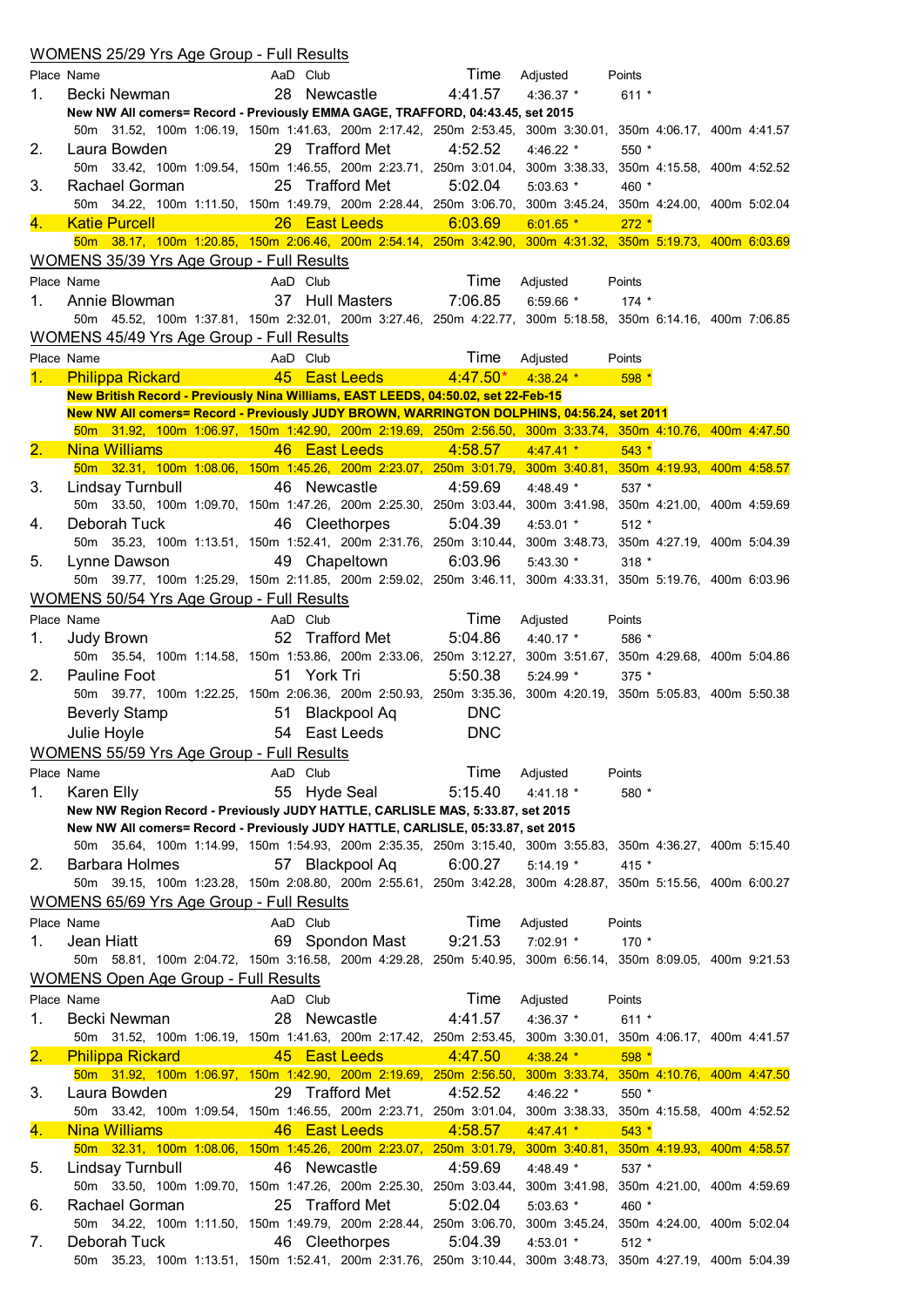| 8.               | Judy Brown                                   | 52 Trafford Met                                                    | 5:04.86<br>4:40.17 *                                                                                        | 586 *                                    |
|------------------|----------------------------------------------|--------------------------------------------------------------------|-------------------------------------------------------------------------------------------------------------|------------------------------------------|
|                  |                                              |                                                                    | 50m 35.54, 100m 1:14.58, 150m 1:53.86, 200m 2:33.06, 250m 3:12.27, 300m 3:51.67, 350m 4:29.68, 400m 5:04.86 |                                          |
| 9.               | Karen Elly                                   | 55 Hyde Seal                                                       | 5:15.40<br>$4:41.18$ *                                                                                      | 580 *                                    |
|                  |                                              | 50m 35.64, 100m 1:14.99, 150m 1:54.93, 200m 2:35.35, 250m 3:15.40, |                                                                                                             | 300m 3:55.83, 350m 4:36.27, 400m 5:15.40 |
| 10.              | Pauline Foot                                 | 51 York Tri                                                        | 5:50.38<br>5:24.99 *                                                                                        | $375$ *                                  |
|                  |                                              | 50m 39.77, 100m 1:22.25, 150m 2:06.36, 200m 2:50.93, 250m 3:35.36, |                                                                                                             | 300m 4:20.19, 350m 5:05.83, 400m 5:50.38 |
| 11.              | Barbara Holmes                               | 57 Blackpool Aq                                                    | 6:00.27<br>$5:14.19*$                                                                                       | 415 *                                    |
|                  |                                              | 50m 39.15, 100m 1:23.28, 150m 2:08.80, 200m 2:55.61, 250m 3:42.28, |                                                                                                             | 300m 4:28.87, 350m 5:15.56, 400m 6:00.27 |
| 12.              | <b>Katie Purcell</b>                         | 26 East Leeds                                                      | 6:03.69<br>$6:01.65$ *                                                                                      | $272 *$                                  |
|                  |                                              |                                                                    | 50m 38.17, 100m 1:20.85, 150m 2:06.46, 200m 2:54.14, 250m 3:42.90, 300m 4:31.32, 350m 5:19.73, 400m 6:03.69 |                                          |
| 13.              | Lynne Dawson                                 | 49 Chapeltown                                                      | 6:03.96<br>$5:43.30*$                                                                                       | $318 *$                                  |
|                  |                                              |                                                                    | 50m 39.77, 100m 1:25.29, 150m 2:11.85, 200m 2:59.02, 250m 3:46.11, 300m 4:33.31, 350m 5:19.76, 400m 6:03.96 |                                          |
| 14.              | Annie Blowman                                | 37 Hull Masters                                                    | 7:06.85<br>$6:59.66$ *                                                                                      | $174$ *                                  |
|                  |                                              |                                                                    | 50m 45.52, 100m 1:37.81, 150m 2:32.01, 200m 3:27.46, 250m 4:22.77, 300m 5:18.58, 350m 6:14.16, 400m 7:06.85 |                                          |
| 15.              | Jean Hiatt                                   | 69 Spondon Mast                                                    | 9:21.53<br>7:02.91 *                                                                                        | $170 *$                                  |
|                  |                                              |                                                                    | 50m 58.81, 100m 2:04.72, 150m 3:16.58, 200m 4:29.28, 250m 5:40.95, 300m 6:56.14, 350m 8:09.05, 400m 9:21.53 |                                          |
|                  | Beverly Stamp                                | 51 Blackpool Aq                                                    | <b>DNC</b>                                                                                                  |                                          |
|                  | Julie Hoyle                                  | 54 East Leeds                                                      | <b>DNC</b>                                                                                                  |                                          |
|                  | <b>WOMENS Combined Result - Full Results</b> |                                                                    |                                                                                                             |                                          |
|                  | Place Name                                   | AaD Club                                                           | Time<br>Adjusted                                                                                            | Points                                   |
| 1.               | Becki Newman                                 | 28 Newcastle                                                       | 4:41.57<br>4:36.37 *                                                                                        | $611 *$                                  |
| $\overline{2}$ . | <b>Philippa Rickard</b>                      | 45 East Leeds                                                      | 4:47.50<br>$4:38.24$ *                                                                                      | $598*$                                   |
| 3.               | Judy Brown                                   | 52<br>Trafford Met                                                 | 5:04.86<br>4:40.17 *                                                                                        | 586 *                                    |
| 4.               | Karen Elly                                   | <b>Hyde Seal</b><br>55                                             | 5:15.40<br>$4:41.18$ *                                                                                      | 580 *                                    |
| 5.               | Laura Bowden                                 | 29<br><b>Trafford Met</b>                                          | 4:52.52<br>4:46.22 $*$                                                                                      | 550 *                                    |
| 6.               | <b>Nina Williams</b>                         | 46<br><b>East Leeds</b>                                            | 4:58.57<br>$4:47.41$ *                                                                                      | $543*$                                   |
| 7.               | Lindsay Turnbull                             | 46<br>Newcastle                                                    | 4:59.69<br>4:48.49 *                                                                                        | 537 *                                    |
| 8.               | Deborah Tuck                                 | 46<br>Cleethorpes                                                  | 5:04.39<br>4:53.01 $*$                                                                                      | $512 *$                                  |
| 9.               | Rachael Gorman                               | <b>Trafford Met</b><br>25                                          | 5:02.04<br>$5:03.63$ *                                                                                      | 460 *                                    |
| 10.              | <b>Barbara Holmes</b>                        | 57<br><b>Blackpool Aq</b>                                          | 6:00.27<br>$5:14.19*$                                                                                       | 415 *                                    |
| 11.              | Pauline Foot                                 | York Tri<br>51                                                     | 5:50.38<br>$5:24.99$ *                                                                                      | 375 *                                    |
|                  |                                              |                                                                    |                                                                                                             |                                          |
|                  |                                              | 49                                                                 |                                                                                                             |                                          |
| 12.              | Lynne Dawson                                 | Chapeltown                                                         | 6:03.96<br>$5:43.30$ *                                                                                      | $318 *$                                  |
| 13.<br>14.       | <b>Katie Purcell</b><br>Annie Blowman        | <b>East Leeds</b><br>26<br>37<br><b>Hull Masters</b>               | 6:03.69<br>$6:01.65$ *<br>7:06.85<br>6:59.66 $*$                                                            | $272 *$<br>$174 *$                       |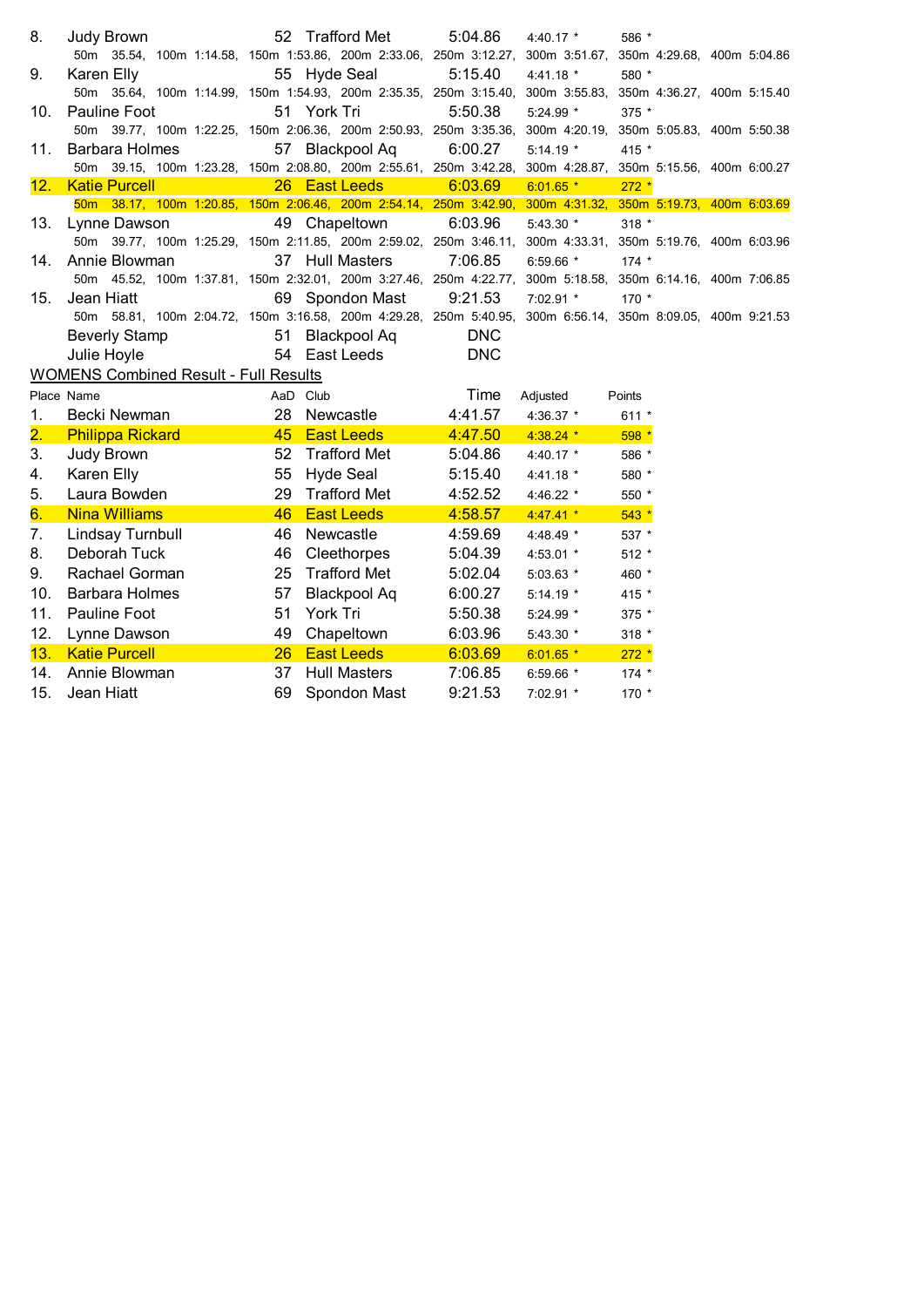## **EVENT 201 Mens/Womens Open 200m Freestyle**

|    | MENS 18/24 Yrs Age Group - Full Results                                          |    |                     |            |             |         |       |         |         |
|----|----------------------------------------------------------------------------------|----|---------------------|------------|-------------|---------|-------|---------|---------|
|    | Place Name                                                                       |    | AaD Club            | Time       | Adjusted    | Points  | 50    | 100     | 150     |
| 1. | George Morreal                                                                   |    | 24 Stalybridge      | 2:05.34    | 2:05.94 *   | 491 *   | 28.48 | 1:00.15 | 1:32.76 |
|    | MENS 25/29 Yrs Age Group - Full Results                                          |    |                     |            |             |         |       |         |         |
|    | Place Name                                                                       |    | AaD Club            | Time       | Adjusted    | Points  | 50    | 100     | 150     |
| 1. | lain Tough                                                                       | 29 | Co Chester          | 2:15.10    | $2:11.77$ * | 428 *   | 28.61 | 1:01.83 | 1:38.87 |
|    | MENS 30/34 Yrs Age Group - Full Results                                          |    |                     |            |             |         |       |         |         |
|    | Place Name                                                                       |    | AaD Club            | Time       | Adjusted    | Points  | 50    | 100     | 150     |
| 1. |                                                                                  |    | 34 Hull Masters     | 2:25.93    |             |         |       |         |         |
|    | Gregan Clarkson                                                                  |    |                     |            | 2:20.31 *   | 355 *   | 31.92 | 1:08.90 | 1:47.80 |
| 2. | Tom Pagett                                                                       |    | 30 York Tri         | 2:33.40    | 2:28.99 *   | 296 *   | 34.99 | 1:14.32 | 1:54.22 |
|    | MENS 35/39 Yrs Age Group - Full Results                                          |    |                     |            |             |         |       |         |         |
|    | Place Name                                                                       |    | AaD Club            | Time       | Adjusted    | Points  | 50    | 100     | 150     |
| 1. | Jim Carr                                                                         |    | 35 Newcastle        | 2:15.54    | $2:10.10*$  | 445 *   | 30.11 | 1:04.22 | 1:40.09 |
|    | MENS 40/44 Yrs Age Group - Full Results                                          |    |                     |            |             |         |       |         |         |
|    | Place Name                                                                       |    | AaD Club            | Time       | Adjusted    | Points  | 50    | 100     | 150     |
| 1. | <b>Christopher Rix</b>                                                           | 40 | Warr'ton Dol        | 2:04.11    | 1:57.98 *   | 597 *   | 28.35 | 59.53   | 1:31.39 |
|    | New NW Region Record - Previously ANDREW MOORE, CLITHEROE, 2:06.64, set 2009     |    |                     |            |             |         |       |         |         |
| 2. | <b>Richard Symons</b>                                                            |    | 42 Trafford Met     | 2:11.43    | 2:04.22 *   | $511 *$ | 29.96 | 1:03.25 | 1:37.27 |
| 3. | <b>Steven Proud</b>                                                              | 44 | Newcastle           | 2:13.05    | 2:04.83 *   | 504 *   | 30.93 | 1:04.80 | 1:39.38 |
| 4. | <b>Paul Whitfield</b>                                                            | 42 | Asa Temp 2          | 2:23.53    | 2:15.66 *   | 393 *   | 32.04 | 1:07.56 | 1:45.16 |
| 5. | <b>Eric Fewster</b>                                                              | 44 | NorthernWave        | 2:34.55    | 2:25.00 *   | $321 *$ |       |         |         |
|    | MENS 45/49 Yrs Age Group - Full Results                                          |    |                     |            |             |         |       |         |         |
|    |                                                                                  |    |                     |            |             |         |       |         |         |
|    | Place Name                                                                       |    | AaD Club            | Time       | Adjusted    | Points  | 50    | 100     | 150     |
| 1. | Mark Newby                                                                       | 46 | Copeland            | 2:23.83    | $2:13.71$ * | 410 *   | 33.06 | 1:09.53 | 1:46.78 |
| 2. | <b>Martin Goff</b>                                                               | 48 | <b>Romiley Mari</b> | 2:27.71    | 2:15.83 *   | 391 *   | 33.60 | 1:11.70 | 1:51.21 |
| 3. | <b>Patrick Farmar</b>                                                            | 45 | Southport           | 2:30.28    | 2:20.38 *   | $354 *$ | 34.81 | 1:12.52 | 1:51.41 |
| 4. | Michael Boyle                                                                    | 47 | <b>Trafford Met</b> | 2:31.99    | 2:20.56 *   | 353 *   | 35.51 | 1:13.66 | 1:53.96 |
| 5. | <b>Michael Stott</b>                                                             | 49 | Leyland Barr        | 3:24.65    | $3:07.03$ * | $149 *$ |       |         |         |
|    | MENS 50/54 Yrs Age Group - Full Results                                          |    |                     |            |             |         |       |         |         |
|    | Place Name                                                                       |    | AaD Club            | Time       | Adjusted    | Points  | 50    | 100     | 150     |
|    |                                                                                  |    |                     |            |             |         |       |         |         |
| 1. | <b>Russell Mason</b>                                                             |    | 53 Warr'ton Dol     | 2:13.08    | $1:58.18$ * | 594 *   | 30.74 | 1:04.81 | 1:39.22 |
|    |                                                                                  |    |                     |            |             |         |       |         |         |
|    | New NW Region Record - Previously MARK JONES, EVERTON, 2:16.96, set 2013         |    |                     |            |             |         |       |         |         |
|    | New NW All comers= Record - Previously MARK JONES, EVERTON, 02:16.96, set 2013   |    |                     |            |             |         |       |         |         |
| 2. | <b>Christopher Willcock</b>                                                      |    | 50 Harpurhey        | 2:15.96    | $2:03.44$ * | 521 *   | 31.69 | 1:05.88 | 1:40.91 |
| 3. | <b>Stuart Hoyle</b>                                                              |    | 50 East Leeds       | $2:16.78*$ | $2:04.19*$  | $512 *$ | 31.04 | 1:05.80 | 1:41.53 |
| 4. | Stephen Bottomley                                                                | 53 | <b>Bo Kirklees</b>  | 2:19.86    | 2:04.20 *   | $512 *$ | 32.48 | 1:07.61 | 1:43.29 |
| 5. | Paul Gibson                                                                      | 51 | Carlisle Aq         | 2:32.32    | 2:17.33 *   | 378 *   | 33.92 | 1:13.27 | 1:54.26 |
| 6. | David Massheder                                                                  | 50 | NorthernWave        | 2:33.05    | 2:18.96 *   | 365 *   | 35.10 | 1:13.92 | 1:54.70 |
| 7. | <b>Charlie Parry</b>                                                             |    | 52 Warrender Ba     | 3:06.38    | 2:46.81 *   | $211 *$ |       |         |         |
|    | MENS 55/59 Yrs Age Group - Full Results                                          |    |                     |            |             |         |       |         |         |
|    | Place Name                                                                       |    | AaD Club            | Time       | Adjusted    | Points  | 50    | 100     | 150     |
| 1. | Mark Jones                                                                       |    | 56 Everton          | 2:20.97    | $2:02.06$ * | 539 *   | 34.15 | 1:10.56 | 1:45.78 |
|    | New NW Region Record - Previously MARK JONES, EVERTON, 2:24.59, set 2015         |    |                     |            |             |         |       |         |         |
|    | New NW All comers= Record - Previously MARK JONES, EVERTON, 02:24.59, set 2015   |    |                     |            |             |         |       |         |         |
| 2. | Louis Wyness                                                                     |    | 55 Ilkley           | 2:28.83    | 2:010.00 *  | 446 *   | 34.26 | 1:12.06 | 1:51.18 |
| 3. | Steven Willder                                                                   | 57 | Blackpool Aq        | 3:01.48    | 2:35.72 *   | 259 *   | 43.27 | 1:29.50 | 3:01.48 |
|    | MENS 60/64 Yrs Age Group - Full Results                                          |    |                     |            |             |         |       |         |         |
|    | Place Name                                                                       |    | AaD Club            |            |             | Points  | 50    | 100     | 150     |
|    |                                                                                  |    |                     | Time       | Adjusted    |         |       |         |         |
| 1. | <b>Tony Morris</b>                                                               |    | 61 ALSC Masters     | 2:23.83    | 1:58.72 *   | 586 *   | 33.55 | 1:09.57 | 1:46.79 |
|    | MENS 65/69 Yrs Age Group - Full Results                                          |    |                     |            |             |         |       |         |         |
|    | Place Name                                                                       |    | AaD Club            | Time       | Adjusted    | Points  | 50    | 100     | 150     |
| 1. | Keith Rothwell                                                                   |    | 67 Arfon            | 3:10.23    | $2:27.21$ * | 307 *   | 40.77 | 1:29.41 | 2:20.03 |
|    | MENS 70/74 Yrs Age Group - Full Results                                          |    |                     |            |             |         |       |         |         |
|    | Place Name                                                                       |    | AaD Club            | Time       | Adjusted    | Points  | 50    | 100     | 150     |
| 1. | <b>Tony Catterall</b>                                                            | 70 | Colne               | 2:59.64    | $2:14.19*$  | 406 *   |       |         |         |
|    | New NW Region Record - Previously THOMAS WALKER, C OF CHESTER, 3:20.91, set 2009 |    |                     |            |             |         |       |         |         |
| 2. | Alex Brown                                                                       | 72 | <b>Blyth</b>        | 2:59.99    | $2:11.10*$  | 435 *   | 40.15 | 1:24.41 | 2:12.02 |
| 3. | Roger Harrison                                                                   |    | 72 Trafford Met     | 4:21.74    | $3:10.64$ * | $141 *$ | 58.38 | 2:06.90 | 3:18.40 |
|    | MENS 75/79 Yrs Age Group - Full Results<br>Place Name                            |    | AaD Club            | Time       |             |         |       |         |         |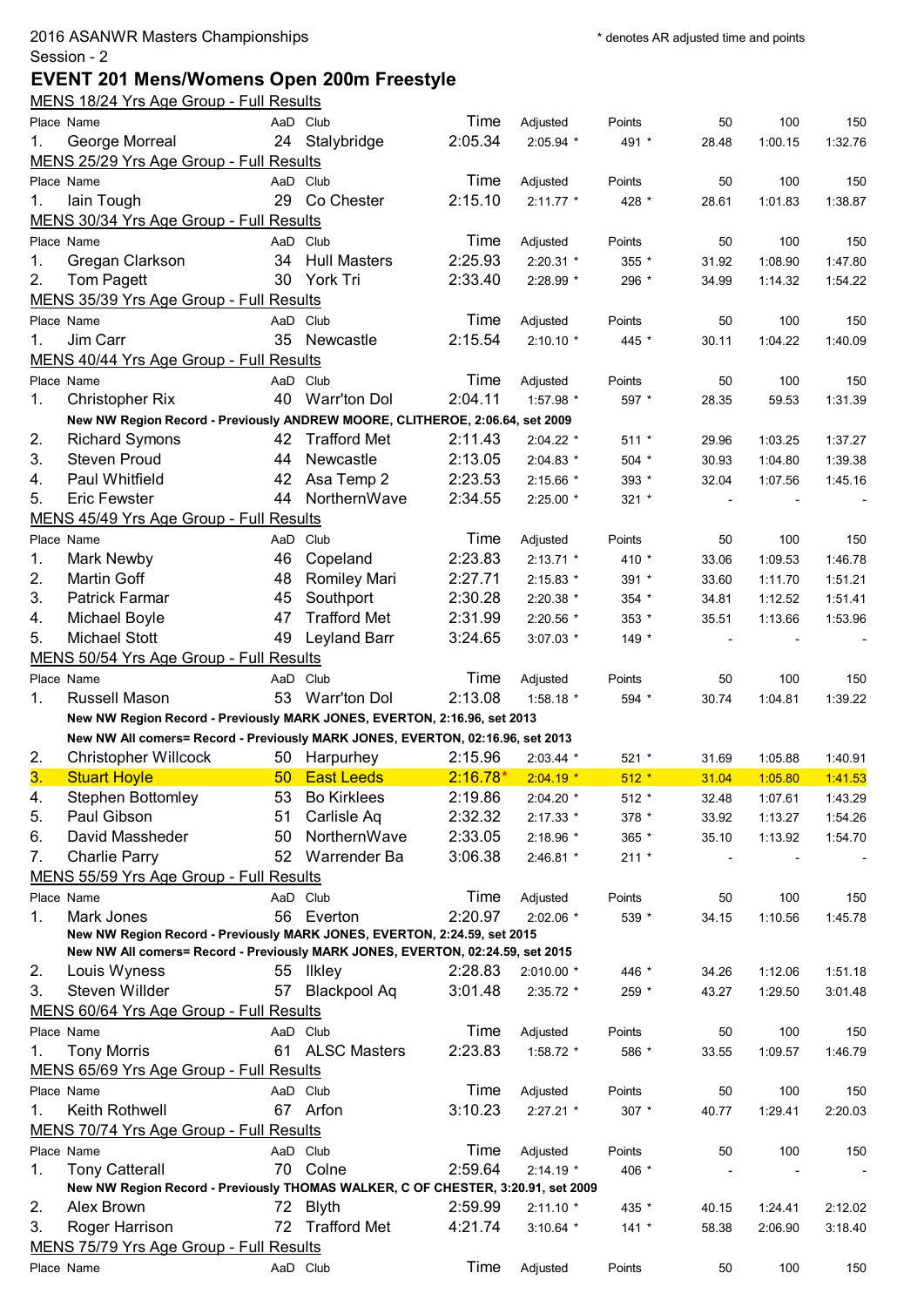| 1.  | Keith Leary                                | 77  | <b>Blackpool Aq</b> | 3:43.44 | 2:31.38 *   | 282 *   | 49.66                    | 1:49.12 | 2:49.22 |
|-----|--------------------------------------------|-----|---------------------|---------|-------------|---------|--------------------------|---------|---------|
|     | MENS Open Age Group - Full Results         |     |                     |         |             |         |                          |         |         |
|     | Place Name                                 | AaD | Club                | Time    | Adjusted    | Points  | 50                       | 100     | 150     |
| 1.  | <b>Christopher Rix</b>                     | 40  | <b>Warr'ton Dol</b> | 2:04.11 | 1:57.98 *   | 597 *   | 28.35                    | 59.53   | 1:31.39 |
| 2.  | George Morreal                             | 24  | Stalybridge         | 2:05.34 | 2:05.94 *   | 491 *   | 28.48                    | 1:00.15 | 1:32.76 |
| 3.  | <b>Richard Symons</b>                      | 42  | <b>Trafford Met</b> | 2:11.43 | 2:04.22 *   | $511 *$ | 29.96                    | 1:03.25 | 1:37.27 |
| 4.  | <b>Steven Proud</b>                        | 44  | Newcastle           | 2:13.05 | 2:04.83 *   | 504 *   | 30.93                    | 1:04.80 | 1:39.38 |
| 5.  | Russell Mason                              | 53  | <b>Warr'ton Dol</b> | 2:13.08 | 1:58.18 *   | 594 *   | 30.74                    | 1:04.81 | 1:39.22 |
| 6.  | lain Tough                                 | 29  | Co Chester          | 2:15.10 | $2:11.77$ * | 428 *   | 28.61                    | 1:01.83 | 1:38.87 |
| 7.  | Jim Carr                                   | 35  | Newcastle           | 2:15.54 | 2:10.10 *   | 445 *   | 30.11                    | 1:04.22 | 1:40.09 |
| 8.  | <b>Christopher Willcock</b>                | 50  | Harpurhey           | 2:15.96 | 2:03.44 *   | $521 *$ | 31.69                    | 1:05.88 | 1:40.91 |
| 9.  | <b>Stuart Hoyle</b>                        | 50  | <b>East Leeds</b>   | 2:16.78 |             | $512 *$ |                          | 1:05.80 |         |
|     |                                            |     |                     |         | $2:04.19*$  |         | 31.04                    |         | 1:41.53 |
| 10. | <b>Stephen Bottomley</b>                   | 53  | <b>Bo Kirklees</b>  | 2:19.86 | 2:04.20 *   | $512 *$ | 32.48                    | 1:07.61 | 1:43.29 |
| 11. | Mark Jones                                 | 56  | Everton             | 2:20.97 | 2:02.06 *   | 539 *   | 34.15                    | 1:10.56 | 1:45.78 |
| 12. | Paul Whitfield                             | 42  | Asa Temp 2          | 2:23.53 | 2:15.66 *   | 393 *   | 32.04                    | 1:07.56 | 1:45.16 |
| 13. | <b>Tony Morris</b>                         | 61  | <b>ALSC Masters</b> | 2:23.83 | 1:58.72 *   | 586 *   | 33.55                    | 1:09.57 | 1:46.79 |
| 13. | Mark Newby                                 | 46  | Copeland            | 2:23.83 | $2:13.71$ * | 410 *   | 33.06                    | 1:09.53 | 1:46.78 |
| 15. | Gregan Clarkson                            | 34  | <b>Hull Masters</b> | 2:25.93 | 2:20.31 *   | 355 *   | 31.92                    | 1:08.90 | 1:47.80 |
| 16. | Martin Goff                                | 48  | Romiley Mari        | 2:27.71 | 2:15.83 *   | 391 *   | 33.60                    | 1:11.70 | 1:51.21 |
| 17. | Louis Wyness                               | 55  | <b>Ilkley</b>       | 2:28.83 | 2:010.00 *  | 446 *   | 34.26                    | 1:12.06 | 1:51.18 |
| 18. | Patrick Farmar                             | 45  | Southport           | 2:30.28 | 2:20.38 *   | 354 *   | 34.81                    | 1:12.52 | 1:51.41 |
| 19. | Michael Boyle                              | 47  | <b>Trafford Met</b> | 2:31.99 | 2:20.56 *   | 353 *   | 35.51                    | 1:13.66 | 1:53.96 |
| 20. | Paul Gibson                                | 51  | Carlisle Aq         | 2:32.32 | 2:17.33 *   | 378 *   | 33.92                    | 1:13.27 | 1:54.26 |
| 21. | David Massheder                            | 50  | NorthernWave        | 2:33.05 | 2:18.96 *   | 365 *   | 35.10                    | 1:13.92 | 1:54.70 |
| 22. | Tom Pagett                                 | 30  | York Tri            | 2:33.40 | 2:28.99 *   | 296 *   | 34.99                    | 1:14.32 | 1:54.22 |
| 23. | <b>Eric Fewster</b>                        | 44  | NorthernWave        | 2:34.55 |             |         |                          |         |         |
|     |                                            |     |                     |         | 2:25.00 *   | 321 *   |                          |         |         |
| 24. | <b>Tony Catterall</b>                      | 70  | Colne               | 2:59.64 | $2:14.19*$  | 406 *   |                          |         |         |
| 25. | Alex Brown                                 | 72  | <b>Blyth</b>        | 2:59.99 | $2:11.10*$  | 435 *   | 40.15                    | 1:24.41 | 2:12.02 |
| 26. | Steven Willder                             | 57  | <b>Blackpool Aq</b> | 3:01.48 | 2:35.72 *   | 259 *   | 43.27                    | 1:29.50 | 3:01.48 |
| 27. | <b>Charlie Parry</b>                       | 52  | Warrender Ba        | 3:06.38 | 2:46.81 *   | $211 *$ | $\overline{\phantom{a}}$ |         |         |
| 28. | Keith Rothwell                             | 67  | Arfon               | 3:10.23 | 2:27.21 *   | 307 *   | 40.77                    | 1:29.41 | 2:20.03 |
| 29. | <b>Michael Stott</b>                       | 49  | Leyland Barr        | 3:24.65 | 3:07.03 *   | 149 *   | $\overline{\phantom{a}}$ |         |         |
| 30. | Keith Leary                                | 77  | Blackpool Aq        | 3:43.44 | 2:31.38 *   | 282 *   | 49.66                    | 1:49.12 | 2:49.22 |
| 31. | Roger Harrison                             | 72  | <b>Trafford Met</b> | 4:21.74 | $3:10.64$ * | $141 *$ | 58.38                    | 2:06.90 | 3:18.40 |
|     | <b>MENS Combined Result - Full Results</b> |     |                     |         |             |         |                          |         |         |
|     | Place Name                                 |     | AaD Club            | Time    | Adjusted    | Points  |                          |         |         |
| 1.  | <b>Christopher Rix</b>                     | 40  | <b>Warr'ton Dol</b> | 2:04.11 | 1:57.98 *   | 597 *   |                          |         |         |
| 2.  | Russell Mason                              | 53  | <b>Warr'ton Dol</b> | 2:13.08 | 1:58.18 *   | 594 *   |                          |         |         |
| 3.  | <b>Tony Morris</b>                         | 61  | <b>ALSC Masters</b> | 2:23.83 | 1:58.72 *   | 586 *   |                          |         |         |
| 4.  | Mark Jones                                 | 56  | Everton             | 2:20.97 | 2:02.06 *   | 539 *   |                          |         |         |
| 5.  | <b>Christopher Willcock</b>                | 50  | Harpurhey           | 2:15.96 | 2:03.44 *   | 521 *   |                          |         |         |
| 6.  | <b>Stuart Hoyle</b>                        | 50  | <b>East Leeds</b>   | 2:16.78 | $2:04.19*$  | $512 *$ |                          |         |         |
|     |                                            |     |                     |         |             |         |                          |         |         |
| 6.  | <b>Stephen Bottomley</b>                   | 53  | <b>Bo Kirklees</b>  | 2:19.86 | 2:04.20 *   | 512 *   |                          |         |         |
| 8.  | <b>Richard Symons</b>                      | 42  | <b>Trafford Met</b> | 2:11.43 | 2:04.22 *   | $511 *$ |                          |         |         |
| 9.  | <b>Steven Proud</b>                        | 44  | Newcastle           | 2:13.05 | $2:04.83$ * | 504 *   |                          |         |         |
| 10. | George Morreal                             | 24  | Stalybridge         | 2:05.34 | 2:05.94 *   | 491 *   |                          |         |         |
| 11. | Louis Wyness                               | 55  | <b>Ilkley</b>       | 2:28.83 | 2:010.00 *  | 446 *   |                          |         |         |
| 12. | Jim Carr                                   | 35  | Newcastle           | 2:15.54 | $2:10.10*$  | 445 *   |                          |         |         |
| 13. | Alex Brown                                 | 72  | <b>Blyth</b>        | 2:59.99 | $2:11.10*$  | 435 *   |                          |         |         |
| 14. | lain Tough                                 | 29  | Co Chester          | 2:15.10 | $2:11.77$ * | 428 *   |                          |         |         |
| 15. | Mark Newby                                 | 46  | Copeland            | 2:23.83 | $2:13.71$ * | 410 *   |                          |         |         |
| 16. | <b>Tony Catterall</b>                      | 70  | Colne               | 2:59.64 | $2:14.19*$  | 406 *   |                          |         |         |
| 17. | Paul Whitfield                             | 42  | Asa Temp 2          | 2:23.53 | 2:15.66 *   | 393 *   |                          |         |         |
| 18. | Martin Goff                                | 48  | <b>Romiley Mari</b> | 2:27.71 | 2:15.83 *   | 391 *   |                          |         |         |
| 19. | Paul Gibson                                | 51  | Carlisle Aq         | 2:32.32 | 2:17.33 *   | 378 *   |                          |         |         |
| 20. | David Massheder                            | 50  | NorthernWave        | 2:33.05 | 2:18.96 *   | 365 *   |                          |         |         |
| 21. | Gregan Clarkson                            | 34  | <b>Hull Masters</b> | 2:25.93 | 2:20.31 *   | 355 *   |                          |         |         |
| 22. | <b>Patrick Farmar</b>                      | 45  | Southport           | 2:30.28 |             |         |                          |         |         |
|     |                                            |     |                     |         | 2:20.38 *   | 354 *   |                          |         |         |
| 23. | Michael Boyle                              | 47  | <b>Trafford Met</b> | 2:31.99 | 2:20.56 *   | 353 *   |                          |         |         |
| 24. | <b>Eric Fewster</b>                        | 44  | NorthernWave        | 2:34.55 | $2:25.00*$  | $321 *$ |                          |         |         |
| 25. | Keith Rothwell                             | 67  | Arfon               | 3:10.23 | $2:27.21$ * | 307 *   |                          |         |         |
| 26. | Tom Pagett                                 | 30  | York Tri            | 2:33.40 | 2:28.99 *   | 296 *   |                          |         |         |
| 27. | Keith Leary                                | 77  | <b>Blackpool Aq</b> | 3:43.44 | 2:31.38 *   | 282 *   |                          |         |         |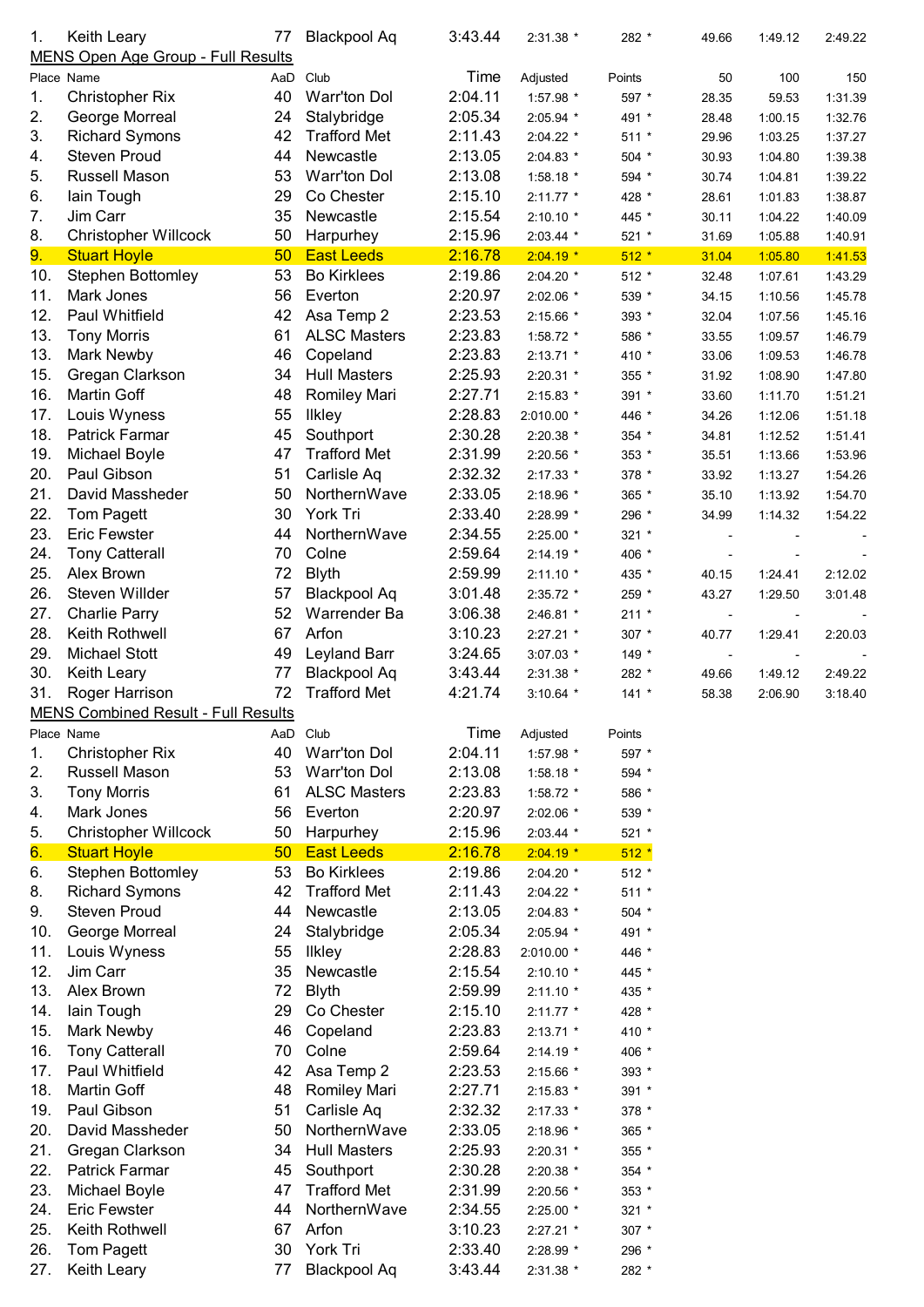| 28.                       | Steven Willder                                                                                  |    | 57 Blackpool Aq               | 3:01.48    | 2:35.72 *              | 259 *             |             |                |                |
|---------------------------|-------------------------------------------------------------------------------------------------|----|-------------------------------|------------|------------------------|-------------------|-------------|----------------|----------------|
| 29.                       | <b>Charlie Parry</b>                                                                            |    | 52 Warrender Ba               | 3:06.38    | 2:46.81 *              | $211 *$           |             |                |                |
| 30.                       | <b>Michael Stott</b>                                                                            | 49 | <b>Leyland Barr</b>           | 3:24.65    | $3:07.03$ *            | $149 *$           |             |                |                |
| 31.                       | Roger Harrison<br><b>WOMENS 18/24 Yrs Age Group - Full Results</b>                              |    | 72 Trafford Met               | 4:21.74    | $3:10.64$ *            | $141 *$           |             |                |                |
|                           | Place Name                                                                                      |    | AaD Club                      | Time       |                        | Points            | 50          | 100            | 150            |
| 1.                        | <b>Bethan Corley</b>                                                                            |    | 24 Hoylake                    | 2:19.24    | Adjusted<br>2:19.29 *  | $503*$            | 31.82       | 1:07.20        | 1:43.52        |
|                           | <b>WOMENS 25/29 Yrs Age Group - Full Results</b>                                                |    |                               |            |                        |                   |             |                |                |
|                           | Place Name                                                                                      |    | AaD Club                      | Time       | Adjusted               | Points            | 50          | 100            | 150            |
| 1.                        | Laura Bowden                                                                                    |    | 29 Trafford Met               | 2:19.91    | $2:17.01$ *            | 528 *             | 32.54       | 1:07.82        | 1:44.43        |
|                           | WOMENS 30/34 Yrs Age Group - Full Results                                                       |    |                               |            |                        |                   |             |                |                |
|                           | Place Name                                                                                      |    | AaD Club                      | Time       | Adjusted               | Points            | 50          | 100            | 150            |
| 1.                        | Carol Lock                                                                                      |    | 31 Heart Of Mid               | 2:18.85    | 2:15.33 *              | 548 *             | 32.64       | 1:08.32        | 1:44.05        |
|                           | <b>WOMENS 40/44 Yrs Age Group - Full Results</b>                                                |    |                               |            |                        |                   |             |                |                |
|                           | Place Name                                                                                      |    | AaD Club                      | Time       | Adjusted               | Points            | 50          | 100            | 150            |
| 1.                        | Melanie Sayed                                                                                   |    | 42 Co Liverpool               | 2:46.09    | 2:39.02 *              | 338 *             | 37.78       | 1:19.49        | 2:04.28        |
|                           | WOMENS 45/49 Yrs Age Group - Full Results                                                       |    |                               |            |                        |                   |             |                |                |
|                           | Place Name                                                                                      |    | AaD Club                      | Time       | Adjusted               | Points            | 50          | 100            | 150            |
|                           | Lynne Dawson                                                                                    | 49 | Chapeltown                    | <b>DNC</b> |                        |                   |             |                |                |
|                           | Lindsay Turnbull                                                                                |    | 46 Newcastle                  | <b>DNC</b> |                        |                   |             |                |                |
|                           | <b>WOMENS 50/54 Yrs Age Group - Full Results</b>                                                |    |                               |            |                        |                   |             |                |                |
|                           | Place Name                                                                                      |    | AaD Club                      | Time       | Adjusted               | Points            | 50          | 100            | 150            |
| 1.                        | <b>Karen Graham</b>                                                                             | 51 | <b>East Leeds</b>             | $2:19.10*$ | $2:07.28$ *            | 659 *             | 33.28       | 1:07.78        | 1:43.24        |
|                           | New British Record - Previously KAREN MCBEATH, FORRES, 02:20.47, set 21-Apr-12                  |    |                               |            |                        |                   |             |                |                |
|                           | New NW All comers= Record - Previously JILL JONES, TRAFFORD, 02:28.65, set 2009                 |    |                               |            |                        |                   |             |                |                |
| 2.                        | Judy Brown                                                                                      |    | 52 Trafford Met               | 2:31.20    | $2:17.37$ *            | $524$ *           | 34.82       | 1:12.92        | 1:51.79        |
| 3.                        | <b>Jayne Dresser</b>                                                                            |    | 53 East Leeds                 | 3:01.09    | $2:43.29*$             | $312 *$           | 41.53       | 1:27.40        | 2:14.38        |
|                           | <b>WOMENS 55/59 Yrs Age Group - Full Results</b>                                                |    |                               |            |                        |                   |             |                |                |
|                           | Place Name                                                                                      |    | AaD Club                      | Time       | Adjusted               | Points            | 50          | 100            | 150            |
| 1.                        | Karen Elly                                                                                      |    | 55 Hyde Seal                  | 2:29.83    | $2:12.93$ *            | $578*$            | 35.07       | 1:13.34        | 1:52.29        |
|                           | New NW Region Record - Previously BARBARA HOLMES, BLACKPOOL SC, 2:54.38, set 2014               |    |                               |            |                        |                   |             |                |                |
| 2.                        | New NW All comers= Record - Previously R. BARTON, AQUABEARS, 02:39.10, set 2003<br>Janet Briggs |    | 57 Etwall                     | 3:08.19    | $2:44.04*$             | $307 *$           | 41.85       | 1:29.07        | 2:19.67        |
| 3.                        | <b>Bridget Edwards</b>                                                                          |    | 56 Arfon                      | 4:13.79    | $3:43.22$ *            |                   |             |                |                |
|                           | <b>WOMENS 65/69 Yrs Age Group - Full Results</b>                                                |    |                               |            |                        | $122 *$           | 52.41       | 1:58.59        | 3:08.40        |
|                           |                                                                                                 |    |                               | Time       |                        |                   |             |                |                |
| 1.                        | Place Name<br><b>Gail Daffern</b>                                                               | 66 | AaD Club<br><b>East Leeds</b> | $3:43.15*$ | Adjusted<br>$2:56.69*$ | Points<br>$246 *$ | 50<br>50.28 | 100<br>1:47.56 | 150<br>2:46.44 |
|                           | <b>WOMENS Open Age Group - Full Results</b>                                                     |    |                               |            |                        |                   |             |                |                |
|                           | Place Name                                                                                      |    | AaD Club                      | Time       | Adjusted               | Points            | 50          | 100            | 150            |
| 1.                        | Carol Lock                                                                                      | 31 | Heart Of Mid                  | 2:18.85    | 2:15.33 *              | 548 *             | 32.64       | 1:08.32        | 1:44.05        |
| $\overline{\mathbf{2}}$ . | <b>Karen Graham</b>                                                                             | 51 | <b>East Leeds</b>             | 2:19.10    | $2:07.28$ *            | 659 *             | 33.28       | 1:07.78        | 1:43.24        |
| 3.                        | <b>Bethan Corley</b>                                                                            | 24 | Hoylake                       | 2:19.24    | 2:19.29 *              | 503 *             | 31.82       | 1:07.20        | 1:43.52        |
| 4.                        | Laura Bowden                                                                                    | 29 | <b>Trafford Met</b>           | 2:19.91    | 2:17.01 *              | 528 *             | 32.54       | 1:07.82        | 1:44.43        |
| 5.                        | Karen Elly                                                                                      | 55 | <b>Hyde Seal</b>              | 2:29.83    | 2:12.93 *              | 578 *             | 35.07       | 1:13.34        | 1:52.29        |
| 6.                        | Judy Brown                                                                                      | 52 | <b>Trafford Met</b>           | 2:31.20    | 2:17.37 *              | 524 *             | 34.82       | 1:12.92        | 1:51.79        |
| 7.                        | Melanie Sayed                                                                                   | 42 | Co Liverpool                  | 2:46.09    | 2:39.02 *              | 338 *             | 37.78       | 1:19.49        | 2:04.28        |
| 8.                        | <b>Jayne Dresser</b>                                                                            | 53 | <b>East Leeds</b>             | 3:01.09    | $2:43.29$ *            | $312 *$           | 41.53       | 1:27.40        | 2:14.38        |
| 9.                        | Janet Briggs                                                                                    | 57 | Etwall                        | 3:08.19    | 2:44.04 *              | 307 *             | 41.85       | 1:29.07        | 2:19.67        |
| 10.                       | <b>Gail Daffern</b>                                                                             | 66 | <b>East Leeds</b>             | 3:43.15    | $2:56.69*$             | $246 *$           | 50.28       | 1:47.56        | 2:46.44        |
| 11.                       | <b>Bridget Edwards</b>                                                                          | 56 | Arfon                         | 4:13.79    | 3:43.22 *              | $122 *$           | 52.41       | 1:58.59        | 3:08.40        |
|                           | Lynne Dawson                                                                                    | 49 | Chapeltown                    | <b>DNC</b> |                        |                   |             |                |                |
|                           | Lindsay Turnbull                                                                                | 46 | Newcastle                     | <b>DNC</b> |                        |                   |             |                |                |
|                           | <b>WOMENS Combined Result - Full Results</b>                                                    |    |                               |            |                        |                   |             |                |                |
|                           | Place Name                                                                                      |    | AaD Club                      | Time       | Adjusted               | Points            |             |                |                |
| $\overline{1}$ .          | <b>Karen Graham</b>                                                                             | 51 | <b>East Leeds</b>             | 2:19.10    | $2:07.28$ *            | 659 *             |             |                |                |
| 2.                        | Karen Elly                                                                                      | 55 | <b>Hyde Seal</b>              | 2:29.83    | 2:12.93 *              | 578 *             |             |                |                |
| 3.                        | Carol Lock                                                                                      | 31 | Heart Of Mid                  | 2:18.85    | 2:15.33 *              | 548 *             |             |                |                |
| 4.                        | Laura Bowden                                                                                    | 29 | <b>Trafford Met</b>           | 2:19.91    | 2:17.01 *              | 528 *             |             |                |                |
| 5.                        | Judy Brown                                                                                      | 52 | <b>Trafford Met</b>           | 2:31.20    | 2:17.37 *              | 524 *             |             |                |                |
| 6.                        | <b>Bethan Corley</b>                                                                            | 24 | Hoylake                       | 2:19.24    | 2:19.29 *              | 503 *             |             |                |                |
| 7.                        | Melanie Sayed                                                                                   | 42 | Co Liverpool                  | 2:46.09    | 2:39.02 *              | 338 *             |             |                |                |
| 8.                        | <b>Jayne Dresser</b>                                                                            | 53 | <b>East Leeds</b>             | 3:01.09    | $2:43.29$ *            | $312 *$           |             |                |                |
| 9.                        | Janet Briggs                                                                                    | 57 | Etwall                        | 3:08.19    | 2:44.04 *              | 307 *             |             |                |                |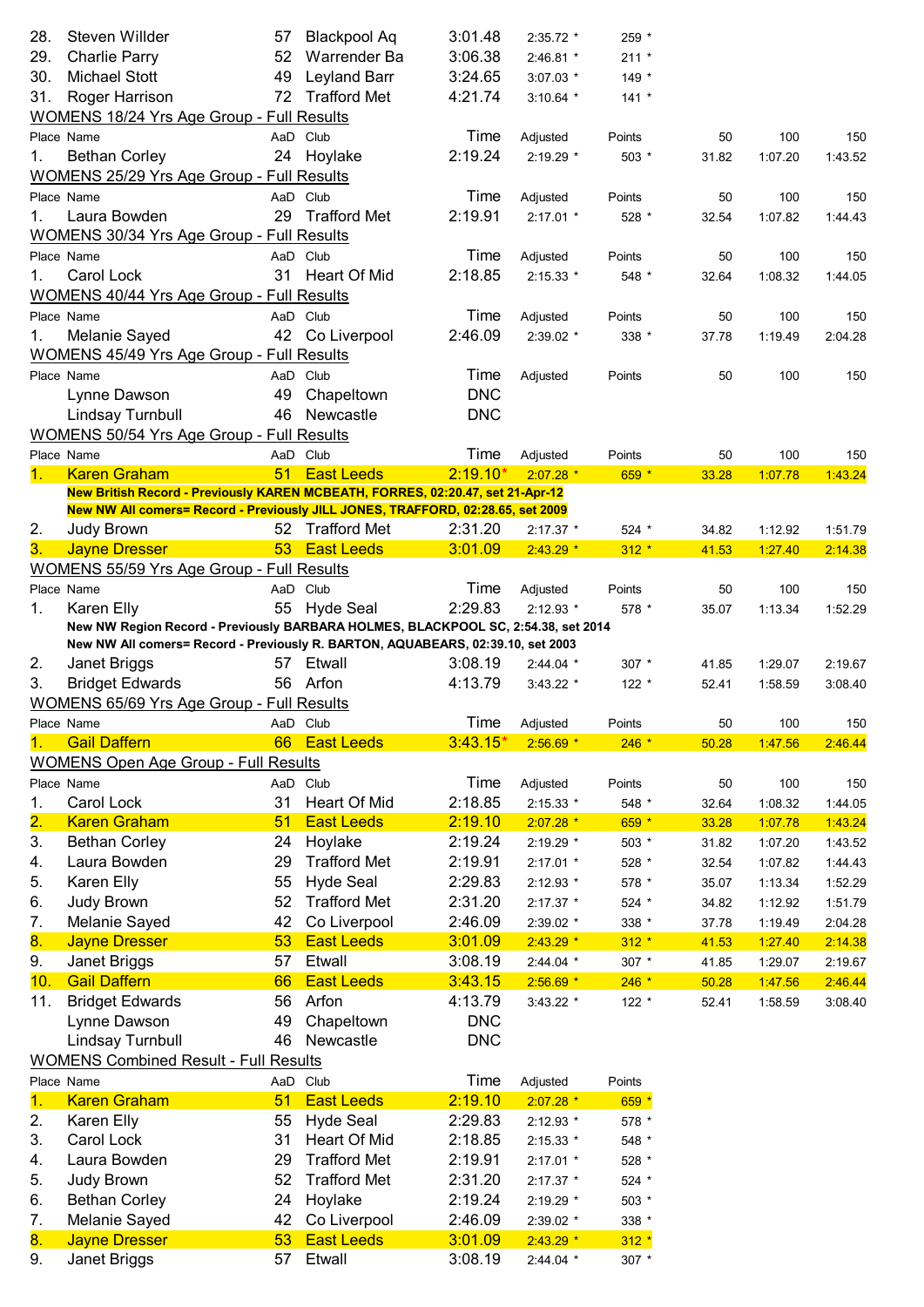| 10.                       | <b>Gail Daffern</b>                                                                                                                                            | 66       | <b>East Leeds</b>   | 3:43.15 | $2:56.69*$  | $246 *$ |
|---------------------------|----------------------------------------------------------------------------------------------------------------------------------------------------------------|----------|---------------------|---------|-------------|---------|
| 11.                       | <b>Bridget Edwards</b>                                                                                                                                         |          | 56 Arfon            | 4:13.79 | $3:43.22$ * | $122 *$ |
|                           | <b>EVENT 202 Womens Open 50m Breaststroke</b>                                                                                                                  |          |                     |         |             |         |
|                           | 18/24 Yrs Age Group - Full Results                                                                                                                             |          |                     |         |             |         |
|                           | Place Name                                                                                                                                                     |          | AaD Club            | Time    | Adjusted    | Points  |
| 1.                        | Sarah Peart                                                                                                                                                    | 21       | Sandbach            | 38.10   | 38.07 *     | 432 *   |
| 2.                        | Charlotte Walmsley                                                                                                                                             | 22       | Leyland Barr        | 46.29   | 46.25 *     | $241 *$ |
|                           | 25/29 Yrs Age Group - Full Results                                                                                                                             |          |                     |         |             |         |
|                           | Place Name                                                                                                                                                     | AaD      | Club                | Time    | Adjusted    | Points  |
| 1.                        | <b>Rachel Follows</b>                                                                                                                                          | 29       | <b>Romiley Mari</b> | 43.06   | 41.71 *     | 329 *   |
|                           | 30/34 Yrs Age Group - Full Results                                                                                                                             |          |                     |         |             |         |
|                           | Place Name                                                                                                                                                     | AaD Club |                     | Time    | Adjusted    | Points  |
| 1.                        | Carole Jepson                                                                                                                                                  | 34       | Leyland Barr        | 37.60   | 35.95 *     | $514 *$ |
|                           | New NW Region Record - Previously JACKIE CARRIBINE, C OF LIVERPOOL, 39.19, set 2010                                                                            |          |                     |         |             |         |
| 2.                        | <b>Holly Gordon</b>                                                                                                                                            | 32       | <b>Trafford Met</b> | 40.33   | 38.70 *     | $412 *$ |
|                           | 35/39 Yrs Age Group - Full Results                                                                                                                             |          |                     |         |             |         |
|                           | Place Name                                                                                                                                                     | AaD Club |                     | Time    | Adjusted    | Points  |
| 1.                        | <b>Rachel Whitwell</b>                                                                                                                                         | 36       | <b>Bo Kirklees</b>  | 37.24   | 35.47 *     | 535 *   |
|                           | New NW All comers= Record - Previously K. ELLY, HYDE SEAL, 38.12, set 2000                                                                                     |          |                     |         |             |         |
| 2.                        | Caroline Liles                                                                                                                                                 |          | 38 Romiley Mari     | 41.38   | 39.23 *     | $395 *$ |
|                           | New NW Region Record - Previously KAREN DRIVER, COLNE, 41.69, set 2009                                                                                         |          |                     |         |             |         |
| 3.                        | Jackie Carribine                                                                                                                                               | 37       | Warr'ton Dol        | 41.42   | 39.37 *     | $391 *$ |
| 4.                        | Annie Blowman                                                                                                                                                  | 37       | <b>Hull Masters</b> | 53.11   | $50.48$ *   | 185 *   |
|                           | 40/44 Yrs Age Group - Full Results                                                                                                                             |          |                     |         |             |         |
|                           | Place Name                                                                                                                                                     | AaD Club |                     | Time    | Adjusted    | Points  |
| 1.                        | Rebecca Chaffer                                                                                                                                                | 41       | Carlisle Aq         | 44.63   | 41.89 *     | $324$ * |
| $\overline{2}$ .          | <b>Karen Dawson</b>                                                                                                                                            | 40       | <b>East Leeds</b>   | 44.88   | $42.29*$    | $315 *$ |
| 3.                        | Nicola Benstead                                                                                                                                                | 40       | <b>Hull Masters</b> | 51.02   | 48.07 *     | $215 *$ |
| 4.                        | <b>Becky Toal</b>                                                                                                                                              | 43       | NorthernWave        | 1:07.54 | 1:02.78 *   | 96 $*$  |
|                           | 45/49 Yrs Age Group - Full Results                                                                                                                             |          |                     |         |             |         |
|                           | Place Name                                                                                                                                                     |          | AaD Club            | Time    | Adjusted    | Points  |
| 1.                        | <b>Nina Williams</b><br>New NW All comers= Record - Previously JO BOLTON, TRAFFORD, 40.06, set 2013                                                            | 46       | <b>East Leeds</b>   | 39.90   | 36.39 *     | 495 *   |
| 2.                        | <b>Philippa Rickard</b>                                                                                                                                        | 45       | <b>East Leeds</b>   | 41.23   | $37.87*$    | $439 *$ |
| 3.                        | <b>Becky Kirby</b>                                                                                                                                             | 49       | <b>Trafford Met</b> | 41.62   | 37.06 *     | 469 *   |
| 4.                        | <b>Helen Sadler</b>                                                                                                                                            | 46       | <b>Trafford Met</b> | 41.89   | 38.21 *     | 428 *   |
| 5.                        | <b>Gail Wrangles</b>                                                                                                                                           | 46       | <b>East Leeds</b>   | 50.49   | 46.05 *     | $244 *$ |
|                           | Emma Bisset                                                                                                                                                    | 45       | <b>Trafford Met</b> | DQ      |             |         |
|                           | 50/54 Yrs Age Group - Full Results                                                                                                                             |          |                     |         |             |         |
|                           | Place Name                                                                                                                                                     | AaD      | Club                | Time    | Adjusted    | Points  |
| 1.                        | Jo Bolton                                                                                                                                                      | 50       | <b>Trafford Met</b> | 40.52   | 35.76 *     | 522 *   |
| $\overline{\mathbf{2}}$ . | <b>Karen Graham</b>                                                                                                                                            | 51       | <b>East Leeds</b>   | 41.56   | $36.33*$    | 498 *   |
| 3.                        | <b>Beverly Stamp</b>                                                                                                                                           | 51       | <b>Blackpool Aq</b> | 44.20   | 38.64 *     | $414 *$ |
| 4.                        | Pauline Foot                                                                                                                                                   | 51       | York Tri            | 47.37   | 41.41 *     | 336 *   |
|                           | 55/59 Yrs Age Group - Full Results                                                                                                                             |          |                     |         |             |         |
|                           | Place Name                                                                                                                                                     | AaD Club |                     | Time    | Adjusted    | Points  |
| 1.                        | <b>Judith Hattle</b>                                                                                                                                           | 56       | Carlisle Aq         | 40.97   | 34.01 $*$   | 607 *   |
|                           | New NW Region Record - Previously VANESSA FOSTER, CARLISLE, 47.46, set 2014                                                                                    |          |                     |         |             |         |
|                           | New NW All comers= Record - Previously JENNIFER MERRITT, SPONDON, 41.08, set 2010                                                                              |          |                     |         |             |         |
| 2.                        | <b>Frances West</b>                                                                                                                                            | 55       | <b>MacclesfldM</b>  | 41.22   | 34.59 *     | 577 *   |
| 3.                        | <b>Bridget Edwards</b>                                                                                                                                         | 56       | Arfon               | 1:00.08 | 49.88 *     | 192 *   |
|                           | 65/69 Yrs Age Group - Full Results                                                                                                                             |          |                     |         |             |         |
|                           | Place Name                                                                                                                                                     |          | AaD Club            | Time    | Adjusted    | Points  |
| 1.                        | Jennifer Merritt                                                                                                                                               | 65       | Spondon Mast        | 42.95   | 32.36 *     | 704 *   |
|                           | New NW All comers= Record - Previously HELEN JENKINS, SOUTHPORT, 46.56, set 2011                                                                               |          |                     |         |             |         |
| $\overline{\mathbf{2}}$ . | <b>Gail Daffern</b>                                                                                                                                            | 66       | <b>East Leeds</b>   | 52.26   | 38.98 *     | $403 *$ |
|                           | 70/74 Yrs Age Group - Full Results                                                                                                                             |          |                     |         |             |         |
|                           | Place Name                                                                                                                                                     | AaD Club |                     | Time    | Adjusted    | Points  |
| 1.                        | Helen Jenkins                                                                                                                                                  | 70       | Southport           | 51.16   | 36.69 *     | 483 *   |
|                           | New NW Region Record - Previously BARBARA MORTON, SOUTHPORT, 1:02.55, set 2009<br>New NW All comers= Record - Previously M. TAYLOR, BLACKPOOL, 51.24, set 2004 |          |                     |         |             |         |
|                           | Open Age Group - Full Results                                                                                                                                  |          |                     |         |             |         |
|                           | Place Name                                                                                                                                                     | AaD Club |                     | Time    | Adjusted    | Points  |
|                           |                                                                                                                                                                |          |                     |         |             |         |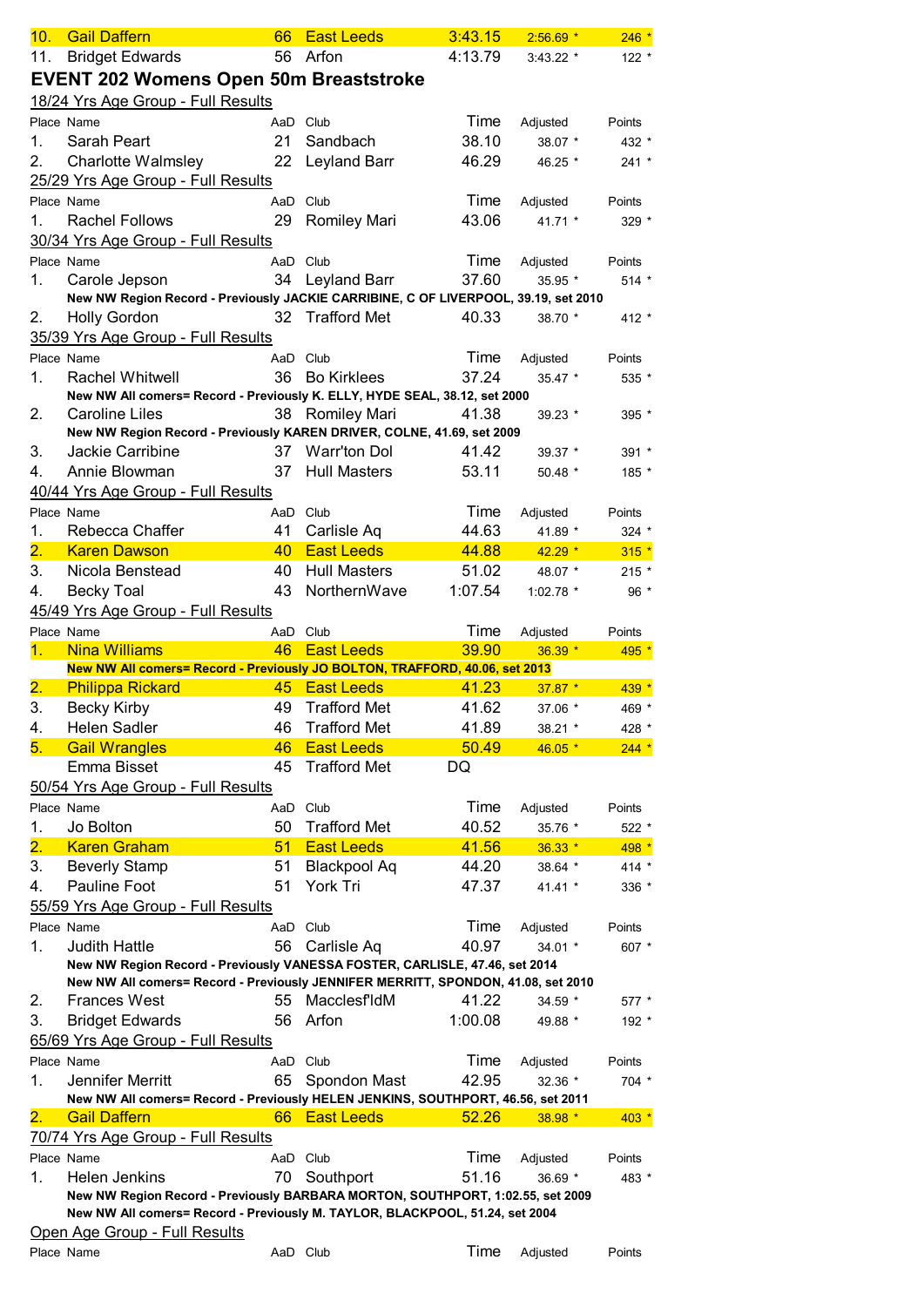| 1.               | <b>Rachel Whitwell</b>                      | 36       | <b>Bo Kirklees</b>             | 37.24          | 35.47 *     | 535 *   |
|------------------|---------------------------------------------|----------|--------------------------------|----------------|-------------|---------|
| 2.               | Carole Jepson                               | 34       | Leyland Barr                   | 37.60          | 35.95 *     | 514 *   |
| 3.               | Sarah Peart                                 | 21       | Sandbach                       | 38.10          | 38.07 *     | 432 *   |
| 4.               | <b>Nina Williams</b>                        | 46       | <b>East Leeds</b>              | 39.90          | 36.39 *     | 495 *   |
| 5.               | <b>Holly Gordon</b>                         | 32       | <b>Trafford Met</b>            | 40.33          | 38.70 *     | 412 *   |
| 6.               | Jo Bolton                                   | 50       | <b>Trafford Met</b>            | 40.52          | 35.76 *     | 522 *   |
| 7.               | <b>Judith Hattle</b>                        | 56       | Carlisle Aq                    | 40.97          | 34.01 *     | 607 *   |
| 8.               | <b>Frances West</b>                         | 55       | MacclesfIdM                    | 41.22          | 34.59 *     | 577 *   |
| 9.               | <b>Philippa Rickard</b>                     | 45       | <b>East Leeds</b>              | 41.23          | $37.87 *$   | 439 *   |
| 10.              | <b>Caroline Liles</b>                       | 38       | Romiley Mari                   | 41.38          | 39.23 *     | 395 *   |
| 11.              | Jackie Carribine                            | 37       | <b>Warr'ton Dol</b>            | 41.42          | 39.37 *     | 391 *   |
| 12.              | <b>Karen Graham</b>                         | 51       | <b>East Leeds</b>              | 41.56          | $36.33*$    | 498 *   |
| 13.              | <b>Becky Kirby</b>                          | 49       | <b>Trafford Met</b>            | 41.62          | 37.06 *     | 469 *   |
| 14.              | <b>Helen Sadler</b>                         | 46       | <b>Trafford Met</b>            | 41.89          | 38.21 *     | 428 *   |
| 15.              | Jennifer Merritt                            | 65       | Spondon Mast                   | 42.95          | 32.36 *     | 704 *   |
| 16.              | <b>Rachel Follows</b>                       | 29       | Romiley Mari                   | 43.06          | 41.71 *     | 329 *   |
| 17.              | <b>Beverly Stamp</b>                        | 51       | <b>Blackpool Aq</b>            | 44.20          | 38.64 *     | 414 *   |
| 18.              | Rebecca Chaffer                             | 41       | Carlisle Aq                    | 44.63          | 41.89 *     | 324 *   |
| 19.              | <b>Karen Dawson</b>                         | 40       | <b>East Leeds</b>              | 44.88          | 42.29 *     | $315 *$ |
| 20.              | <b>Charlotte Walmsley</b>                   | 22       | Leyland Barr                   | 46.29          | 46.25 *     | 241 *   |
| 21.              | Pauline Foot                                | 51       | York Tri                       | 47.37          | 41.41 *     | 336 *   |
| 22.              | <b>Gail Wrangles</b>                        | 46       | <b>East Leeds</b>              | 50.49          | 46.05 *     | $244 *$ |
| 23.              | Nicola Benstead                             | 40       | <b>Hull Masters</b>            | 51.02          | 48.07 *     | $215 *$ |
| 24.<br>25.       | Helen Jenkins<br><b>Gail Daffern</b>        | 70<br>66 | Southport<br><b>East Leeds</b> | 51.16<br>52.26 | 36.69 *     | 483 *   |
| 26.              | Annie Blowman                               | 37       | <b>Hull Masters</b>            | 53.11          | 38.98 *     | $403 *$ |
| 27.              | <b>Bridget Edwards</b>                      | 56       | Arfon                          | 1:00.08        | 50.48 *     | 185 *   |
| 28.              |                                             | 43       | NorthernWave                   | 1:07.54        | 49.88 *     | 192 *   |
|                  | <b>Becky Toal</b>                           |          |                                |                | 1:02.78 $*$ | 96 *    |
|                  | Emma Bisset                                 | 45       | <b>Trafford Met</b>            | DQ             |             |         |
|                  | <b>Combined Result - Full Results</b>       |          |                                |                |             |         |
| 1.               | Place Name<br>Jennifer Merritt              | 65       | AaD Club                       | Time<br>42.95  | Adjusted    | Points  |
|                  |                                             |          | Spondon Mast                   |                | 32.36 *     | 704 *   |
| 2.               | <b>Judith Hattle</b><br><b>Frances West</b> | 56       | Carlisle Aq                    | 40.97          | 34.01 *     | 607 *   |
| 3.               |                                             | 55       | MacclesfIdM                    | 41.22          | 34.59 *     | 577 *   |
| 4.               | <b>Rachel Whitwell</b>                      | 36       | <b>Bo Kirklees</b>             | 37.24          | 35.47 *     | 535 *   |
| 5.               | Jo Bolton                                   | 50       | <b>Trafford Met</b>            | 40.52          | 35.76 *     | 522 *   |
| 6.               | Carole Jepson                               | 34       | Leyland Barr                   | 37.60          | 35.95 *     | $514 *$ |
| 7.               | <b>Karen Graham</b>                         | 51       | <b>East Leeds</b>              | 41.56          | $36.33*$    | 498 *   |
| 8.               | <b>Nina Williams</b>                        | 46       | <b>East Leeds</b>              | 39.90          | 36.39 *     | 495 *   |
| 9.               | Helen Jenkins                               | 70       | Southport                      | 51.16          | 36.69 *     | 483 *   |
| 10.              | <b>Becky Kirby</b>                          | 49       | <b>Trafford Met</b>            | 41.62          | 37.06 *     | 469 *   |
| 11.              | <b>Philippa Rickard</b>                     | 45       | <b>East Leeds</b>              | 41.23          | $37.87*$    | 439 *   |
| 12.              | Sarah Peart                                 | 21       | Sandbach                       | 38.10          | 38.07 *     | 432 *   |
| 13.              | <b>Helen Sadler</b>                         | 46       | <b>Trafford Met</b>            | 41.89          | 38.21 *     | 428 *   |
| 14.              | <b>Beverly Stamp</b>                        | 51       | <b>Blackpool Aq</b>            | 44.20          | 38.64 *     | 414 *   |
| 15.              | <b>Holly Gordon</b>                         | 32       | <b>Trafford Met</b>            | 40.33          | 38.70 *     | 412 *   |
| 16.              | <b>Gail Daffern</b>                         | 66       | <b>East Leeds</b>              | 52.26          | 38.98 *     | $403 *$ |
| 17.              | <b>Caroline Liles</b>                       | 38       | Romiley Mari                   | 41.38          | 39.23 *     | 395 *   |
| 18.              | Jackie Carribine                            | 37       | <b>Warr'ton Dol</b>            | 41.42          | 39.37 *     | 391 *   |
| 19.              | Pauline Foot                                | 51       | York Tri                       | 47.37          | 41.41 *     | 336 *   |
| 20.              | <b>Rachel Follows</b>                       | 29       | Romiley Mari                   | 43.06          | 41.71 *     | 329 *   |
| 21.              | Rebecca Chaffer                             | 41       | Carlisle Aq                    | 44.63          | 41.89 *     | $324$ * |
| <mark>22.</mark> | <b>Karen Dawson</b>                         | 40       | <b>East Leeds</b>              | 44.88          | $42.29*$    | $315 *$ |
| 23.              | <b>Gail Wrangles</b>                        | 46       | <b>East Leeds</b>              | 50.49          | $46.05*$    | $244 *$ |
| 24.              | <b>Charlotte Walmsley</b>                   | 22       | Leyland Barr                   | 46.29          | 46.25 *     | 241 *   |
| 25.              | Nicola Benstead                             | 40       | <b>Hull Masters</b>            | 51.02          | 48.07 *     | $215 *$ |
| 26.              | <b>Bridget Edwards</b>                      | 56       | Arfon                          | 1:00.08        | 49.88 *     | 192 *   |
| 27.              | Annie Blowman                               | 37       | <b>Hull Masters</b>            | 53.11          | 50.48 *     | 185 *   |
| 28.              | <b>Becky Toal</b>                           | 43       | NorthernWave                   | 1:07.54        | 1:02.78 *   | 96 *    |
|                  | <b>EVENT 203 Mens Open 50m Breaststroke</b> |          |                                |                |             |         |
|                  | 18/24 Yrs Age Group - Full Results          |          |                                |                |             |         |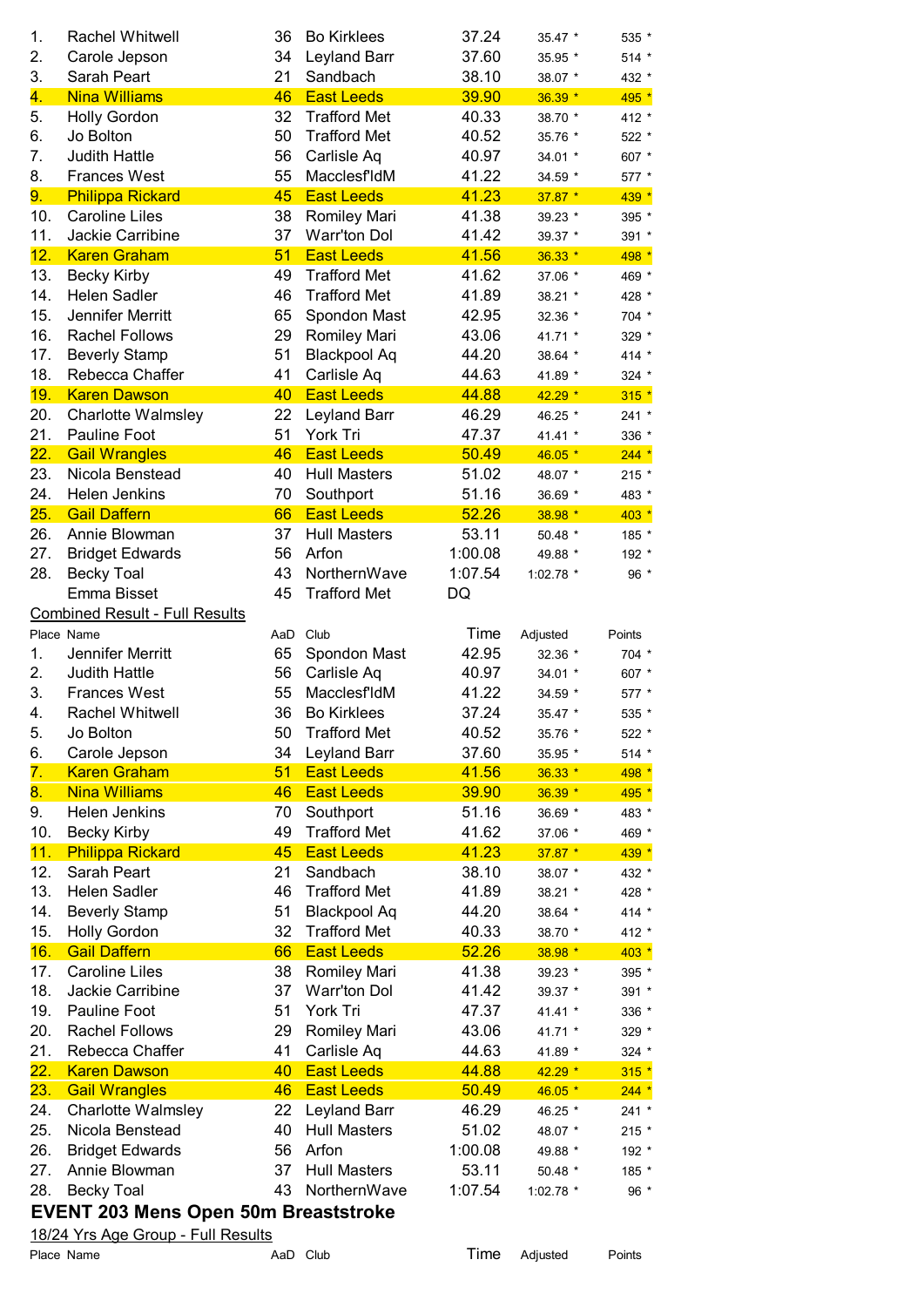| 1.               | Alex Bannister<br>25/29 Yrs Age Group - Full Results                                | 22              | <b>Leyland Barr</b> | 35.82      | 35.83 *   | 349 *   |
|------------------|-------------------------------------------------------------------------------------|-----------------|---------------------|------------|-----------|---------|
|                  | Place Name                                                                          | AaD             | Club                | Time       | Adjusted  | Points  |
|                  | <b>Robert Sexton</b>                                                                | 27              | Stalybridge         | <b>DNC</b> |           |         |
|                  | 30/34 Yrs Age Group - Full Results                                                  |                 |                     |            |           |         |
|                  | Place Name                                                                          | AaD             | Club                | Time       | Adjusted  | Points  |
| 1.               | Neil Ryan                                                                           | 33              | <b>Romiley Mari</b> | 32.44      | 32.25 *   | 479 *   |
|                  | New NW Region Record - Previously PAUL LONGLAND, TRAFFORD METRO, 32.77, set 2010    |                 |                     |            |           |         |
|                  | 35/39 Yrs Age Group - Full Results                                                  |                 |                     |            |           |         |
|                  | Place Name                                                                          | AaD             | Club                | Time       | Adjusted  | Points  |
| $\mathbf{1}$ .   | <b>Chris Knee</b>                                                                   | 37              | <b>East Leeds</b>   | 34.29      | $33.41*$  | $431 *$ |
| 2.               | <b>Philip Burchell</b>                                                              | 36              | Holywell            | 35.34      | 34.61 *   | 388 *   |
|                  | 40/44 Yrs Age Group - Full Results                                                  |                 |                     |            |           |         |
| Place Name       |                                                                                     | AaD             | Club                | Time       | Adjusted  | Points  |
| 1.               | Peter Wilmot                                                                        | 44              | <b>Blackpool Aq</b> | 32.23      | 30.42 *   | 571 *   |
| 2.               | David Rees                                                                          | 43              | Stalybridge         | 32.44      | 30.74 *   | 554 *   |
| 3.               | <b>Christopher Rolle</b>                                                            | 42              | Etwall              | 33.90      | 32.27 *   | 479 *   |
| 4.               | Simon Hall                                                                          | 43              | Barrow LD           | 37.90      | 35.92 *   | 347 *   |
| 5.               | David Johnson                                                                       | 41              | Woodchurch          | 42.46      | 40.59 *   | 240 *   |
|                  | 45/49 Yrs Age Group - Full Results                                                  |                 |                     |            |           |         |
|                  | Place Name                                                                          | AaD Club        |                     | Time       | Adjusted  | Points  |
| $\mathbf{1}$ .   | <b>Paul Clemence</b>                                                                | 46              | <b>East Leeds</b>   | 32.11      | $30.05*$  | $593*$  |
| 2.               | <b>Garry Vickers</b>                                                                | 48              | Etwall              | 36.08      | 33.47 *   | 429 *   |
| 3.               | Jon Endeacott                                                                       | 49              | Hoylake             | 37.75      | 34.86 *   | 380 *   |
|                  | 50/54 Yrs Age Group - Full Results                                                  |                 |                     |            |           |         |
|                  | Place Name                                                                          | AaD             | Club                | Time       | Adjusted  | Points  |
| $\overline{1}$ . | <b>Peter Jackson</b>                                                                | 50              | <b>East Leeds</b>   | $35.10*$   | $32.26*$  | 479 *   |
| 2.               | <b>Martin Edwards</b>                                                               | 54              | <b>Trafford Met</b> | 37.62      | 33.79 *   | 417 *   |
| 3.               | <b>Andrew Bennett</b>                                                               | 52              | <b>Warr'ton Dol</b> | 37.90      | 34.46 *   | 393 *   |
| 4.               | Mark Ashton                                                                         | 52              | <b>Manx Masters</b> | 40.08      |           |         |
|                  |                                                                                     |                 |                     |            | 36.44 *   | 332 *   |
| 5.               | Stephen Tyler                                                                       | 52              | Colne               | 41.29      | $37.54$ * | $304$ * |
| 6.               | Phil Thomas                                                                         | 54              | Manch Tri           | 43.15      | 38.75 *   | 276 *   |
|                  | 55/59 Yrs Age Group - Full Results                                                  |                 |                     |            |           |         |
|                  | Place Name                                                                          | AaD             | Club                | Time       | Adjusted  | Points  |
| 1.               | Louis Wyness                                                                        | 55              | <b>Ilkley</b>       | 36.99      | 32.99 *   | 448 *   |
| 2.               | <b>Andrew Pratt</b>                                                                 | 58              | Southport           | 37.14      | 32.34 *   | 475 *   |
| 3.               | <b>Bob Bolton</b>                                                                   | 56              | <b>Trafford Met</b> | 41.45      | 36.70 *   | 325 *   |
|                  | 60/64 Yrs Age Group - Full Results                                                  |                 |                     |            |           |         |
|                  | Place Name                                                                          | AaD             | Club                | Time       | Adjusted  | Points  |
| 1.               | Neville Barton                                                                      | 62              | <b>Trafford Met</b> | 35.35      | 29.57 *   | 622 *   |
| 2.               | John Moore                                                                          | 60              | Macclesf'ldM        | 37.92      | 32.40 *   | 473 *   |
| 3.               | David Burchell                                                                      | 61              | Mold                | 38.61      | 32.65 *   | 462 *   |
| 4.               | <b>Tony Morris</b>                                                                  | 61              | <b>ALSC Masters</b> | 40.16      | 33.97 *   | 410 *   |
|                  | 70/74 Yrs Age Group - Full Results                                                  |                 |                     |            |           |         |
|                  | Place Name                                                                          | AaD             | Club                | Time       | Adjusted  | Points  |
| 1.               | Roger Harrison                                                                      | 72              | <b>Trafford Met</b> | 1:06.22    | 48.58 *   | $140 *$ |
|                  | 75/79 Yrs Age Group - Full Results                                                  |                 |                     |            |           |         |
|                  | Place Name                                                                          | AaD             | Club                | Time       | Adjusted  | Points  |
| 1.               | Neil Mackinnon                                                                      | 75              | <b>Trafford Met</b> | 42.80      | $30.12*$  | 589 *   |
|                  | New NW Region Record - Previously TOM WALKER, CITY OF CHESTER, 43.67, set 2010      |                 |                     |            |           |         |
|                  | New NW All comers= Record - Previously TOM WALKER, CITY OF CHESTER, 43.67, set 2010 |                 |                     |            |           |         |
| 2.               | <b>Bill Moore</b>                                                                   |                 | 79 East Leeds       | 46.81      | $31.24$ * | $528 *$ |
|                  | Open Age Group - Full Results                                                       |                 |                     |            |           |         |
| Place Name       |                                                                                     | AaD Club        |                     | Time       | Adjusted  | Points  |
| 1.               | <b>Paul Clemence</b>                                                                | 46              | <b>East Leeds</b>   | 32.11      | $30.05*$  | $593*$  |
| 2.               | Peter Wilmot                                                                        | 44              | <b>Blackpool Aq</b> | 32.23      | 30.42 *   | 571 *   |
| 3.               | David Rees                                                                          | 43              | Stalybridge         | 32.44      | 30.74 *   | $554 *$ |
| 3.               | Neil Ryan                                                                           | 33              | <b>Romiley Mari</b> | 32.44      | 32.25 *   | 479 *   |
| 5.               | <b>Christopher Rolle</b>                                                            | 42              | Etwall              | 33.90      | $32.27$ * | 479 *   |
| 6.               | <b>Chris Knee</b>                                                                   | 37 <sup>2</sup> | <b>East Leeds</b>   | 34.29      | $33.41 *$ | $431 *$ |
| 7.               | <b>Peter Jackson</b>                                                                | 50              | <b>East Leeds</b>   | 35.10      | $32.26*$  | 479 *   |
| 8.               | <b>Philip Burchell</b>                                                              | 36              | Holywell            | 35.34      | 34.61 *   | 388 *   |
| 9.               | Neville Barton                                                                      | 62              | <b>Trafford Met</b> | 35.35      | 29.57 *   | 622 *   |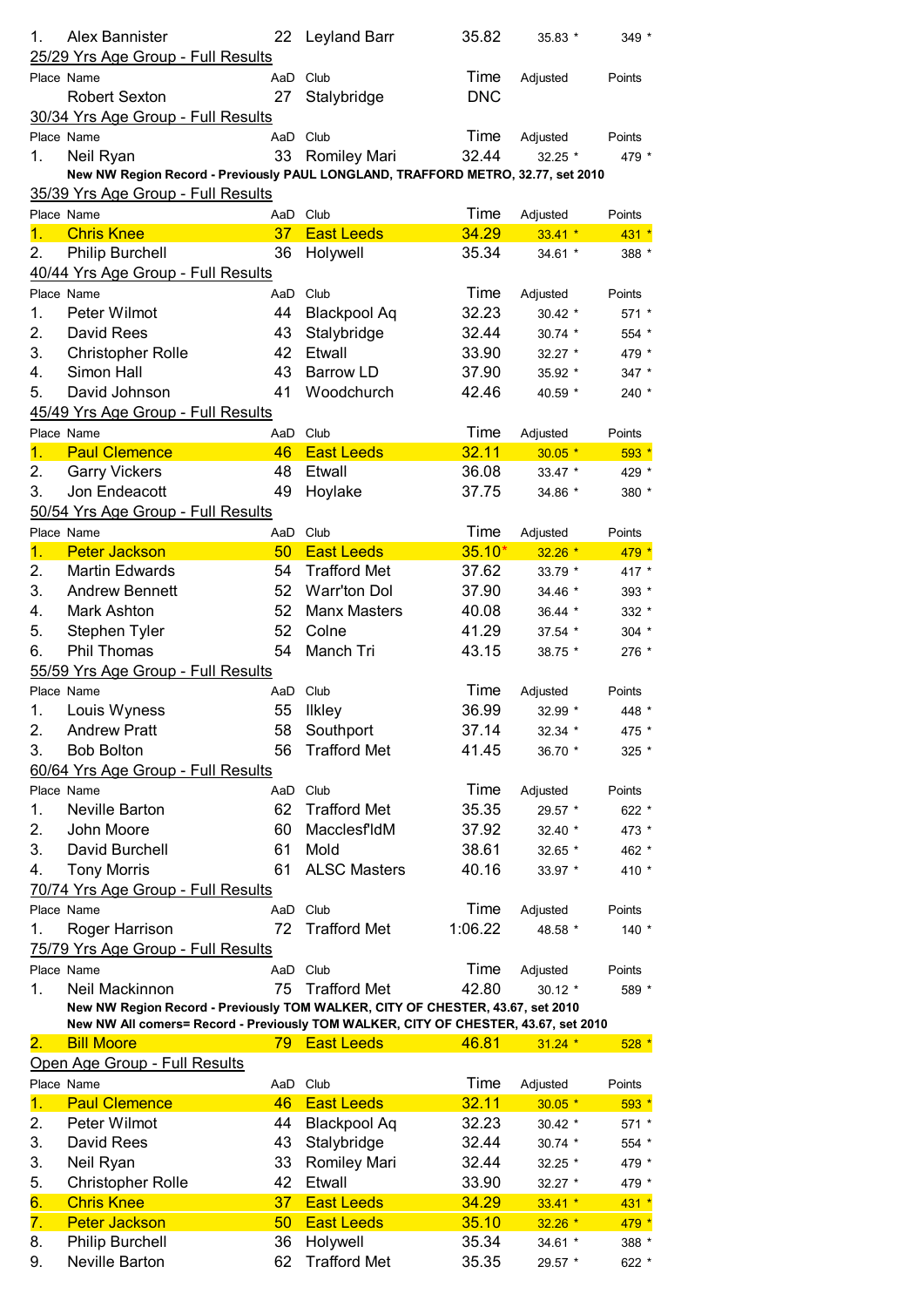| 10. | Alex Bannister                                                               | 22 | <b>Leyland Barr</b> | 35.82      | 35.83 *     | 349 *   |         |
|-----|------------------------------------------------------------------------------|----|---------------------|------------|-------------|---------|---------|
| 11. | <b>Garry Vickers</b>                                                         | 48 | Etwall              | 36.08      | 33.47 *     | 429 *   |         |
| 12. | Louis Wyness                                                                 | 55 | <b>Ilkley</b>       | 36.99      | 32.99 *     | 448 *   |         |
| 13. | <b>Andrew Pratt</b>                                                          | 58 | Southport           | 37.14      | 32.34 *     | 475 *   |         |
| 14. | <b>Martin Edwards</b>                                                        | 54 | <b>Trafford Met</b> | 37.62      | 33.79 *     | 417 *   |         |
| 15. | Jon Endeacott                                                                | 49 | Hoylake             | 37.75      | 34.86 *     | 380 *   |         |
| 16. | <b>Andrew Bennett</b>                                                        | 52 | <b>Warr'ton Dol</b> | 37.90      | 34.46 *     | 393 *   |         |
| 16. | Simon Hall                                                                   | 43 | <b>Barrow LD</b>    | 37.90      | 35.92 *     | 347 *   |         |
| 18. | John Moore                                                                   | 60 | Macclesf'ldM        | 37.92      | 32.40 *     | 473 *   |         |
| 19. | David Burchell                                                               | 61 | Mold                | 38.61      | 32.65 *     | 462 *   |         |
| 20. | Mark Ashton                                                                  | 52 | <b>Manx Masters</b> | 40.08      | 36.44 *     | 332 *   |         |
| 21. | <b>Tony Morris</b>                                                           | 61 | <b>ALSC Masters</b> | 40.16      | 33.97 *     | 410 *   |         |
| 22. | Stephen Tyler                                                                | 52 | Colne               | 41.29      | 37.54 *     | 304 *   |         |
| 23. | <b>Bob Bolton</b>                                                            | 56 | <b>Trafford Met</b> | 41.45      |             |         |         |
| 24. | David Johnson                                                                | 41 | Woodchurch          | 42.46      | 36.70 *     | 325 *   |         |
|     |                                                                              |    | <b>Trafford Met</b> |            | 40.59 *     | 240 *   |         |
| 25. | Neil Mackinnon                                                               | 75 |                     | 42.80      | $30.12$ *   | 589 *   |         |
| 26. | Phil Thomas                                                                  | 54 | Manch Tri           | 43.15      | 38.75 *     | 276 *   |         |
| 27. | <b>Bill Moore</b>                                                            | 79 | <b>East Leeds</b>   | 46.81      | $31.24$ *   | $528 *$ |         |
| 28. | Roger Harrison                                                               | 72 | <b>Trafford Met</b> | 1:06.22    | 48.58 *     | 140 *   |         |
|     | <b>Robert Sexton</b>                                                         | 27 | Stalybridge         | <b>DNC</b> |             |         |         |
|     | <b>Combined Result - Full Results</b>                                        |    |                     |            |             |         |         |
|     | Place Name                                                                   |    | AaD Club            | Time       | Adjusted    | Points  |         |
| 1.  | <b>Neville Barton</b>                                                        | 62 | <b>Trafford Met</b> | 35.35      | 29.57 *     | 622 *   |         |
| 2.  | <b>Paul Clemence</b>                                                         | 46 | <b>East Leeds</b>   | 32.11      | $30.05*$    | $593*$  |         |
| 3.  | Neil Mackinnon                                                               | 75 | <b>Trafford Met</b> | 42.80      | 30.12 *     | 589 *   |         |
| 4.  | Peter Wilmot                                                                 | 44 | <b>Blackpool Aq</b> | 32.23      | 30.42 *     | 571 *   |         |
| 5.  | David Rees                                                                   | 43 | Stalybridge         | 32.44      | 30.74 *     | 554 *   |         |
| 6.  | <b>Bill Moore</b>                                                            | 79 | <b>East Leeds</b>   | 46.81      | $31.24$ *   | $528*$  |         |
| 7.  | <b>Peter Jackson</b>                                                         | 50 | <b>East Leeds</b>   | 35.10      | $32.26*$    | 479 *   |         |
| 7.  | Neil Ryan                                                                    | 33 | <b>Romiley Mari</b> | 32.44      | 32.25 *     | 479 *   |         |
| 7.  | <b>Christopher Rolle</b>                                                     | 42 | Etwall              | 33.90      | 32.27 *     | 479 *   |         |
| 10. | <b>Andrew Pratt</b>                                                          | 58 | Southport           | 37.14      | 32.34 *     | 475 *   |         |
| 11. | John Moore                                                                   | 60 | <b>MacclesfldM</b>  | 37.92      | 32.40 *     | 473 *   |         |
| 12. | David Burchell                                                               | 61 | Mold                | 38.61      | 32.65 *     | 462 *   |         |
| 13. | Louis Wyness                                                                 | 55 | <b>Ilkley</b>       | 36.99      | 32.99 *     | 448 *   |         |
| 14. | <b>Chris Knee</b>                                                            | 37 | <b>East Leeds</b>   | 34.29      | $33.41*$    | $431 *$ |         |
| 15. | <b>Garry Vickers</b>                                                         | 48 | Etwall              | 36.08      | 33.47 *     | 429 *   |         |
| 16. | <b>Martin Edwards</b>                                                        | 54 | <b>Trafford Met</b> | 37.62      | 33.79 *     | 417 *   |         |
| 17. | <b>Tony Morris</b>                                                           | 61 | <b>ALSC Masters</b> | 40.16      | 33.97 *     | 410 *   |         |
| 18. | <b>Andrew Bennett</b>                                                        | 52 | <b>Warr'ton Dol</b> | 37.90      | 34.46 *     | 393 *   |         |
| 19. | <b>Philip Burchell</b>                                                       | 36 | Holywell            | 35.34      | 34.61 *     | 388 *   |         |
| 20. | Jon Endeacott                                                                | 49 | Hoylake             | 37.75      | 34.86 *     | 380 *   |         |
| 21. | Alex Bannister                                                               | 22 | Leyland Barr        | 35.82      | 35.83 *     | 349 *   |         |
| 22. | Simon Hall                                                                   | 43 | <b>Barrow LD</b>    | 37.90      | 35.92 *     | 347 *   |         |
| 23. | <b>Mark Ashton</b>                                                           | 52 | <b>Manx Masters</b> | 40.08      | 36.44 *     | 332 *   |         |
| 24. | <b>Bob Bolton</b>                                                            | 56 | <b>Trafford Met</b> | 41.45      | 36.70 *     | 325 *   |         |
| 25. | Stephen Tyler                                                                | 52 | Colne               | 41.29      | 37.54 *     | 304 *   |         |
| 26. | Phil Thomas                                                                  | 54 | Manch Tri           | 43.15      | 38.75 *     | 276 *   |         |
| 27. | David Johnson                                                                | 41 | Woodchurch          | 42.46      | 40.59 *     | 240 *   |         |
| 28. | Roger Harrison                                                               | 72 | <b>Trafford Met</b> | 1:06.22    |             |         |         |
|     |                                                                              |    |                     |            | 48.58 *     | 140 *   |         |
|     | <b>EVENT 204 Womens Open 100m Backstroke</b>                                 |    |                     |            |             |         |         |
|     | 25/29 Yrs Age Group - Full Results                                           |    |                     |            |             |         |         |
|     | Place Name                                                                   |    | AaD Club            | Time       | Adjusted    | Points  | 50      |
| 1.  | Laura Bowden                                                                 | 29 | <b>Trafford Met</b> | 1:15.23    | 1:15.36 *   | 389 *   | 36.68   |
|     | 40/44 Yrs Age Group - Full Results                                           |    |                     |            |             |         |         |
|     | Place Name                                                                   |    | AaD Club            | Time       | Adjusted    | Points  | 50      |
| 1.  | <b>Becky Toal</b>                                                            | 43 | NorthernWave        | 2:26.74    | $2:19.46$ * | $61 *$  | 1:10.77 |
|     | 50/54 Yrs Age Group - Full Results                                           |    |                     |            |             |         |         |
|     | Place Name                                                                   |    | AaD Club            | Time       | Adjusted    | Points  | 50      |
| 1.  | Judy Brown                                                                   | 52 | <b>Trafford Met</b> | 1:15.45    | $1:07.08$ * | $552*$  | 37.18   |
|     | New NW Region Record - Previously KAREN BARTON, SOUTHPORT, 1:22.43, set 2010 |    |                     |            |             |         |         |
|     | 55/59 Yrs Age Group - Full Results                                           |    |                     |            |             |         |         |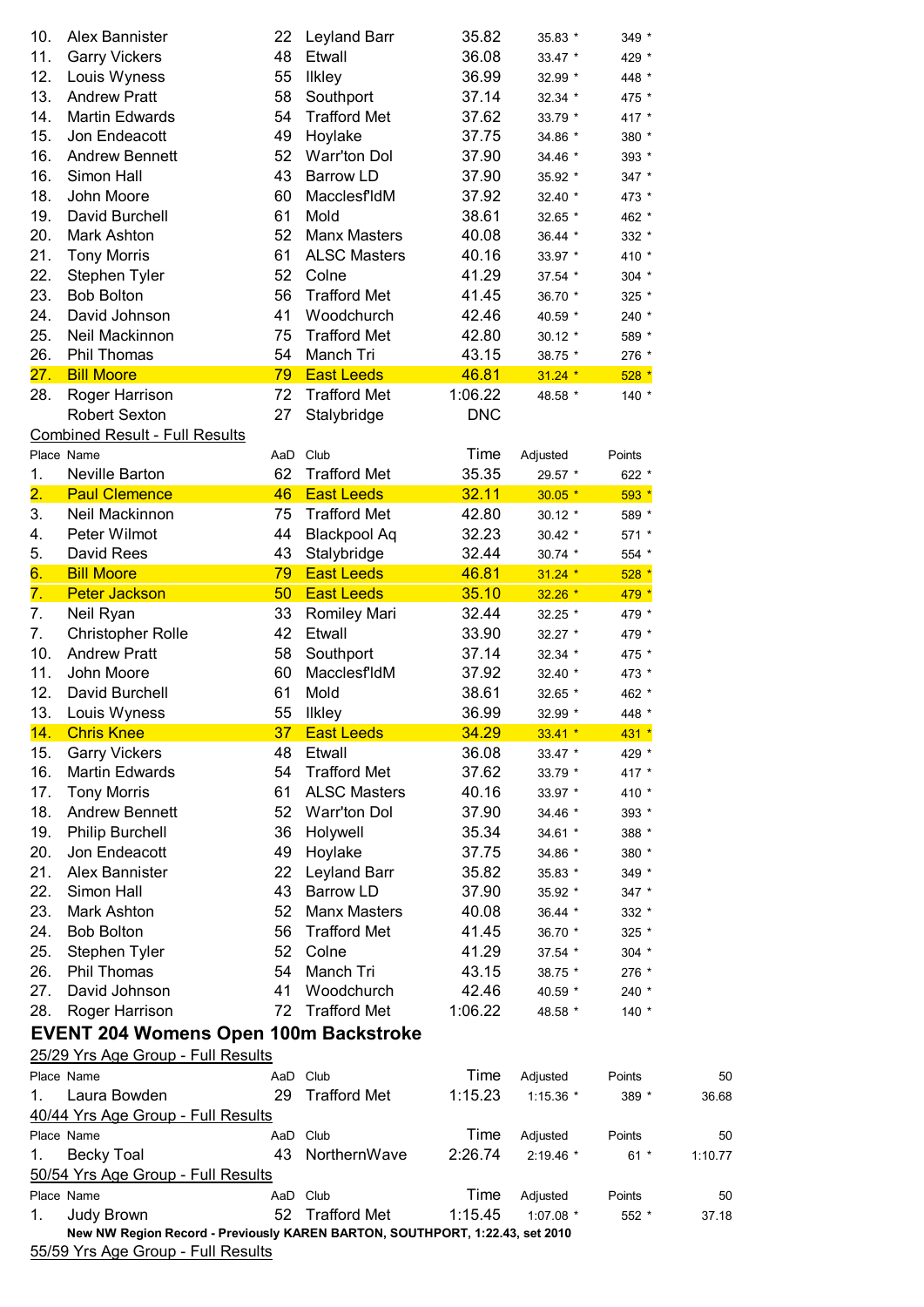| 1. | Place Name<br>Karen Barton<br>New NW Region Record - Previously COLLETTE HAYES, CITY OF CHESTER, 2:10.03, set 2009                                                               | AaD Club<br>56 | Southport           | Time<br>1:28.69 | Adjusted<br>1:16.06 $*$ | Points<br>378 * | 50<br>42.62 |
|----|----------------------------------------------------------------------------------------------------------------------------------------------------------------------------------|----------------|---------------------|-----------------|-------------------------|-----------------|-------------|
| 2. | <b>Bridget Edwards</b>                                                                                                                                                           |                | 56 Arfon            | 2:04.40         | 1:46.68 $*$             | $137 *$         | 59.69       |
|    | 70/74 Yrs Age Group - Full Results                                                                                                                                               |                |                     |                 |                         |                 |             |
|    | Place Name                                                                                                                                                                       | AaD Club       |                     | Time            | Adjusted                | Points          | 50          |
| 1. | Helen Jenkins                                                                                                                                                                    | 70             | Southport           | 1:39.65         | 1:12.08 $*$             | 444 *           | 48.82       |
|    | New NW Region Record - Previously BRENDA WALKER, CITY OF CHESTER, 1:46.76, set 2010<br>New NW All comers= Record - Previously BRENDA WALKER, CITY OF CHESTER, 01:46.76, set 2010 |                |                     |                 |                         |                 |             |
|    | Open Age Group - Full Results                                                                                                                                                    |                |                     |                 |                         |                 |             |
|    | Place Name                                                                                                                                                                       | AaD Club       |                     | Time            | Adjusted                | Points          | 50          |
| 1. | Laura Bowden                                                                                                                                                                     | 29             | <b>Trafford Met</b> | 1:15.23         | $1:15.36$ *             | 389 *           | 36.68       |
| 2. |                                                                                                                                                                                  | 52             | <b>Trafford Met</b> | 1:15.45         | 1:07.08 *               | 552 *           | 37.18       |
|    | Judy Brown                                                                                                                                                                       |                |                     |                 |                         |                 |             |
| 3. | Karen Barton                                                                                                                                                                     | 56             | Southport           | 1:28.69         | 1:16.06 $*$             | 378 *           | 42.62       |
| 4. | <b>Helen Jenkins</b>                                                                                                                                                             | 70             | Southport           | 1:39.65         | 1:12.08 $*$             | 444 *           | 48.82       |
| 5. | <b>Bridget Edwards</b>                                                                                                                                                           | 56             | Arfon               | 2:04.40         | 1:46.68 *               | $137 *$         | 59.69       |
| 6. | <b>Becky Toal</b>                                                                                                                                                                | 43             | NorthernWave        | 2:26.74         | 2:19.46 *               | $61 *$          | 1:10.77     |
|    | <b>Combined Result - Full Results</b>                                                                                                                                            |                |                     |                 |                         |                 |             |
|    | Place Name                                                                                                                                                                       | AaD Club       |                     | Time            | Adjusted                | Points          |             |
| 1. | Judy Brown                                                                                                                                                                       | 52             | <b>Trafford Met</b> | 1:15.45         | 1:07.08 *               | 552 *           |             |
| 2. | Helen Jenkins                                                                                                                                                                    | 70             | Southport           | 1:39.65         | 1:12.08 $*$             | 444 *           |             |
| 3. | Laura Bowden                                                                                                                                                                     | 29             | <b>Trafford Met</b> | 1:15.23         | $1:15.36$ *             | 389 *           |             |
| 4. | Karen Barton                                                                                                                                                                     | 56             | Southport           | 1:28.69         | 1:16.06 $*$             | $378 *$         |             |
| 5. | <b>Bridget Edwards</b>                                                                                                                                                           | 56             | Arfon               | 2:04.40         | 1:46.68 *               | $137 *$         |             |
| 6. | <b>Becky Toal</b>                                                                                                                                                                | 43             | NorthernWave        | 2:26.74         | 2:19.46 *               | $61 *$          |             |
|    | <b>EVENT 205 Mens Open 100m Backstroke</b>                                                                                                                                       |                |                     |                 |                         |                 |             |
|    | 18/24 Yrs Age Group - Full Results                                                                                                                                               |                |                     |                 |                         |                 |             |
|    | Place Name                                                                                                                                                                       | AaD            | Club                | Time            | Adjusted                | Points          | 50          |
| 1. | George Morreal                                                                                                                                                                   | 24             | Stalybridge         | 1:04.42         | $1:04.72$ *             | 432 *           | 30.93       |
|    | 25/29 Yrs Age Group - Full Results                                                                                                                                               |                |                     |                 |                         |                 |             |
|    | Place Name                                                                                                                                                                       |                | Club                | Time            |                         | Points          |             |
|    | <b>Thomas Lowndes</b>                                                                                                                                                            | AaD<br>29      |                     | <b>DNC</b>      | Adjusted                |                 | 50          |
|    |                                                                                                                                                                                  |                | Southport           |                 |                         |                 |             |
|    | 30/34 Yrs Age Group - Full Results                                                                                                                                               |                |                     |                 |                         |                 |             |
|    | Place Name                                                                                                                                                                       | AaD Club       |                     | Time            | Adjusted                | Points          | 50          |
| 1. | <b>James Barwick</b>                                                                                                                                                             | 34             | <b>East Leeds</b>   | 1:07.88         | $1:06.82*$              | $392 *$         | 32.45       |
|    | 35/39 Yrs Age Group - Full Results                                                                                                                                               |                |                     |                 |                         |                 |             |
|    | Place Name                                                                                                                                                                       | AaD            | Club                | Time            | Adjusted                | Points          | 50          |
| 1. | <b>Phil Pratt</b>                                                                                                                                                                | 35             | <b>East Leeds</b>   | $1:01.09*$      | 59.94 *                 | $544 *$         | 29.34       |
|    | New NW All comers= Record - Previously PETER JONES, CLITHEROE, 01:02.24, set 2005                                                                                                |                |                     |                 |                         |                 |             |
|    | 40/44 Yrs Age Group - Full Results                                                                                                                                               |                |                     |                 |                         |                 |             |
|    | Place Name                                                                                                                                                                       | AaD Club       |                     | Time            | Adjusted                | Points          | 50          |
| 1. | Christopher Rix                                                                                                                                                                  | 40             | <b>Warr'ton Dol</b> | 1:03.36         | 1:00.88 *               | 519 *           | 31.01       |
| 2. | <b>Richard Padgett</b>                                                                                                                                                           | 41             | Wigan               | 1:07.37         | 1:04.39 *               | 439 *           | 32.18       |
| 3. | Philip Hawkrigg                                                                                                                                                                  | 41             | Copeland            | 1:11.94         | 1:08.76 *               | 360 *           | 33.98       |
| 4. | Paul Whitfield                                                                                                                                                                   | 42             | Asa Temp 2          | 1:12.82         | 1:09.20 *               | 353 *           | 35.92       |
|    | 45/49 Yrs Age Group - Full Results                                                                                                                                               |                |                     |                 |                         |                 |             |
|    | Place Name                                                                                                                                                                       | AaD            | Club                | Time            | Adjusted                | Points          | 50          |
| 1. | Mark Newby                                                                                                                                                                       | 46             | Copeland            | 1:15.13         | 1:09.54 *               | 348 *           | 36.53       |
|    | 50/54 Yrs Age Group - Full Results                                                                                                                                               |                |                     |                 |                         |                 |             |
|    | Place Name                                                                                                                                                                       | AaD            | Club                | Time            | Adjusted                | Points          | 50          |
| 1. | <b>Christopher Willcock</b>                                                                                                                                                      | 50             | Harpurhey           | 1:17.00         | 1:09.07 *               | 355 *           | 36.68       |
| 2. | Philip Hoyland                                                                                                                                                                   | 50             | Stretford           | 1:24.26         | 1:15.59 *               | $271 *$         | 41.04       |
|    | 55/59 Yrs Age Group - Full Results                                                                                                                                               |                |                     |                 |                         |                 |             |
|    | Place Name                                                                                                                                                                       | AaD            | Club                | Time            | Adjusted                | Points          | 50          |
| 1. | Stephen Allen                                                                                                                                                                    | 56             | <b>Hull Masters</b> | 1:12.32         | 1:01.48 *               | 504 *           | 35.58       |
| 2. | <b>Bob Bolton</b>                                                                                                                                                                | 56             | <b>Trafford Met</b> | 1:38.83         | 1:24.02 *               | 197 *           | 47.90       |
|    | 75/79 Yrs Age Group - Full Results                                                                                                                                               |                |                     |                 |                         |                 |             |
|    | Place Name                                                                                                                                                                       | AaD Club       |                     | Time            | Adjusted                | Points          | 50          |
| 1. | <b>Bill Moore</b>                                                                                                                                                                | 79             | <b>East Leeds</b>   | 1:55.28         | $1:15.20*$              | $275 *$         | 55.39       |
|    | Open Age Group - Full Results                                                                                                                                                    |                |                     |                 |                         |                 |             |
|    | Place Name                                                                                                                                                                       | AaD            | Club                | Time            | Adjusted                | Points          | 50          |
| 1. | <b>Phil Pratt</b>                                                                                                                                                                | 35             | <b>East Leeds</b>   | 1:01.09         | 59.94 *                 | $544 *$         | 29.34       |
| 2. | <b>Christopher Rix</b>                                                                                                                                                           | 40             | Warr'ton Dol        | 1:03.36         | 1:00.88 *               | 519 *           | 31.01       |
|    |                                                                                                                                                                                  |                |                     |                 |                         |                 |             |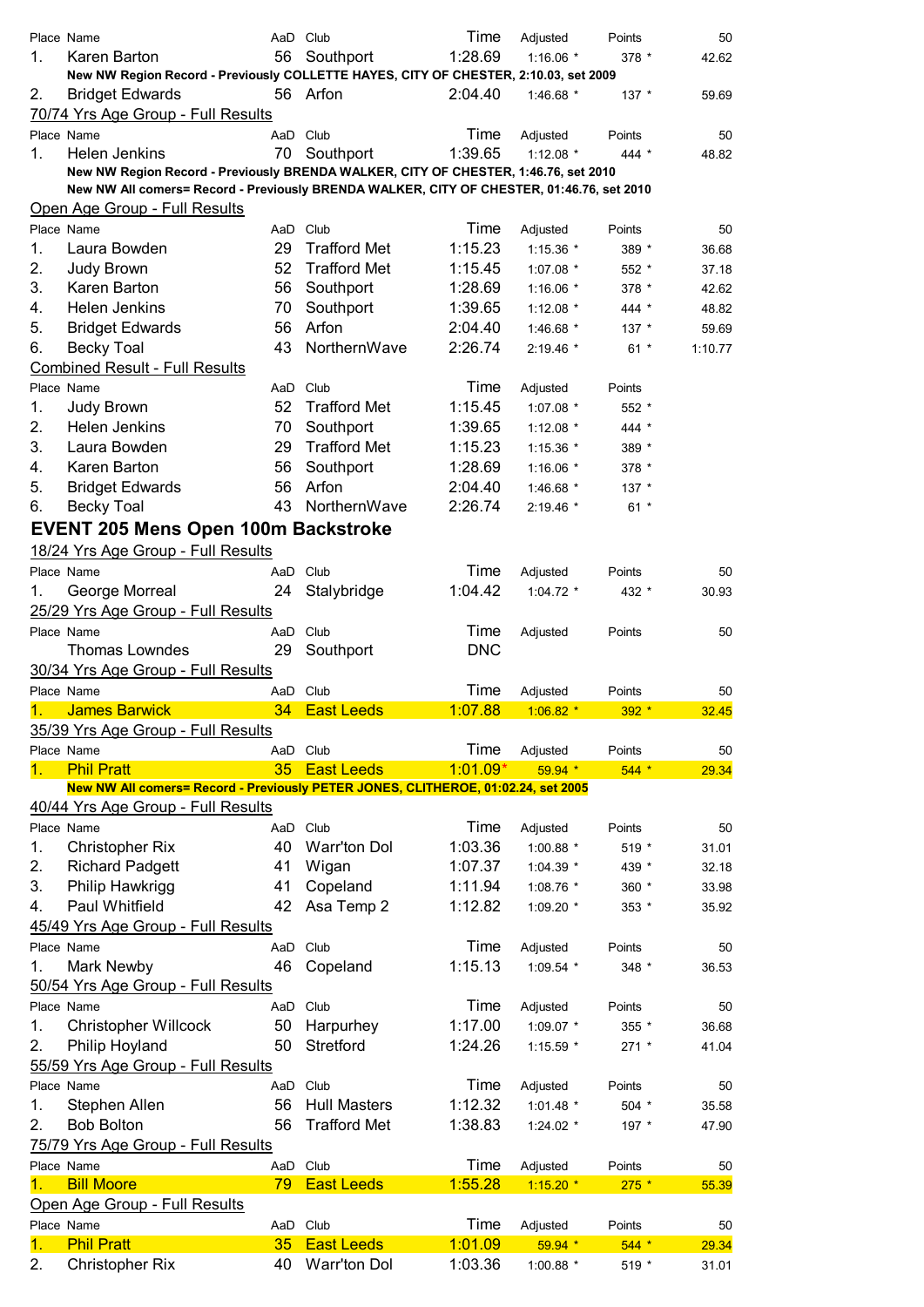| 3.             | George Morreal                                                                         | 24 | Stalybridge         | 1:04.42    | 1:04.72 *   | 432 *   | 30.93 |         |         |
|----------------|----------------------------------------------------------------------------------------|----|---------------------|------------|-------------|---------|-------|---------|---------|
| 4.             | <b>Richard Padgett</b>                                                                 | 41 | Wigan               | 1:07.37    | 1:04.39 *   | 439 *   | 32.18 |         |         |
| 5.             | <b>James Barwick</b>                                                                   | 34 | <b>East Leeds</b>   | 1:07.88    | $1:06.82$ * | $392 *$ | 32.45 |         |         |
| 6.             | Philip Hawkrigg                                                                        | 41 | Copeland            | 1:11.94    | 1:08.76 *   | 360 *   | 33.98 |         |         |
| 7.             | Stephen Allen                                                                          | 56 | <b>Hull Masters</b> | 1:12.32    | $1:01.48$ * | 504 *   | 35.58 |         |         |
| 8.             | Paul Whitfield                                                                         | 42 | Asa Temp 2          | 1:12.82    | 1:09.20 *   | 353 *   | 35.92 |         |         |
| 9.             | Mark Newby                                                                             | 46 | Copeland            | 1:15.13    | 1:09.54 *   | 348 *   | 36.53 |         |         |
| 10.            | <b>Christopher Willcock</b>                                                            | 50 | Harpurhey           | 1:17.00    | 1:09.07 *   | 355 *   | 36.68 |         |         |
| 11.            | Philip Hoyland                                                                         | 50 | Stretford           | 1:24.26    | 1:15.59 *   | $271 *$ | 41.04 |         |         |
| 12.            | <b>Bob Bolton</b>                                                                      | 56 | <b>Trafford Met</b> | 1:38.83    | 1:24.02 $*$ | 197 *   | 47.90 |         |         |
| 13.            | <b>Bill Moore</b>                                                                      | 79 | <b>East Leeds</b>   | 1:55.28    | $1:15.20*$  | $275 *$ | 55.39 |         |         |
|                | Thomas Lowndes<br><b>Combined Result - Full Results</b>                                | 29 | Southport           | <b>DNC</b> |             |         |       |         |         |
|                | Place Name                                                                             |    | AaD Club            | Time       | Adjusted    | Points  |       |         |         |
| $\mathbf{1}$ . | <b>Phil Pratt</b>                                                                      | 35 | <b>East Leeds</b>   | 1:01.09    | 59.94 *     | $544*$  |       |         |         |
| 2.             | <b>Christopher Rix</b>                                                                 | 40 | <b>Warr'ton Dol</b> | 1:03.36    | 1:00.88 *   | 519 *   |       |         |         |
| 3.             | Stephen Allen                                                                          | 56 | <b>Hull Masters</b> | 1:12.32    | 1:01.48 *   | 504 *   |       |         |         |
| 4.             | <b>Richard Padgett</b>                                                                 | 41 | Wigan               | 1:07.37    | 1:04.39 *   | 439 *   |       |         |         |
| 5.             | George Morreal                                                                         | 24 | Stalybridge         | 1:04.42    | 1:04.72 *   | 432 *   |       |         |         |
| 6.             | <b>James Barwick</b>                                                                   | 34 | <b>East Leeds</b>   | 1:07.88    | $1:06.82$ * | $392 *$ |       |         |         |
| 7.             | Philip Hawkrigg                                                                        | 41 | Copeland            | 1:11.94    | 1:08.76 *   | 360 *   |       |         |         |
| 8.             | <b>Christopher Willcock</b>                                                            | 50 | Harpurhey           | 1:17.00    | $1:09.07$ * | 355 *   |       |         |         |
| 9.             | Paul Whitfield                                                                         | 42 | Asa Temp 2          | 1:12.82    | 1:09.20 *   | 353 *   |       |         |         |
| 10.            | Mark Newby                                                                             | 46 | Copeland            | 1:15.13    | 1:09.54 *   | 348 *   |       |         |         |
| 11.            | <b>Bill Moore</b>                                                                      | 79 | <b>East Leeds</b>   | 1:55.28    | $1:15.20*$  | $275 *$ |       |         |         |
| 12.            | Philip Hoyland                                                                         | 50 | Stretford           | 1:24.26    | 1:15.59 *   | 271 *   |       |         |         |
| 13.            | <b>Bob Bolton</b>                                                                      | 56 | <b>Trafford Met</b> | 1:38.83    | 1:24.02 *   | 197 *   |       |         |         |
|                | <b>EVENT 206 Mens/Womens Open 200m IM</b>                                              |    |                     |            |             |         |       |         |         |
|                |                                                                                        |    |                     |            |             |         |       |         |         |
|                | MENS 25/29 Yrs Age Group - Full Results                                                |    |                     |            |             |         |       |         |         |
|                | Place Name                                                                             |    | AaD Club            | Time       | Adjusted    | Points  | 50    | 100     | 150     |
|                | <b>Robert Sexton</b>                                                                   | 27 | Stalybridge         | <b>DNC</b> |             |         |       |         |         |
|                | MENS 30/34 Yrs Age Group - Full Results                                                |    |                     |            |             |         |       |         |         |
|                | Place Name                                                                             |    | AaD Club            | Time       | Adjusted    | Points  | 50    | 100     | 150     |
| 1.             | Andrew Hutchinson                                                                      | 31 | Heart Of Mid        | 2:39.35    | 2:39.46 *   | 324 *   | 34.07 | 1:16.41 | 2:02.85 |
|                | MENS 40/44 Yrs Age Group - Full Results                                                |    |                     |            |             |         |       |         |         |
|                | Place Name                                                                             |    | AaD Club            | Time       | Adjusted    | Points  | 50    | 100     | 150     |
| 1.             | <b>Richard Padgett</b>                                                                 | 41 | Wigan               | 2:34.84    | $2:28.18*$  | 404 *   | 31.99 | 1:10.44 | 1:58.40 |
|                | New NW Region Record - Previously PETER MAY, LEYLAND, 2:36.43, set 2011                |    |                     |            |             |         |       |         |         |
|                | New NW All comers= Record - Previously PETER MAY, LEYLAND, 02:36.43, set 2011          |    |                     |            |             |         |       |         |         |
|                | MENS 45/49 Yrs Age Group - Full Results                                                |    |                     |            |             |         |       |         |         |
|                | Place Name                                                                             |    | AaD Club            | Time       | Adjusted    | Points  | 50    | 100     | 150     |
| 1.             | <b>Andrew Cox</b>                                                                      | 49 | <b>Blackpool Aq</b> | 2:41.20    | 2:28.01 *   | 406 *   | 33.91 | 1:15.21 | 2:07.34 |
| 2.             | Jon Endeacott                                                                          | 49 | Hoylake             | 2:41.26    | $2:28.07$ * | 405 *   | 34.72 | 1:16.90 | 2:02.50 |
|                | MENS 50/54 Yrs Age Group - Full Results                                                |    |                     |            |             |         |       |         |         |
|                | Place Name                                                                             |    | AaD Club            | Time       | Adjusted    | Points  | 50    | 100     | 150     |
| 1.             | Russell Mason                                                                          |    | 53 Warr'ton Dol     | 2:29.70    | $2:13.94$ * | 548 *   | 33.26 | 1:12.38 | 1:54.98 |
|                | New NW Region Record - Previously RUSSELL MASON, WARRINGTON D, 02:33.01, set 2013      |    |                     |            |             |         |       |         |         |
|                | New NW All comers= Record - Previously RUSSELL MASON, WARRINGTON D, 02:33.01, set 2013 |    |                     |            |             |         |       |         |         |
| 2.             | Stephen Bottomley                                                                      |    | 53 Bo Kirklees      | 2:37.75    | $2:21.15$ * | 468 *   | 36.35 | 1:15.37 | 2:02.02 |
| 3.             | Paul Gibson                                                                            | 51 | Carlisle Aq         | 3:01.73    | 2:44.83 *   | 294 *   | 35.74 | 1:22.12 | 2:19.11 |
|                | <b>Christopher Willcock</b>                                                            | 50 | Harpurhey           | <b>DNC</b> |             |         |       |         |         |
|                | MENS 55/59 Yrs Age Group - Full Results                                                |    |                     |            |             |         |       |         |         |
|                | Place Name                                                                             |    | AaD Club            | Time       | Adjusted    | Points  | 50    | 100     | 150     |
| 1.             | Mark Jones                                                                             |    | 56 Everton          | 2:45.29    | $2:24.44$ * | 437 *   | 37.86 | 1:22.90 | 2:10.57 |
|                | New NW Region Record - Previously MARK JONES, EVERTON, 2:53.08, set 2015               |    |                     |            |             |         |       |         |         |
|                | New NW All comers= Record - Previously MARK JONES, EVERTON, 02:53.08, set 2011         |    |                     |            |             |         |       |         |         |
| 2.             | Jeroen Peters                                                                          |    | 55 Glossop          | 2:52.27    | 2:31.80 *   | 376 *   | 35.76 | 1:21.74 | 2:12.45 |
|                | MENS 60/64 Yrs Age Group - Full Results                                                |    |                     |            |             |         |       |         |         |
|                | Place Name                                                                             |    | AaD Club            | Time       | Adjusted    | Points  | 50    | 100     | 150     |
| 1.             | <b>Tony Morris</b>                                                                     |    | 61 ALSC Masters     | 2:44.80    | $2:17.04$ * | 511 *   | 36.38 | 1:21.31 | 2:08.54 |
|                | MENS 65/69 Yrs Age Group - Full Results                                                |    |                     |            |             |         |       |         |         |
|                | Place Name                                                                             |    | AaD Club            | Time       | Adjusted    | Points  | 50    | 100     | 150     |
| 1.             | <b>Graham Padgett</b>                                                                  | 69 | Warr'ton Dol        | 3:06.34    | 2:18.76 *   | 493 *   | 40.67 | 1:28.66 | 2:24.12 |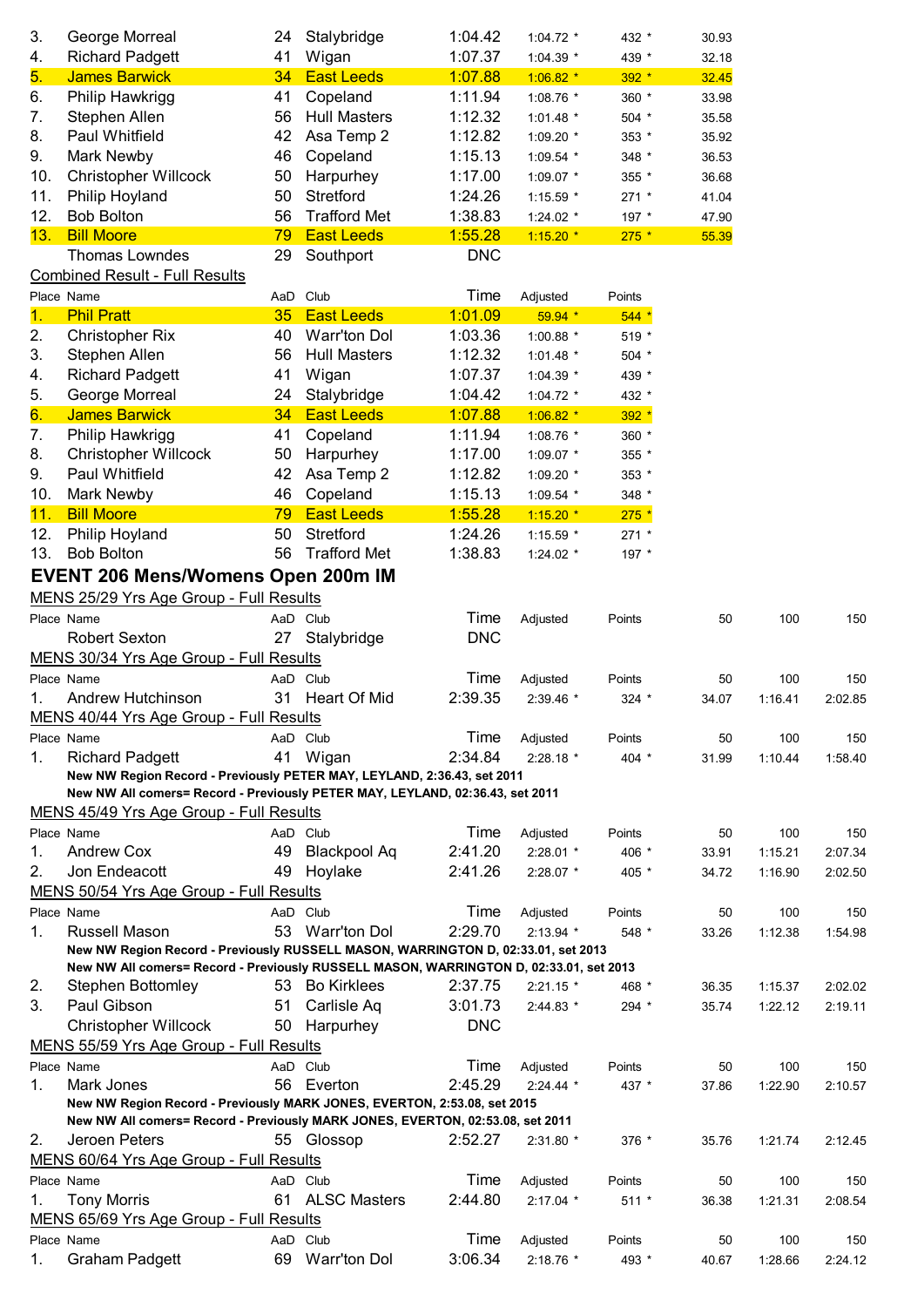| 2.  | Keith Rothwell                                                                           |    | 67 Arfon            | 3:46.60    | $2:54.10*$  | 249 *   | 47.58 | 1:50.27 | 2:52.55 |
|-----|------------------------------------------------------------------------------------------|----|---------------------|------------|-------------|---------|-------|---------|---------|
|     | MENS 70/74 Yrs Age Group - Full Results                                                  |    |                     |            |             |         |       |         |         |
|     | Place Name                                                                               |    | AaD Club            | Time       | Adjusted    | Points  | 50    | 100     | 150     |
| 1.  | <b>Tony Catterall</b>                                                                    |    | 70 Colne            | 3:28.82    | 2:32.94 *   | 368 *   | 50.06 | 1:45.48 | 2:43.33 |
|     | New NW Region Record - Previously JOHN ANDERSON, TRAFFORD METRO, 4:02.69, set 2010       |    |                     |            |             |         |       |         |         |
|     | New NW All comers= Record - Previously JOHN ANDERSON, TRAFFORD METRO, 04:02.69, set 2010 |    |                     |            |             |         |       |         |         |
| 2.  | Alex Brown                                                                               |    | 72 Blyth            | 3:30.02    | $2:28.51$ * | 402 *   | 44.27 | 1:42.46 | 2:44.70 |
|     | <b>MENS Open Age Group - Full Results</b>                                                |    |                     |            |             |         |       |         |         |
|     | Place Name                                                                               |    | AaD Club            | Time       | Adjusted    | Points  | 50    | 100     | 150     |
| 1.  | Russell Mason                                                                            | 53 | <b>Warr'ton Dol</b> | 2:29.70    | $2:13.94$ * | 548 *   | 33.26 | 1:12.38 | 1:54.98 |
| 2.  | <b>Richard Padgett</b>                                                                   | 41 | Wigan               | 2:34.84    | 2:28.18 *   | 404 *   | 31.99 | 1:10.44 | 1:58.40 |
| 3.  | <b>Stephen Bottomley</b>                                                                 | 53 | <b>Bo Kirklees</b>  | 2:37.75    | $2:21.15$ * | 468 *   | 36.35 | 1:15.37 | 2:02.02 |
| 4.  | Andrew Hutchinson                                                                        | 31 | Heart Of Mid        | 2:39.35    | 2:39.46 *   | $324$ * | 34.07 | 1:16.41 | 2:02.85 |
| 5.  | Andrew Cox                                                                               | 49 | <b>Blackpool Aq</b> | 2:41.20    | 2:28.01 *   | 406 *   | 33.91 | 1:15.21 | 2:07.34 |
| 6.  | Jon Endeacott                                                                            | 49 | Hoylake             | 2:41.26    | 2:28.07 *   | 405 *   | 34.72 | 1:16.90 | 2:02.50 |
| 7.  | <b>Tony Morris</b>                                                                       | 61 | <b>ALSC Masters</b> | 2:44.80    | 2:17.04 *   | $511 *$ | 36.38 | 1:21.31 | 2:08.54 |
| 8.  | Mark Jones                                                                               | 56 | Everton             | 2:45.29    | $2:24.44$ * | 437 *   | 37.86 | 1:22.90 | 2:10.57 |
| 9.  | Jeroen Peters                                                                            | 55 | Glossop             | 2:52.27    | 2:31.80 *   | 376 *   | 35.76 | 1:21.74 | 2:12.45 |
| 10. | Paul Gibson                                                                              | 51 | Carlisle Aq         | 3:01.73    | 2:44.83 *   | 294 *   | 35.74 | 1:22.12 | 2:19.11 |
| 11. | <b>Graham Padgett</b>                                                                    | 69 | <b>Warr'ton Dol</b> | 3:06.34    | 2:18.76 *   | 493 *   | 40.67 | 1:28.66 | 2:24.12 |
| 12. | <b>Tony Catterall</b>                                                                    | 70 | Colne               | 3:28.82    | 2:32.94 *   | 368 *   | 50.06 | 1:45.48 | 2:43.33 |
| 13. | Alex Brown                                                                               | 72 | <b>Blyth</b>        | 3:30.02    | 2:28.51 *   | 402 *   | 44.27 | 1:42.46 | 2:44.70 |
| 14. | Keith Rothwell                                                                           | 67 | Arfon               | 3:46.60    | $2:54.10*$  | 249 *   | 47.58 | 1:50.27 | 2:52.55 |
|     | <b>Christopher Willcock</b>                                                              | 50 | Harpurhey           | <b>DNC</b> |             |         |       |         |         |
|     | <b>Robert Sexton</b>                                                                     | 27 | Stalybridge         | <b>DNC</b> |             |         |       |         |         |
|     | <b>MENS Combined Result - Full Results</b>                                               |    |                     |            |             |         |       |         |         |
|     | Place Name                                                                               |    | AaD Club            | Time       | Adjusted    | Points  |       |         |         |
| 1.  | Russell Mason                                                                            | 53 | <b>Warr'ton Dol</b> | 2:29.70    | $2:13.94$ * | 548 *   |       |         |         |
| 2.  | <b>Tony Morris</b>                                                                       | 61 | <b>ALSC Masters</b> | 2:44.80    | 2:17.04 *   | $511 *$ |       |         |         |
| 3.  | <b>Graham Padgett</b>                                                                    | 69 | <b>Warr'ton Dol</b> | 3:06.34    | $2:18.76$ * | 493 *   |       |         |         |
| 4.  | <b>Stephen Bottomley</b>                                                                 | 53 | <b>Bo Kirklees</b>  | 2:37.75    | $2:21.15$ * | 468 *   |       |         |         |
| 5.  | Mark Jones                                                                               | 56 | Everton             | 2:45.29    | $2:24.44$ * | 437 *   |       |         |         |
| 6.  | <b>Andrew Cox</b>                                                                        | 49 | <b>Blackpool Aq</b> | 2:41.20    | 2:28.01 *   | 406 *   |       |         |         |
| 7.  | Jon Endeacott                                                                            | 49 | Hoylake             | 2:41.26    | 2:28.07 *   | 405 *   |       |         |         |
| 8.  | <b>Richard Padgett</b>                                                                   | 41 | Wigan               | 2:34.84    | 2:28.18 *   | 404 *   |       |         |         |
| 9.  | Alex Brown                                                                               | 72 | <b>Blyth</b>        | 3:30.02    | 2:28.51 *   | 402 *   |       |         |         |
| 10. | Jeroen Peters                                                                            | 55 | Glossop             | 2:52.27    | 2:31.80 *   | 376 *   |       |         |         |
| 11. | <b>Tony Catterall</b>                                                                    | 70 | Colne               | 3:28.82    | 2:32.94 *   | 368 *   |       |         |         |
| 12. | Andrew Hutchinson                                                                        | 31 | Heart Of Mid        | 2:39.35    | 2:39.46 *   | $324$ * |       |         |         |
| 13. | Paul Gibson                                                                              | 51 | Carlisle Aq         | 3:01.73    | $2:44.83*$  | 294 *   |       |         |         |
| 14. | Keith Rothwell                                                                           |    | 67 Arfon            | 3:46.60    | $2:54.10*$  | 249 *   |       |         |         |
|     | <b>WOMENS 18/24 Yrs Age Group - Full Results</b>                                         |    |                     |            |             |         |       |         |         |
|     | Place Name                                                                               |    | AaD Club            | Time       | Adjusted    | Points  | 50    | 100     | 150     |
| 1.  | <b>Bethan Corley</b>                                                                     |    | 24 Hoylake          | 2:39.94    | 2:40.51 *   | 437 *   | 33.84 | 1:15.17 | 2:03.64 |
|     | <b>WOMENS 25/29 Yrs Age Group - Full Results</b>                                         |    |                     |            |             |         |       |         |         |
|     | Place Name                                                                               |    | AaD Club            | Time       | Adjusted    | Points  | 50    | 100     | 150     |
| 1.  | Becki Newman                                                                             |    | 28 Newcastle        | 2:30.22    | $2:32.07$ * | $514 *$ | 33.36 | 1:12.68 | 1:56.02 |
|     | New NW All comers= Record - Previously CAROL THAIN, HEART OF MID, 02:30.86, set 2013     |    |                     |            |             |         |       |         |         |
|     | <b>WOMENS 35/39 Yrs Age Group - Full Results</b>                                         |    |                     |            |             |         |       |         |         |
|     | Place Name                                                                               |    | AaD Club            | Time       | Adjusted    | Points  | 50    | 100     | 150     |
| 1.  | Rebecca Henly                                                                            | 35 | <b>Trafford Met</b> | 2:40.57    | $2:42.10*$  | 424 *   | 35.43 | 1:18.04 | 2:03.54 |
|     | New NW Region Record - Previously unclaimed                                              |    |                     |            |             |         |       |         |         |
|     | New NW All comers= Record - Previously TRACIE GORST, TRAFFORD METRO, 02:54.86, set 2005  |    |                     |            |             |         |       |         |         |
|     | <b>WOMENS 40/44 Yrs Age Group - Full Results</b>                                         |    |                     |            |             |         |       |         |         |
|     | Place Name                                                                               |    | AaD Club            | Time       | Adjusted    | Points  | 50    | 100     | 150     |
| 1.  | Melanie Sayed                                                                            | 42 | Co Liverpool        | 3:05.94    | $3:01.91$ * | 300 *   | 40.55 | 1:30.76 | 2:24.11 |
| 2.  | <b>Sue Harris</b>                                                                        | 43 | <b>Ilkley</b>       | 3:22.79    | $3:17.14$ * | 236 *   | 49.56 | 1:40.66 | 2:39.17 |
|     | <b>WOMENS 45/49 Yrs Age Group - Full Results</b>                                         |    |                     |            |             |         |       |         |         |
|     | Place Name                                                                               |    | AaD Club            | Time       | Adjusted    | Points  | 50    | 100     | 150     |
| 1.  | Emma Bisset                                                                              |    | 45 Trafford Met     | 3:12.90    | 3:04.96 *   | 285 *   | 42.67 | 1:35.05 | 2:29.18 |
|     | <b>WOMENS 50/54 Yrs Age Group - Full Results</b>                                         |    |                     |            |             |         |       |         |         |
|     | Place Name                                                                               |    | AaD Club            | Time       | Adjusted    | Points  | 50    | 100     | 150     |
| 1.  | Judy Brown                                                                               | 52 | <b>Trafford Met</b> | 2:51.15    | 2:35.05 *   | 485 *   | 37.94 | 1:19.67 | 2:12.28 |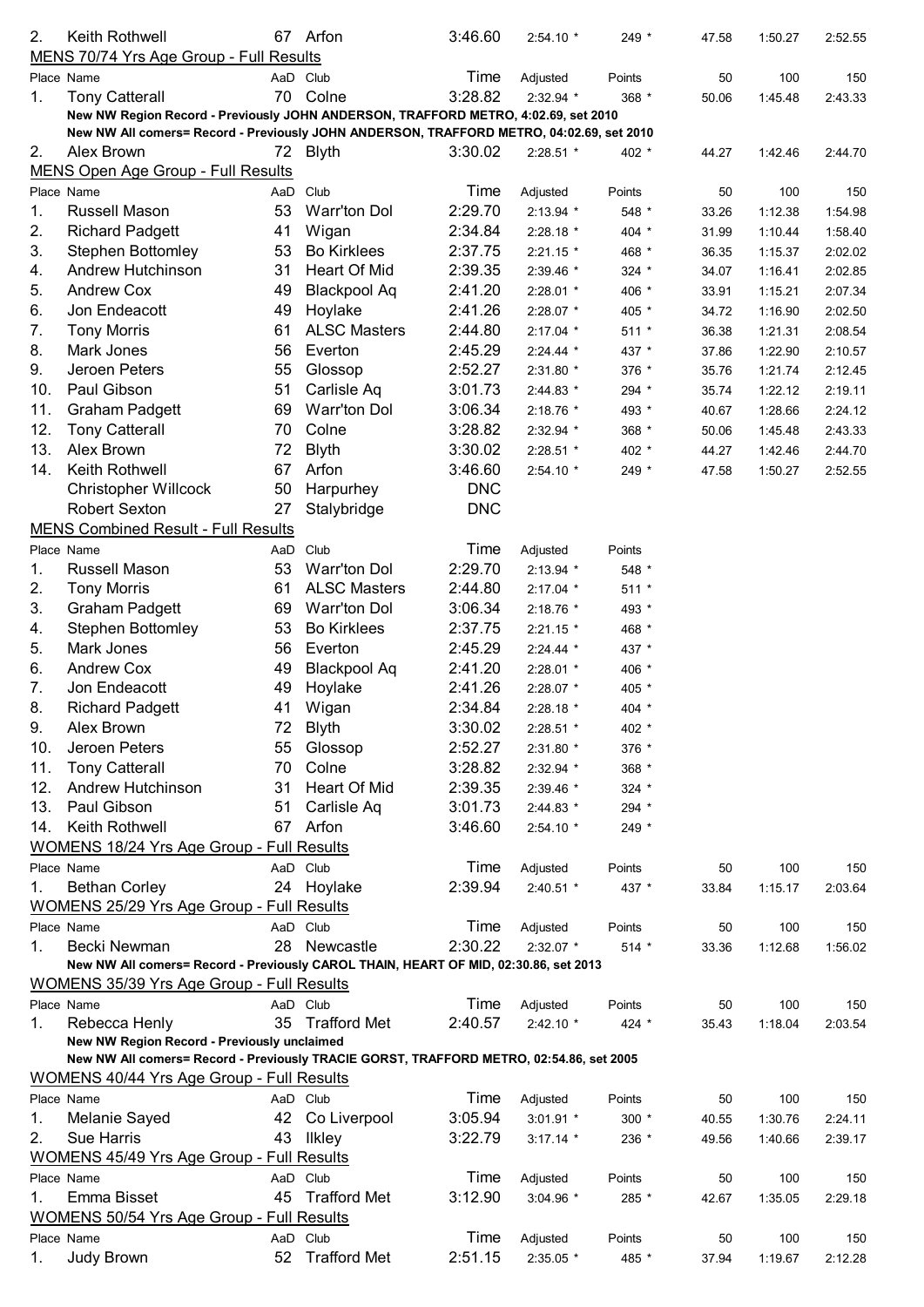|    | New NW Region Record - Previously unclaimed                                                                                                                             |    |                     |         |             |         |       |         |         |
|----|-------------------------------------------------------------------------------------------------------------------------------------------------------------------------|----|---------------------|---------|-------------|---------|-------|---------|---------|
| 2. | Pauline Foot                                                                                                                                                            |    | 51 York Tri         | 3:13.04 | $2:56.42$ * | $329 *$ | 41.61 | 1:36.51 | 2:30.21 |
|    | <b>WOMENS 55/59 Yrs Age Group - Full Results</b>                                                                                                                        |    |                     |         |             |         |       |         |         |
|    | Place Name                                                                                                                                                              |    | AaD Club            | Time    | Adjusted    | Points  | 50    | 100     | 150     |
| 1. | Karen Elly                                                                                                                                                              | 55 | <b>Hyde Seal</b>    | 2:50.71 | $2:30.46$ * | $531 *$ | 37.84 | 1:24.39 | 2:13.65 |
|    | New NW Region Record - Previously unclaimed                                                                                                                             |    |                     |         |             |         |       |         |         |
|    | New NW All comers= Record - Previously RUTH LOWE, CITY OF DERBY, 03:28.68, set 2014                                                                                     |    |                     |         |             |         |       |         |         |
|    | <b>WOMENS Open Age Group - Full Results</b>                                                                                                                             |    |                     |         |             |         |       |         |         |
|    | Place Name                                                                                                                                                              |    | AaD Club            | Time    | Adjusted    | Points  | 50    | 100     | 150     |
| 1. | Becki Newman                                                                                                                                                            | 28 | Newcastle           | 2:30.22 | 2:32.07 *   | $514 *$ | 33.36 | 1:12.68 | 1:56.02 |
| 2. | <b>Bethan Corley</b>                                                                                                                                                    | 24 | Hoylake             | 2:39.94 | 2:40.51 *   | 437 *   | 33.84 | 1:15.17 | 2:03.64 |
| 3. | Rebecca Henly                                                                                                                                                           | 35 | <b>Trafford Met</b> | 2:40.57 | $2:42.10*$  | 424 *   | 35.43 | 1:18.04 | 2:03.54 |
| 4. | Karen Elly                                                                                                                                                              | 55 | <b>Hyde Seal</b>    | 2:50.71 |             |         |       |         |         |
|    |                                                                                                                                                                         |    |                     |         | 2:30.46 *   | $531 *$ | 37.84 | 1:24.39 | 2:13.65 |
| 5. | Judy Brown                                                                                                                                                              | 52 | <b>Trafford Met</b> | 2:51.15 | $2:35.05$ * | 485 *   | 37.94 | 1:19.67 | 2:12.28 |
| 6. | Melanie Sayed                                                                                                                                                           | 42 | Co Liverpool        | 3:05.94 | $3:01.91$ * | 300 *   | 40.55 | 1:30.76 | 2:24.11 |
| 7. | Emma Bisset                                                                                                                                                             | 45 | <b>Trafford Met</b> | 3:12.90 | 3:04.96 *   | 285 *   | 42.67 | 1:35.05 | 2:29.18 |
| 8. | Pauline Foot                                                                                                                                                            | 51 | York Tri            | 3:13.04 | 2:56.42 *   | 329 *   | 41.61 | 1:36.51 | 2:30.21 |
| 9. | <b>Sue Harris</b>                                                                                                                                                       | 43 | <b>Ilkley</b>       | 3:22.79 | $3:17.14$ * | 236 *   | 49.56 | 1:40.66 | 2:39.17 |
|    | <b>WOMENS Combined Result - Full Results</b>                                                                                                                            |    |                     |         |             |         |       |         |         |
|    | Place Name                                                                                                                                                              |    | AaD Club            | Time    | Adjusted    | Points  |       |         |         |
| 1. | Karen Elly                                                                                                                                                              | 55 | <b>Hyde Seal</b>    | 2:50.71 | $2:30.46$ * | 531 *   |       |         |         |
| 2. | Becki Newman                                                                                                                                                            | 28 | Newcastle           | 2:30.22 | 2:32.07 *   | 514 *   |       |         |         |
| 3. | Judy Brown                                                                                                                                                              | 52 | <b>Trafford Met</b> | 2:51.15 | $2:35.05$ * | 485 *   |       |         |         |
| 4. | <b>Bethan Corley</b>                                                                                                                                                    | 24 | Hoylake             | 2:39.94 | 2:40.51 *   | 437 *   |       |         |         |
| 5. | Rebecca Henly                                                                                                                                                           | 35 | <b>Trafford Met</b> | 2:40.57 | $2:42.10*$  | 424 *   |       |         |         |
| 6. | Pauline Foot                                                                                                                                                            | 51 | York Tri            |         |             |         |       |         |         |
|    |                                                                                                                                                                         |    |                     | 3:13.04 | 2:56.42 *   | 329 *   |       |         |         |
| 7. | Melanie Sayed                                                                                                                                                           | 42 | Co Liverpool        | 3:05.94 | $3:01.91$ * | $300 *$ |       |         |         |
| 8. | Emma Bisset                                                                                                                                                             | 45 | <b>Trafford Met</b> | 3:12.90 | $3:04.96$ * | 285 *   |       |         |         |
| 9. | <b>Sue Harris</b>                                                                                                                                                       | 43 | <b>Ilkley</b>       | 3:22.79 | $3:17.14$ * | 236 *   |       |         |         |
|    | <b>EVENT 207 Womens Open 100m Butterfly</b>                                                                                                                             |    |                     |         |             |         |       |         |         |
|    | 18/24 Yrs Age Group - Full Results                                                                                                                                      |    |                     |         |             |         |       |         |         |
|    | Place Name                                                                                                                                                              |    | AaD Club            | Time    | Adjusted    | Points  | 50    |         |         |
| 1. | <b>Charlotte Walmsley</b>                                                                                                                                               |    | 22 Leyland Barr     | 1:25.13 | 1:25.18 *   | 263 *   | 38.10 |         |         |
|    | 55/59 Yrs Age Group - Full Results                                                                                                                                      |    |                     |         |             |         |       |         |         |
|    |                                                                                                                                                                         |    | AaD Club            | Time    |             |         | 50    |         |         |
|    | Place Name                                                                                                                                                              |    |                     |         | Adjusted    | Points  |       |         |         |
| 1. | <b>Judith Hattle</b>                                                                                                                                                    |    | 56 Carlisle Aq      | 1:15.68 | $1:05.21$ * | 587 *   | 35.28 |         |         |
|    | New NW Region Record - Previously VANESSA FOSTER, CARLISLE MAS, 1:40.39, set 2010<br>New NW All comers= Record - Previously LINDSEY GOWLAND, ETWALL, 01:29.00, set 2012 |    |                     |         |             |         |       |         |         |
|    |                                                                                                                                                                         |    |                     |         |             |         |       |         |         |
|    | 65/69 Yrs Age Group - Full Results                                                                                                                                      |    |                     |         |             |         |       |         |         |
|    | Place Name                                                                                                                                                              |    | AaD Club            | Time    | Adjusted    | Points  | 50    |         |         |
| 1. | Patricia Jackson                                                                                                                                                        | 69 | East Anglian        | 1:44.34 | $1:12.75$ * | 422 *   | 47.31 |         |         |
|    | Open Age Group - Full Results                                                                                                                                           |    |                     |         |             |         |       |         |         |
|    | Place Name                                                                                                                                                              |    | AaD Club            | Time    | Adjusted    | Points  | 50    |         |         |
| 1. | <b>Judith Hattle</b>                                                                                                                                                    | 56 | Carlisle Aq         | 1:15.68 | $1:05.21$ * | 587 *   | 35.28 |         |         |
| 2. | <b>Charlotte Walmsley</b>                                                                                                                                               | 22 | Leyland Barr        | 1:25.13 | 1:25.18 $*$ | 263 *   | 38.10 |         |         |
| 3. | Patricia Jackson                                                                                                                                                        | 69 | East Anglian        | 1:44.34 | $1:12.75$ * | 422 *   | 47.31 |         |         |
|    | <b>Combined Result - Full Results</b>                                                                                                                                   |    |                     |         |             |         |       |         |         |
|    | Place Name                                                                                                                                                              |    | AaD Club            | Time    | Adjusted    | Points  |       |         |         |
| 1. | <b>Judith Hattle</b>                                                                                                                                                    |    | 56 Carlisle Aq      | 1:15.68 | $1:05.21$ * | 587 *   |       |         |         |
| 2. | Patricia Jackson                                                                                                                                                        |    | 69 East Anglian     | 1:44.34 |             |         |       |         |         |
|    |                                                                                                                                                                         |    |                     |         | 1:12.75 *   | 422 *   |       |         |         |
| 3. | <b>Charlotte Walmsley</b>                                                                                                                                               |    | 22 Leyland Barr     | 1:25.13 | 1:25.18 $*$ | 263 *   |       |         |         |
|    | <b>EVENT 208 Mens Open 100m Butterfly</b>                                                                                                                               |    |                     |         |             |         |       |         |         |
|    | 35/39 Yrs Age Group - Full Results                                                                                                                                      |    |                     |         |             |         |       |         |         |
|    | Place Name                                                                                                                                                              |    | AaD Club            | Time    | Adjusted    | Points  | 50    |         |         |
| 1. | Jim Carr                                                                                                                                                                | 35 | Newcastle           | 1:04.43 | $1:03.01$ * | 454 *   | 30.13 |         |         |
|    | 40/44 Yrs Age Group - Full Results                                                                                                                                      |    |                     |         |             |         |       |         |         |
|    | Place Name                                                                                                                                                              |    | AaD Club            | Time    | Adjusted    | Points  | 50    |         |         |
| 1. | Graeme Atherton                                                                                                                                                         | 41 | <b>Warr'ton Dol</b> | 1:01.21 | 58.22 *     | 575 *   | 28.53 |         |         |
|    | New NW Region Record - Previously GRAEME ATHERTON, WARRINGTON DOLPHIN, 1:02.01, set 2015                                                                                |    |                     |         |             |         |       |         |         |
|    | New NW All comers= Record - Previously GRAEME ATHERTON, WARRINGTON DOLPHINS, 01:02.01, set 2015                                                                         |    |                     |         |             |         |       |         |         |
| 2. | <b>Richard Symons</b>                                                                                                                                                   |    | 42 Trafford Met     | 1:06.95 | $1:03.39$ * | 446 *   | 31.40 |         |         |
| 3. | <b>Steven Proud</b>                                                                                                                                                     | 44 | Newcastle           | 1:07.94 |             |         |       |         |         |
|    |                                                                                                                                                                         |    |                     |         | $1:03.74$ * | 438 *   | 32.16 |         |         |
| 4. | Philip Hawkrigg                                                                                                                                                         | 41 | Copeland            | 1:11.39 | 1:07.91 *   | 362 *   | 32.31 |         |         |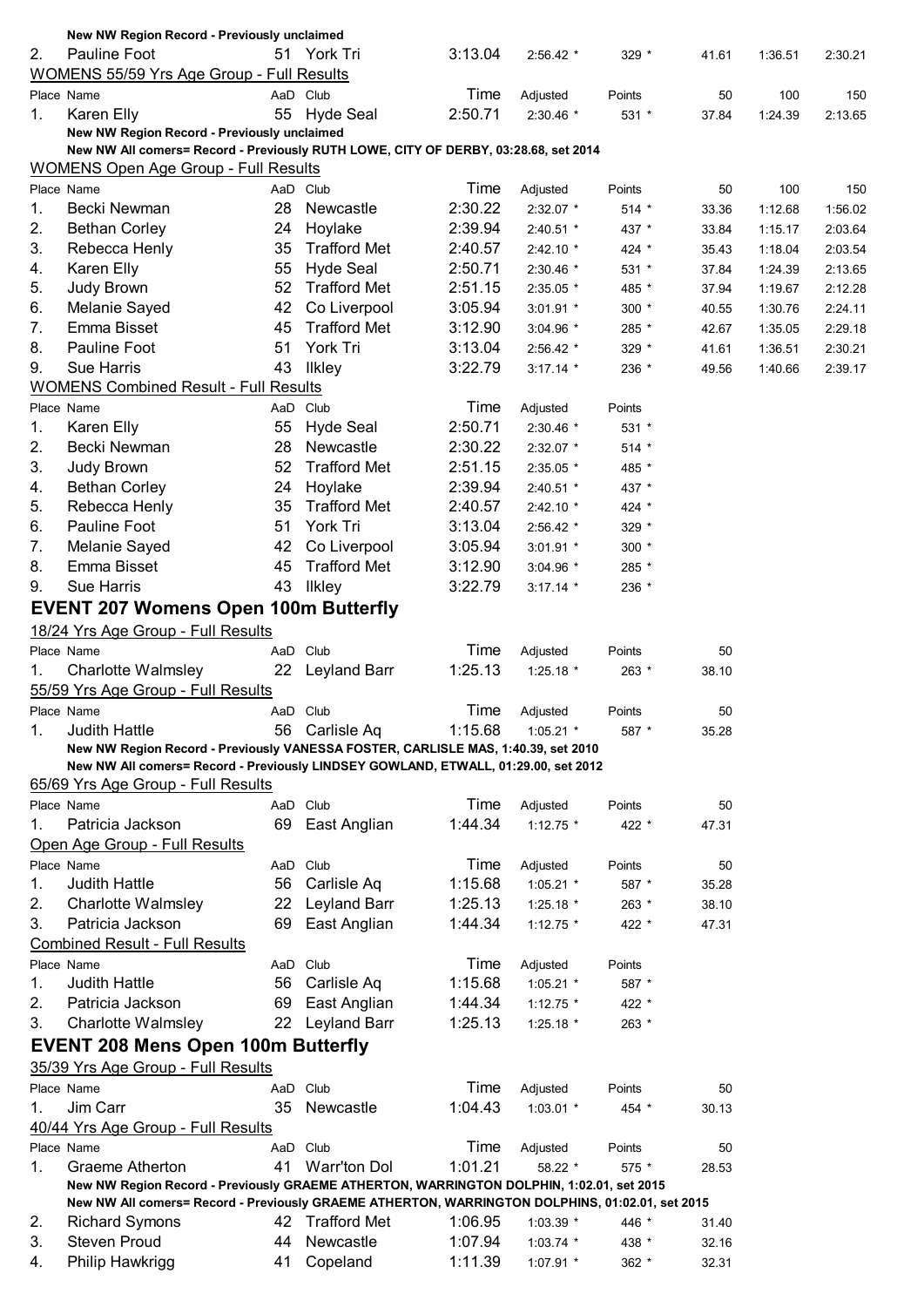|    | 50/54 Yrs Age Group - Full Results                                                  |     |                     |            |             |         |       |
|----|-------------------------------------------------------------------------------------|-----|---------------------|------------|-------------|---------|-------|
|    | Place Name                                                                          |     | AaD Club            | Time       | Adjusted    | Points  | 50    |
| 1. | <b>Christopher Willcock</b>                                                         | 50  | Harpurhey           | 1:08.24    | 1:02.10 *   | 474 *   | 31.28 |
|    | 65/69 Yrs Age Group - Full Results                                                  |     |                     |            |             |         |       |
|    | Place Name                                                                          |     | AaD Club            | Time       | Adjusted    | Points  | 50    |
| 1. | Martyn Woodroffe                                                                    | 66  | Welsh Ind           | 1:23.87    | 1:05.38 *   | 406 *   | 40.21 |
|    | New NW All comers= Record - Previously NEIL MACKINNON, TRAFFORD, 01:24.11, set 2009 |     |                     |            |             |         |       |
| 2. | Derek Booth                                                                         |     | 67 Warr'ton Dol     | 1:29.42    | 1:08.65 *   | $351 *$ | 41.21 |
| 3. | Keith Rothwell                                                                      | 67  | Arfon               | 1:46.59    | 1:21.84 *   | 207 *   | 41.89 |
|    | Open Age Group - Full Results                                                       |     |                     |            |             |         |       |
|    | Place Name                                                                          |     | AaD Club            | Time       | Adjusted    | Points  | 50    |
| 1. | Graeme Atherton                                                                     | 41  | <b>Warr'ton Dol</b> | 1:01.21    | 58.22 *     | 575 *   | 28.53 |
| 2. | Jim Carr                                                                            | 35  | Newcastle           | 1:04.43    | 1:03.01 *   | 454 *   | 30.13 |
| 3. | <b>Richard Symons</b>                                                               | 42  | <b>Trafford Met</b> | 1:06.95    | 1:03.39 *   | 446 *   | 31.40 |
| 4. | <b>Steven Proud</b>                                                                 | 44  | Newcastle           | 1:07.94    | $1:03.74$ * | 438 *   | 32.16 |
| 5. | <b>Christopher Willcock</b>                                                         | 50  | Harpurhey           | 1:08.24    | 1:02.10 *   | 474 *   | 31.28 |
| 6. | Philip Hawkrigg                                                                     | 41  | Copeland            | 1:11.39    | $1:07.91$ * | $362 *$ | 32.31 |
| 7. | Martyn Woodroffe                                                                    | 66  | Welsh Ind           | 1:23.87    | $1:05.38$ * | 406 *   | 40.21 |
| 8. | Derek Booth                                                                         | 67  | Warr'ton Dol        | 1:29.42    | 1:08.65 *   | $351 *$ | 41.21 |
| 9. | Keith Rothwell                                                                      | 67  | Arfon               | 1:46.59    | 1:21.84 *   | 207 *   | 41.89 |
|    | <b>Combined Result - Full Results</b>                                               |     |                     |            |             |         |       |
|    | Place Name                                                                          |     | AaD Club            | Time       | Adjusted    | Points  |       |
| 1. | Graeme Atherton                                                                     | 41  | <b>Warr'ton Dol</b> | 1:01.21    | 58.22 *     | 575 *   |       |
| 2. |                                                                                     | 50  |                     | 1:08.24    |             |         |       |
|    | <b>Christopher Willcock</b>                                                         |     | Harpurhey           |            | 1:02.10 $*$ | 474 *   |       |
| 3. | Jim Carr                                                                            | 35  | Newcastle           | 1:04.43    | 1:03.01 *   | 454 *   |       |
| 4. | <b>Richard Symons</b>                                                               | 42  | <b>Trafford Met</b> | 1:06.95    | 1:03.39 *   | 446 *   |       |
| 5. | <b>Steven Proud</b>                                                                 | 44  | Newcastle           | 1:07.94    | 1:03.74 *   | 438 *   |       |
| 6. | Martyn Woodroffe                                                                    | 66  | Welsh Ind           | 1:23.87    | 1:05.38 *   | 406 *   |       |
| 7. | Philip Hawkrigg                                                                     | 41  | Copeland            | 1:11.39    | 1:07.91 *   | 362 *   |       |
| 8. | Derek Booth                                                                         | 67  | Warr'ton Dol        | 1:29.42    | 1:08.65 *   | 351 *   |       |
| 9. | Keith Rothwell                                                                      | 67  | Arfon               | 1:46.59    | 1:21.84 *   | 207 *   |       |
|    | <b>EVENT 209 Womens Open 50m Freestyle</b>                                          |     |                     |            |             |         |       |
|    | 18/24 Yrs Age Group - Full Results                                                  |     |                     |            |             |         |       |
|    | Place Name                                                                          |     | AaD Club            | Time       | Adjusted    | Points  |       |
| 1. | Sarah Peart                                                                         | 21  | Sandbach            | 30.12      | $30.25$ *   | 453 *   |       |
| 2. | Charlotte Walmsley                                                                  |     | 22 Leyland Barr     | 35.29      | $35.45*$    | 281 *   |       |
|    | 25/29 Yrs Age Group - Full Results                                                  |     |                     |            |             |         |       |
|    | Place Name                                                                          |     | AaD Club            | Time       | Adjusted    | Points  |       |
|    | <b>Katie Purcell</b>                                                                | 26  | <b>East Leeds</b>   | 33.49      | $33.55*$    | $332 *$ |       |
|    | 30/34 Yrs Age Group - Full Results                                                  |     |                     |            |             |         |       |
|    | Place Name                                                                          |     | AaD Club            | Time       | Adjusted    | Points  |       |
| 1. | <b>Katie Birchall</b>                                                               | 34  | Co Liverpool        | 28.74      | 28.85 *     | 522 *   |       |
| 2. | <b>Holly Gordon</b>                                                                 | 32  | <b>Trafford Met</b> | 33.60      | 33.69 *     | 328 *   |       |
|    | 35/39 Yrs Age Group - Full Results                                                  |     |                     |            |             |         |       |
|    | Place Name                                                                          |     | AaD Club            | Time       |             |         |       |
|    |                                                                                     |     |                     |            | Adjusted    | Points  |       |
| 1. | <b>Caroline Liles</b>                                                               | 38  | <b>Romiley Mari</b> | 33.08      | 33.14 *     | $344 *$ |       |
|    | 40/44 Yrs Age Group - Full Results                                                  |     |                     |            |             |         |       |
|    | Place Name                                                                          |     | AaD Club            | Time       | Adjusted    | Points  |       |
| 1. | Jacqui Mann                                                                         | 44  | Etwall              | 29.44      | 28.91 *     | 519 *   |       |
| 2. | <b>Helen Rolle</b>                                                                  | 41  | Etwall              | 30.80      | 30.63 *     | 436 *   |       |
| 3. | <b>Colette Rose</b>                                                                 | 43  | <b>Romiley Mari</b> | 31.73      | $31.31$ *   | 408 *   |       |
| 4. | Sue Harris                                                                          | 43  | <b>Ilkley</b>       | 35.57      | 35.10 *     | 290 *   |       |
| 5. | <b>Becky Toal</b>                                                                   | 43  | NorthernWave        | 45.69      | 45.08 *     | 137 *   |       |
|    | Nicola Benstead                                                                     | 40  | <b>Hull Masters</b> | <b>DNC</b> |             |         |       |
|    | 45/49 Yrs Age Group - Full Results                                                  |     |                     |            |             |         |       |
|    | Place Name                                                                          | AaD | Club                | Time       | Adjusted    | Points  |       |
| 1. | <b>Claire Hughes</b>                                                                | 47  | Stalybridge         | 28.98      | 27.97 *     | 573 *   |       |
| 2. | Janice Craig                                                                        | 45  | Milngavie &B        | 32.96      | 32.20 *     | $375$ * |       |
| 3. | Emma Bisset                                                                         | 45  | <b>Trafford Met</b> | 34.79      | 33.98 *     | $319 *$ |       |
| 4. | <b>Becky Kirby</b>                                                                  | 49  | <b>Trafford Met</b> | 35.22      | 33.52 *     | 333 *   |       |
| 5. | <b>Elaine Craig</b>                                                                 | 49  | Milngavie &B        | 36.13      | 34.39 *     | 308 *   |       |
| 6. | <b>Gail Wrangles</b>                                                                | 46  | <b>East Leeds</b>   | 37.00      | 35.93 *     | $270*$  |       |
|    |                                                                                     |     |                     |            |             |         |       |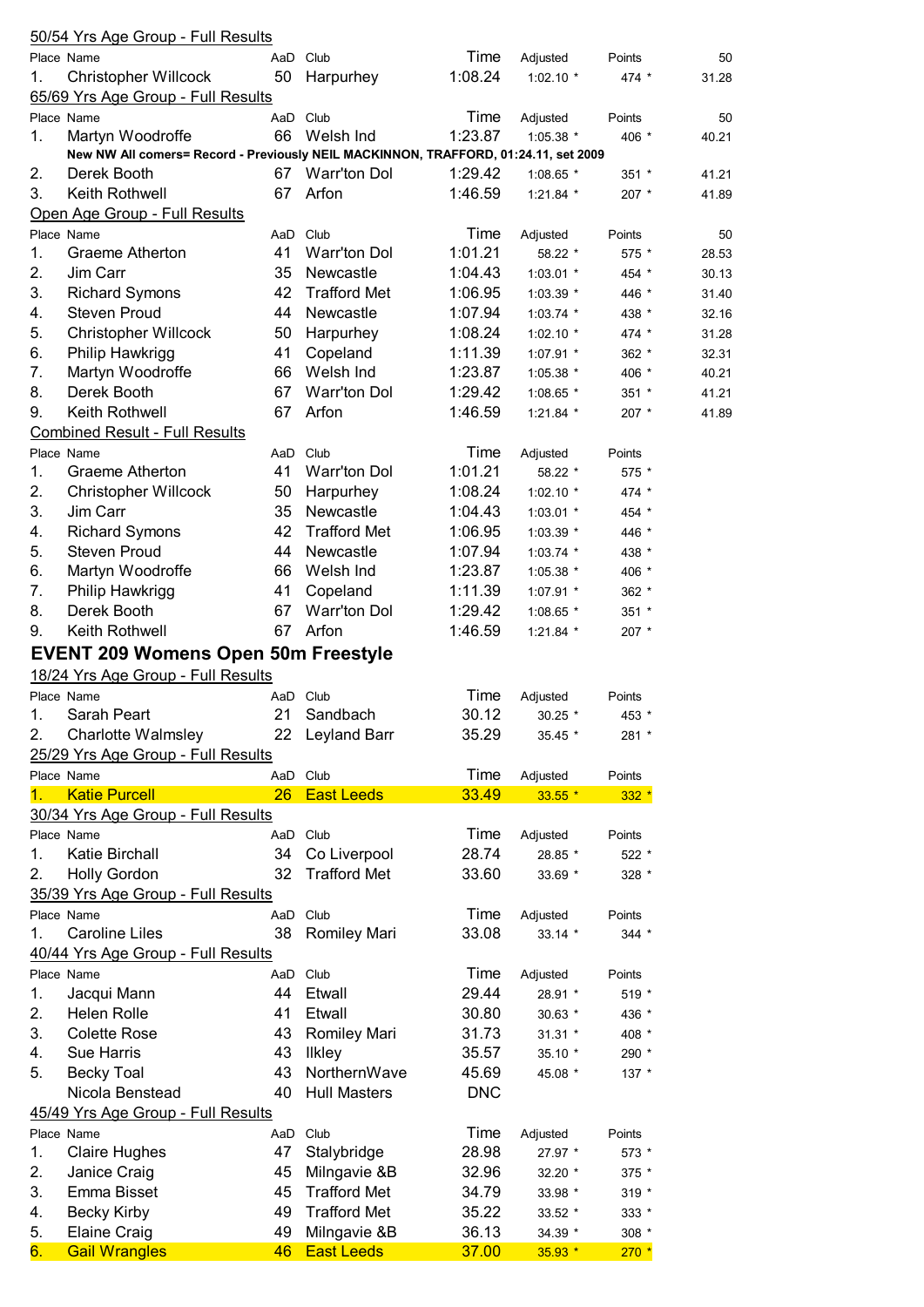|                           | 50/54 Yrs Age Group - Full Results                                           |     |                     |            |                     |         |
|---------------------------|------------------------------------------------------------------------------|-----|---------------------|------------|---------------------|---------|
|                           | Place Name                                                                   | AaD | Club                | Time       | Adjusted            | Points  |
| 1.                        | <b>Karen Graham</b>                                                          | 51  | <b>East Leeds</b>   | 30.55      | $28.63*$            | $534 *$ |
| 2.                        | <b>Julie Hoyle</b>                                                           | 54  | <b>East Leeds</b>   | 31.18      | $28.49*$            | $542 *$ |
| 3.                        | <b>Beverly Stamp</b>                                                         | 51  | <b>Blackpool Aq</b> | 32.62      | 30.57 *             | 439 *   |
| 4.                        | <b>Jayne Dresser</b>                                                         | 53  | <b>East Leeds</b>   | 39.43      | 36.34 *             | $261 *$ |
|                           | 55/59 Yrs Age Group - Full Results                                           |     |                     |            |                     |         |
|                           | Place Name                                                                   |     | AaD Club            | Time       | Adjusted            | Points  |
| 1.                        | <b>Frances West</b>                                                          | 55  | MacclesfldM         | 32.12      | 29.09 *             | 509 *   |
|                           | New NW Region Record - Previously BARBARA HOLMES, BLACKPOOL, 36.49, set 2014 |     |                     |            |                     |         |
| 2.                        | <b>Christine Daly</b>                                                        | 56  | <b>Barrow LD</b>    | 35.36      | 31.74 *             | 392 *   |
| 3.                        | <b>Bridget Edwards</b>                                                       | 56  | Arfon               | 49.06      | 44.03 *             | 147 *   |
|                           | 65/69 Yrs Age Group - Full Results                                           |     |                     |            |                     |         |
|                           | Place Name                                                                   | AaD | Club                | Time       | Adjusted            | Points  |
| 1.                        | <b>Rachel Barton</b>                                                         | 68  | <b>Trafford Met</b> | 34.21      | 27.27 *             | 618 $*$ |
| $\overline{\mathbf{2}}$ . | <b>Gail Daffern</b>                                                          | 66  | <b>East Leeds</b>   | 47.31      | $38.53*$            | $219 *$ |
|                           | Open Age Group - Full Results                                                |     |                     |            |                     |         |
|                           | Place Name                                                                   | AaD | Club                | Time       | Adjusted            | Points  |
| 1.                        | Katie Birchall                                                               | 34  | Co Liverpool        | 28.74      | 28.85 *             | 522 *   |
| 2.                        | <b>Claire Hughes</b>                                                         | 47  | Stalybridge         | 28.98      | 27.97 *             | 573 *   |
| 3.                        | Jacqui Mann                                                                  | 44  | Etwall              | 29.44      | 28.91 *             | 519 *   |
| 4.                        | Sarah Peart                                                                  | 21  | Sandbach            | 30.12      | 30.25 *             | 453 *   |
| 5.                        | <b>Karen Graham</b>                                                          | 51  | <b>East Leeds</b>   | 30.55      | $28.63*$            | $534 *$ |
| 6.                        | <b>Helen Rolle</b>                                                           | 41  | Etwall              | 30.80      | 30.63 *             | 436 *   |
| 7.                        | <b>Julie Hoyle</b>                                                           | 54  | <b>East Leeds</b>   | 31.18      | $28.49*$            | $542 *$ |
| 8.                        | <b>Colette Rose</b>                                                          | 43  | <b>Romiley Mari</b> | 31.73      | $31.31$ *           | 408 *   |
| 9.                        | <b>Frances West</b>                                                          | 55  | MacclesfIdM         | 32.12      |                     |         |
|                           |                                                                              |     |                     |            | 29.09 *             | 509 *   |
| 10.                       | <b>Beverly Stamp</b>                                                         | 51  | <b>Blackpool Aq</b> | 32.62      | 30.57 *             | 439 *   |
| 11.                       | Janice Craig                                                                 | 45  | Milngavie &B        | 32.96      | 32.20 *             | 375 *   |
| 12.                       | <b>Caroline Liles</b>                                                        | 38  | Romiley Mari        | 33.08      | 33.14 *             | 344 *   |
| 13.                       | <b>Katie Purcell</b>                                                         | 26  | <b>East Leeds</b>   | 33.49      | $33.55$ *           | $332 *$ |
| 14.                       | <b>Holly Gordon</b>                                                          | 32  | <b>Trafford Met</b> | 33.60      | 33.69 *             | 328 *   |
| 15.                       | <b>Rachel Barton</b>                                                         | 68  | <b>Trafford Met</b> | 34.21      | 27.27 *             | 618 *   |
| 16.                       | Emma Bisset                                                                  | 45  | <b>Trafford Met</b> | 34.79      | 33.98 *             | 319 *   |
| 17.                       | <b>Becky Kirby</b>                                                           | 49  | <b>Trafford Met</b> | 35.22      | 33.52 *             | 333 *   |
| 18.                       | <b>Charlotte Walmsley</b>                                                    | 22  | Leyland Barr        | 35.29      | 35.45 *             | 281 *   |
| 19.                       | <b>Christine Daly</b>                                                        | 56  | Barrow LD           | 35.36      | 31.74 *             | 392 *   |
| 20.                       | <b>Sue Harris</b>                                                            | 43  | <b>Ilkley</b>       | 35.57      | 35.10 *             | 290 *   |
| 21.                       | <b>Elaine Craig</b>                                                          | 49  | Milngavie &B        | 36.13      | 34.39 *             | 308 *   |
| <mark>22.</mark>          | <b>Gail Wrangles</b>                                                         | 46  | <b>East Leeds</b>   | 37.00      | 35.93 *             | $270*$  |
| 23.                       | <b>Jayne Dresser</b>                                                         | 53  | <b>East Leeds</b>   | 39.43      | $36.34*$            | $261 *$ |
| 24.                       | <b>Becky Toal</b>                                                            | 43  | NorthernWave        | 45.69      | 45.08 *             | 137 *   |
| 25.                       | <b>Gail Daffern</b>                                                          | 66  | <b>East Leeds</b>   | 47.31      | $38.53*$            | $219 *$ |
| 26.                       | <b>Bridget Edwards</b>                                                       | 56  | Arfon               | 49.06      | 44.03 *             | $147 *$ |
|                           | Nicola Benstead                                                              | 40  | <b>Hull Masters</b> | <b>DNC</b> |                     |         |
|                           | <b>Combined Result - Full Results</b>                                        |     |                     |            |                     |         |
|                           | Place Name                                                                   |     | AaD Club            | Time       | Adjusted            | Points  |
| 1.                        | Rachel Barton                                                                | 68  | <b>Trafford Met</b> | 34.21      | 27.27 *             | 618 *   |
| 2.                        | <b>Claire Hughes</b>                                                         | 47  | Stalybridge         | 28.98      | 27.97 *             | 573 *   |
| 3.                        | <b>Julie Hoyle</b>                                                           | 54  | <b>East Leeds</b>   | 31.18      | $28.49*$            | $542 *$ |
| 4.                        | <b>Karen Graham</b>                                                          | 51  | <b>East Leeds</b>   | 30.55      | $28.63*$            | $534 *$ |
| 5.                        | Katie Birchall                                                               | 34  | Co Liverpool        | 28.74      | 28.85 *             | 522 *   |
| 6.                        | Jacqui Mann                                                                  | 44  | Etwall              | 29.44      | 28.91 *             | 519 *   |
| 7.                        | <b>Frances West</b>                                                          | 55  | MacclesfIdM         | 32.12      | 29.09 *             | 509 *   |
| 8.                        | Sarah Peart                                                                  | 21  | Sandbach            | 30.12      | 30.25 *             | 453 *   |
| 9.                        | <b>Beverly Stamp</b>                                                         | 51  | Blackpool Aq        | 32.62      | 30.57 *             | 439 *   |
| 10.                       | <b>Helen Rolle</b>                                                           | 41  | Etwall              | 30.80      | 30.63 *             | 436 *   |
| 11.                       | <b>Colette Rose</b>                                                          | 43  | Romiley Mari        | 31.73      | $31.31$ *           | 408 *   |
| 12.                       | <b>Christine Daly</b>                                                        | 56  | <b>Barrow LD</b>    | 35.36      | 31.74 *             | 392 *   |
| 13.                       | Janice Craig                                                                 | 45  | Milngavie &B        | 32.96      | 32.20 *             | 375 *   |
| 14.                       | <b>Caroline Liles</b>                                                        | 38  | <b>Romiley Mari</b> | 33.08      |                     | 344 *   |
| 15.                       | <b>Becky Kirby</b>                                                           | 49  | <b>Trafford Met</b> | 35.22      | $33.14$ *           | 333 *   |
| 16.                       | <b>Katie Purcell</b>                                                         | 26  | <b>East Leeds</b>   | 33.49      | 33.52 *<br>$33.55*$ | $332 *$ |
|                           |                                                                              |     |                     |            |                     |         |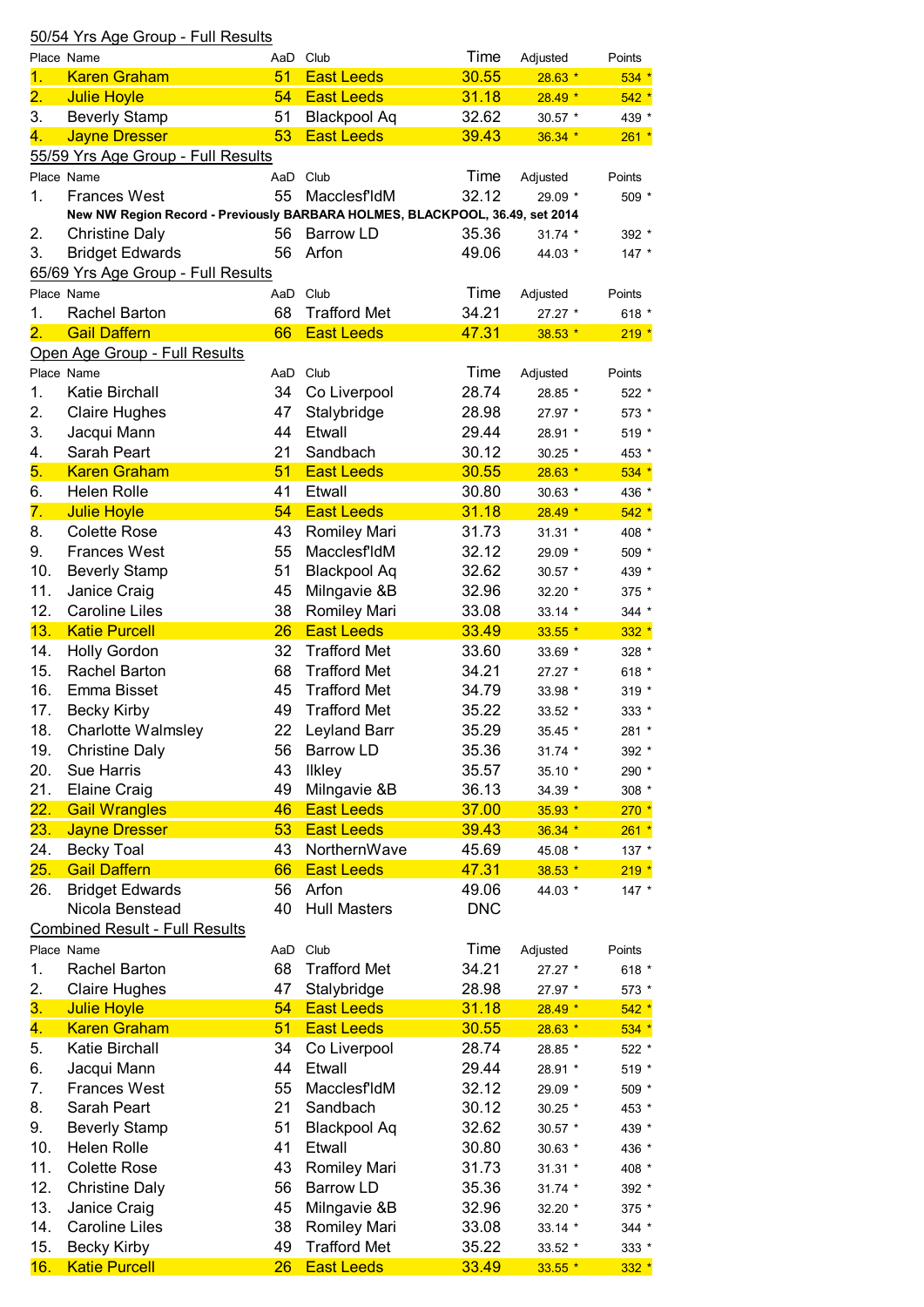| 17.              | <b>Holly Gordon</b>                                                                  | 32  | <b>Trafford Met</b> | 33.60      | 33.69 *   | 328 *                                                        |
|------------------|--------------------------------------------------------------------------------------|-----|---------------------|------------|-----------|--------------------------------------------------------------|
| 18.              | Emma Bisset                                                                          | 45  | <b>Trafford Met</b> | 34.79      | 33.98 *   | $319 *$                                                      |
| 19.              | <b>Elaine Craig</b>                                                                  | 49  | Milngavie &B        | 36.13      | 34.39 *   | 308 *                                                        |
| 20.              | <b>Sue Harris</b>                                                                    | 43  | <b>Ilkley</b>       | 35.57      | 35.10 *   | 290 *                                                        |
| 21.              | <b>Charlotte Walmsley</b>                                                            | 22  | Leyland Barr        | 35.29      | 35.45 *   | 281 *                                                        |
| 22.              | <b>Gail Wrangles</b>                                                                 | 46  | <b>East Leeds</b>   | 37.00      | 35.93 *   | $270*$                                                       |
| 23.              | <b>Jayne Dresser</b>                                                                 | 53  | <b>East Leeds</b>   | 39.43      | $36.34*$  | $261 *$                                                      |
| 24.              | <b>Gail Daffern</b>                                                                  | 66  | <b>East Leeds</b>   | 47.31      | $38.53*$  | $219 *$                                                      |
| 25.              | <b>Bridget Edwards</b>                                                               | 56  | Arfon               | 49.06      | 44.03 *   | $147 *$                                                      |
| 26.              | <b>Becky Toal</b>                                                                    | 43  | NorthernWave        | 45.69      | 45.08 *   | 137 *                                                        |
|                  | <b>EVENT 210 Mens Open 50m Freestyle</b>                                             |     |                     |            |           |                                                              |
|                  | 18/24 Yrs Age Group - Full Results                                                   |     |                     |            |           |                                                              |
|                  | Place Name                                                                           |     | AaD Club            | Time       | Adjusted  | Points                                                       |
| 1.               | Tom McLean                                                                           | 23  | <b>Trafford Met</b> | 25.17      | 25.11 *   | 525 *                                                        |
| 2.               | <b>Charlie Hughes</b>                                                                | 21  | <b>Romiley Mari</b> | 26.88      |           | 431 *                                                        |
| 3.               |                                                                                      | 24  | Stalybridge         | 27.02      | 26.82 *   |                                                              |
|                  | George Morreal                                                                       |     |                     | 29.30      | 26.96 *   | 424 *                                                        |
| 4.               | Alex Bannister                                                                       | 22  | Leyland Barr        |            | 29.24 *   | 332 *                                                        |
|                  | 25/29 Yrs Age Group - Full Results                                                   |     |                     |            |           |                                                              |
|                  | Place Name                                                                           |     | AaD Club            | Time       | Adjusted  | Points                                                       |
| 1.               | Daniel Korcz                                                                         | 27  | <b>Trafford Met</b> | 25.19      | 25.08 *   | 527 *                                                        |
| 2.               | Simon Rigby                                                                          | 27  | <b>Trafford Met</b> | 26.35      | 26.24 *   | 460 *                                                        |
| 3.               | <b>Matthew Lees</b>                                                                  | 27  | Rochdale            | 27.76      | $27.64*$  | 393 *                                                        |
|                  | <b>Thomas Lowndes</b>                                                                | 29  | Southport           | <b>DNC</b> |           |                                                              |
|                  | <b>Robert Sexton</b>                                                                 | 27  | Stalybridge         | <b>DNC</b> |           |                                                              |
|                  | 30/34 Yrs Age Group - Full Results                                                   |     |                     |            |           |                                                              |
|                  | Place Name                                                                           |     | AaD Club            | Time       | Adjusted  | Points                                                       |
| 1.               | <b>James Barwick</b>                                                                 | 34  | <b>East Leeds</b>   | 26.54      | $25.72*$  | 488 *                                                        |
| 2.               | Stephen Barton                                                                       | 34  | <b>Trafford Met</b> | 26.85      | 26.02 *   | 472 *                                                        |
| 3.               | Neil Ryan                                                                            | 33  | Romiley Mari        | 27.36      | 26.64 *   | 439 *                                                        |
| 4.               | Gregan Clarkson                                                                      | 34  | <b>Hull Masters</b> | 29.02      | 28.12 *   | 374 *                                                        |
|                  | Tom Pagett                                                                           | 30  | York Tri            | <b>DNC</b> |           |                                                              |
|                  |                                                                                      |     |                     |            |           |                                                              |
|                  | 35/39 Yrs Age Group - Full Results                                                   |     |                     |            |           |                                                              |
|                  | Place Name                                                                           |     | AaD Club            | Time       | Adjusted  | Points                                                       |
| 1.               | <b>Chris Knee</b>                                                                    | 37  | <b>East Leeds</b>   | 25.36      | $24.21$ * | 586 *                                                        |
| $\overline{2}$ . | <b>Phil Pratt</b>                                                                    |     | 35 East Leeds       | 25.51      | $24.60*$  | $558*$                                                       |
| 3.               | Jim Carr                                                                             | 35  | Newcastle           | 26.21      | 25.27 *   | $515 *$                                                      |
| 4.               | Alastair Rainsbury                                                                   | 38  | Stockport Mo        | 30.29      | 28.78 *   | 348 *                                                        |
|                  | 40/44 Yrs Age Group - Full Results                                                   |     |                     |            |           |                                                              |
|                  | Place Name                                                                           | AaD | Club                | Time       | Adjusted  | Points                                                       |
| 1.               | David Rees                                                                           | 43  | Stalybridge         | 25.92      | 24.06 *   |                                                              |
| 2.               | Graeme Atherton                                                                      | 41  | <b>Warr'ton Dol</b> | 26.28      | 24.61 *   |                                                              |
| 3.               | Peter Wilmot                                                                         | 44  | <b>Blackpool Aq</b> | 27.09      | 25.04 *   | 597 *<br>557 *<br>529 *                                      |
| 4.               | <b>Christopher Rolle</b>                                                             | 42  | Etwall              | 27.81      | 25.93 *   | 476 *                                                        |
| 5.               | <b>Eric Fewster</b>                                                                  | 44  | NorthernWave        | 28.86      | 26.67 *   |                                                              |
| 6.               | David Johnson                                                                        | 41  | Woodchurch          | 33.13      | $31.03*$  | 438 *<br>278 *                                               |
|                  | Simon Hall                                                                           | 43  | <b>Barrow LD</b>    | <b>DNC</b> |           |                                                              |
|                  | 45/49 Yrs Age Group - Full Results                                                   |     |                     |            |           |                                                              |
|                  | Place Name                                                                           |     | AaD Club            | Time       | Adjusted  | Points                                                       |
| 1.               | <b>Paul Clemence</b>                                                                 | 46  | <b>East Leeds</b>   | 24.76      | $22.69*$  | $711 *$                                                      |
|                  | New NW All comers= Record - Previously ALEC JOHNSON, TRAFFORD METRO, 26.05, set 2009 |     |                     |            |           |                                                              |
| 2.               | <b>Garry Vickers</b>                                                                 | 48  | Etwall              | 27.71      | 25.18 *   | 520 *                                                        |
| 3.               | David Crabtree                                                                       | 48  | <b>Romiley Mari</b> | 27.91      | 25.36 *   | 509 *                                                        |
| 4.               | Mark Newby                                                                           | 46  | Copeland            | 29.13      | 26.70 *   |                                                              |
| 5.               | Michael Boyle                                                                        | 47  | <b>Trafford Met</b> | 29.20      | 26.65 *   |                                                              |
| 6.               | Patrick Farmar                                                                       | 45  | Southport           | 29.32      | 26.98 *   |                                                              |
| 7.               | <b>Christopher Horne</b>                                                             | 49  | Leyland Barr        | 33.12      | 29.97 *   |                                                              |
| 8.               | lan Griffiths                                                                        | 48  | <b>Trafford Met</b> | 33.58      | 30.52 *   |                                                              |
|                  | 50/54 Yrs Age Group - Full Results                                                   |     |                     |            |           |                                                              |
|                  | Place Name                                                                           |     | AaD Club            | Time       | Adjusted  | Points                                                       |
| 1.               | <b>David Emerson</b>                                                                 | 54  | <b>East Leeds</b>   | 26.98      | $23.88*$  |                                                              |
| 2.               | Russell Mason                                                                        | 53  | <b>Warr'ton Dol</b> | 27.32      | 24.30 *   | 436 *<br>439 *<br>423 *<br>308 *<br>292 *<br>$610*$<br>579 * |
| 3.               | <b>Andrew Bennett</b>                                                                | 52  | <b>Warr'ton Dol</b> | 27.38      | 24.46 *   | 568 *                                                        |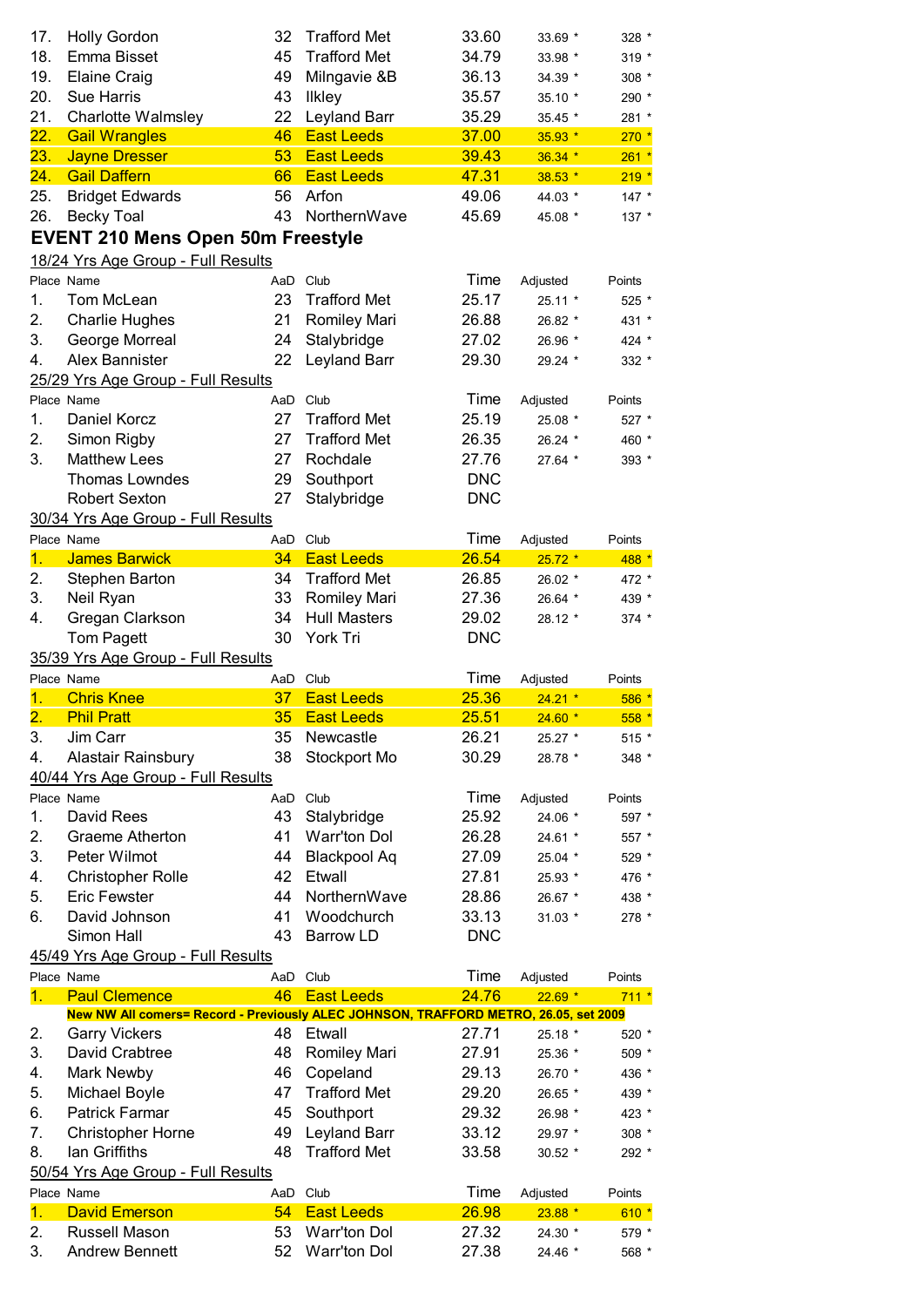| 4.<br>5.         | Mark Ashton<br><b>Stuart Hoyle</b>                                                                                                                               | 52<br>50        | <b>Manx Masters</b><br><b>East Leeds</b> | 28.37<br>28.38 | 25.35 *<br>$25.58*$ | $510*$<br>496 * |
|------------------|------------------------------------------------------------------------------------------------------------------------------------------------------------------|-----------------|------------------------------------------|----------------|---------------------|-----------------|
| 6.               | <b>Martin Edwards</b>                                                                                                                                            | 54              | <b>Trafford Met</b>                      | 28.42          | 25.16 *             | 522 *           |
| 7.               | David Massheder                                                                                                                                                  | 50              | NorthernWave                             | 31.01          | 27.95 *             | 380 *           |
| 8.               | Phil Thomas                                                                                                                                                      | 54              | Manch Tri                                | 32.09          | 28.41 *             | 362 *           |
|                  | 55/59 Yrs Age Group - Full Results                                                                                                                               |                 |                                          |                |                     |                 |
|                  | Place Name                                                                                                                                                       | AaD             | Club                                     | Time           | Adjusted            | Points          |
| 1.               | <b>Andrew Pratt</b>                                                                                                                                              | 58              | Southport                                | 29.28          | 25.37 *             | $509*$          |
|                  | 60/64 Yrs Age Group - Full Results                                                                                                                               |                 |                                          |                |                     |                 |
|                  | Place Name                                                                                                                                                       |                 | AaD Club                                 | Time           | Adjusted            | Points          |
| 1.               | Neville Barton                                                                                                                                                   | 62              | <b>Trafford Met</b>                      | 28.77          | 24.28 *             | 580 *           |
|                  | 65/69 Yrs Age Group - Full Results                                                                                                                               |                 |                                          |                |                     |                 |
|                  | Place Name                                                                                                                                                       | AaD             | Club                                     | Time           | Adjusted            | Points          |
| 1.               | Derek Booth                                                                                                                                                      | 67              | <b>Warr'ton Dol</b>                      | 33.58          | 27.13 *             | 416 *           |
| 2.               | Keith Rothwell                                                                                                                                                   | 67              | Arfon                                    | 38.10          | 30.79 *             | 284 *           |
|                  | 70/74 Yrs Age Group - Full Results                                                                                                                               |                 |                                          |                |                     |                 |
|                  | Place Name                                                                                                                                                       |                 | AaD Club                                 | Time           | Adjusted            | Points          |
| 1.               | Alex Brown                                                                                                                                                       | 72              | <b>Blyth</b>                             | 36.15          | 27.59 *             | 395 *           |
| 2.               | Roger Harrison                                                                                                                                                   | 72              | <b>Trafford Met</b>                      | 49.10          | 37.47 *             | 158 *           |
|                  | 75/79 Yrs Age Group - Full Results                                                                                                                               |                 |                                          |                |                     |                 |
|                  | Place Name                                                                                                                                                       |                 | AaD Club                                 | Time           | Adjusted            | Points          |
| 1.               | Neil Mackinnon                                                                                                                                                   | 75              | <b>Trafford Met</b>                      | 30.29          | $22.17*$            | 763 *           |
|                  | New European Record - Previously Richter Helmu, GER, 31.30, set 27/09/2015<br>New British Record - Previously Neil MACKINNON, TRAFFORD MET, 30.69, set 09-Jan-16 |                 |                                          |                |                     |                 |
|                  | New NW Region Record - Previously PETER TUCKER, DARWEN, 39.11, set 2009                                                                                          |                 |                                          |                |                     |                 |
|                  | New NW All comers= Record - Previously F. GENTLEMEN, C. OF CHESTER, 37.43, set 1998                                                                              |                 |                                          |                |                     |                 |
| 2.               | Keith Leary                                                                                                                                                      | 77              | <b>Blackpool Aq</b>                      | 43.56          | $30.91$ *           | 281 *           |
|                  | Open Age Group - Full Results                                                                                                                                    |                 |                                          |                |                     |                 |
|                  | Place Name                                                                                                                                                       |                 | AaD Club                                 | Time           | Adjusted            | Points          |
| $\mathbf 1$ .    | <b>Paul Clemence</b>                                                                                                                                             | 46              | <b>East Leeds</b>                        | 24.76          | $22.69*$            | $711 *$         |
| 2.               | <b>Tom McLean</b>                                                                                                                                                | 23              | <b>Trafford Met</b>                      | 25.17          | 25.11 *             | 525 *           |
| 3.               | Daniel Korcz                                                                                                                                                     | 27              | <b>Trafford Met</b>                      | 25.19          | 25.08 *             | $527$ $*$       |
| 4.               | <b>Chris Knee</b>                                                                                                                                                | 37 <sub>2</sub> | <b>East Leeds</b>                        | 25.36          | $24.21$ *           | 586 *           |
| 5.               | <b>Phil Pratt</b>                                                                                                                                                | 35              | <b>East Leeds</b>                        | 25.51          | $24.60*$            | 558 *           |
| 6.               | David Rees                                                                                                                                                       | 43              | Stalybridge                              | 25.92          | 24.06 *             | 597 *           |
| 7.               | Jim Carr                                                                                                                                                         | 35              | Newcastle                                | 26.21          | 25.27 *             | 515 *           |
| 8.               | Graeme Atherton                                                                                                                                                  | 41              | Warr'ton Dol                             | 26.28          | 24.61 *             | 557 *           |
| 9.               | Simon Rigby                                                                                                                                                      | 27              | <b>Trafford Met</b>                      | 26.35          | 26.24 *             | 460 *           |
| 10.              | <b>James Barwick</b>                                                                                                                                             | 34              | <b>East Leeds</b>                        | 26.54          | $25.72*$            | 488 *           |
| 11.              | Stephen Barton                                                                                                                                                   | 34              | <b>Trafford Met</b>                      | 26.85          | 26.02 *             | 472 *           |
| 12.              | <b>Charlie Hughes</b>                                                                                                                                            | 21              | Romiley Mari                             | 26.88          | 26.82 *             | 431 *           |
| 13.              | <b>David Emerson</b>                                                                                                                                             | 54              | <b>East Leeds</b>                        | 26.98          | $23.88*$            | $610*$          |
| 14.              | George Morreal                                                                                                                                                   | 24              | Stalybridge                              | 27.02          | 26.96 *             | 424 *           |
| 15.              | Peter Wilmot                                                                                                                                                     | 44              | Blackpool Aq                             | 27.09          | 25.04 *             | 529 *           |
| 16.              | Russell Mason                                                                                                                                                    | 53              | Warr'ton Dol                             | 27.32          | 24.30 *             | 579 *           |
| 17.              | Neil Ryan                                                                                                                                                        | 33              | Romiley Mari                             | 27.36          | 26.64 *             | 439 *           |
| 18.              | <b>Andrew Bennett</b>                                                                                                                                            | 52              | <b>Warr'ton Dol</b>                      | 27.38          | 24.46 *             | 568 *           |
| 19.              | <b>Garry Vickers</b>                                                                                                                                             | 48              | Etwall                                   | 27.71          | 25.18 *             | 520 *           |
| 20.              | <b>Matthew Lees</b>                                                                                                                                              | 27              | Rochdale                                 | 27.76          | 27.64 *             | 393 *           |
| 21.              | <b>Christopher Rolle</b>                                                                                                                                         | 42              | Etwall                                   | 27.81          | 25.93 *             | 476 *           |
| 22.              | David Crabtree                                                                                                                                                   | 48              | <b>Romiley Mari</b>                      | 27.91          | 25.36 *             | 509 *           |
| 23.              | Mark Ashton                                                                                                                                                      | 52              | <b>Manx Masters</b>                      | 28.37          | 25.35 *             | 510 *           |
| <mark>24.</mark> | <b>Stuart Hoyle</b>                                                                                                                                              | 50              | <b>East Leeds</b>                        | 28.38          | $25.58*$            | 496 *           |
| 25.              | <b>Martin Edwards</b>                                                                                                                                            | 54              | <b>Trafford Met</b>                      | 28.42          | 25.16 *             | 522 *           |
| 26.              | Neville Barton                                                                                                                                                   | 62              | <b>Trafford Met</b>                      | 28.77          | 24.28 *             | 580 *           |
| 27.              | <b>Eric Fewster</b>                                                                                                                                              | 44              | NorthernWave                             | 28.86          | 26.67 *             | 438 *           |
| 28.              | Gregan Clarkson                                                                                                                                                  | 34<br>46        | <b>Hull Masters</b>                      | 29.02          | 28.12 *             | 374 *           |
| 29.<br>30.       | Mark Newby                                                                                                                                                       | 47              | Copeland<br><b>Trafford Met</b>          | 29.13<br>29.20 | 26.70 *             | 436 *           |
| 31.              | Michael Boyle<br><b>Andrew Pratt</b>                                                                                                                             | 58              |                                          |                | 26.65 *             | 439 *           |
| 32.              | Alex Bannister                                                                                                                                                   | 22              | Southport<br>Leyland Barr                | 29.28<br>29.30 | 25.37 *             | 509 *<br>332 *  |
| 33.              | <b>Patrick Farmar</b>                                                                                                                                            | 45              | Southport                                | 29.32          | 29.24 *<br>26.98 *  | 423 *           |
| 34.              | Neil Mackinnon                                                                                                                                                   | 75              | <b>Trafford Met</b>                      | 30.29          | 22.17 *             | 763 *           |
|                  |                                                                                                                                                                  |                 |                                          |                |                     |                 |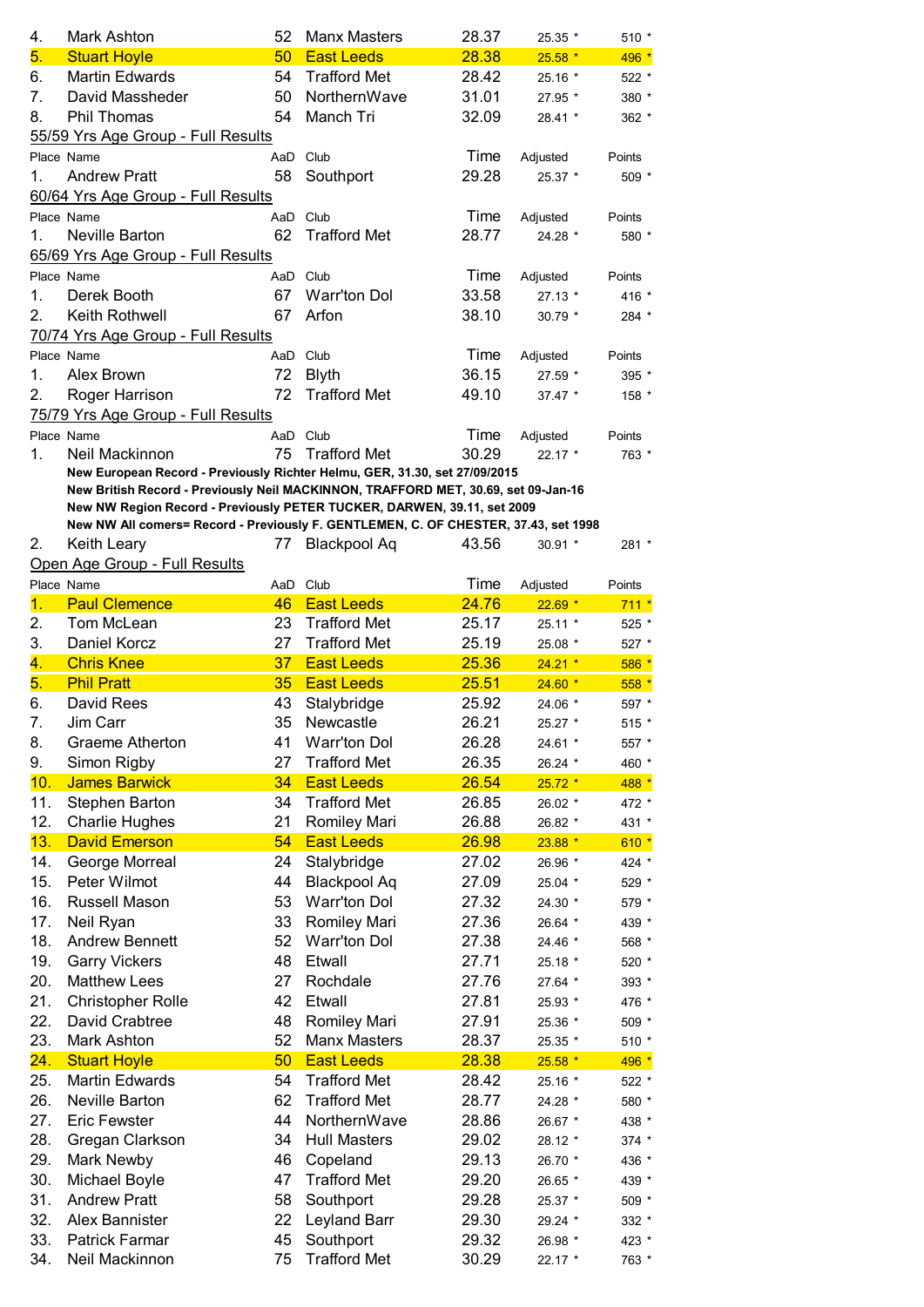| 34.               | Alastair Rainsbury                    | 38 | Stockport Mo          | 30.29      | 28.78 *  | 348 *   |
|-------------------|---------------------------------------|----|-----------------------|------------|----------|---------|
| 36.               | David Massheder                       | 50 | NorthernWave          | 31.01      | 27.95 *  | 380 *   |
| 37.               | Phil Thomas                           | 54 | Manch Tri             | 32.09      | 28.41 *  | 362 *   |
| 38.               | <b>Christopher Horne</b>              | 49 | Leyland Barr          | 33.12      | 29.97 *  | 308 *   |
| 39.               | David Johnson                         | 41 | Woodchurch            | 33.13      | $31.03*$ | 278 *   |
| 40.               | Derek Booth                           | 67 | Warr'ton Dol          | 33.58      | 27.13 *  | 416 *   |
| 40.               | lan Griffiths                         | 48 | <b>Trafford Met</b>   | 33.58      |          |         |
| 42.               | Alex Brown                            | 72 |                       | 36.15      | 30.52 *  | 292 *   |
| 43.               | Keith Rothwell                        | 67 | <b>Blyth</b><br>Arfon |            | 27.59 *  | 395 *   |
|                   |                                       |    |                       | 38.10      | 30.79 *  | 284 *   |
| 44.               | Keith Leary                           | 77 | <b>Blackpool Aq</b>   | 43.56      | 30.91 *  | 281 *   |
| 45.               | Roger Harrison                        | 72 | <b>Trafford Met</b>   | 49.10      | $37.47*$ | 158 *   |
|                   | Simon Hall                            | 43 | <b>Barrow LD</b>      | <b>DNC</b> |          |         |
|                   | <b>Tom Pagett</b>                     | 30 | York Tri              | <b>DNC</b> |          |         |
|                   | <b>Thomas Lowndes</b>                 | 29 | Southport             | <b>DNC</b> |          |         |
|                   | <b>Robert Sexton</b>                  | 27 | Stalybridge           | <b>DNC</b> |          |         |
|                   | <b>Combined Result - Full Results</b> |    |                       |            |          |         |
|                   | Place Name                            |    | AaD Club              | Time       | Adjusted | Points  |
| 1.                | Neil Mackinnon                        | 75 | <b>Trafford Met</b>   | 30.29      | 22.17 *  | 763 *   |
| $\overline{2}$ .  | <b>Paul Clemence</b>                  | 46 | <b>East Leeds</b>     | 24.76      | $22.69*$ | $711 *$ |
| 3.                | <b>David Emerson</b>                  | 54 | <b>East Leeds</b>     | 26.98      | $23.88*$ | $610*$  |
| 4.                | David Rees                            | 43 | Stalybridge           | 25.92      | 24.06 *  | 597 *   |
| 5.                | <b>Chris Knee</b>                     | 37 | <b>East Leeds</b>     | 25.36      | $24.21*$ | $586*$  |
| 6.                | Neville Barton                        | 62 | <b>Trafford Met</b>   | 28.77      | 24.28 *  | 580 *   |
| 7.                | Russell Mason                         | 53 | Warr'ton Dol          | 27.32      | 24.30 *  | 579 *   |
| 8.                | <b>Andrew Bennett</b>                 | 52 | Warr'ton Dol          | 27.38      | 24.46 *  | 568 *   |
| 9.                | <b>Phil Pratt</b>                     | 35 | <b>East Leeds</b>     | 25.51      | $24.60*$ | $558*$  |
| 10.               | <b>Graeme Atherton</b>                | 41 | Warr'ton Dol          | 26.28      | 24.61 *  | 557 *   |
| 11.               | Peter Wilmot                          | 44 | <b>Blackpool Aq</b>   | 27.09      | 25.04 *  | 529 *   |
| 12.               | Daniel Korcz                          | 27 | <b>Trafford Met</b>   | 25.19      | 25.08 *  | 527 *   |
| 13.               | Tom McLean                            | 23 | <b>Trafford Met</b>   | 25.17      | 25.11 *  | 525 *   |
| 14.               | <b>Martin Edwards</b>                 | 54 | <b>Trafford Met</b>   | 28.42      | 25.16 *  | 522 *   |
| 15.               | <b>Garry Vickers</b>                  | 48 | Etwall                | 27.71      | 25.18 *  | 520 *   |
| 16.               | Jim Carr                              | 35 | Newcastle             | 26.21      | 25.27 *  | 515 *   |
| 17.               | <b>Mark Ashton</b>                    | 52 | <b>Manx Masters</b>   | 28.37      | 25.35 *  | 510 *   |
| 18.               | <b>Andrew Pratt</b>                   | 58 | Southport             | 29.28      | 25.37 *  | 509 *   |
| 18.               | David Crabtree                        | 48 | <b>Romiley Mari</b>   | 27.91      | 25.36 *  | 509 *   |
| 20.               | <b>Stuart Hoyle</b>                   | 50 | <b>East Leeds</b>     | 28.38      | $25.58*$ | 496 *   |
| $\overline{21}$ . | <b>James Barwick</b>                  | 34 | <b>East Leeds</b>     | 26.54      | $25.72*$ | 488 *   |
| 22.               | <b>Christopher Rolle</b>              | 42 | Etwall                | 27.81      | 25.93 *  | 476 *   |
| 23.               | Stephen Barton                        | 34 | <b>Trafford Met</b>   | 26.85      | 26.02 *  | 472 *   |
| 24.               | Simon Rigby                           | 27 | <b>Trafford Met</b>   | 26.35      | 26.24 *  | 460 *   |
| 25.               | Michael Boyle                         | 47 | <b>Trafford Met</b>   | 29.20      | 26.65 *  | 439 *   |
| 25.               | Neil Ryan                             | 33 | Romiley Mari          | 27.36      | 26.64 *  | 439 *   |
| 27.               | <b>Eric Fewster</b>                   | 44 | NorthernWave          | 28.86      | 26.67 *  | 438 *   |
| 28.               |                                       |    |                       |            |          |         |
| 29.               | Mark Newby                            | 46 | Copeland              | 29.13      | 26.70 *  | 436 *   |
|                   | <b>Charlie Hughes</b>                 | 21 | Romiley Mari          | 26.88      | 26.82 *  | 431 *   |
| 30.               | George Morreal                        | 24 | Stalybridge           | 27.02      | 26.96 *  | 424 *   |
| 31.               | <b>Patrick Farmar</b>                 | 45 | Southport             | 29.32      | 26.98 *  | 423 *   |
| 32.               | Derek Booth                           | 67 | Warr'ton Dol          | 33.58      | 27.13 *  | 416 *   |
| 33.               | Alex Brown                            | 72 | <b>Blyth</b>          | 36.15      | 27.59 *  | 395 *   |
| 34.               | <b>Matthew Lees</b>                   | 27 | Rochdale              | 27.76      | 27.64 *  | 393 *   |
| 35.               | David Massheder                       | 50 | NorthernWave          | 31.01      | 27.95 *  | 380 *   |
| 36.               | Gregan Clarkson                       | 34 | <b>Hull Masters</b>   | 29.02      | 28.12 *  | 374 *   |
| 37.               | Phil Thomas                           | 54 | Manch Tri             | 32.09      | 28.41 *  | 362 *   |
| 38.               | Alastair Rainsbury                    | 38 | Stockport Mo          | 30.29      | 28.78 *  | 348 *   |
| 39.               | Alex Bannister                        | 22 | Leyland Barr          | 29.30      | 29.24 *  | 332 *   |
| 40.               | <b>Christopher Horne</b>              | 49 | Leyland Barr          | 33.12      | 29.97 *  | 308 *   |
| 41.               | lan Griffiths                         | 48 | <b>Trafford Met</b>   | 33.58      | 30.52 *  | 292 *   |
| 42.               | Keith Rothwell                        | 67 | Arfon                 | 38.10      | 30.79 *  | 284 *   |
| 43.               | Keith Leary                           | 77 | <b>Blackpool Aq</b>   | 43.56      | 30.91 *  | 281 *   |
| 44.               | David Johnson                         | 41 | Woodchurch            | 33.13      | $31.03*$ | 278 *   |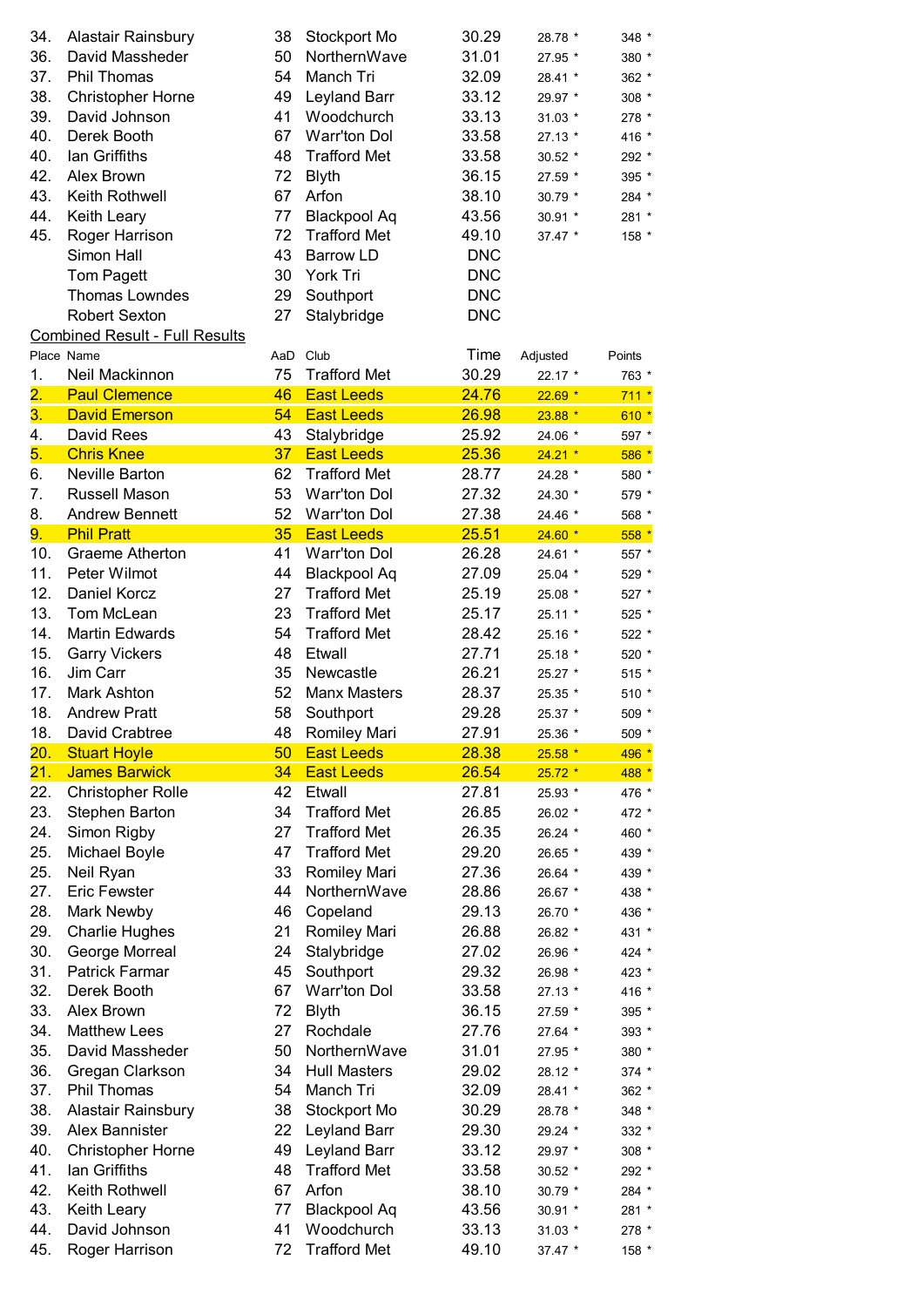## **EVENT 211 Mens/Womens Open 200m Breaststroke**

|     | <u>MENS 30/34 Yrs Age Group - Full Results</u>                                                |     |                     |            |             |         |       |         |         |
|-----|-----------------------------------------------------------------------------------------------|-----|---------------------|------------|-------------|---------|-------|---------|---------|
|     | Place Name                                                                                    |     | AaD Club            | Time       | Adjusted    | Points  | 50    | 100     | 150     |
| 1.  | Andrew Hutchinson                                                                             |     | 31 Heart Of Mid     | 2:58.77    | $2:54.41$ * | 329 *   | 41.37 | 1:27.06 | 2:13.71 |
|     | MENS 35/39 Yrs Age Group - Full Results                                                       |     |                     |            |             |         |       |         |         |
|     | Place Name                                                                                    |     | AaD Club            | Time       | Adjusted    | Points  | 50    | 100     | 150     |
| 1.  | Philip Burchell                                                                               | 36  | Holywell            | 2:49.05    | 2:45.16 *   | 388 *   | 39.78 | 1:22.68 | 2:05.57 |
|     | MENS 45/49 Yrs Age Group - Full Results                                                       |     |                     |            |             |         |       |         |         |
|     | Place Name                                                                                    |     | AaD Club            | Time       | Adjusted    | Points  | 50    | 100     | 150     |
| 1.  | Jon Endeacott                                                                                 |     | 49 Hoylake          | 2:56.16    | 2:41.71 *   | 413 *   | 40.66 | 1:24.84 | 2:10.37 |
|     | New NW Region Record - Previously CRAIG HEGGIE, COPELAND, 2:57.46, set 2011                   |     |                     |            |             |         |       |         |         |
| 2.  | Michael Stott                                                                                 |     | 49 Leyland Barr     | 3:49.99    | $3:31.13$ * | 185 *   | 53.46 | 1:50.95 | 2:49.87 |
|     | MENS 50/54 Yrs Age Group - Full Results                                                       |     |                     |            |             |         |       |         |         |
|     | Place Name                                                                                    |     | AaD Club            | Time       | Adjusted    | Points  | 50    | 100     | 150     |
| 1.  | Stephen Tyler                                                                                 |     | 52 Colne            | 3:21.06    | $2:59.24$ * | 303 *   | 46.31 | 1:37.92 | 2:30.60 |
|     | MENS 55/59 Yrs Age Group - Full Results                                                       |     |                     |            |             |         |       |         |         |
|     | Place Name                                                                                    |     | AaD Club            | Time       | Adjusted    | Points  | 50    | 100     | 150     |
| 1.  | Mark Jones                                                                                    | 56  | Everton             | 3:05.76    | 2:38.62 *   | 438 *   | 42.74 | 1:30.22 | 2:18.24 |
| 2.  | Louis Wyness                                                                                  | 55  | <b>Ilkley</b>       | 3:10.41    | 2:44.39 *   | 393 *   | 43.20 | 1:32.19 | 2:21.79 |
| 3.  | <b>Bob Bolton</b>                                                                             | 56  | <b>Trafford Met</b> | 3:27.09    | 2:56.84 *   | $316 *$ | 46.78 | 1:39.35 | 2:34.16 |
| 4.  | <b>Gareth Baker</b>                                                                           | 58  | Flixton             | 3:40.66    | $3:04.28$ * | 279 *   | 50.75 | 1:46.81 | 2:44.49 |
|     | MENS 60/64 Yrs Age Group - Full Results                                                       |     |                     |            |             |         |       |         |         |
|     | Place Name                                                                                    |     | AaD Club            | Time       | Adjusted    | Points  | 50    | 100     | 150     |
| 1.  | David Burchell                                                                                | 61  | Mold                | 3:14.97    | 2:37.45 *   | 448 *   | 43.60 | 1:33.52 | 2:24.88 |
|     | John Moore                                                                                    | 60  | MacclesfIdM         | <b>DNC</b> |             |         |       |         |         |
|     | <b>MENS Open Age Group - Full Results</b>                                                     |     |                     |            |             |         |       |         |         |
|     | Place Name                                                                                    |     | AaD Club            | Time       | Adjusted    | Points  | 50    | 100     | 150     |
| 1.  | <b>Philip Burchell</b>                                                                        | 36  | Holywell            | 2:49.05    | 2:45.16 *   | 388 *   | 39.78 | 1:22.68 | 2:05.57 |
| 2.  | Jon Endeacott                                                                                 | 49  | Hoylake             | 2:56.16    | 2:41.71 *   | 413 *   | 40.66 | 1:24.84 | 2:10.37 |
| 3.  | Andrew Hutchinson                                                                             | 31  | Heart Of Mid        | 2:58.77    | 2:54.41 *   | 329 *   | 41.37 | 1:27.06 | 2:13.71 |
| 4.  | Mark Jones                                                                                    | 56  | Everton             | 3:05.76    | 2:38.62 *   | 438 *   | 42.74 | 1:30.22 | 2:18.24 |
| 5.  | Louis Wyness                                                                                  | 55  | <b>Ilkley</b>       | 3:10.41    | 2:44.39 *   | 393 *   | 43.20 | 1:32.19 | 2:21.79 |
| 6.  | David Burchell                                                                                | 61  | Mold                | 3:14.97    | 2:37.45 *   | 448 *   | 43.60 | 1:33.52 | 2:24.88 |
| 7.  | Stephen Tyler                                                                                 | 52  | Colne               | 3:21.06    | 2:59.24 *   | $303 *$ | 46.31 | 1:37.92 | 2:30.60 |
| 8.  | <b>Bob Bolton</b>                                                                             | 56  | <b>Trafford Met</b> | 3:27.09    | 2:56.84 *   | $316 *$ | 46.78 | 1:39.35 | 2:34.16 |
| 9.  | <b>Gareth Baker</b>                                                                           | 58  | Flixton             | 3:40.66    | $3:04.28$ * | 279 *   | 50.75 | 1:46.81 | 2:44.49 |
| 10. | <b>Michael Stott</b>                                                                          |     | 49 Leyland Barr     | 3:49.99    | $3:31.13$ * | 185     | 53.46 | 1:50.95 | 2:49.87 |
|     | John Moore                                                                                    | 60  | MacclesfIdM         | <b>DNC</b> |             |         |       |         |         |
|     | <b>MENS Combined Result - Full Results</b>                                                    |     |                     |            |             |         |       |         |         |
|     | Place Name                                                                                    | AaD | Club                | Time       | Adjusted    | Points  |       |         |         |
| 1.  | David Burchell                                                                                | 61  | Mold                | 3:14.97    | 2:37.45 *   | 448 *   |       |         |         |
| 2.  | Mark Jones                                                                                    | 56  | Everton             | 3:05.76    | 2:38.62 *   | 438 *   |       |         |         |
| 3.  | Jon Endeacott                                                                                 | 49  | Hoylake             | 2:56.16    | 2:41.71 *   | 413 *   |       |         |         |
| 4.  | Louis Wyness                                                                                  | 55  | <b>Ilkley</b>       | 3:10.41    | 2:44.39 *   | 393 *   |       |         |         |
| 5.  | Philip Burchell                                                                               | 36  | Holywell            | 2:49.05    | 2:45.16 *   | 388 *   |       |         |         |
| 6.  | Andrew Hutchinson                                                                             | 31  | Heart Of Mid        | 2:58.77    | 2:54.41 *   | 329 *   |       |         |         |
| 7.  | <b>Bob Bolton</b>                                                                             | 56  | <b>Trafford Met</b> | 3:27.09    | 2:56.84 *   | $316 *$ |       |         |         |
| 8.  | Stephen Tyler                                                                                 | 52  | Colne               | 3:21.06    |             |         |       |         |         |
| 9.  | Gareth Baker                                                                                  | 58  | Flixton             | 3:40.66    | 2:59.24 *   | $303 *$ |       |         |         |
|     |                                                                                               |     |                     |            | 3:04.28 *   | 279 *   |       |         |         |
| 10. | <b>Michael Stott</b>                                                                          | 49  | <b>Leyland Barr</b> | 3:49.99    | $3:31.13$ * | 185 *   |       |         |         |
|     | <b>WOMENS 35/39 Yrs Age Group - Full Results</b>                                              |     |                     |            |             |         |       |         |         |
|     | Place Name                                                                                    |     | AaD Club            | Time       | Adjusted    | Points  | 50    | 100     | 150     |
| 1.  | Rebecca Henly<br>New NW Region Record - Previously unclaimed                                  | 35  | <b>Trafford Met</b> | 2:58.95    | $3:00.44$ * | $414 *$ | 40.53 | 1:26.00 | 2:12.61 |
|     | New NW All comers= Record - Previously KAREN THORNBURN, CITY OF LIVERPOOL, 03:26.88, set 2005 |     |                     |            |             |         |       |         |         |
|     | Jackie Carribine                                                                              |     | 37 Warr'ton Dol     | <b>DNF</b> |             |         |       |         |         |
|     | WOMENS 40/44 Yrs Age Group - Full Results                                                     |     |                     |            |             |         |       |         |         |
|     | Place Name                                                                                    |     | AaD Club            | Time       | Adjusted    | Points  | 50    | 100     | 150     |
| 1.  | Rebecca Chaffer                                                                               | 41  | Carlisle Aq         | 3:35.02    | $3:30.65$ * | 260 *   | 48.70 | 1:43.39 | 2:39.65 |
|     | <b>WOMENS 45/49 Yrs Age Group - Full Results</b>                                              |     |                     |            |             |         |       |         |         |
|     | Place Name                                                                                    |     | AaD Club            | Time       | Adjusted    | Points  | 50    | 100     | 150     |
| 1.  | Lindsay Turnbull                                                                              |     | 46 Newcastle        | 3:01.60    | 2:49.24 *   | 502 *   | 40.86 | 1:26.19 | 2:13.13 |
|     | New NW All comers= Record - Previously JO BOLTON, TRAFFORD METRO, 03:06.93, set 2012          |     |                     |            |             |         |       |         |         |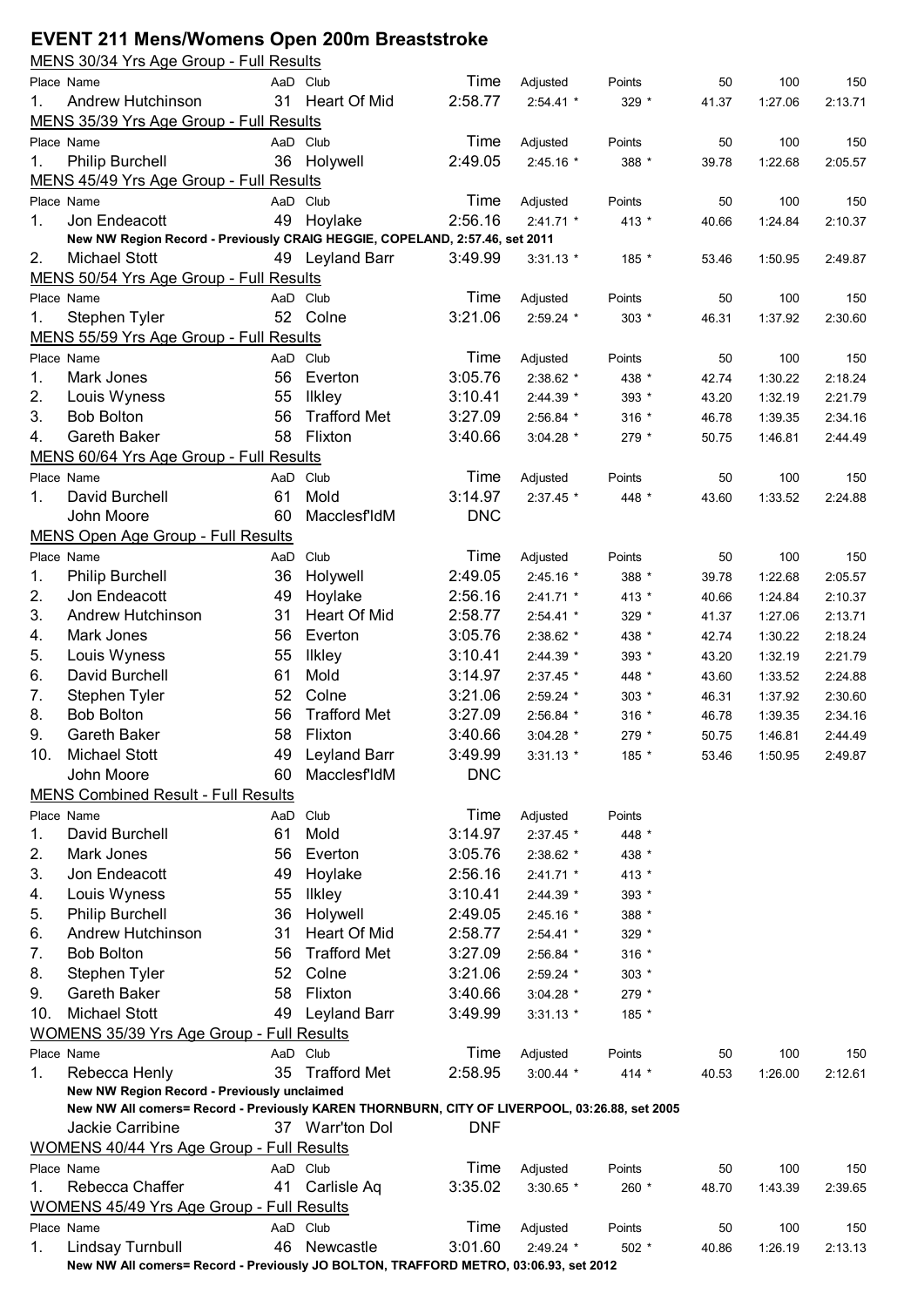| 2.             | Penny Higgins                                                                                                                                          | 45 | Flixton             | 3:24.99    | $3:13.19$ * | 337 *   | 46.42 | 1:39.39 | 2:33.50 |
|----------------|--------------------------------------------------------------------------------------------------------------------------------------------------------|----|---------------------|------------|-------------|---------|-------|---------|---------|
|                | <b>WOMENS 50/54 Yrs Age Group - Full Results</b>                                                                                                       |    |                     |            |             |         |       |         |         |
|                | Place Name                                                                                                                                             |    | AaD Club            | Time       | Adjusted    | Points  | 50    | 100     | 150     |
| 1.             | Jo Bolton                                                                                                                                              | 50 | <b>Trafford Met</b> | 3:11.24    | 2:50.06 *   | 495 *   | 44.51 | 1:33.48 | 2:22.36 |
| 2.             | Judy Brown                                                                                                                                             | 52 | <b>Trafford Met</b> | 3:22.78    | 2:56.26 *   | 445 *   | 46.19 | 1:37.98 | 2:30.77 |
| 3.             | Pauline Foot                                                                                                                                           | 51 | York Tri            | 3:29.61    | $3:04.26$ * | 389 *   | 48.69 | 1:41.62 | 2:35.54 |
|                | <b>WOMENS 55/59 Yrs Age Group - Full Results</b>                                                                                                       |    |                     |            |             |         |       |         |         |
|                |                                                                                                                                                        |    |                     |            |             |         |       |         |         |
|                | Place Name                                                                                                                                             |    | AaD Club            | Time       | Adjusted    | Points  | 50    | 100     | 150     |
| 1.             | <b>Judith Hattle</b>                                                                                                                                   | 56 | Carlisle Aq         | 3:10.24    | 2:38.80 *   | 608 *   | 43.94 | 1:32.65 | 2:21.36 |
|                | New NW Region Record - Previously unclaimed                                                                                                            |    |                     |            |             |         |       |         |         |
|                | New NW All comers= Record - Previously JENNIFER MERRITT, SPONDON, 03:13.51, set 2010                                                                   |    |                     |            |             |         |       |         |         |
| 2.             | Janet Briggs                                                                                                                                           |    | 57 Etwall           | 3:50.51    | $3:10.75$ * | $351 *$ | 51.96 | 1:51.02 | 2:51.58 |
|                | WOMENS 65/69 Yrs Age Group - Full Results                                                                                                              |    |                     |            |             |         |       |         |         |
|                | Place Name                                                                                                                                             |    | AaD Club            | Time       | Adjusted    | Points  | 50    | 100     | 150     |
| 1.             | Jennifer Merritt                                                                                                                                       |    | 65 Spondon Mast     | 3:23.71    | 2:39.44 *   | 601 *   | 46.29 | 1:38.42 | 2:31.51 |
|                | New NW All comers= Record - Previously HELEN JENKINS, SOUTHPORT SC, 03:37.20, set 2011                                                                 |    |                     |            |             |         |       |         |         |
| 2.             | <b>Gail Daffern</b>                                                                                                                                    |    | 66 East Leeds       | 4:15.96    | $3:18.94$ * | $309 *$ | 58.10 | 2:03.64 | 3:10.89 |
|                | <b>WOMENS 70/74 Yrs Age Group - Full Results</b>                                                                                                       |    |                     |            |             |         |       |         |         |
|                | Place Name                                                                                                                                             |    | AaD Club            | Time       | Adjusted    | Points  | 50    | 100     | 150     |
|                | <b>Helen Jenkins</b>                                                                                                                                   | 70 | Southport           | <b>DNC</b> |             |         |       |         |         |
|                | <b>WOMENS Open Age Group - Full Results</b>                                                                                                            |    |                     |            |             |         |       |         |         |
|                | Place Name                                                                                                                                             |    | AaD Club            | Time       |             | Points  | 50    | 100     | 150     |
|                |                                                                                                                                                        |    |                     | 2:58.95    | Adjusted    |         |       |         |         |
| 1.             | Rebecca Henly                                                                                                                                          | 35 | <b>Trafford Met</b> |            | $3:00.44$ * | 414 $*$ | 40.53 | 1:26.00 | 2:12.61 |
| 2.             | Lindsay Turnbull                                                                                                                                       | 46 | Newcastle           | 3:01.60    | 2:49.24 *   | $502 *$ | 40.86 | 1:26.19 | 2:13.13 |
| 3.             | <b>Judith Hattle</b>                                                                                                                                   | 56 | Carlisle Aq         | 3:10.24    | 2:38.80 *   | 608 *   | 43.94 | 1:32.65 | 2:21.36 |
| 4.             | Jo Bolton                                                                                                                                              | 50 | <b>Trafford Met</b> | 3:11.24    | 2:50.06 *   | 495 *   | 44.51 | 1:33.48 | 2:22.36 |
| 5.             | Judy Brown                                                                                                                                             | 52 | <b>Trafford Met</b> | 3:22.78    | 2:56.26 *   | 445 *   | 46.19 | 1:37.98 | 2:30.77 |
| 6.             | Jennifer Merritt                                                                                                                                       | 65 | Spondon Mast        | 3:23.71    | 2:39.44 *   | 601 *   | 46.29 | 1:38.42 | 2:31.51 |
| 7.             | Penny Higgins                                                                                                                                          | 45 | Flixton             | 3:24.99    | $3:13.19$ * | $337 *$ | 46.42 | 1:39.39 | 2:33.50 |
| 8.             | Pauline Foot                                                                                                                                           | 51 | York Tri            | 3:29.61    | 3:04.26 *   | 389 *   | 48.69 | 1:41.62 | 2:35.54 |
| 9.             | Rebecca Chaffer                                                                                                                                        | 41 | Carlisle Aq         | 3:35.02    | 3:30.65 *   | 260 *   | 48.70 | 1:43.39 | 2:39.65 |
| 10.            | Janet Briggs                                                                                                                                           | 57 | Etwall              | 3:50.51    | $3:10.75$ * | $351 *$ | 51.96 | 1:51.02 | 2:51.58 |
|                |                                                                                                                                                        |    |                     |            |             |         |       |         |         |
|                |                                                                                                                                                        |    |                     |            |             |         |       |         |         |
| 11.            | <b>Gail Daffern</b>                                                                                                                                    | 66 | <b>East Leeds</b>   | 4:15.96    | $3:18.94$ * | $309 *$ | 58.10 | 2:03.64 | 3:10.89 |
|                | Helen Jenkins                                                                                                                                          | 70 | Southport           | <b>DNC</b> |             |         |       |         |         |
|                | Jackie Carribine                                                                                                                                       | 37 | <b>Warr'ton Dol</b> | <b>DNF</b> |             |         |       |         |         |
|                | <b>WOMENS Combined Result - Full Results</b>                                                                                                           |    |                     |            |             |         |       |         |         |
|                | Place Name                                                                                                                                             |    | AaD Club            | Time       | Adjusted    | Points  |       |         |         |
| 1.             | <b>Judith Hattle</b>                                                                                                                                   | 56 | Carlisle Aq         | 3:10.24    | 2:38.80 *   | 608 *   |       |         |         |
| 2.             | Jennifer Merritt                                                                                                                                       | 65 | Spondon Mast        | 3:23.71    | 2:39.44 *   | 601 *   |       |         |         |
| 3.             | Lindsay Turnbull                                                                                                                                       | 46 | Newcastle           | 3:01.60    | 2:49.24 *   | $502 *$ |       |         |         |
|                |                                                                                                                                                        |    |                     |            |             | 495 *   |       |         |         |
| 4.             | Jo Bolton                                                                                                                                              | 50 | <b>Trafford Met</b> | 3:11.24    | 2:50.06 *   |         |       |         |         |
| 5.             | Judy Brown                                                                                                                                             | 52 | <b>Trafford Met</b> | 3:22.78    | 2:56.26 *   | 445 *   |       |         |         |
| 6.             | Rebecca Henly                                                                                                                                          | 35 | <b>Trafford Met</b> | 2:58.95    | $3:00.44$ * | $414 *$ |       |         |         |
| 7.             | Pauline Foot                                                                                                                                           | 51 | York Tri            | 3:29.61    | 3:04.26 *   | 389 *   |       |         |         |
| 8.             | Janet Briggs                                                                                                                                           | 57 | Etwall              | 3:50.51    | $3:10.75$ * | 351 *   |       |         |         |
| 9.             | Penny Higgins                                                                                                                                          | 45 | Flixton             | 3:24.99    | $3:13.19$ * | 337 *   |       |         |         |
| 10.            | <b>Gail Daffern</b>                                                                                                                                    | 66 | <b>East Leeds</b>   | 4:15.96    | $3:18.94$ * | $309 *$ |       |         |         |
| 11.            | Rebecca Chaffer                                                                                                                                        | 41 | Carlisle Aq         | 3:35.02    | $3:30.65$ * | 260 *   |       |         |         |
|                |                                                                                                                                                        |    |                     |            |             |         |       |         |         |
|                | <b>EVENT 212 Mens/Womens Open 400m IM</b>                                                                                                              |    |                     |            |             |         |       |         |         |
|                | MENS 45/49 Yrs Age Group - Full Results                                                                                                                |    |                     |            |             |         |       |         |         |
|                | Place Name                                                                                                                                             |    | AaD Club            | Time       | Adjusted    | Points  |       |         |         |
| 1 <sub>1</sub> | <b>Kyran Parker</b>                                                                                                                                    | 46 | <b>East Leeds</b>   | 5:07.51    | $4:44.15*$  | 569 *   |       |         |         |
|                | New NW All comers= Record - Previously ANTHONY WYLIE, PRESCOT SC, 05:18.81, set 2012                                                                   |    |                     |            |             |         |       |         |         |
|                | 50m 31.13, 100m 1:05.63, 150m 1:46.15, 200m 2:24.05, 250m 3:08.14, 300m 3:53.38, 350m 4:31.79, 400m 5:07.51                                            |    |                     |            |             |         |       |         |         |
|                | MENS 55/59 Yrs Age Group - Full Results                                                                                                                |    |                     |            |             |         |       |         |         |
|                | Place Name                                                                                                                                             |    | AaD Club            | Time       | Adjusted    | Points  |       |         |         |
| 1.             | Mark Jones                                                                                                                                             | 56 | Everton             | 5:56.45    | 5:07.09 *   | 450 *   |       |         |         |
|                | New NW Region Record - Previously DAVID RANDALL, TRAFFORD METRO, 6:35.70, set 2011                                                                     |    |                     |            |             |         |       |         |         |
|                | New NW All comers= Record - Previously DAVID RANDALL, TRAFFORD METRO, 06:35.70, set 2011                                                               |    |                     |            |             |         |       |         |         |
|                | 50m 38.53, 100m 1:23.43, 150m 2:12.47, 200m 2:59.22, 250m 3:49.44, 300m 4:39.23, 350m 5:19.15, 400m 5:56.45                                            |    |                     |            |             |         |       |         |         |
| 2.             | Jeroen Peters                                                                                                                                          |    | 55 Glossop          | 6:18.00    | 5:28.76 *   | 367 *   |       |         |         |
|                | 50m 37.70, 100m 1:27.65, 150m 2:18.25, 200m 3:06.63, 250m 3:59.34, 300m 4:52.23, 350m 5:36.42, 400m 6:18.00<br>MENS 60/64 Yrs Age Group - Full Results |    |                     |            |             |         |       |         |         |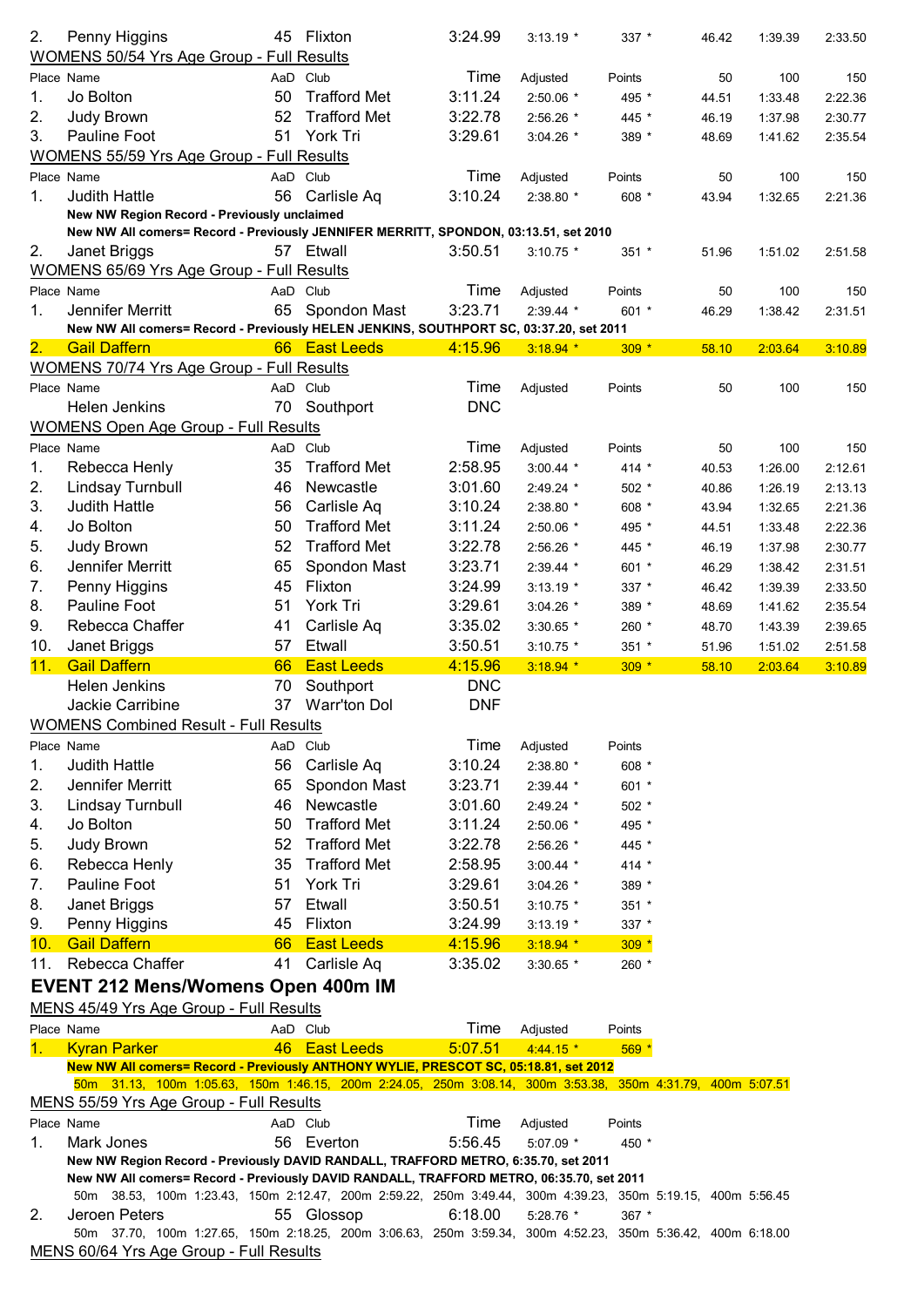|            | Place Name                                                                                                  |          | AaD Club                          | Time    | Adjusted      | Points  |  |  |
|------------|-------------------------------------------------------------------------------------------------------------|----------|-----------------------------------|---------|---------------|---------|--|--|
| 1.         | Tony Morris                                                                                                 |          | 61 ALSC Masters                   | 5:59.50 | 4:52.64 $*$   | $521 *$ |  |  |
|            | 50m 37.61, 100m 1:23.91, 150m 2:12.20, 200m 2:59.65, 250m 3:50.45, 300m 4:41.91, 350m 5:21.66, 400m 5:59.50 |          |                                   |         |               |         |  |  |
|            | MENS 65/69 Yrs Age Group - Full Results                                                                     |          |                                   |         |               |         |  |  |
|            | Place Name                                                                                                  |          | AaD Club                          | Time    | Adjusted      | Points  |  |  |
| 1.         | Graham Padgett                                                                                              |          | 69 Warr'ton Dol                   | 6:41.48 | 4:49.66 *     | 537 *   |  |  |
|            | 50m 43.38, 100m 1:36.15, 150m 2:27.07, 200m 3:17.31, 250m 4:15.28, 300m 5:14.11, 350m 5:59.07, 400m 6:41.48 |          |                                   |         |               |         |  |  |
|            | MENS 70/74 Yrs Age Group - Full Results                                                                     |          |                                   |         |               |         |  |  |
|            | Place Name                                                                                                  |          | AaD Club                          | Time    | Adjusted      | Points  |  |  |
| 1.         | <b>Tony Catterall</b>                                                                                       |          | 70 Colne                          | 7:34.74 | $5:22.45$ *   | 389 *   |  |  |
|            | New NW Region Record - Previously MAURICE McDONALD, C OF LIVERPOOL, 10:05.68, set 2011                      |          |                                   |         |               |         |  |  |
|            | New NW All comers= Record - Previously MAURICE McDONALD, C OF LIVERPOOL, 10:05.68, set 2011                 |          |                                   |         |               |         |  |  |
|            | 50m 53.12, 100m 1:54.47, 150m 2:55.65, 200m 3:54.60, 250m 4:54.26, 300m 5:55.55, 350m 6:45.48, 400m 7:34.74 |          |                                   |         |               |         |  |  |
|            | MENS Open Age Group - Full Results                                                                          |          |                                   |         |               |         |  |  |
|            |                                                                                                             |          |                                   | Time    |               |         |  |  |
|            | Place Name                                                                                                  |          | AaD Club                          |         | Adjusted      | Points  |  |  |
| $1 -$      | <b>Kyran Parker Markupulan Kyran Parker</b>                                                                 |          | 46 East Leeds <b>East Alleged</b> | 5:07.51 | $4:44.15$ *   | $569*$  |  |  |
|            | 50m 31.13, 100m 1:05.63, 150m 1:46.15, 200m 2:24.05, 250m 3:08.14, 300m 3:53.38, 350m 4:31.79, 400m 5:07.51 |          |                                   |         |               |         |  |  |
| 2.         | Mark Jones                                                                                                  |          | 56 Everton                        | 5:56.45 | $5:07.09$ *   | 450 *   |  |  |
|            | 50m 38.53, 100m 1:23.43, 150m 2:12.47, 200m 2:59.22, 250m 3:49.44, 300m 4:39.23, 350m 5:19.15, 400m 5:56.45 |          |                                   |         |               |         |  |  |
| 3.         | <b>Tony Morris</b>                                                                                          |          | 61 ALSC Masters                   | 5:59.50 | $4:52.64$ *   | $521 *$ |  |  |
|            | 50m 37.61, 100m 1:23.91, 150m 2:12.20, 200m 2:59.65, 250m 3:50.45, 300m 4:41.91, 350m 5:21.66, 400m 5:59.50 |          |                                   |         |               |         |  |  |
| 4.         | Jeroen Peters                                                                                               |          | 55 Glossop                        | 6:18.00 | $5:28.76$ *   | 367 *   |  |  |
|            | 50m 37.70, 100m 1:27.65, 150m 2:18.25, 200m 3:06.63, 250m 3:59.34, 300m 4:52.23, 350m 5:36.42, 400m 6:18.00 |          |                                   |         |               |         |  |  |
| 5.         | Graham Padgett                                                                                              |          | 69 Warr'ton Dol                   | 6:41.48 | 4:49.66 $*$   | 537 *   |  |  |
|            | 50m 43.38, 100m 1:36.15, 150m 2:27.07, 200m 3:17.31, 250m 4:15.28, 300m 5:14.11, 350m 5:59.07, 400m 6:41.48 |          |                                   |         |               |         |  |  |
| 6.         | <b>Tony Catterall</b>                                                                                       |          | 70 Colne                          | 7:34.74 | $5:22.45$ *   | 389 *   |  |  |
|            | 50m 53.12, 100m 1:54.47, 150m 2:55.65, 200m 3:54.60, 250m 4:54.26, 300m 5:55.55, 350m 6:45.48, 400m 7:34.74 |          |                                   |         |               |         |  |  |
|            | <b>MENS Combined Result - Full Results</b>                                                                  |          |                                   |         |               |         |  |  |
|            | Place Name                                                                                                  |          | AaD Club                          | Time    | Adjusted      | Points  |  |  |
| 1.         | <b>Kyran Parker</b>                                                                                         |          | 46 East Leeds                     | 5:07.51 | $4:44.15*$    | $569*$  |  |  |
| 2.         | Graham Padgett                                                                                              |          | 69 Warr'ton Dol                   | 6:41.48 | 4:49.66 *     | $537 *$ |  |  |
| 3.         | <b>Tony Morris</b>                                                                                          | 61       | <b>ALSC Masters</b>               | 5:59.50 | 4:52.64 *     | $521 *$ |  |  |
| 4.         | Mark Jones                                                                                                  |          | 56 Everton                        | 5:56.45 | 5:07.09 *     | 450 *   |  |  |
| 5.         | <b>Tony Catterall</b>                                                                                       | 70       | Colne                             | 7:34.74 | $5:22.45$ *   | 389 *   |  |  |
|            |                                                                                                             |          |                                   |         |               |         |  |  |
| 6.         | Jeroen Peters                                                                                               |          | 55 Glossop                        | 6:18.00 | $5:28.76$ *   | $367 *$ |  |  |
|            | <b>WOMENS 25/29 Yrs Age Group - Full Results</b>                                                            |          |                                   |         |               |         |  |  |
| Place Name |                                                                                                             | AaD Club |                                   |         | Time Adjusted | Points  |  |  |
|            | <b>Katie Purcell</b>                                                                                        |          | 26 East Leeds                     | DQ      |               |         |  |  |
|            | WOMENS 30/34 Yrs Age Group - Full Results                                                                   |          |                                   |         |               |         |  |  |
|            | Place Name                                                                                                  |          | AaD Club                          | Time    | Adjusted      | Points  |  |  |
| 1.         | Carol Lock                                                                                                  | 31       | Heart Of Mid                      | 5:23.40 | $5:18.02$ *   | $545*$  |  |  |
|            | New NW All comers= Record - Previously EMMA DAVIES, DERBY, 05:50.32, set 2011                               |          |                                   |         |               |         |  |  |
|            | 50m 36.65, 100m 1:17.61, 150m 1:58.75, 200m 2:38.23, 250m 3:24.25, 300m 4:10.21, 350m 4:47.75, 400m 5:23.40 |          |                                   |         |               |         |  |  |
|            | <b>WOMENS 45/49 Yrs Age Group - Full Results</b>                                                            |          |                                   |         |               |         |  |  |
|            | Place Name                                                                                                  |          | AaD Club                          | Time    | Adjusted      | Points  |  |  |
| 1.         | Emma Bisset                                                                                                 | 45       | <b>Trafford Met</b>               | 7:00.44 | 6:35.16 $*$   | 284 *   |  |  |
|            | 50m 44.41, 100m 1:37.97, 150m 2:35.70, 200m 3:31.56, 250m 4:27.72, 300m 5:24.25, 350m 6:13.37, 400m 7:00.44 |          |                                   |         |               |         |  |  |
|            | Lynne Dawson                                                                                                |          | 49 Chapeltown                     | DQ      |               |         |  |  |
|            |                                                                                                             |          |                                   |         |               |         |  |  |
|            | <b>WOMENS 65/69 Yrs Age Group - Full Results</b>                                                            |          |                                   |         |               |         |  |  |
|            | Place Name                                                                                                  |          | AaD Club                          | Time    | Adjusted      | Points  |  |  |
|            | Patricia Jackson                                                                                            |          | 69 East Anglian                   | DQ      |               |         |  |  |
|            | <b>WOMENS Open Age Group - Full Results</b>                                                                 |          |                                   |         |               |         |  |  |
|            | Place Name                                                                                                  |          | AaD Club                          | Time    | Adjusted      | Points  |  |  |
| 1.         | Carol Lock                                                                                                  | 31       | Heart Of Mid                      | 5:23.40 | $5:18.02$ *   | 545 *   |  |  |
|            | 50m 36.65, 100m 1:17.61, 150m 1:58.75, 200m 2:38.23, 250m 3:24.25, 300m 4:10.21, 350m 4:47.75, 400m 5:23.40 |          |                                   |         |               |         |  |  |
| 2.         | Emma Bisset                                                                                                 |          | 45 Trafford Met                   | 7:00.44 | $6:35.16*$    | 284 *   |  |  |
|            | 50m 44.41, 100m 1:37.97, 150m 2:35.70, 200m 3:31.56, 250m 4:27.72, 300m 5:24.25, 350m 6:13.37, 400m 7:00.44 |          |                                   |         |               |         |  |  |
|            | Patricia Jackson                                                                                            |          | 69 East Anglian                   | DQ      |               |         |  |  |
|            | <b>Katie Purcell</b>                                                                                        |          | 26 East Leeds                     | DQ      |               |         |  |  |
|            | Lynne Dawson                                                                                                |          | 49 Chapeltown                     | DQ      |               |         |  |  |
|            | <b>WOMENS Combined Result - Full Results</b>                                                                |          |                                   |         |               |         |  |  |
|            | Place Name                                                                                                  |          | AaD Club                          | Time    | Adjusted      | Points  |  |  |
| 1.         | Carol Lock                                                                                                  | 31       | Heart Of Mid                      | 5:23.40 | $5:18.02$ *   | $545 *$ |  |  |
| 2.         | Emma Bisset                                                                                                 | 45       | <b>Trafford Met</b>               |         |               |         |  |  |
|            |                                                                                                             |          |                                   | 7:00.44 | 6:35.16 $*$   | 284 *   |  |  |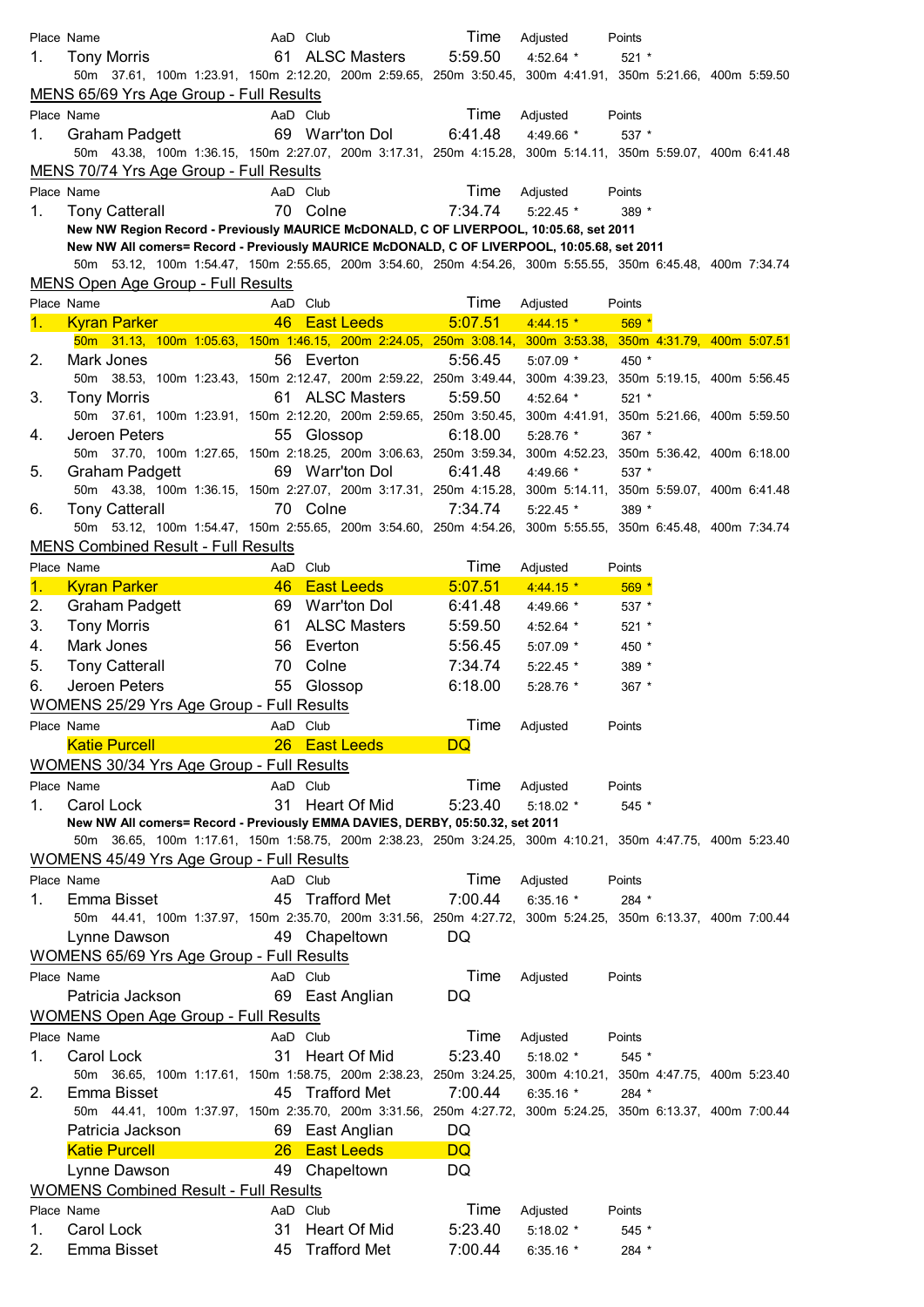# **EVENT 216 Mens/Womens Open 1500m Freestyle**

|    | MENS 30/34 Yrs Age Group - Full Results                                                                                     |                                                                                                   |                     |                                                                                                                                                                                                                                                 |  |
|----|-----------------------------------------------------------------------------------------------------------------------------|---------------------------------------------------------------------------------------------------|---------------------|-------------------------------------------------------------------------------------------------------------------------------------------------------------------------------------------------------------------------------------------------|--|
|    | Place Name                                                                                                                  | AaD Club                                                                                          | Time                | Adjusted<br>Points                                                                                                                                                                                                                              |  |
| 1. | Gregan Clarkson                                                                                                             | 34 Hull Masters                                                                                   | 20:02.49            | 19:27.24 *<br>386 *                                                                                                                                                                                                                             |  |
|    |                                                                                                                             |                                                                                                   |                     | 50m 33.73, 100m 1:13.55, 150m 1:54.81, 200m 2:36.08, 250m 3:16.52, 300m 3:56.71, 350m 4:36.95, 400m 5:17.18                                                                                                                                     |  |
|    |                                                                                                                             |                                                                                                   |                     | 450m 5:57.01, 500m 6:37.34, 550m 7:17.85, 600m 7:57.93, 650m 8:38.40, 700m 9:18.67, 750m 9:58.94, 800m 10:38.82<br>850m 11:19.23, 900m 11:59.26, 950m 12:40.11, 1000m 13:20.68, 1050m 14:01.21, 1100m 14:42.06, 1150m 15:22.54, 1200m 16:02.94  |  |
|    | 1250m 16:43.09, 1300m 17:23.69, 1350m 18:03.49, 1400m 18:43.91, 1450m 19:24.04, 1500m 20:02.49, ,                           |                                                                                                   |                     |                                                                                                                                                                                                                                                 |  |
|    | MENS 35/39 Yrs Age Group - Full Results                                                                                     |                                                                                                   |                     |                                                                                                                                                                                                                                                 |  |
|    | Place Name                                                                                                                  | AaD Club                                                                                          | Time                | Adjusted<br>Points                                                                                                                                                                                                                              |  |
| 1. | Jim Carr                                                                                                                    | 35 Newcastle                                                                                      | 19:29.05            | 18:55.44 *<br>419 *                                                                                                                                                                                                                             |  |
|    |                                                                                                                             |                                                                                                   |                     | 50m 34.71, 100m 1:11.69, 150m 1:50.08, 200m 2:28.49, 250m 3:07.63, 300m 3:46.76, 350m 4:25.81, 400m 5:04.80                                                                                                                                     |  |
|    |                                                                                                                             |                                                                                                   |                     | 450m 5:43.90, 500m 6:22.94, 550m 7:01.94, 600m 7:41.21, 650m 8:20.21, 700m 8:59.15, 750m 9:38.26, 800m 10:17.36                                                                                                                                 |  |
|    |                                                                                                                             |                                                                                                   |                     | 850m 10:56.34, 900m 11:35.40, 950m 12:14.26, 1000m 12:53.49, 1050m 13:32.70, 1100m 14:12.27, 1150m 14:52.09, 1200m 15:32.18                                                                                                                     |  |
| 2. | 1250m 16:12.49, 1300m 16:52.78, 1350m 17:32.48, 1400m 18:11.31, 1450m 18:50.46, 1500m 19:29.05, ,<br>Alastair Rainsbury     | 38 Stockport Mo                                                                                   | 21:14.45 20:38.26 * | $323 *$                                                                                                                                                                                                                                         |  |
|    |                                                                                                                             |                                                                                                   |                     | 50m 36.59, 100m 1:17.95, 150m 2:00.29, 200m 2:43.59, 250m 3:26.81, 300m 4:09.89, 350m 4:53.09, 400m 5:36.36                                                                                                                                     |  |
|    |                                                                                                                             |                                                                                                   |                     | 450m 6:19.30, 500m 7:02.18, 550m 7:44.96, 600m 8:27.63, 650m 9:10.43, 700m 9:53.29, 750m 10:36.46, 800m 11:18.89                                                                                                                                |  |
|    |                                                                                                                             |                                                                                                   |                     | 850m 12:02.05, 900m 12:45.21, 950m 13:28.45, 1000m 14:11.02, 1050m 14:54.02, 1100m 15:36.85, 1150m 16:20.16, 1200m 17:03.45                                                                                                                     |  |
|    | 1250m 17:46.61, 1300m 18:29.47, 1350m 19:12.18, 1400m 19:54.50, 1450m 20:36.42, 1500m 21:14.45,                             |                                                                                                   |                     |                                                                                                                                                                                                                                                 |  |
|    | MENS 40/44 Yrs Age Group - Full Results                                                                                     |                                                                                                   |                     |                                                                                                                                                                                                                                                 |  |
|    | Place Name                                                                                                                  | AaD Club                                                                                          | Time                | Adjusted<br>Points                                                                                                                                                                                                                              |  |
| 1. | <b>Steven Proud</b>                                                                                                         | 44 Newcastle                                                                                      | 19:12.01            | 18:24.22 *<br>456 *                                                                                                                                                                                                                             |  |
|    |                                                                                                                             |                                                                                                   |                     | 50m 33.01, 100m 1:08.36, 150m 1:45.28, 200m 2:22.57, 250m 3:00.52, 300m 3:38.11, 350m 4:16.42, 400m 4:54.21<br>450m 5:32.41, 500m 6:10.51, 550m 6:49.13, 600m 7:27.52, 650m 8:05.89, 700m 8:44.77, 750m 9:23.73, 800m10:03.28                   |  |
|    |                                                                                                                             |                                                                                                   |                     | 850m 10:42.28, 900m 11:21.01, 950m 11:59.87, 1000m 12:39.18, 1050m 13:18.26, 1100m 13:57.16, 1150m 14:36.43, 1200m 15:15.82                                                                                                                     |  |
|    | 1250m 15:55.13, 1300m 16:34.14, 1350m 17:13.52, 1400m 17:53.19, 1450m 18:32.45, 1500m 19:12.01, ,                           |                                                                                                   |                     |                                                                                                                                                                                                                                                 |  |
|    | Marek Dynda                                                                                                                 | 40 Barrow LD                                                                                      | <b>DNC</b>          |                                                                                                                                                                                                                                                 |  |
|    | MENS 50/54 Yrs Age Group - Full Results                                                                                     |                                                                                                   |                     |                                                                                                                                                                                                                                                 |  |
|    | Place Name                                                                                                                  | AaD Club                                                                                          | Time                | Adjusted<br>Points                                                                                                                                                                                                                              |  |
| 1. | Stephen Bottomley                                                                                                           | 53 Bo Kirklees                                                                                    | 20:04.92            | 18:09.14 *<br>$475 *$                                                                                                                                                                                                                           |  |
|    |                                                                                                                             |                                                                                                   |                     | 50m 36.04, 100m 1:15.02, 150m 1:55.24, 200m 2:35.35, 250m 3:15.66, 300m 3:56.21, 350m 4:36.69, 400m 5:17.47                                                                                                                                     |  |
|    |                                                                                                                             |                                                                                                   |                     | 450m 5:57.80, 500m 6:38.24, 550m 7:18.95, 600m 7:58.93, 650m 8:39.30, 700m 9:19.58, 750m 10:00.14, 800m 10:40.48<br>850m 11:21.03, 900m 12:01.61, 950m 12:42.36, 1000m 13:22.75, 1050m 14:03.79, 1100m 14:44.67, 1150m 15:24.62, 1200m 16:04.49 |  |
|    | 1250m 16:45.27, 1300m 17:25.86, 1350m 18:06.42, 1400m 18:46.84, 1450m 19:26.48, 1500m 20:04.92, ,                           |                                                                                                   |                     |                                                                                                                                                                                                                                                 |  |
|    | MENS 55/59 Yrs Age Group - Full Results                                                                                     |                                                                                                   |                     |                                                                                                                                                                                                                                                 |  |
|    | Place Name                                                                                                                  | AaD Club                                                                                          | Time                | Adjusted<br>Points                                                                                                                                                                                                                              |  |
| 1. | Mark Jones                                                                                                                  | 56 Everton                                                                                        | 19:37.53            | $17:17.44$ *<br>$550*$                                                                                                                                                                                                                          |  |
|    | New NW Region Record - Previously NEV BARTON, TRAFFORD METRO, 21:15.11, set 2013                                            |                                                                                                   |                     |                                                                                                                                                                                                                                                 |  |
|    | New NW All comers= Record - Previously NEV BARTON, TRAFFORD METRO, 21:15.11, set 2013                                       |                                                                                                   |                     |                                                                                                                                                                                                                                                 |  |
|    |                                                                                                                             |                                                                                                   |                     | 50m 36.24, 100m 1:15.17, 150m 1:54.28, 200m 2:33.49, 250m 3:12.90, 300m 3:52.00, 350m 4:31.33, 400m 5:10.88<br>450m 5:50.82, 500m 6:30.35, 550m 7:10.12, 600m 7:49.53, 650m 8:29.05, 700m 9:08.12, 750m 9:47.96, 800m10:27.51                   |  |
|    | 850m 11:06.85, 900m 11:46.11, 950m 12:25.67, 1000m 13:05.70, 1050m 13:44.95, 1100m 14:24.52, 1150m 15:04.16, 1200m 15:43.75 |                                                                                                   |                     |                                                                                                                                                                                                                                                 |  |
|    | 1250m 16:23.36, 1300m 17:02.48, 1350m 17:41.88, 1400m 18:21.59, 1450m 19:00.04, 1500m 19:37.53, ,                           |                                                                                                   |                     |                                                                                                                                                                                                                                                 |  |
| 2. |                                                                                                                             |                                                                                                   |                     |                                                                                                                                                                                                                                                 |  |
|    | Jeroen Peters                                                                                                               | 55 Glossop                                                                                        | 22:07.21            | 19:39.54 *<br>$374$ *                                                                                                                                                                                                                           |  |
|    |                                                                                                                             |                                                                                                   |                     | 50m 36.77, 100m 1:18.83, 150m 2:03.02, 200m 2:47.16, 250m 3:30.69, 300m 4:15.23, 350m 4:59.50, 400m 5:43.23                                                                                                                                     |  |
|    |                                                                                                                             |                                                                                                   |                     | 450m 6:27.40, 500m 7:11.50, 550m 7:55.69, 600m 8:40.15, 650m 9:24.54, 700m10:09.15, 750m10:53.86, 800m11:38.49                                                                                                                                  |  |
|    |                                                                                                                             |                                                                                                   |                     | 850m 12:23.62, 900m 13:08.39, 950m 13:53.66, 1000m 14:38.05, 1050m 15:23.06, 1100m 16:08.58, 1150m 16:53.34, 1200m 17:38.81                                                                                                                     |  |
|    | 1250m 18:23.81, 1300m 19:08.71, 1350m 19:53.89, 1400m 20:39.32, 1450m 21:25.08, 1500m 22:07.21,                             |                                                                                                   |                     |                                                                                                                                                                                                                                                 |  |
|    | MENS 65/69 Yrs Age Group - Full Results<br>Place Name                                                                       | AaD Club                                                                                          | Time                | Adjusted<br>Points                                                                                                                                                                                                                              |  |
| 1. | Martyn Woodroffe                                                                                                            | 66 Welsh Ind                                                                                      | 22:06.37            | 17:48.46 *<br>$503*$                                                                                                                                                                                                                            |  |
|    | New NW All comers= Record - Previously TONY CATERALL, COLNE, 22:47.57, set 2011                                             |                                                                                                   |                     |                                                                                                                                                                                                                                                 |  |
|    |                                                                                                                             |                                                                                                   |                     | 50m 40.01, 100m 1:24.54, 150m 2:09.98, 200m 2:55.66, 250m 3:41.24, 300m 4:26.55, 350m 5:11.34, 400m 5:56.65                                                                                                                                     |  |
|    |                                                                                                                             |                                                                                                   |                     | 450m 6:41.94, 500m 7:27.07, 550m 8:11.80, 600m 8:56.79, 650m 9:41.36, 700m 10:25.89, 750m 11:10.52, 800m 11:54.87                                                                                                                               |  |
|    |                                                                                                                             |                                                                                                   |                     | 850m 12:39.37, 900m 13:23.52, 950m 14:07.64, 1000m 14:51.44, 1050m 15:35.85, 1100m 16:20.17, 1150m 17:03.71, 1200m 17:47.80                                                                                                                     |  |
|    |                                                                                                                             | , 1250m 18:31.50, 1300m 19:15.55, 1350m 19:59.07, 1400m 20:42.03, 1450m 21:25.73, 1500m 22:06.37, |                     |                                                                                                                                                                                                                                                 |  |
|    | MENS 70/74 Yrs Age Group - Full Results<br>Place Name                                                                       | AaD Club                                                                                          | Time                | Adjusted<br>Points                                                                                                                                                                                                                              |  |
| 1. | <b>Tony Catterall</b>                                                                                                       | 70 Colne                                                                                          | 25:27.61            | 19:44.10 *<br>$370*$                                                                                                                                                                                                                            |  |
|    | New NW Region Record - Previously KEITH LEARY, BLACKPOOL, 31:29.32, set 2013                                                |                                                                                                   |                     |                                                                                                                                                                                                                                                 |  |
|    | New NW All comers= Record - Previously HARRY BARROW, ELLAND, 26:53.38, set 2012                                             |                                                                                                   |                     |                                                                                                                                                                                                                                                 |  |
|    |                                                                                                                             |                                                                                                   |                     | 50m 43.46, 100m 1:31.68, 150m 2:21.39, 200m 3:11.63, 250m 4:02.11, 300m 4:52.46, 350m 5:43.60, 400m 6:33.98                                                                                                                                     |  |
|    |                                                                                                                             |                                                                                                   |                     | 450m 7:25.20, 500m 8:15.55, 550m 9:06.64, 600m 9:58.27, 650m 10:49.34, 700m 11:40.68, 750m 12:31.40, 800m 13:22.57                                                                                                                              |  |
|    |                                                                                                                             | , 1250m 21:08.07, 1300m 22:00.78, 1350m 22:52.32, 1400m 23:43.52, 1450m 24:35.32, 1500m 25:27.61, |                     | 850m 14:15.59, 900m 15:07.00, 950m 15:58.10, 1000m 16:49.85, 1050m 17:41.32, 1100m 18:32.86, 1150m 19:24.20, 1200m 20:15.99                                                                                                                     |  |

MENS Open Age Group - Full Results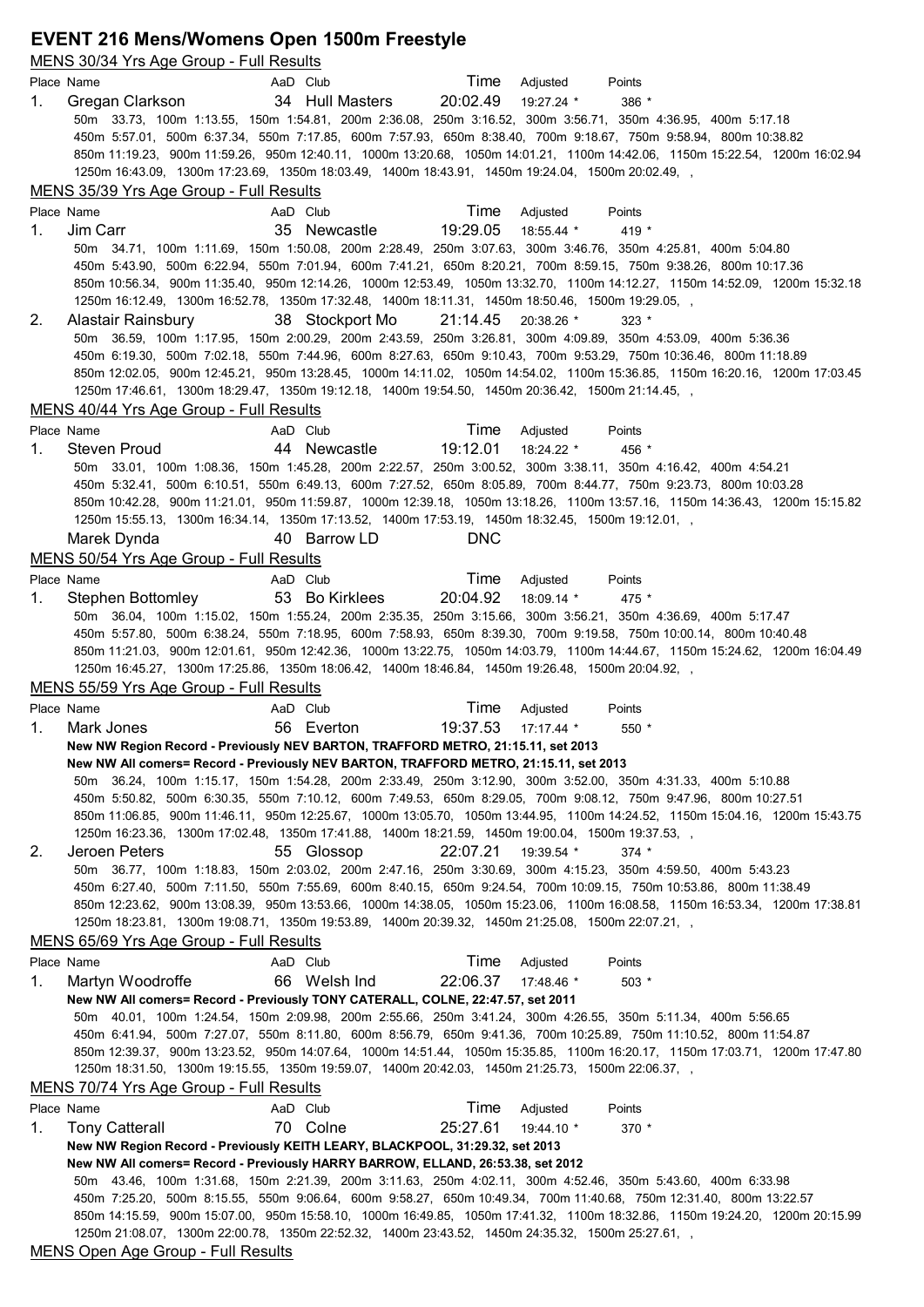|    | Place Name                                                                                                                                                                                             | AaD Club                  | Time                | Adjusted     | Points                                                                                                                      |
|----|--------------------------------------------------------------------------------------------------------------------------------------------------------------------------------------------------------|---------------------------|---------------------|--------------|-----------------------------------------------------------------------------------------------------------------------------|
| 1. | Steven Proud                                                                                                                                                                                           | 44 Newcastle              | 19:12.01            | 18:24.22 *   | 456 *                                                                                                                       |
|    | 50m 33.01, 100m 1:08.36, 150m 1:45.28, 200m 2:22.57, 250m 3:00.52, 300m 3:38.11, 350m 4:16.42, 400m 4:54.21                                                                                            |                           |                     |              |                                                                                                                             |
|    |                                                                                                                                                                                                        |                           |                     |              | 450m 5:32.41, 500m 6:10.51, 550m 6:49.13, 600m 7:27.52, 650m 8:05.89, 700m 8:44.77, 750m 9:23.73, 800m 10:03.28             |
|    |                                                                                                                                                                                                        |                           |                     |              | 850m 10:42.28, 900m 11:21.01, 950m 11:59.87, 1000m 12:39.18, 1050m 13:18.26, 1100m 13:57.16, 1150m 14:36.43, 1200m 15:15.82 |
|    | 1250m 15:55.13, 1300m 16:34.14, 1350m 17:13.52, 1400m 17:53.19, 1450m 18:32.45, 1500m 19:12.01, ,                                                                                                      |                           |                     |              |                                                                                                                             |
| 2. | Jim Carr<br>50m 34.71, 100m 1:11.69, 150m 1:50.08, 200m 2:28.49, 250m 3:07.63, 300m 3:46.76, 350m 4:25.81, 400m 5:04.80                                                                                | 35 Newcastle              | 19:29.05            | 18:55.44 *   | 419 *                                                                                                                       |
|    |                                                                                                                                                                                                        |                           |                     |              | 450m 5:43.90, 500m 6:22.94, 550m 7:01.94, 600m 7:41.21, 650m 8:20.21, 700m 8:59.15, 750m 9:38.26, 800m 10:17.36             |
|    |                                                                                                                                                                                                        |                           |                     |              | 850m 10:56.34, 900m 11:35.40, 950m 12:14.26, 1000m 12:53.49, 1050m 13:32.70, 1100m 14:12.27, 1150m 14:52.09, 1200m 15:32.18 |
|    | 1250m 16:12.49, 1300m 16:52.78, 1350m 17:32.48, 1400m 18:11.31, 1450m 18:50.46, 1500m 19:29.05,                                                                                                        |                           |                     |              |                                                                                                                             |
| 3. | Mark Jones                                                                                                                                                                                             | 56 Everton                | 19:37.53            | $17:17.44$ * | $550*$                                                                                                                      |
|    | 50m 36.24, 100m 1:15.17, 150m 1:54.28, 200m 2:33.49, 250m 3:12.90, 300m 3:52.00, 350m 4:31.33, 400m 5:10.88                                                                                            |                           |                     |              |                                                                                                                             |
|    |                                                                                                                                                                                                        |                           |                     |              | 450m 5:50.82, 500m 6:30.35, 550m 7:10.12, 600m 7:49.53, 650m 8:29.05, 700m 9:08.12, 750m 9:47.96, 800m 10:27.51             |
|    |                                                                                                                                                                                                        |                           |                     |              | 850m 11:06.85, 900m 11:46.11, 950m 12:25.67, 1000m 13:05.70, 1050m 13:44.95, 1100m 14:24.52, 1150m 15:04.16, 1200m 15:43.75 |
|    | 1250m 16:23.36, 1300m 17:02.48, 1350m 17:41.88, 1400m 18:21.59, 1450m 19:00.04, 1500m 19:37.53, ,                                                                                                      |                           |                     |              |                                                                                                                             |
| 4. | Gregan Clarkson                                                                                                                                                                                        | 34 Hull Masters           | 20:02.49            | 19:27.24 *   | $386*$                                                                                                                      |
|    | 50m 33.73, 100m 1:13.55, 150m 1:54.81, 200m 2:36.08, 250m 3:16.52, 300m 3:56.71, 350m 4:36.95, 400m 5:17.18                                                                                            |                           |                     |              |                                                                                                                             |
|    |                                                                                                                                                                                                        |                           |                     |              | 450m 5:57.01, 500m 6:37.34, 550m 7:17.85, 600m 7:57.93, 650m 8:38.40, 700m 9:18.67, 750m 9:58.94, 800m 10:38.82             |
|    | 1250m 16:43.09, 1300m 17:23.69, 1350m 18:03.49, 1400m 18:43.91, 1450m 19:24.04, 1500m 20:02.49, ,                                                                                                      |                           |                     |              | 850m 11:19.23, 900m 11:59.26, 950m 12:40.11, 1000m 13:20.68, 1050m 14:01.21, 1100m 14:42.06, 1150m 15:22.54, 1200m 16:02.94 |
| 5. | Stephen Bottomley                                                                                                                                                                                      | 53 Bo Kirklees            | 20:04.92            | 18:09.14 *   | $475 *$                                                                                                                     |
|    | 50m 36.04, 100m 1:15.02, 150m 1:55.24, 200m 2:35.35, 250m 3:15.66, 300m 3:56.21, 350m 4:36.69, 400m 5:17.47                                                                                            |                           |                     |              |                                                                                                                             |
|    |                                                                                                                                                                                                        |                           |                     |              | 450m 5:57.80, 500m 6:38.24, 550m 7:18.95, 600m 7:58.93, 650m 8:39.30, 700m 9:19.58, 750m 10:00.14, 800m 10:40.48            |
|    |                                                                                                                                                                                                        |                           |                     |              | 850m 11:21.03, 900m 12:01.61, 950m 12:42.36, 1000m 13:22.75, 1050m 14:03.79, 1100m 14:44.67, 1150m 15:24.62, 1200m 16:04.49 |
|    | 1250m 16:45.27, 1300m 17:25.86, 1350m 18:06.42, 1400m 18:46.84, 1450m 19:26.48, 1500m 20:04.92, ,                                                                                                      |                           |                     |              |                                                                                                                             |
| 6. | Alastair Rainsbury                                                                                                                                                                                     | 38 Stockport Mo           | 21:14.45 20:38.26 * |              | $323 *$                                                                                                                     |
|    | 50m 36.59, 100m 1:17.95, 150m 2:00.29, 200m 2:43.59, 250m 3:26.81, 300m 4:09.89, 350m 4:53.09, 400m 5:36.36                                                                                            |                           |                     |              |                                                                                                                             |
|    |                                                                                                                                                                                                        |                           |                     |              | 450m 6:19.30, 500m 7:02.18, 550m 7:44.96, 600m 8:27.63, 650m 9:10.43, 700m 9:53.29, 750m 10:36.46, 800m 11:18.89            |
|    |                                                                                                                                                                                                        |                           |                     |              | 850m 12:02.05, 900m 12:45.21, 950m 13:28.45, 1000m 14:11.02, 1050m 14:54.02, 1100m 15:36.85, 1150m 16:20.16, 1200m 17:03.45 |
|    | 1250m 17:46.61, 1300m 18:29.47, 1350m 19:12.18, 1400m 19:54.50, 1450m 20:36.42, 1500m 21:14.45, ,                                                                                                      |                           |                     |              |                                                                                                                             |
| 7. | Martyn Woodroffe                                                                                                                                                                                       | 66 Welsh Ind              | 22:06.37            | 17:48.46 *   | $503*$                                                                                                                      |
|    | 50m 40.01, 100m 1:24.54, 150m 2:09.98, 200m 2:55.66, 250m 3:41.24, 300m 4:26.55, 350m 5:11.34, 400m 5:56.65                                                                                            |                           |                     |              | 450m 6:41.94, 500m 7:27.07, 550m 8:11.80, 600m 8:56.79, 650m 9:41.36, 700m 10:25.89, 750m 11:10.52, 800m 11:54.87           |
|    |                                                                                                                                                                                                        |                           |                     |              | 850m 12:39.37, 900m 13:23.52, 950m 14:07.64, 1000m 14:51.44, 1050m 15:35.85, 1100m 16:20.17, 1150m 17:03.71, 1200m 17:47.80 |
|    | 1250m 18:31.50, 1300m 19:15.55, 1350m 19:59.07, 1400m 20:42.03, 1450m 21:25.73, 1500m 22:06.37, ,                                                                                                      |                           |                     |              |                                                                                                                             |
| 8. | Jeroen Peters                                                                                                                                                                                          | 55 Glossop                | 22:07.21            | 19:39.54 *   | $374$ *                                                                                                                     |
|    | 50m 36.77, 100m 1:18.83, 150m 2:03.02, 200m 2:47.16, 250m 3:30.69, 300m 4:15.23, 350m 4:59.50, 400m 5:43.23                                                                                            |                           |                     |              |                                                                                                                             |
|    |                                                                                                                                                                                                        |                           |                     |              | 450m 6:27.40, 500m 7:11.50, 550m 7:55.69, 600m 8:40.15, 650m 9:24.54, 700m 10:09.15, 750m 10:53.86, 800m 11:38.49           |
|    |                                                                                                                                                                                                        |                           |                     |              | 850m 12:23.62, 900m 13:08.39, 950m 13:53.66, 1000m 14:38.05, 1050m 15:23.06, 1100m 16:08.58, 1150m 16:53.34, 1200m 17:38.81 |
|    | 1250m 18:23.81, 1300m 19:08.71, 1350m 19:53.89, 1400m 20:39.32, 1450m 21:25.08, 1500m 22:07.21, ,                                                                                                      |                           |                     |              |                                                                                                                             |
| 9. | <b>Tony Catterall</b>                                                                                                                                                                                  | 70 Colne                  | 25:27.61            | 19:44.10 *   | $370 *$                                                                                                                     |
|    | 50m 43.46, 100m 1:31.68, 150m 2:21.39, 200m 3:11.63, 250m 4:02.11, 300m 4:52.46, 350m 5:43.60, 400m 6:33.98                                                                                            |                           |                     |              |                                                                                                                             |
|    |                                                                                                                                                                                                        |                           |                     |              | 450m 7:25.20, 500m 8:15.55, 550m 9:06.64, 600m 9:58.27, 650m 10:49.34, 700m 11:40.68, 750m 12:31.40, 800m 13:22.57          |
|    | 1250m 21:08.07, 1300m 22:00.78, 1350m 22:52.32, 1400m 23:43.52, 1450m 24:35.32, 1500m 25:27.61, ,                                                                                                      |                           |                     |              | 850m 14:15.59, 900m 15:07.00, 950m 15:58.10, 1000m 16:49.85, 1050m 17:41.32, 1100m 18:32.86, 1150m 19:24.20, 1200m 20:15.99 |
|    | Marek Dynda                                                                                                                                                                                            | 40 Barrow LD              | <b>DNC</b>          |              |                                                                                                                             |
|    | <b>MENS Combined Result - Full Results</b>                                                                                                                                                             |                           |                     |              |                                                                                                                             |
|    | Place Name                                                                                                                                                                                             | AaD Club                  | Time                | Adjusted     | Points                                                                                                                      |
| 1. | Mark Jones                                                                                                                                                                                             | 56 Everton                | 19:37.53            | 17:17.44 *   | 550 *                                                                                                                       |
| 2. | Martyn Woodroffe                                                                                                                                                                                       | 66<br>Welsh Ind           | 22:06.37            | 17:48.46 *   | $503 *$                                                                                                                     |
|    |                                                                                                                                                                                                        |                           |                     |              |                                                                                                                             |
| 3. | <b>Stephen Bottomley</b>                                                                                                                                                                               | <b>Bo Kirklees</b><br>53  | 20:04.92            | 18:09.14 *   | 475 *                                                                                                                       |
| 4. | <b>Steven Proud</b>                                                                                                                                                                                    | Newcastle<br>44           | 19:12.01            | 18:24.22 *   | 456 *                                                                                                                       |
| 5. | Jim Carr                                                                                                                                                                                               | Newcastle<br>35           | 19:29.05            | 18:55.44 *   | 419 *                                                                                                                       |
| 6. | Gregan Clarkson                                                                                                                                                                                        | <b>Hull Masters</b><br>34 | 20:02.49            | 19:27.24 *   | 386 *                                                                                                                       |
| 7. | Jeroen Peters                                                                                                                                                                                          | 55<br>Glossop             | 22:07.21            | 19:39.54 *   | $374 *$                                                                                                                     |
| 8. | <b>Tony Catterall</b>                                                                                                                                                                                  | 70 Colne                  | 25:27.61            | 19:44.10 *   | $370 *$                                                                                                                     |
| 9. | Alastair Rainsbury                                                                                                                                                                                     | 38 Stockport Mo           | 21:14.45            | 20:38.26 *   | $323 *$                                                                                                                     |
|    | <b>WOMENS 25/29 Yrs Age Group - Full Results</b>                                                                                                                                                       |                           |                     |              |                                                                                                                             |
|    | Place Name                                                                                                                                                                                             | AaD Club                  | Time                | Adjusted     | Points                                                                                                                      |
| 1. | Becki Newman                                                                                                                                                                                           | 28<br>Newcastle           | 18:27.68            | 18:25.99 *   | $575*$                                                                                                                      |
|    | New NW All comers= Record - Previously LAURA BOWDEN, TRAFFORD METRO, 19:04.74, set 2013<br>50m 33.45, 100m 1:09.61, 150m 1:46.62, 200m 2:23.83, 250m 3:01.06, 300m 3:38.18, 350m 4:15.44, 400m 4:52.58 |                           |                     |              |                                                                                                                             |
|    | 450m 5:29.70, 500m 6:06.71, 550m 6:43.88, 600m 7:21.18, 650m 7:58.51, 700m 8:35.84, 750m 9:12.98, 800m 9:50.18                                                                                         |                           |                     |              |                                                                                                                             |
|    |                                                                                                                                                                                                        |                           |                     |              | 850m 10:27.51, 900m 11:04.73, 950m 11:41.91, 1000m 12:19.27, 1050m 12:56.46, 1100m 13:33.49, 1150m 14:10.46, 1200m 14:47.82 |
|    | 1250m 15:25.11, 1300m 16:02.00, 1350m 16:38.86, 1400m 17:15.68, 1450m 17:52.15, 1500m 18:27.68, ,                                                                                                      |                           |                     |              |                                                                                                                             |

Place Name **AaD** Club Time Adjusted Points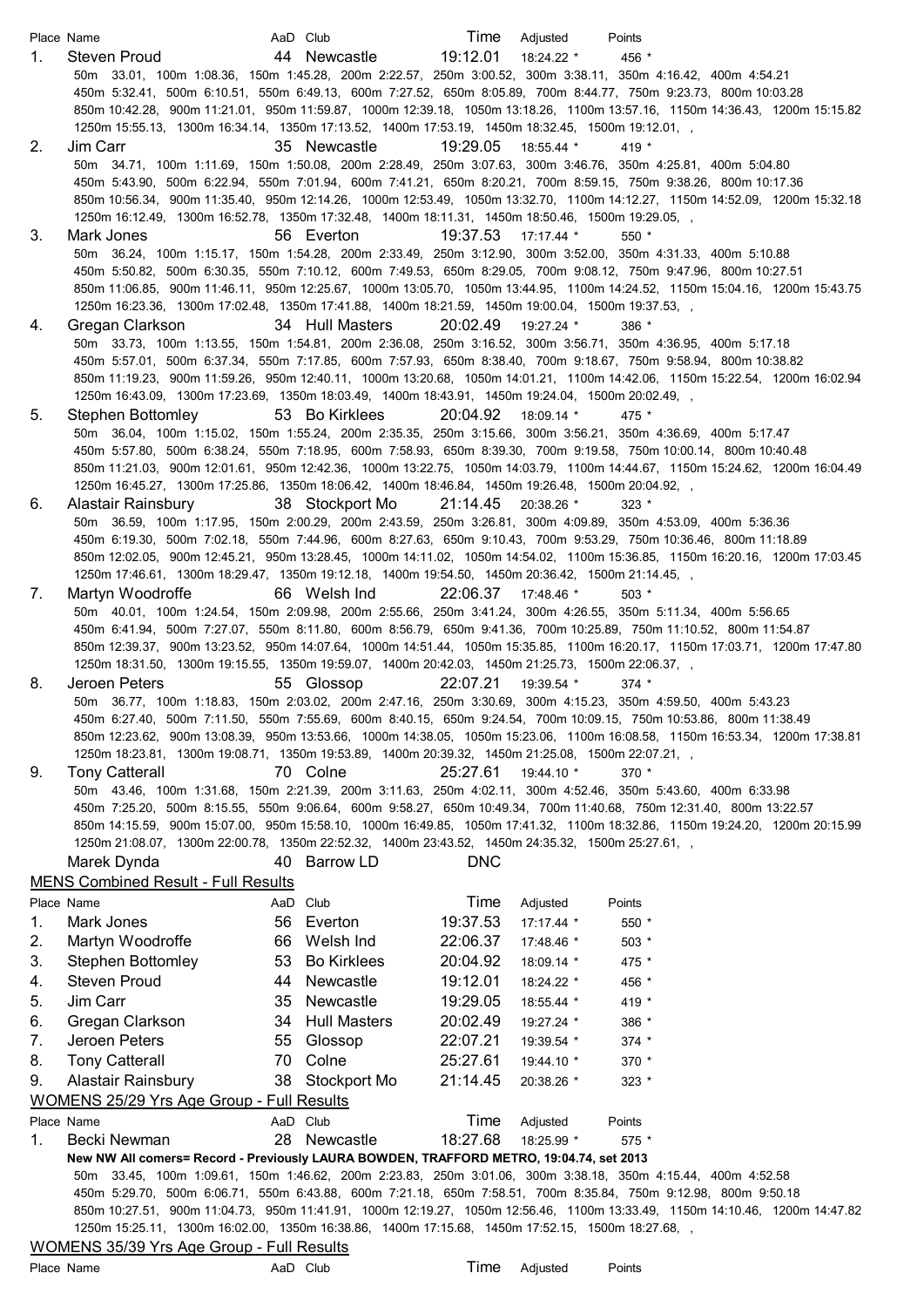| 1.        | Rachel Whitwell                                                                                                   |    | 36 Bo Kirklees                                 | 20:30.49              | $20:18.37$ * | 430 *   |                                                                                                                             |
|-----------|-------------------------------------------------------------------------------------------------------------------|----|------------------------------------------------|-----------------------|--------------|---------|-----------------------------------------------------------------------------------------------------------------------------|
|           | New NW All comers= Record - Previously EMMA JENKINS, SOUTHPORT, 21:57.18, set 2011                                |    |                                                |                       |              |         |                                                                                                                             |
|           | 50m 36.99, 100m 1:17.06, 150m 1:57.26, 200m 2:38.87, 250m 3:19.92, 300m 4:00.70, 350m 4:41.77, 400m 5:23.01       |    |                                                |                       |              |         |                                                                                                                             |
|           | 450m 6:04.05, 500m 6:45.65, 550m 7:26.84, 600m 8:07.79, 650m 8:48.63, 700m 9:29.95, 750m 10:11.21, 800m 10:52.34  |    |                                                |                       |              |         |                                                                                                                             |
|           |                                                                                                                   |    |                                                |                       |              |         | 850m 11:33.20, 900m 12:14.41, 950m 12:55.80, 1000m 13:36.72, 1050m 14:17.64, 1100m 14:58.83, 1150m 15:40.68, 1200m 16:22.31 |
|           | 1250m 17:03.79, 1300m 17:45.44, 1350m 18:27.01, 1400m 19:08.65, 1450m 19:50.49, 1500m 20:30.49, ,                 |    |                                                |                       |              |         |                                                                                                                             |
|           | WOMENS 40/44 Yrs Age Group - Full Results                                                                         |    |                                                |                       |              |         |                                                                                                                             |
|           | Place Name                                                                                                        |    | AaD Club                                       | Time                  | Adjusted     | Points  |                                                                                                                             |
| 1.        | <b>Kirsten Cameron</b>                                                                                            |    | 43 East Leeds                                  | 17:18.31              | $16:45.74$ * | $764*$  |                                                                                                                             |
|           | 50m 31.86, 100m 1:06.24, 150m 1:40.91, 200m 2:15.27, 250m 2:49.50, 300m 3:24.02, 350m 3:58.70, 400m 4:33.31       |    |                                                |                       |              |         |                                                                                                                             |
|           | 450m 5:07.82, 500m 5:42.68, 550m 6:17.37, 600m 6:51.55, 650m 7:26.32, 700m 8:01.07, 750m 8:36.00, 800m 9:11.39    |    |                                                |                       |              |         |                                                                                                                             |
|           |                                                                                                                   |    |                                                |                       |              |         | 850m 9:46.47, 900m 10:21.26, 950m 10:56.22, 1000m 11:31.19, 1050m 12:05.82, 1100m 12:40.76, 1150m 13:15.98, 1200m 13:50.83  |
|           | 1250m 14:25.76, 1300m 15:00.72, 1350m 15:35.69, 1400m 16:10.52, 1450m 16:45.53, 1500m 17:18.31, ,                 |    |                                                |                       |              |         |                                                                                                                             |
| 2.        | <b>Karen Dawson</b>                                                                                               |    | 40 East Leeds                                  | 22:57.10 22:30.16 *   |              | $316 *$ |                                                                                                                             |
|           | 50m 40.21, 100m 1:23.60, 150m 2:09.18, 200m 2:54.94, 250m 3:41.10, 300m 4:26.26, 350m 5:11.80, 400m 5:57.77       |    |                                                |                       |              |         |                                                                                                                             |
|           | 450m 6:44.04, 500m 7:30.18, 550m 8:16.32, 600m 9:02.14, 650m 9:48.19, 700m 10:33.79, 750m 11:20.19, 800m 12:06.14 |    |                                                |                       |              |         |                                                                                                                             |
|           |                                                                                                                   |    |                                                |                       |              |         | 850m 12:52.46, 900m 13:38.62, 950m 14:25.15, 1000m 15:11.70, 1050m 15:57.92, 1100m 16:44.65, 1150m 17:30.74, 1200m 18:17.67 |
|           | 1250m 19:04.16, 1300m 19:51.01, 1350m 20:37.87, 1400m 21:23.98, 1450m 22:10.19, 1500m 22:57.10, ,                 |    |                                                |                       |              |         |                                                                                                                             |
|           | WOMENS 45/49 Yrs Age Group - Full Results                                                                         |    |                                                |                       |              |         |                                                                                                                             |
|           | Place Name                                                                                                        |    | AaD Club                                       | Time                  | Adjusted     | Points  |                                                                                                                             |
| 1.        | <b>Philippa Rickard</b>                                                                                           |    | 45 East Leeds 18:57.75 <sup>*</sup> 18:10.45 * |                       |              | 599 *   |                                                                                                                             |
|           | New NW All comers= Record - Previously KAREN GRAHAM, IKLEY SC, 19:34.07, set 2013                                 |    |                                                |                       |              |         |                                                                                                                             |
|           | 50m 32.51, 100m 1:08.44, 150m 1:45.11, 200m 2:22.74, 250m 3:00.99, 300m 3:38.49, 350m 4:16.34, 400m 4:54.23       |    |                                                |                       |              |         |                                                                                                                             |
|           | 450m 5:32.37, 500m 6:10.05, 550m 6:48.28, 600m 7:26.26, 650m 8:04.10, 700m 8:42.07, 750m 9:20.90, 800m 9:58.90    |    |                                                |                       |              |         |                                                                                                                             |
|           |                                                                                                                   |    |                                                |                       |              |         | 850m 10:37.97, 900m 11:16.84, 950m 11:55.76, 1000m 12:34.67, 1050m 13:12.95, 1100m 13:51.57, 1150m 14:29.76, 1200m 15:08.32 |
|           | 1250m 15:47.13, 1300m 16:25.29, 1350m 17:03.89, 1400m 17:42.48, 1450m 18:20.93, 1500m 18:57.75, ,                 |    |                                                |                       |              |         |                                                                                                                             |
|           | <b>WOMENS Open Age Group - Full Results</b>                                                                       |    |                                                |                       |              |         |                                                                                                                             |
|           |                                                                                                                   |    |                                                |                       |              |         |                                                                                                                             |
|           | Place Name                                                                                                        |    | AaD Club                                       | Time                  | Adjusted     | Points  |                                                                                                                             |
| 1.        | <b>Kirsten Cameron</b>                                                                                            |    | 43 East Leeds                                  | 17:18.31              | $16:45.74$ * | $764 *$ |                                                                                                                             |
|           | 50m 31.86, 100m 1:06.24, 150m 1:40.91, 200m 2:15.27, 250m 2:49.50, 300m 3:24.02, 350m 3:58.70, 400m 4:33.31       |    |                                                |                       |              |         |                                                                                                                             |
|           |                                                                                                                   |    |                                                |                       |              |         |                                                                                                                             |
|           | 450m 5:07.82, 500m 5:42.68, 550m 6:17.37, 600m 6:51.55, 650m 7:26.32, 700m 8:01.07, 750m 8:36.00, 800m 9:11.39    |    |                                                |                       |              |         |                                                                                                                             |
|           |                                                                                                                   |    |                                                |                       |              |         | 850m 9:46.47, 900m 10:21.26, 950m 10:56.22, 1000m 11:31.19, 1050m 12:05.82, 1100m 12:40.76, 1150m 13:15.98, 1200m 13:50.83  |
|           | 1250m 14:25.76, 1300m 15:00.72, 1350m 15:35.69, 1400m 16:10.52, 1450m 16:45.53, 1500m 17:18.31, ,                 |    |                                                |                       |              |         |                                                                                                                             |
| 2.        | Becki Newman                                                                                                      |    | 28 Newcastle                                   | 18:27.68              | 18:25.99 *   | $575*$  |                                                                                                                             |
|           | 50m 33.45, 100m 1:09.61, 150m 1:46.62, 200m 2:23.83, 250m 3:01.06, 300m 3:38.18, 350m 4:15.44, 400m 4:52.58       |    |                                                |                       |              |         |                                                                                                                             |
|           | 450m 5:29.70, 500m 6:06.71, 550m 6:43.88, 600m 7:21.18, 650m 7:58.51, 700m 8:35.84, 750m 9:12.98, 800m 9:50.18    |    |                                                |                       |              |         |                                                                                                                             |
|           |                                                                                                                   |    |                                                |                       |              |         | 850m 10:27.51, 900m 11:04.73, 950m 11:41.91, 1000m 12:19.27, 1050m 12:56.46, 1100m 13:33.49, 1150m 14:10.46, 1200m 14:47.82 |
|           | 1250m 15:25.11, 1300m 16:02.00, 1350m 16:38.86, 1400m 17:15.68, 1450m 17:52.15, 1500m 18:27.68, ,                 |    |                                                |                       |              |         |                                                                                                                             |
|           | 3. Philippa Rickard 45 East Leeds 18:57.75 18:10.45 * 599 *                                                       |    |                                                |                       |              |         |                                                                                                                             |
|           | 50m 32.51, 100m 1:08.44, 150m 1:45.11, 200m 2:22.74, 250m 3:00.99, 300m 3:38.49, 350m 4:16.34, 400m 4:54.23       |    |                                                |                       |              |         |                                                                                                                             |
|           | 450m 5:32.37, 500m 6:10.05, 550m 6:48.28, 600m 7:26.26, 650m 8:04.10, 700m 8:42.07, 750m 9:20.90, 800m 9:58.90    |    |                                                |                       |              |         |                                                                                                                             |
|           |                                                                                                                   |    |                                                |                       |              |         | 850m 10:37.97, 900m 11:16.84, 950m 11:55.76, 1000m 12:34.67, 1050m 13:12.95, 1100m 13:51.57, 1150m 14:29.76, 1200m 15:08.32 |
|           | 1250m 15:47.13, 1300m 16:25.29, 1350m 17:03.89, 1400m 17:42.48, 1450m 18:20.93, 1500m 18:57.75, ,                 |    |                                                |                       |              |         |                                                                                                                             |
| 4.        | <b>Rachel Whitwell</b>                                                                                            |    | 36 Bo Kirklees                                 | 20:30.49              | 20:18.37 *   | 430 *   |                                                                                                                             |
|           | 50m 36.99, 100m 1:17.06, 150m 1:57.26, 200m 2:38.87, 250m 3:19.92, 300m 4:00.70, 350m 4:41.77, 400m 5:23.01       |    |                                                |                       |              |         |                                                                                                                             |
|           | 450m 6:04.05, 500m 6:45.65, 550m 7:26.84, 600m 8:07.79, 650m 8:48.63, 700m 9:29.95, 750m 10:11.21, 800m 10:52.34  |    |                                                |                       |              |         |                                                                                                                             |
|           |                                                                                                                   |    |                                                |                       |              |         | 850m 11:33.20, 900m 12:14.41, 950m 12:55.80, 1000m 13:36.72, 1050m 14:17.64, 1100m 14:58.83, 1150m 15:40.68, 1200m 16:22.31 |
|           | 1250m 17:03.79, 1300m 17:45.44, 1350m 18:27.01, 1400m 19:08.65, 1450m 19:50.49, 1500m 20:30.49, ,                 |    |                                                |                       |              |         |                                                                                                                             |
| 5.        | <b>Karen Dawson</b>                                                                                               |    | 40 East Leeds                                  | $22:57.10$ 22:30.16 * |              | $316*$  |                                                                                                                             |
|           | 50m 40.21, 100m 1:23.60, 150m 2:09.18, 200m 2:54.94, 250m 3:41.10, 300m 4:26.26, 350m 5:11.80, 400m 5:57.77       |    |                                                |                       |              |         |                                                                                                                             |
|           | 450m 6:44.04, 500m 7:30.18, 550m 8:16.32, 600m 9:02.14, 650m 9:48.19, 700m 10:33.79, 750m 11:20.19, 800m 12:06.14 |    |                                                |                       |              |         |                                                                                                                             |
|           |                                                                                                                   |    |                                                |                       |              |         | 850m 12:52.46, 900m 13:38.62, 950m 14:25.15, 1000m 15:11.70, 1050m 15:57.92, 1100m 16:44.65, 1150m 17:30.74, 1200m 18:17.67 |
|           | 1250m 19:04.16, 1300m 19:51.01, 1350m 20:37.87, 1400m 21:23.98, 1450m 22:10.19, 1500m 22:57.10, ,                 |    |                                                |                       |              |         |                                                                                                                             |
|           | <b>WOMENS Combined Result - Full Results</b>                                                                      |    |                                                |                       |              |         |                                                                                                                             |
|           | Place Name                                                                                                        |    | AaD Club                                       | Time                  | Adjusted     | Points  |                                                                                                                             |
| 1.        | <b>Kirsten Cameron</b>                                                                                            |    | 43 East Leeds                                  | 17:18.31              | 16:45.74 *   | $764*$  |                                                                                                                             |
| <u>2.</u> | <b>Philippa Rickard</b>                                                                                           |    | 45 East Leeds                                  | 18:57.75              | 18:10.45 *   | 599     |                                                                                                                             |
|           |                                                                                                                   |    |                                                |                       |              |         |                                                                                                                             |
| 3.        | Becki Newman                                                                                                      |    | 28 Newcastle                                   | 18:27.68              | 18:25.99 *   | 575 *   |                                                                                                                             |
| 4.        | <b>Rachel Whitwell</b>                                                                                            | 36 | <b>Bo Kirklees</b>                             | 20:30.49              | 20:18.37 *   | 430 *   |                                                                                                                             |
| 5.        | <b>Karen Dawson</b>                                                                                               | 40 | <b>East Leeds</b>                              | 22:57.10              | $22:30.16*$  | $316 *$ |                                                                                                                             |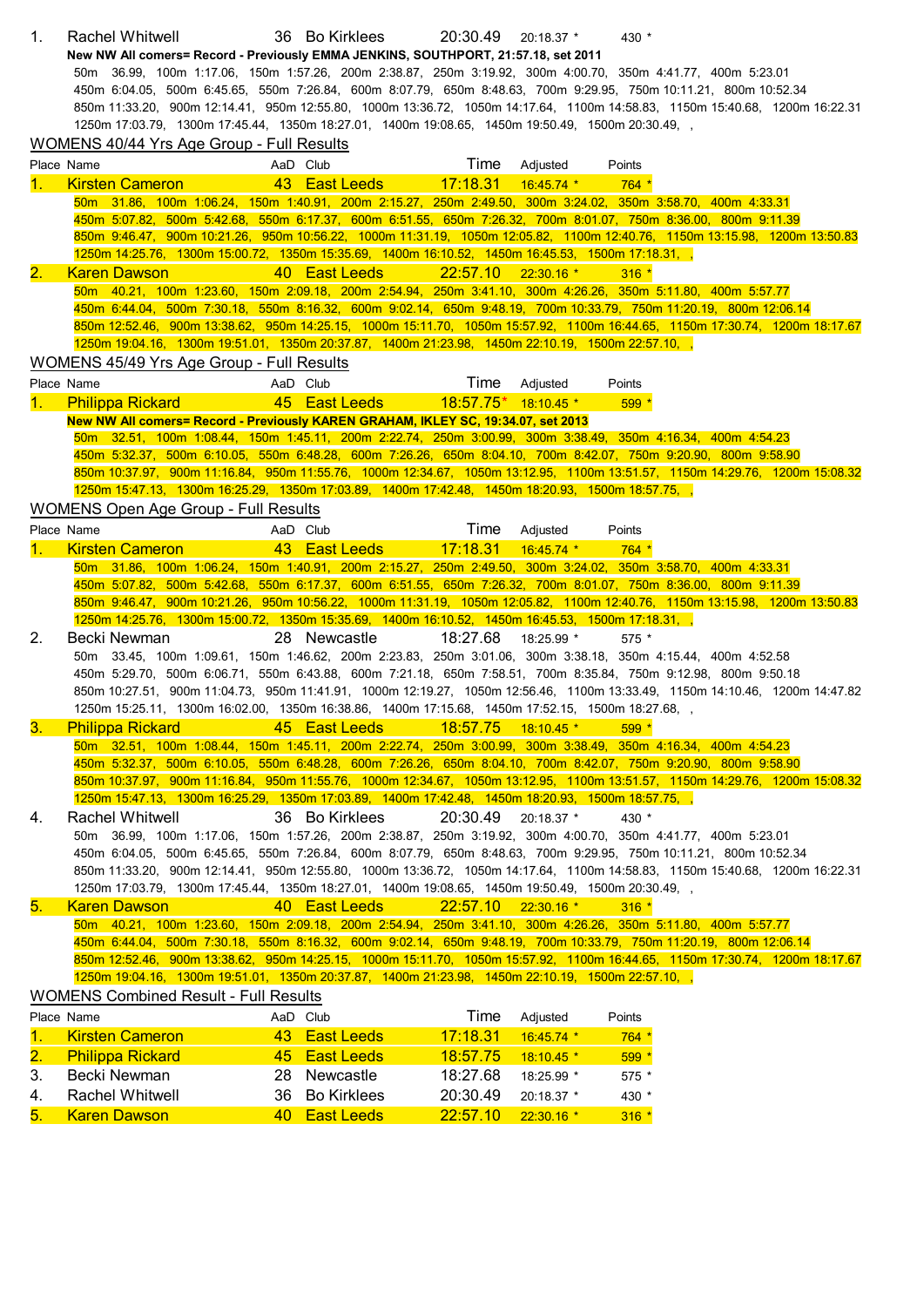Session - 1

#### EVENT 114 Mens Open 200m Medley Team

| 120+ Yrs Age Group - Full Results           |        |                     |             |       |         |         |
|---------------------------------------------|--------|---------------------|-------------|-------|---------|---------|
| Place Name                                  | A.G    | Club                | <b>Time</b> | 50    | 100     | 150     |
| 1 Trafford Metro 120                        | $120+$ | <b>Trafford Met</b> | 2:11.22     | 31.33 | 1:10.06 | 1:43.71 |
| 200+ Yrs Age Group - Full Results           |        |                     |             |       |         |         |
| Place Name                                  | A.G    | Club                | Time        | 50    | 100     | 150     |
| 1 Trafford Metro 200                        | $200+$ | <b>Trafford Met</b> | 2:26.88     | 42.9  | 1:22.05 | 1:56.11 |
| <b>Combined Result - Full Results</b>       |        |                     |             |       |         |         |
| Place Name                                  | A.G    | Club                | Time        | 50    | 100     | 150     |
| 1 Trafford Metro 120                        | $120+$ | <b>Trafford Met</b> | 2:11.22     | 31.33 | 1:10.06 | 1:43.71 |
| 2 Trafford Metro 200                        | $200+$ | <b>Trafford Met</b> | 2:26.88     | 42.9  | 1:22.05 | 1:56.11 |
| EVENT 115 Womens Open 200m Medley Team      |        |                     |             |       |         |         |
| 120+ Yrs Age Group - Full Results           |        |                     |             |       |         |         |
| Place Name                                  | A.G    | Club                | Time        | 50    | 100     | 150     |
| 1 Trafford Metro 120                        | $120+$ | <b>Trafford Met</b> | 2:21.91     | 36.12 | 1:14.57 | 1:48.59 |
| 200+ Yrs Age Group - Full Results           |        |                     |             |       |         |         |
| Place Name                                  | A.G    | Club                | Time        | 50    | 100     | 150     |
| 1 Trafford Metro 200                        | $200+$ | <b>Trafford Met</b> | 2:29.67     | 35.21 | 1:14.92 | 1:53.95 |
| Southport 200                               | $200+$ | Southport           | <b>DNC</b>  |       |         |         |
| <b>Combined Result - Full Results</b>       |        |                     |             |       |         |         |
| Place Name                                  | A.G    | Club                | Time        | 50    | 100     | 150     |
| 1 Trafford Metro 120                        | $120+$ | <b>Trafford Met</b> | 2:21.91     | 36.12 | 1:14.57 | 1:48.59 |
| 2 Trafford Metro 200                        | $200+$ | <b>Trafford Met</b> | 2:29.67     | 35.21 | 1:14.92 | 1:53.95 |
| EVENT 116 Mens/Womens Open 200m Medley Team |        |                     |             |       |         |         |
| 100+ Yrs Age Group - Full Results           |        |                     |             |       |         |         |
| Place Name                                  | A.G    | Club                | Time        | 50    | 100     | 150     |
| 1 Trafford Metro 100                        | $100+$ | <b>Trafford Met</b> | 2:07.29     | 30.89 | 1:09.77 | 1:37.76 |
| 120+ Yrs Age Group - Full Results           |        |                     |             |       |         |         |
| Place Name                                  | A.G    | Club                | Time        | 50    | 100     | 150     |
| 1 Newcastle 120                             | $120+$ | Newcastle           | 2:08.02     | 34.16 | 1:12.36 | 1:40.59 |
| 2 East Leeds 120                            | $120+$ | <b>East Leeds</b>   | 2:15.87     | 28.68 | 1:12.62 | 1:42.26 |
| 3 Trafford Metro 120                        | $120+$ | <b>Trafford Met</b> | 2:22.22     | 37.28 | 1:17.17 | 1:47.88 |
| 160+ Yrs Age Group - Full Results           |        |                     |             |       |         |         |
| Place<br>Name                               | A.G    | Club                | <b>Time</b> | 50    | 100     | 150     |
| Etwall 160                                  | $160+$ | Etwall              | <b>DQ</b>   |       |         |         |
| 200+ Yrs Age Group - Full Results           |        |                     |             |       |         |         |
| Name<br>Place                               | A.G    | Club                | Time        | 50    | 100     | 150     |
| 1 East Leeds 200                            | $200+$ | <b>East Leeds</b>   | 2:01.07     | 34.08 | 1:05.44 | 1:32.58 |
| <b>British and European Record</b>          |        |                     |             |       |         |         |
| 2 Trafford Metro 200                        | $200+$ | <b>Trafford Met</b> | 2:25.14     | 44.41 | 1:22.22 | 1:52.68 |
| 3 Southport 200                             | $200+$ | Southport           | 2:31.03     | 40.69 | 1:17.72 |         |
| <b>Combined Result - Full Results</b>       |        |                     |             |       |         |         |
| Place Name                                  | A.G    | Club                | <b>Time</b> | 50    | 100     | 150     |
| 1 East Leeds 200                            | $200+$ | <b>East Leeds</b>   | 2:01.07     | 34.08 | 1:05.44 | 1:32.58 |
| 2 Trafford Metro 100                        | $100+$ | <b>Trafford Met</b> | 2:07.29     | 30.89 | 1:09.77 | 1:37.76 |
| 3 Newcastle 120                             | $120+$ | Newcastle           | 2:08.02     | 34.16 | 1:12.36 | 1:40.59 |
| 4 East Leeds 120                            | $120+$ | <b>East Leeds</b>   | 2:15.87     | 28.68 | 1:12.62 | 1:42.26 |
| 5 Trafford Metro 120                        | $120+$ | <b>Trafford Met</b> | 2:22.22     | 37.28 | 1:17.17 | 1:47.88 |
| 6 Trafford Metro 200                        | $200+$ | <b>Trafford Met</b> | 2:25.14     | 44.41 | 1:22.22 | 1:52.68 |
| 7 Southport 200                             | $200+$ | Southport           | 2:31.03     | 40.69 | 1:17.72 |         |